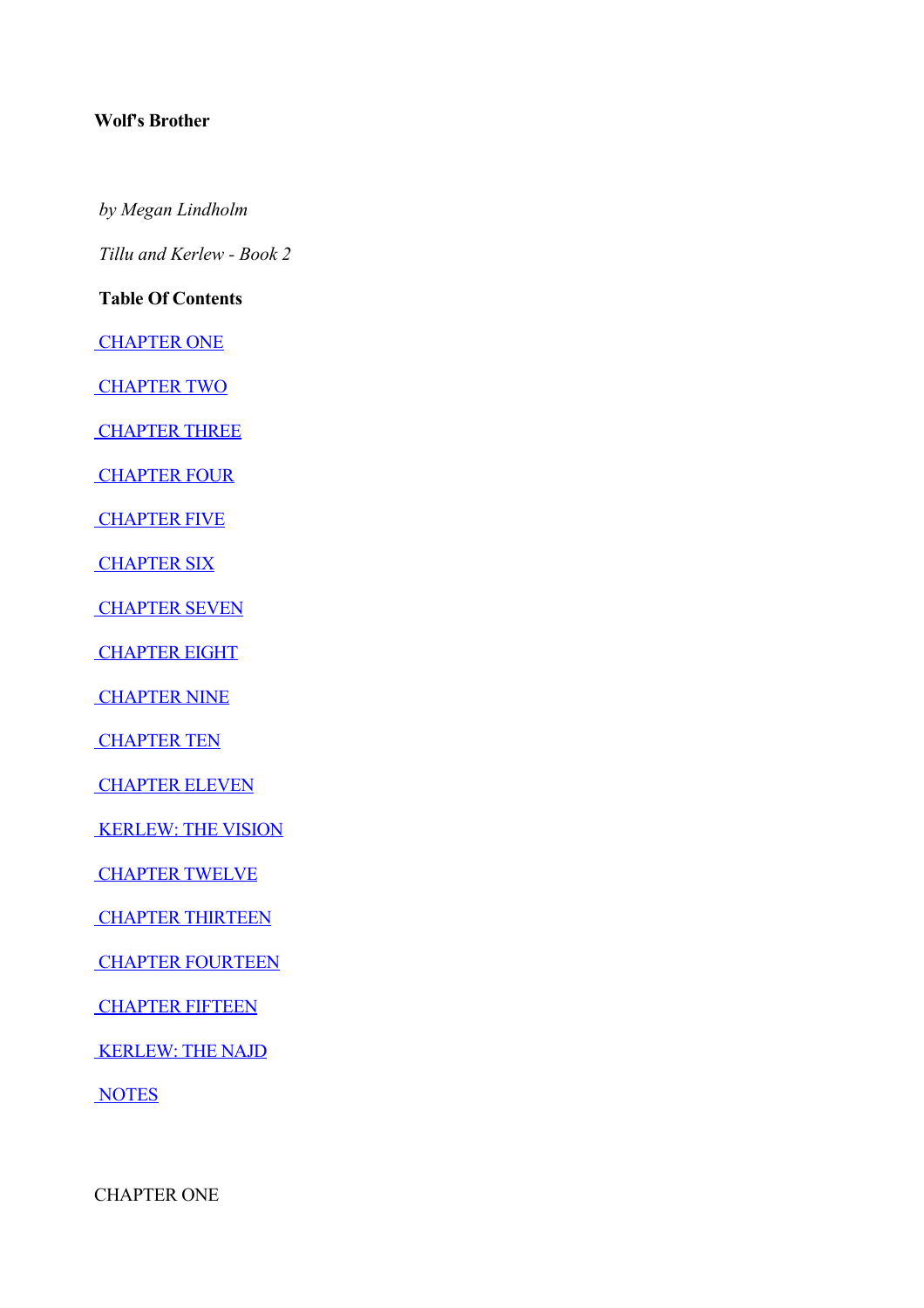'The things I must do are not for the uninitiated to witness.'

 'But this is my hut!' Heckram protested in amazement. The assumptions of this scrawny old stranger amazed him.

 'Out!' Carp repeated, and the big man went reluctantly, wondering why he obeyed at all. Carp remained standing until the door-hide had fallen into place behind him. But the instant he knew he was alone, he sank down to his haunches beside the hearth. Carefully he lowered himself the rest of the way to the earth, feeling the weariness that ate at his old bones, chewed at his strength like Beaver gnaws down a tree. But he would not fall yet. Not yet. He had a people to win.

 The old shaman closed his eyes for a moment, tracked his mind back over the long trail he had followed since Tillu had run away with his apprentice. Tillu had not wanted her son to be a shaman, had not wanted to become the shaman's woman herself. How little she knew of the way the world was structured. The magic was strong in Kerlew, ran through the boy more redly than the blood in his body, was just as intrinsic to his life. She could not take the boy away from the magic. It was the magic that had called to Carp, guiding him down a hundred frozen paths, growing colder and then hotter, but always leading him on. And now he had found them, living very close to these reindeer herders, but not yet a part of their tribe. That was all to the good; it would make Carp's task easier.

 Tonight he would impress these folk, would convince them that they must accept him as their new shaman. Once he had established that, it would be easy to take Kerlew from his mother's tent, to show her that the magic made the boy his. And if she still wanted her child? Carp laughed noisily through the gaps in his teeth. Then she must have Carp as well. Women. So little did they understand of how the world was put together. Tillu was already his, just as surely as if she were a reindeer and he a herder, notching his mark into her ear. It would be good to warm his old flesh against a woman again, sweet to sleep with his face pillowed on her hair. He nodded to himself sagely, rubbing his chilled thighs with his gnarled hands.

 But first he must bring it to pass. His back protested as he reached to seize the strap of his small pack and drag it closer. He studied the knots in the fine sinew that tied it shut. They were his, marked with the signs of his magic. No one had tampered with it. And after tonight, no one would dare. He untied it carefully, the sinew snagging on the rough skin of his hands. His knuckles and wrists ached. Wet snow coming. He rubbed his hands briefly, sighing at the pain the weather brought him. Then he nodded, accepting what the spirit world sent him. He would use it, as he used everything his magic brought him. Every scrap of rumor, every guilty start, every anguished dream-starved stare became the fuel for his magic. He reviewed what he already knew of this people, every gleaning from the few days he had spent among them.

 They had been long without a shaman. A najd, they called a spirit bridger, and feared their magic men as much as they revered them. It was time for them to have a najd again, to renew their ties with the spirit world. He would take that place within them and make it secure. And when he was too old to hold them with fear and magics, there would be his apprentice, strange young Kerlew, to take over. Kerlew of the staring eyes and halting speech, Kerlew with his slightly misshapen appearance and the spirits hovering palpably all around him. Then Kerlew would rule as najd, and Carp's final years would be easy ones. They were a wealthy folk, these herders. They could afford to treat their najd very, very well. He would see that they learned that right away.

 The pack was finally open. He sighed as he tugged its mouth wider, reached within. He must choose his garments carefully; they must see him as a najd, not a ragged old man who had been close to starving for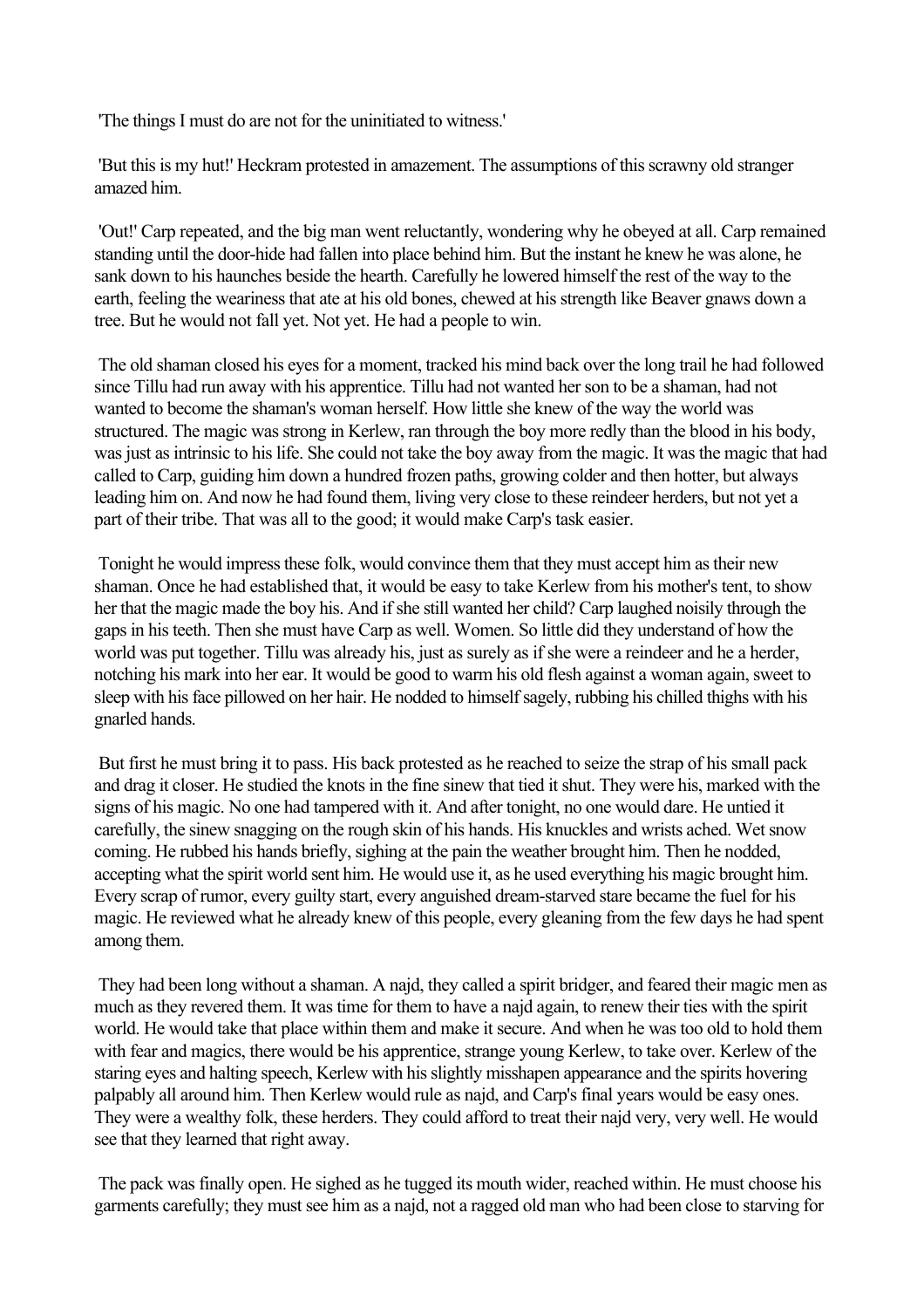half the winter. He drew out the soft leather sacks that held his beads and rattles, chose carefully among the smaller pouches that held the herbs and roots of his magics. There was one small pouch, lighter than the others. He hefted it carefully; it was close to empty, and who knew when he would find more? But he would need the strength it would give him tonight. Better to use it now and win a people to himself than to be chary of it and lose all. He upended the sack over the small fire and drew close to it.

 The blue smoke that billowed had an oily cast to it. He leaned forward to immerse his face in it, opened his gray-clouded eyes to it. The vision that was fading in this world saw all the more clearly in the spirit world. Breath after breath he drew of it, feeling the sudden vigor that washed through his body. The pieces of gossip he had painstakingly gathered danced in his head, began to fall into a pattern beneath the clever fingers of his spirit guides. There had been a woman who had died recently, some said by man's violence, some said by a demon's touch. Elsa. Yes, this would serve him well. And Kerlew. Already he made the herdfolk uneasy with his pale brown eyes and strange ways. And the reindeer soon to calve, and the snow in the air, the migration soon to begin, and the big man, Joboam, who wished himself already the Herdlord, and the Herdlord's son, too arrogant and fearful to ever lead this people. Yes and yes and yes. The pieces moved, shifting and tumbling through his mind, fitted together a dozen different ways, broke apart, and formed new patterns. There would be one to suit Carp's purpose. His vision would find it for him.

 The herdlord's son, Rolke? Kerlew had spoken of him. The youth was a bully, and as such Carp well knew he was the ideal target for intimidation. His arrogance covered his own fears. But he had not the heart of the people. What was the use of ruling a man if the man himself controlled nothing? No. Not Rolke. Joboam. Perhaps. He was big, bigger even than Heckram, who stood almost as a giant among these folk. And he was wealthy and admired. If Carp could find a fitting handle, the man would be a sharp tool indeed. It was a pity that Kerlew disliked him so; but the boy would have to learn to use those he disliked, not cast them aside and destroy them. And Joboam would have to learn to leave the boy alone, not abuse him every chance he got. But Carp could teach him that. Once he found the proper reins to hold Joboam in, the big man would leave his apprentice in peace, yes, and avoid the woman that Carp had marked as his own. He would learn. All Carp had to find was the proper grip upon the big man. He knew the spirits would show it to him, perhaps even tonight.

 He inhaled the smoke again, feeling its blueness clear his head and open his fogged eyes to unseen vistas. Capiam the herdlord. Carp must go to him tonight, must present himself and claim his spot as najd for the herdfolk. Carp exhaled slowly through his mouth. Capiam. There was little power to the name, and he sensed no spirits guarding the man. He was alone, nothing at all to be concerned about. The threads that held his people to his command were thin ones. Carp would gather those threads to himself, and then consider if the man himself were worth keeping.

 The smoke filled the sod hut, settling densely to the ground instead of rising to find the smoke hole. Carp moved within its blueness, breathing in its strength and vision as he drew his shaman's garments on over his wracked old body. Heckram. Yes, there was Heckram to consider. This was his hut. Yes, and it was a well-made and large one, with a warm fire and food beside the hearth. Heckram had made him comfortable here, had treated him well. Yet Heckram was not all that useful a man. His ambitions bent in the wrong direction. He dreamed of seeing far places and owning many reindeer. Better to find a man who dreamed of leading, of having power in his hands. Such a one was almost always more useful to a shaman. Besides, had not that Elsa, the killed woman, had not she been Heckram's? What had he had to do with her death? Carp wondered, and the spirit guides swirled around the thought, seeking handles on it. Heckram was a problem in another way as well. He liked Tillu too well, yes, he did, and he did not fear Kerlew as the other men did. His eyes were keener than he knew, and he saw the worth and power in the boy. No. Heckram was too dangerous a tool to be cast aside. He must be blunted first, must be taught that Tillu and her strange son were not for him. He frowned to himself. He sensed the Wolf in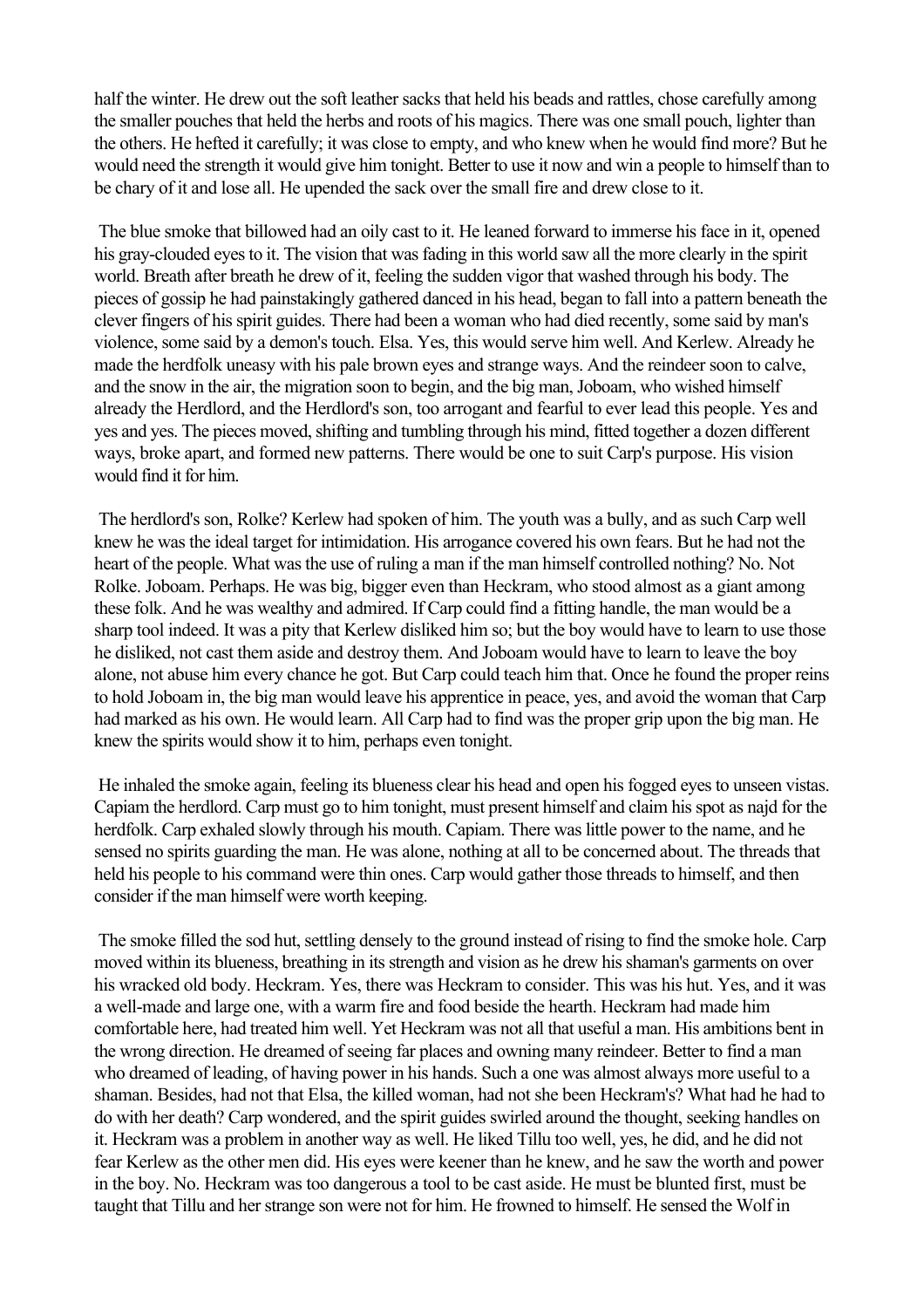Heckram, lurking about the man, waiting to claim him. Wolf spirit liked him as he had never liked Carp. All to the worse was it that Wolf also showed an affinity for Kerlew. Better that the boy were given to Bear, as he was, or to Wolverine, who did not fear to wield power. Wolf must be kept from bringing the two together. For a moment the old shaman knew doubt. It was one thing to manipulate the world of men; to challenge the spirits and seek to impose his will on them—this was a difficult thing, and far more dangerous.

 Carp grinned hard, his narrow lips writhing back from his bad teeth. Difficult and dangerous, but he was not alone. Could not Bear break Wolfs back with a swipe of his great paw? Carp drew closer to the fire once more, settled himself on a soft reindeer hide that was cushioned from the cold earth by a layer of birch twigs. He reached his bare hand into the flames, poked bravely at the glowing coals to stir yet another billow of the strengthening smoke. It wafted away the fears that had sought to weaken him. 'Bear!' he called softly, and drew his drum closer. The smoke enveloped him as he took up the tiny bear-tooth hammer and began the beat. His chant flowed out into the smoke and mingled with it as it filled the hut.

# CHAPTER TWO

 The year after Capiam became herdlord, he had torn down his old hut and put up a larger one. It was done, he said, so that his folk might gather comfortably in his hut and tell him the things they were thinking. Bror had snickered that it was actually to accommodate his wife's growing girth. Remembering Ketla's outrage and Bror's bruises, Heckram grinned briefly. He lifted the doorskin from the low door. Carp preceded him.

 Earlier Carp had dismissed Heckram from his own hut, saying that he must prepare for his meeting with Capiam, with rituals the uninitiated could not watch. Disgruntled, he had taken refuge with Ibb and Bror, and spent the early evening helping Bror deliver a calf. The calving had gone well, and Heckram had returned feeling optimistic.

 He had washed the blood and clinging membranes from his hands and wrists, trying to ignore the smell of scorched hair and burnt herbs that had permeated his hut. Carp had been sitting cross-legged before his hearth, once more clad in his garments of snowy white fox furs. Strings of rattles made of leather and bone draped his wrists and ankles. He wore a necklace of thin black ermine tails alternated with bear teeth. He had not spoken a word to Heckram, but had risen with soft rattlings when he suggested that they go to the herdlord.

 And now he entered the herdlord's hut just as wordlessly as he had left Heckram's. Heckram stepped in behind him and let the door-hide fall. He set his back teeth at the sight that greeted him. He had requested time with the herdlord, not a hearing of the elders. Yet, in addition to Capiam and his family, there were Pirtsi, Acor, Ristor, and of course, Joboam. Men richer in reindeer than in wisdom, Heckram told himself. But Carp detected nothing wrong. He advanced without waiting to be greeted, and seated himself at the arran without an invitation. Once ensconced, he let his filmed eyes rove over the gathered folk.

 'It is good that you have gathered to hear me.' Carp began without preamble. Capiam shifted in surprise at this assumption of control, and Joboam scowled. Carp took no notice. 'The herdfolk of Capiam arc a people in sore need of a shaman. A najd, I believe you say. I have walked today through your camp. The spirits of the earth cry out in outrage at your carelessness toward them.' He let his eyes move over them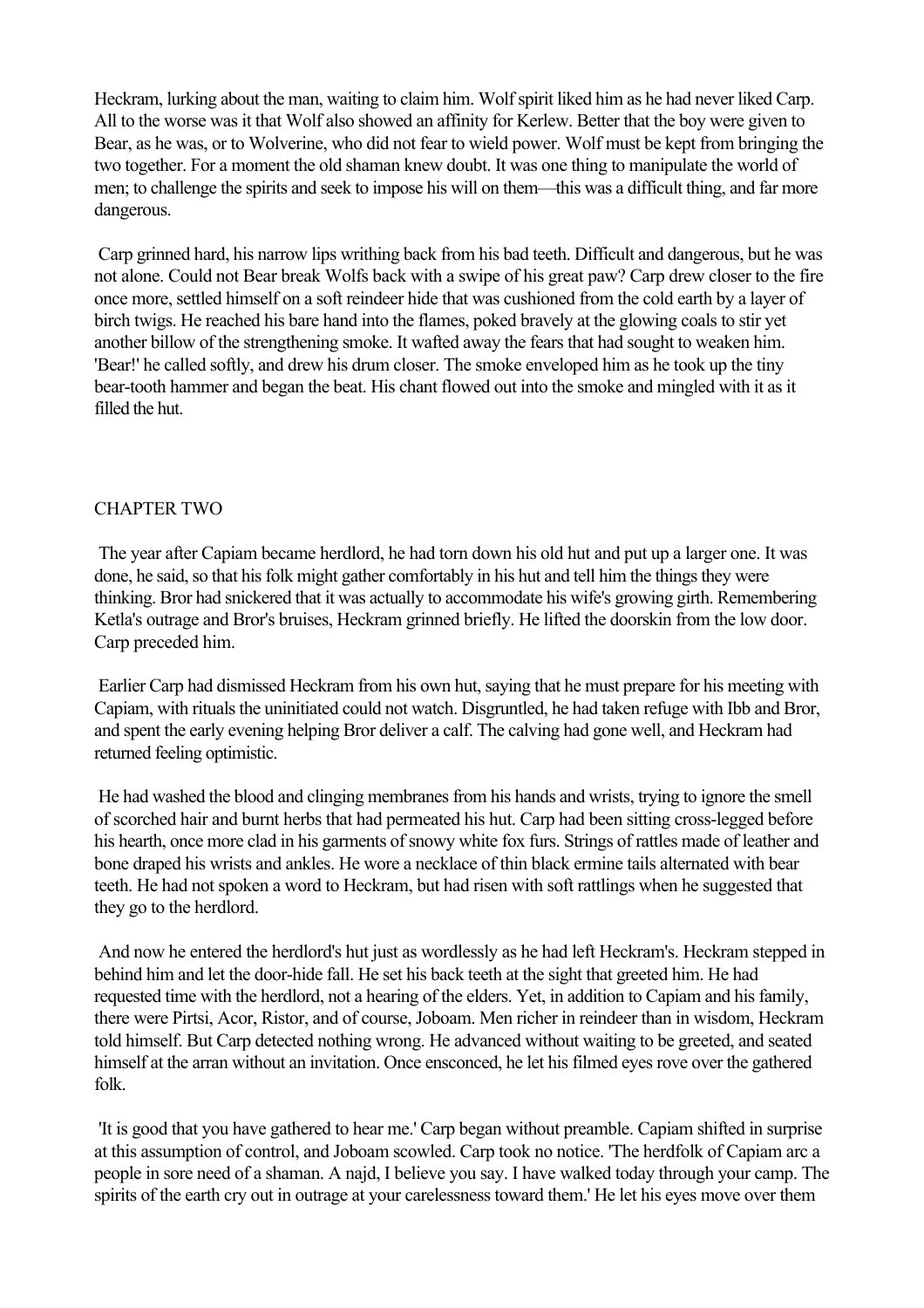accusingly. His gnarled hand caught up the rattles that dangled from his wrist, and he began to shake them rhythmically as he spoke. The fine seeds whispered angrily within the pouches of stiff leather.

 'Huts are raised with no regard to the earth spirits. Children are born and no one offers gifts or begs protection. Wolves are hunted, and no offering given to Wolf himself. Bear mutters in his den of your disrespect and Reindeer grows coldly angry. A great evil hovers over your folk, and you are blind to it. But I have come. 1 will help you.'

 There was a white movement in the still room as Kari, the herdlord's daughter, fluttered from her corner. She flitted closer to the najd and the fire that moved before him. Heckram caught the flash of her bird-bright eyes as she settled again. Avidity filled the gaze she fixed on Carp. No one else seemed to notice her interest.

 'Spirits of water and tree are complaining that you use them and make no sign of respect. Reindeer himself has been most generous to you, but you ignore him. How long have you taken his gifts, and made no thanks to him?'

 Carp's rattles sizzled as he turned his gaze from one person to the next. Ketla was white-faced, Kari rapt, Acor and Ristor uneasy. Pirtsi picked at his ear, while Joboam looked sullenly angry. Rolke was bored. Capiam alone looked thoughtful, as if weighing Carp's words.

 'The herdfolk do not turn the najd away,' he said carefully. 'But—' The sharp word caught everyone's attention. 'Neither do we cower in fear. You say the spirits are angry with us. We see no sign of this. Our reindeer are healthy, our children prosper. It has been long since we had a najd, but we keep our fathers' customs. You are not herdfolk, nor a najd of the herdfolk. How can you say what pleases the spirits of our world?'

 Acor nodded slowly with Capiam's words, while Joboam stood with a satisfied smile. He crossed his arms on his chest, his gaze on Heckram. He nodded slowly at him. It had gone his way. But Carp was nodding, too, and smiling his gap-toothed smile.

 'I see, I see.' The rattles hissed as he warmed his hands over the fire. Abruptly he stopped shaking them. The cessation of the monotonous noise was startling. He rubbed his knobby hands over the flames, nodding as he warmed them. 'You are a happy folk; you have no need of a shaman. You think to yourselves, what need have we of Carp? What will he do? Why, only shake his rattles and burn his offerings and stare into the fire. He will eat our best meat, ask for a share of our huntings and weavings and workings.' Carp leaned forward to peer deep into the fire as he spoke. 'Like a dog too old to hunt, he will lie in the sun and grow fat. Let him find another folk to serve. We are content. We do not wish to know ... to know. ...'

 His voice fell softer and softer as he spoke. The flames of the fire suddenly shot up in a roar of green and blue sparks. Ketla screamed. The men leaped to their feet and retreated from the blaze. It startled everyone in the tent, except Carp, who moved not at all. The fountaining of sparks singed his hair and eyebrows. The stench of burning hair filled the hut. Thin spirals of smoke rose from his clothes as sparks burned their way down through the fur. He swayed slightly, still staring into the reaching flames. 'Elsa?' he asked, his voice high and strange. Everyone gasped. Heckram stopped breathing. 'Elsa-sa-sa-sa!' The najd's voice went higher with every syllable. 'The calves are still! The mothers cry for them to rise and follow, but their long legs are folded, the muzzles clogged with their birth sacs. Elsa-saa-saa-saa-saa-saa-saa!'

His voice went on and on, his rattles echoing the sibilant cry. As suddenly as the flames had leaped up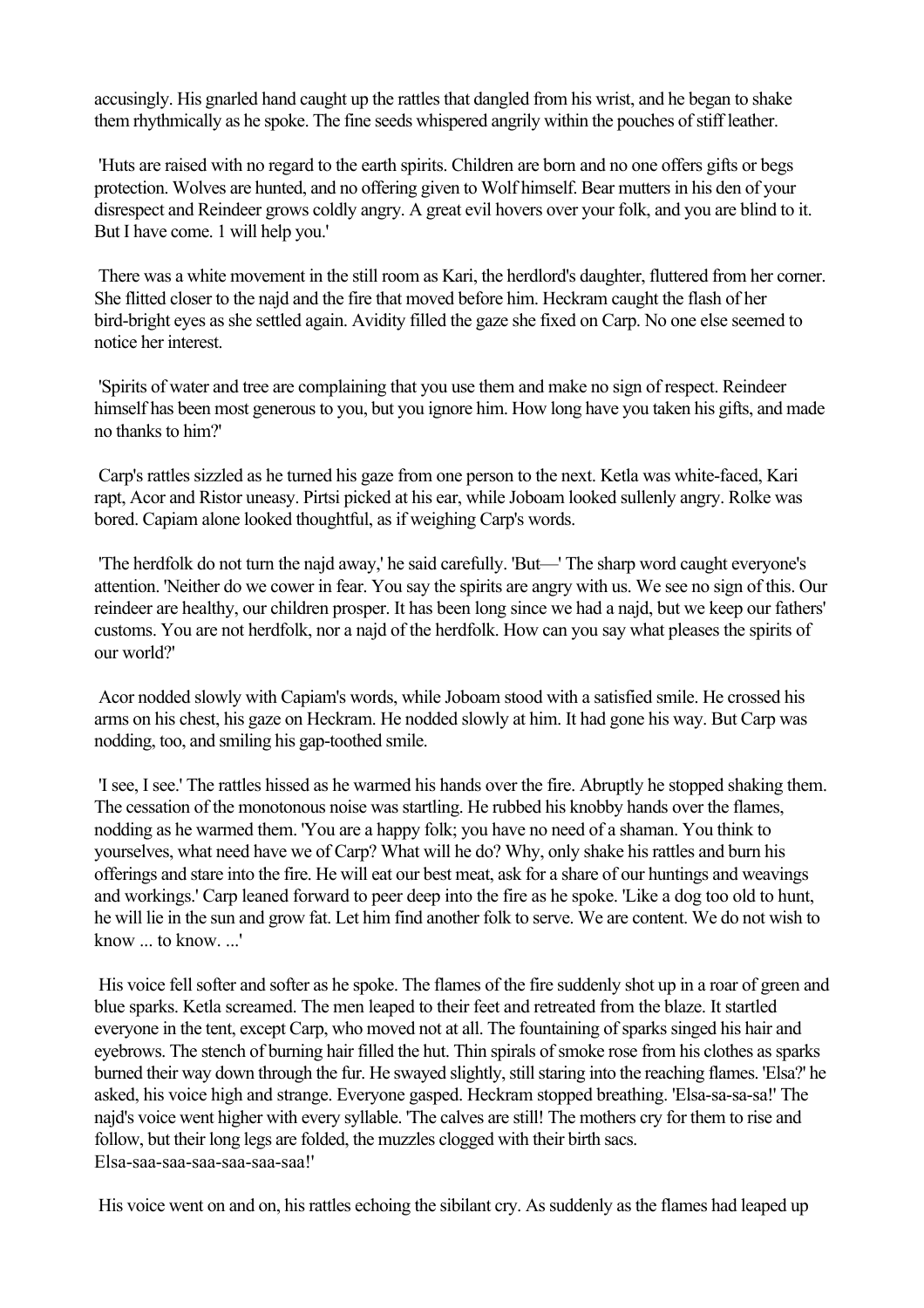they fell, and returned to burning with their familiar cracklings. The najd's head drooped onto his chest in a silence as sudden as death.

 'Elsa! He saw Elsa!' Kari's shrill cry cracked the silence. Acor and Ristor leaned to mutter at Capiam. Ketla sank slowly to the floor, the back of her hand blocking her gaping mouth. Every hair on Heckram's body was a-prickle with dread. He swallowed bitterness in a throat gone dry and felt an icy chill up his back. It took him a moment to realize it had an earthly source. The unfastened door-hide flapped in a new wind from the north. Heckram pegged it down. Straightening, he noticed another interesting thing. Joboam was missing.

'Najd! What did you see in the flames?' Capiam demanded.

 Carp lifted his head smoothly. 'See? Why, nothing. Nothing at all. A happy and contented folk like yours, what do they care what an old man sees in a fire? Just smoke and ash, wood and flame, that's all a fire is. Heckram, I am weary. Will you grant this old beggar a place in your tent for one night?'

 His answer was drowned by Capiam's raised voice. 'The herdlord gladly offers you shelter this night, Carp. But certainly it will be for more than just one night?'

 'No, no. Just for a night or two, for an old man to rest from his travels. Then I shall take my apprentice and move on. I will stay at Heckram's hut. It's a very large hut, for one man alone. A shame he has no wife to share it. Have you never thought of taking a woman, Heckram?' The old man asked innocently.

 'Not since Elsa died!' Kari shrilled out. She flitted over to Carp, her loose garments flapping as she moved. She crouched beside him, her dark eyes enormous. 'What did you see in the flames?'' she asked in a husky whisper.

 'Kari!' her father rebuked her, but she did not heed him. She peered into Carp's clouded eyes, her head cocked and her lips pursed. For a long moment their gaze held. Then she gave a giggle that had no humor in it and leaped to her feet. She turned to fix her eyes on Pirtsi. Her face was strange, unreadable. Even Pirtsi, immune to subtlety, shifted his feet and scratched the nape of his neck uneasily.

 'Heckram and I will leave now!' Carp announced, rising abruptly. He took a staggering step, then gripped the young man's shoulder and pulled himself up straight.

'But I wished to speak to Capiam, about Kerlew,' Heckram reminded him softly.

 Carp's eyes were icy and cold as gray slush. 'Kerlew is my apprentice. His well-being is in my care. He is not for you to worry about. Do you doubt it?'

Heckram met his gaze, then shook his head slowly.

 'Good night, Capiam.' Carp's farewell was bland. 'Sleep well and contentedly, as should a leader of a contented folk. Take me to our hut, Heckram. This foolish old man is weary.'

 A north wind was slicing through the talvsit. Icy flakes of crystalline snow rode it, cutting into Heckram's face. It was more like the teeth of winter than the balmy breath of spring. Heckram bowed his head and guided the staggering najd toward his hut. The talvsit dogs were curled in round huddles before their owners' doors. Snow coated their fur and rimed their muzzles. Heckram shivered in the late storm and narrowed his eyes against the wind's blast. In a lull of the wind came the lowing cry of a vaja calling her calf. A shiver ran up Heckram's spine, not at the vaja's cry, but at the low chuckle from the najd that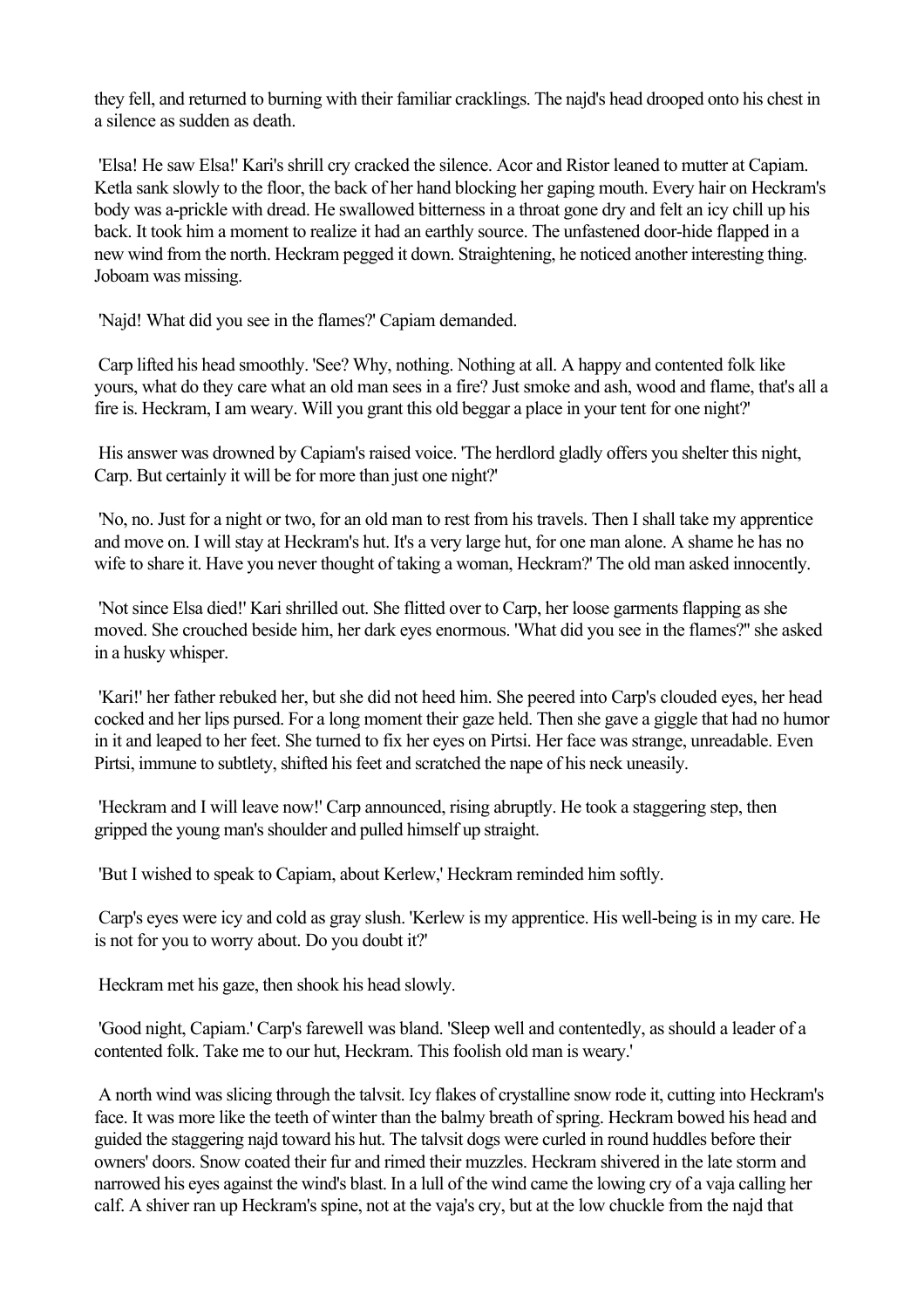# followed it.

 It took two days for the storm to blow itself out. There came a morning finally when the sun emerged in a flawlessly blue sky and the warmth of the day rose with it. The storm's snow melted and ran off in rivulets down the pathways of the talvsit, carrying the remainder of the old snow with it. Icicles on the thatching of the huts dripped away. Earth and moss and the rotting leaves of last autumn were bared by the retreating snow. As the day grew older, and the herdfolk sought out their reindeer in the shelter of the trees, the retreating snow bared the small still forms of hapless calves born during the late storm. Vajor with swollen udders nudged at little bodies, nuzzled and licked questioningly at the small ears and cold muzzles.

 Silent folk moved in the forest, leading vajor away to be milked, leaving the dead calves to the relentless beetles that already crept over them. During the storm, the tale of the najd's words had crept from hut to hut until all the talvsit knew. Carp sat outside Heckram's door, stretching his limbs to the warmth of the sun as he fondled something small and brown in his knuckly hands. Those who passed looked aside in fear and wonder, and some felt a hidden anger. Heckram was one of them. What demon had guided this old man to him, and what foolishness had ever prompted him to bring Carp back to the talvsit?

 'I lost two calves,' he said coldly, standing over the old man. 'And my best vaja, who sometimes bore twins, cannot be found at all. I think wolves got her as she gave birth.'

'A terrible piece of luck,' Carp observed demurely.

'One of Ristin's vajor died giving birth.'

 Carp nodded. 'A terrible storm.' He tilted his filmed eyes up to Heckram. 'I will be leaving in a few moments. I wish to spend the day with my apprentice.'

 Heckram was silent, conflicting urges stirring in him. '1 can't take you today,' he said at last. 'The bodies of the calves must be collected, skinned, and the meat burned. It is already spoiled. Otherwise the stench of it will draw wolves and foxes and ravens to prey on the new-born ones as well.'

 Carp looked at him coldly. 'I do not need you to take me. That is not what I said. As for you, you have no reason to see Tillu. Your face is healed. You have tasks to do. To visit the healer would be a waste of your time.' His tone forbade Heckram.

 'The healer and her son are my friends,' Heckram countered. 'And sometimes a man goes visiting for no more reason than that!

'Not when he has work. You have calves to skin and bury. Don't waste your time visiting Tillu.'

 Capiam approached as they were speaking. Acor and Ristor hung at his heels like well-trained dogs. Heckram glanced at them in annoyance, wondering where Joboam was. Carp showed them his remaining teeth in a grin, and went on speaking to Heckram.

 'Hides from just-born calves make a soft leather. Very fine and soft, wonderful for shirts. It has been a long time since I had a shirt of fine soft leather. But such luxuries are not for a wandering najd.' He moved his head in a slow sweep over the gathered men. Then, with elaborate casualness, he opened his hand. One finger stroked the carved figure of a reindeer calf curled in sleep. Or death. Acor retreated a step.

'You might have a shirt of calf leather, and leggings as well,' Capiam said in a falsely bright voice. 'My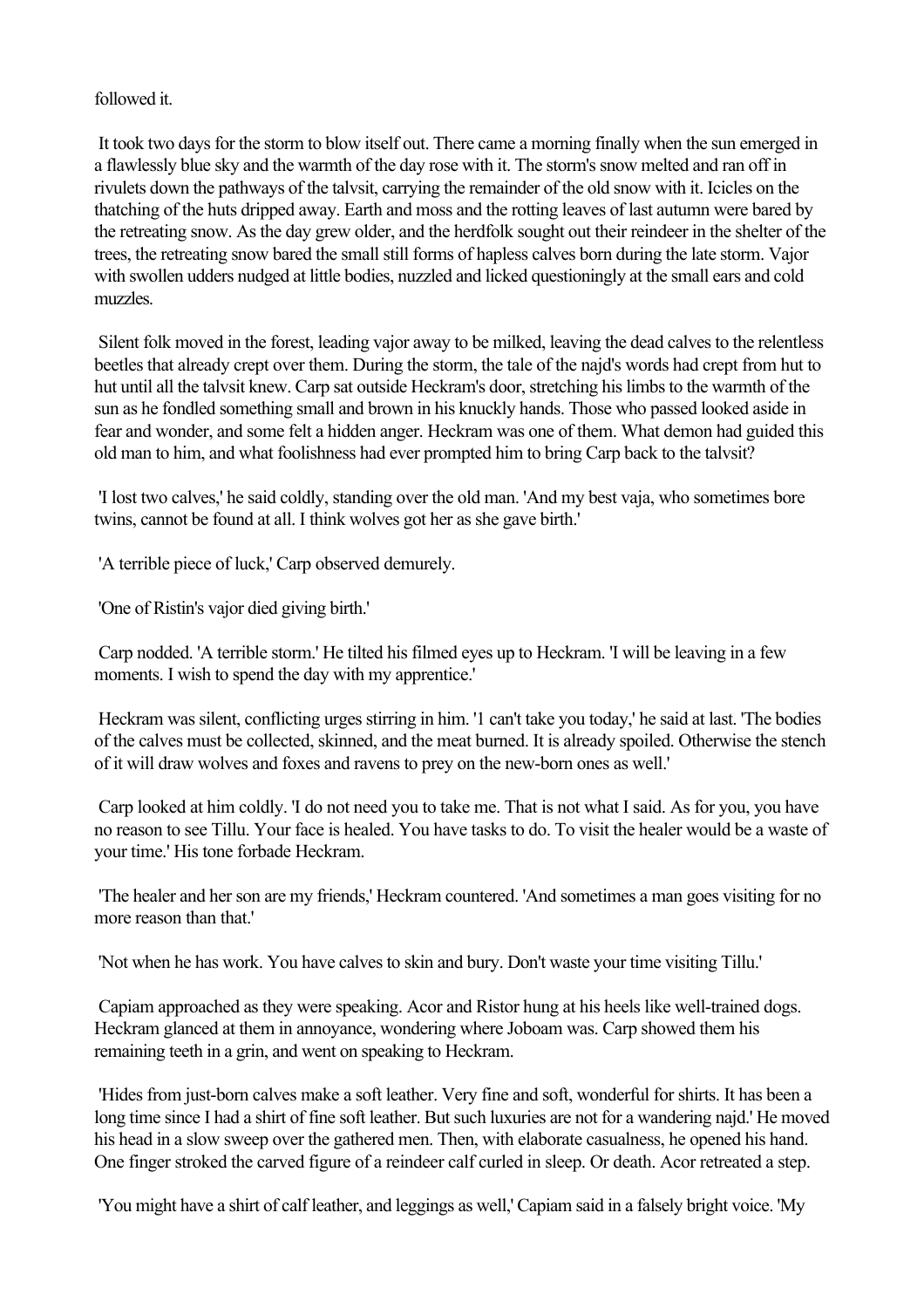folk have urged me to invite you to join us on our migration. We will provide for your needs.'

'I myself will give you three calf hides this very day!' Acor proclaimed nervously.

 Carp closed his hand over the figurine. 'A kind man. A kind man,' he observed, to no one in particular. 'An old man should be grateful. But it would be a waste of hides. My teeth are worn, my eyes are dim, my hands ache when the winds blow chill. An old man like me cannot work hides into shirts.'

'There are folk willing to turn the hides into shirts for you. And your other needs will be seen to as well.'

 'Kind. Kind, generous men. Well, we shall see. I must go to visit my apprentice today. Kerlew, the healer's son. I am sure you know of him. He has told me he might not be happy among your folk. Some might be unkind to him. I would not stay among folk who mistreat my apprentice.'

 A puzzled Capiam conferred with Acor and Ristor, but both looked as mystified as he did. He turned back to Carp. 'If anyone offers harm to your apprentice, you have only to tell me about it. I will see that the ill-doer pays a penalty.'

 'Um.' Carp sat nodding to himself for a long moment. Then, 'We will see,' he said, and got creakily to his feet. 'And you, Heckram. Do not waste your time today. Get your work done, and be ready to travel. The journey begins the day after tomorrow.'

 The men looked to Capiam in confusion. 'We do not go that soon,' Capiam corrected him gently. 'In four or five days, perhaps, when ...'

 'No? Well, no doubt you know more of such things than I. I had thought that a wise man would leave by the day after tomorrow. But I suppose I am wrong again. What an old man sees in his dreams has little to do with day-to-day life. I must be going, now.'

 Carp set off at a shambling walk, leaving Capiam and his men muttering in a knot. Heckram called after him, 'Be sure to tell Tillu that I will come to see her soon.' The old man gave no sign of hearing. With deep annoyance, Heckram knew that his message would not be delivered.

 'Here he comes! I told you he would come as soon as the storm died!' Without waiting for an answer, Kerlew raced out to meet Carp.

 '*I*told*you* that he would come as soon as the storm was over.' Tillu offered the truth to the empty air. Kerlew had been frantic when Carp had not returned. He had spent a miserable two days. Kerlew had paced and worried, nagged her for her opinion as to why Carp hadn't returned, and ignored it when she told him. So now the old shaman was here, and her son would stop pestering her. Instead of relief, her tension tightened. She stood in the door, watched her son run away from her.

 She watched the old man greet the boy, their affection obvious. In an instant, they were in deep conversation, the boy's long hands fluttered wildly in description. They turned and walked into the woods. Tillu sighed.

 Then she glimpsed another figure moving down the path through the trees. Despite her resolve, her belly tightened in anticipation. The long chill days of the storm had given her time to cool her ardor and reflect upon what had nearly happened the last time she had seen Heckram. It would have been a grave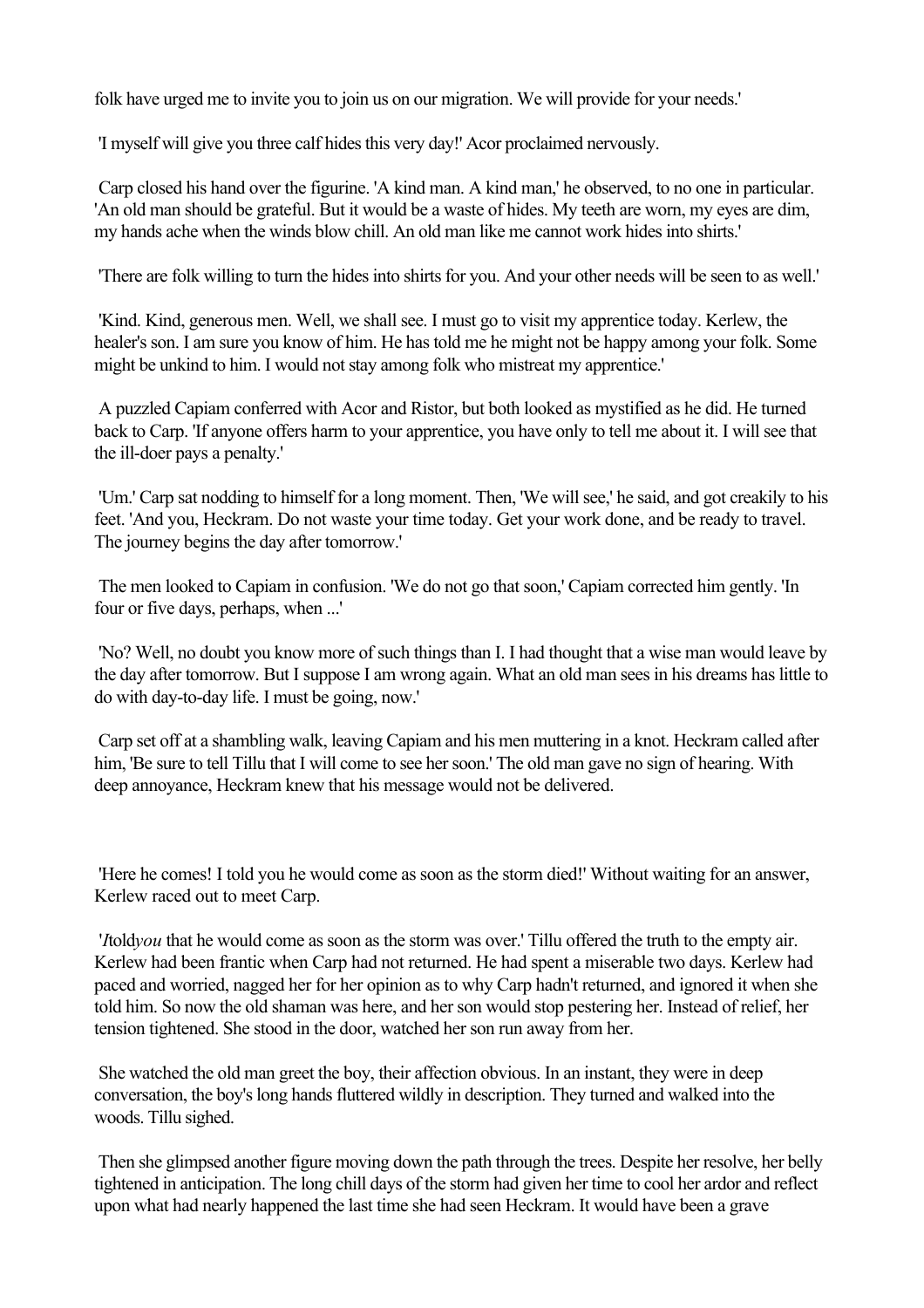mistake. She was glad it had not happened, glad she had not made herself so vulnerable to Heckram. The trees alternately hid and revealed the figure coming down the path. He was wearing a new coat. She dreaded his coming, she told herself. That was what sent her heart hammering into her throat. She would not become involved with a man whose woman had been beaten, and then slipped into death by too large a dosage of pain tea. She would not become close to a man that large, so large he made her feel like a helpless child. She would be calm when he arrived. She would treat his face, if that was what he came for. And if it was not, she would ... do something. Something to make it clear she would not have him.

 He paused at the edge of the clearing, shifting nervously from foot to foot. It wasn't him. Recognition of the fact sank her stomach and left her trembling. He hadn't come. Why hadn't he come? Had he had second thoughts about a woman who had birthed a strange child like Kerlew? Kerlew, with his deep-set pale eyes and prognathous jaw, Kerlew, who dreamed with his eyes wide open. But Heckram had seemed to like her son, had responded to him as no other adult male ever had. So if it was not Kerlew that had kept Heckram from coming to see her, it was something else. Something that was wrong with her.

 Whoever it was who had come hesitated at the edge of the clearing. Tillu watched as her visitor rocked back and forth in an agony of indecision. Then suddenly the figure lifted its arms wide, and rushed toward her hut in a swooping run. The girl's black hair lifted as she ran, catching blue glints of light like a raven's spread wings. The wind of her passage pressed her garments against her thin body.

 A few feet from the hut, she skittered to a halt. She dropped her arms abruptly and folded her thin hands in front of her high breasts. Her fluttering garments of loose white furs settled around her. She stood perfectly still and silent, regarding Tillu with brightly curious eyes. She did not make any greeting sign, not even a nod. She waited.

 'Hello there,' Tillu said at last. She found herself speaking as to a very shy child. The same calm voice and lack of aggressive movements. It seemed to Tillu that if she put out a hand, the girl would take flight. 'Have you come to see me? Tillu the Healer?''

 The girl bobbed a quick agreement and came two short steps closer. She looked at Tillu as if she had never seen a human before, with a flat, wide curiosity, taking in not the details of Tillu's face and garments, but the general shape of the woman. It was the way Kerlew looked at strangers, and Tillu felt a sudden uneasiness. 'What's your name?' she asked carefully. 'What do you need from me?'

 The girl froze. Tillu expected her next motion to carry her away. But instead she said in a whisper-light voice, 'Kari. My name is Kari.' She bobbed a step closer and craned her neck to peer into the tent. 'You're alone.' She swiveled her head about quickly to see if there were anyone about. Tillu didn't move. The girl leaned closer, reached out a thin hand but didn't quite touch her. '1 want you to mark me.'

# 'What?'

 'Listen!' The girl seemed impatient. 'I want you to mark me. My face and breasts, I think that should be enough. Maybe my hands. If it isn't, I'll come back and have you take out an eye. But this first time, I think if you cut off part of one nostril, and perhaps notched my ears. Yes. Notch my ears, with my own reindeer mark. To show that I belong to myself.''

 Tillu felt strangely calm. She was talking to a mad woman. The last snow was melting, leaf buds were swelling on twigs, and the trunks of birches and willows were flushed pink with sap. And this girl wanted Tillu to cut off pieces of her face.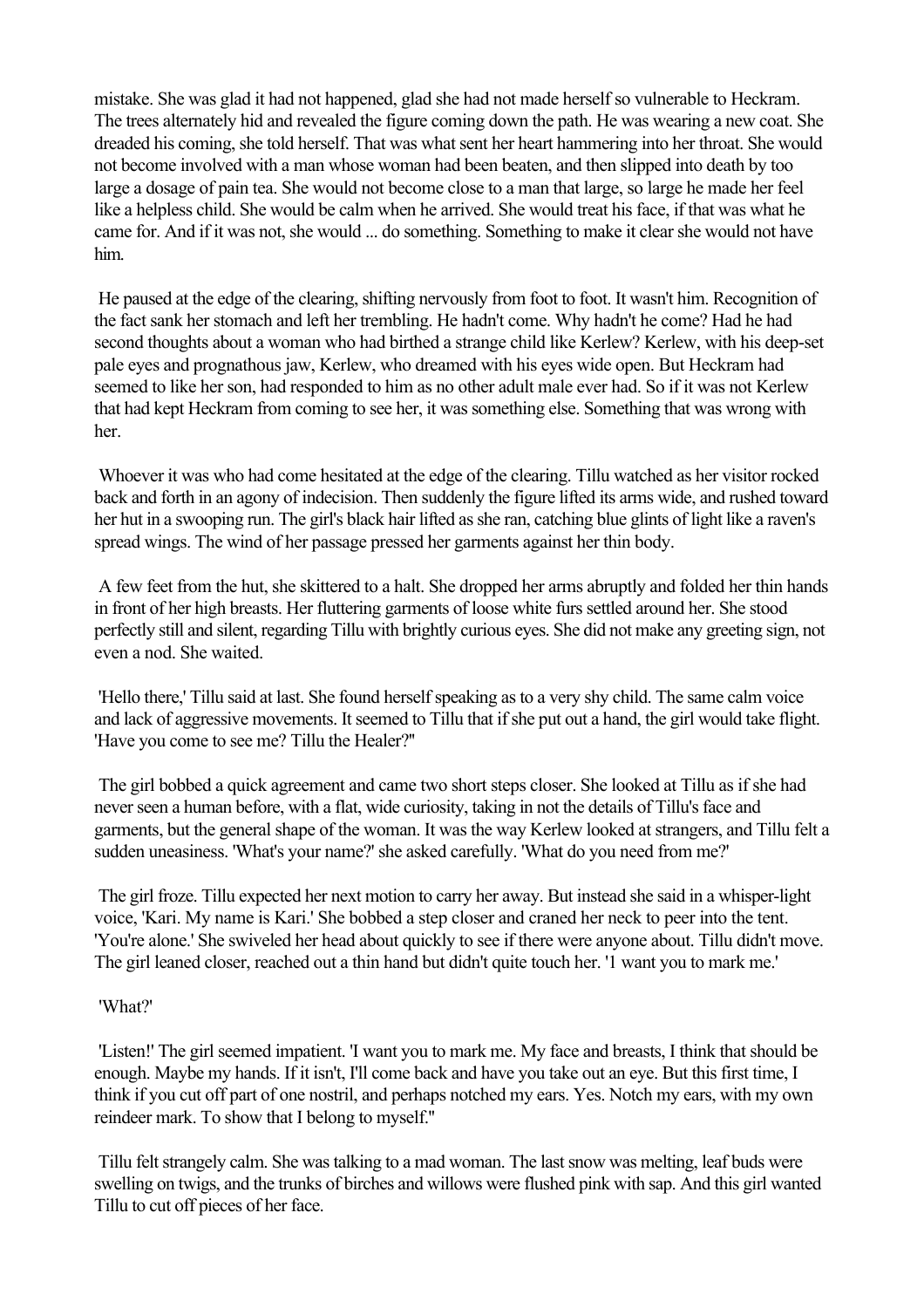'And there is a mark I want you to make on each of my breasts. We will have to cut it deep enough to scar. Look Here it is. Can you tell what I meant it to be?'

 From within her fluttering garments, the girl produced a small scrap of bleached hide. She unrolled it carefully, glanced warily about, and then thrust it into Tillu's face. She was breathing quickly, panting in her excitement.

 Tillu looked at the scrap of hide, making no movement to take it. A black mark had been made with soot in the center of the hide. Four lines meeting at a junction. 'It looks like the tracks shore birds leave in the mud,' Tillu observed carefully.

 'Yes!' Kari's voice hissed with satisfaction. 'Almost. Only it's the mark of an Owl. A great white owl with golden eyes. I want you to put one on each of my breasts, above the nipples. Mark me as the Owl's. Then Pirtsi will know I am not for him. My ears will show me as mine, my breasts will show me as Owl's. Must it hurt very much?'

 The pang of fear in the last question wrung Tillu's heart. It was a child's voice, not questioning that it must be done, but only how much it would hurt.

 'Yes.' Tillu spoke simply and truthfully. 'Such a thing would hurt a great deal. Your ears, not so much after it was done. But your nose would hurt a great deal, every time you moved your face to speak or smile or frown. The nose is very sensitive. As would your breasts be. There would be a great deal of blood and pain.'

 She peered deeply into the girl's eyes as she spoke, hoping to see some wavering in her determination. There was none. Tillu felt a tightening within her belly. This girl would do this maiming, with her help or without it. She must find a way to deter her. Slowly she gestured toward her tent. 'Would you care to come inside? I made a tea this morning, of sorrel and raspberry roots, with a little alder bark. As a tonic for the spring, but also because it tastes good. Will you try some?'

 Kari opened and closed her arms several times rapidly, making her white garments flap around her. Tillu thought she had lost her, that the girl would flee back into the woods. But suddenly she swooped into the tent. She fluttered about, looking at everything, and then alighted on a roll of hides near the hearth. She cocked her head to peer into the earthenware pot of tea steeping on the coals. 'I'd like some,' she said decisively.

 Tillu moved slowly past her, to reach for carved wooden cups. 'What made you decide to mark your body?' she asked casually.

 Kari didn't speak. Tillu sat on the other side of the hearth, facing her. She dipped up two cups of the tea, and offered one dripping mug to Kari. She took it, looked into it, sniffed it, sipped it, and then looked up at Tillu and spoke. 'The night the najd came to my father's tent and spoke, I felt the truth of his words. And more. He spoke of how many of us had no spirit guardian to protect us. I had heard my grandmother speak of such guardians, a long time ago, before she died. Her spirit beast was Hare. He does not seem like much of a guardian, does he? But he was good to my grandmother.

 'So that night, I stared into the fire as the najd had and opened myself and went looking for a spirit beast. But 1 saw nothing in the flames, though I watched until long after all the others slept. So, I gave up and went to my skins and slept. And in the night I felt cold, heavy claws sink into my beast.'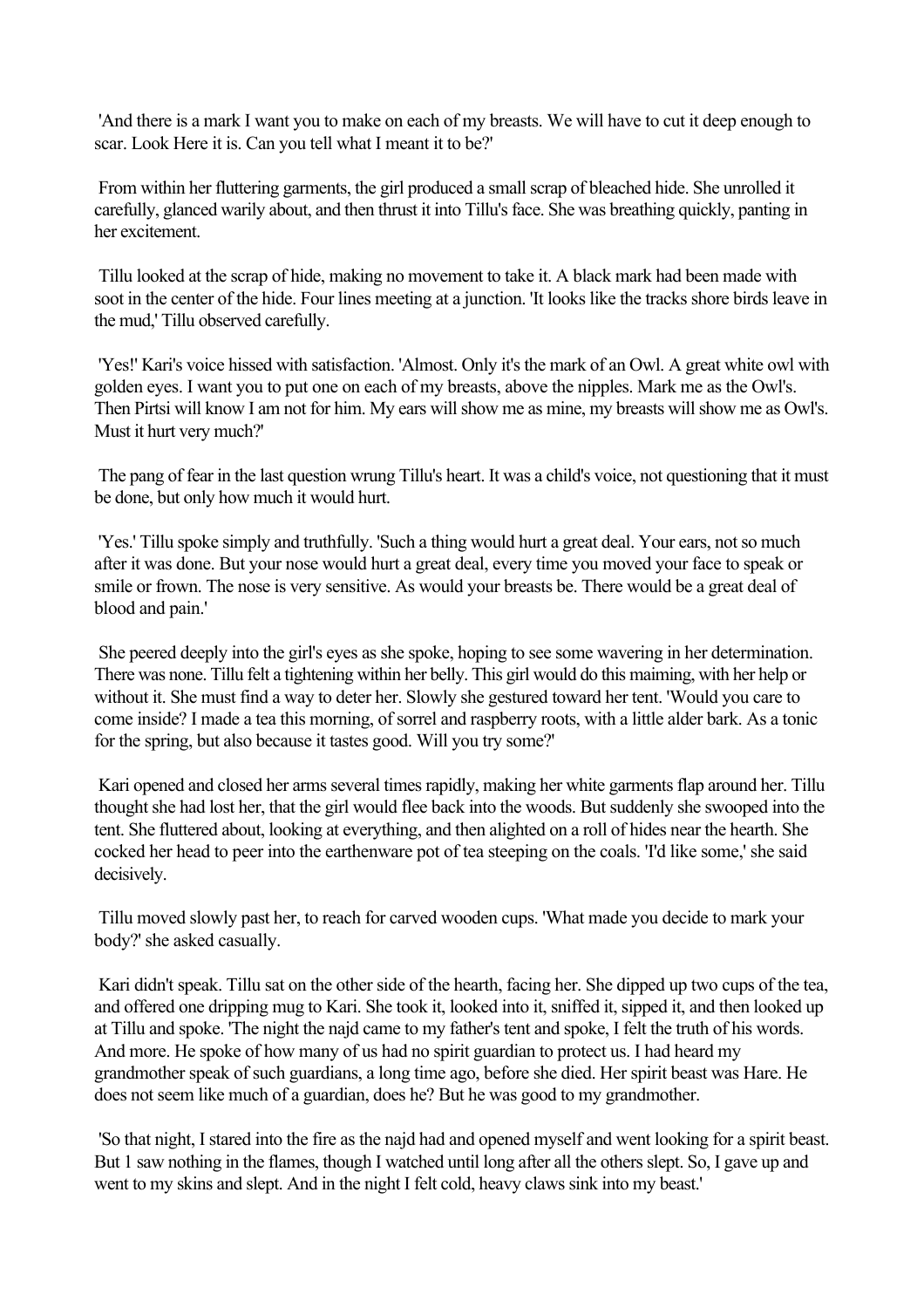She lifted her thin hands, her narrow fingers curved like talons, and pressed them against her breasts. Then she looked up at Tillu. The girl's eyes were a wide blackness. She smiled at Tillu, a strange and wondering smile. Tillu held her breath. 'The weight of his claws pressed me down, crushing my chest until I could not breathe. The sharp cold claws sank into me. I struggled but could not escape. It grew dark. But when I was too tired to fight anymore, the darkness gave way to a soft gray light. I felt moss beneath my back, and the night wind of the forest blew across my naked body. And atop my chest, near tall as a man, was Owl, perched with his claws sunk into my breasts!'

 Her nostrils flared as she breathed, and Tillu could see the whites all around her eyes. The hands that held the wooden mug trembled as she raised it to her lips. Tillu was silent, waiting. Kari drank. When she took the mug from her mouth, her eyes were calm. She smiled at Tillu, a tight-lipped smile without the showing of teeth. 'Then I knew,' she said softly.

Tillu leaned forward. 'Knew what?'

 'That I belonged to Owl. That I didn't have to let Pirtsi join with me by the Cataclysm this summer. I am Owl's. When I awoke, I told my dream to my mother, and asked her to explain to my father why I cannot be joined to Pirtsi. It was always his idea, never mine. I never wanted to be joined to any man at all, let alone a man with dog's eyes. But my mother grew angry, and said that a man was what I needed to be settled, for nothing else had worked. So I have come to you. Mark my face and body, so all will know to whom I belong. Pirtsi will not take me if I am scarred. He would not take me at all, except that he thinks Capiam's daughter is a way to Capiam's favor.'

 Tillu sipped at her tea, watching Kari over her mug. The girl was determined. In her mind, it was already done. She spoke carefully. 'Kari, I am a healer, not one who damages bodies.'

 'Damage? No, this would not be damage. Only a marking, like a notch in a calf's ear, or a woman's mark carved into her pulkor. Not damage.'

 Tillu chewed at her lower lip. 'I do not think we should do this thing,' she said softly, and as anger flared on Kari's face she added, 'If Owl had wanted you so marked on your flesh, he would have marked you himself. Is this not so?'

 For an instant, Kari looked uncertain. Tillu pressed on, glad for once that Kerlew had nattered on so much about Carp's teaching. She wanted her words to sound convincing.

 'Owl has marked your spirit as his. That is all he requires. You need not mark your face to deny Pirtsi. Or so I understood during the time I spent with the herdfolk, when Elsa ...'

'Elsa died.' Kari finished in an awed whisper.

 'I understood then that the women of your folk can choose their mates. You have a reindeer of your own, do you not? Are not the things you make yours to keep or trade as you wish?' At each of the girl's nods, Tillu's spirits lifted. 'Then say that Pirtsi isn't what you want. Cannot you do that?''

 Kari had begun to writhe. Her fingers clawed at her arms as she hugged herself. 'I should be able to do that. But no one listens. I say I won't have him. They pay no attention. Everyone is so certain that we will be joined at the Cataclysm. It is as if I cried out that the sun would shine at night. They would think it some childish game. They cannot understand that I do not want him; that I cannot let him touch me.'

'Why?' Tillu spoke very, very softly.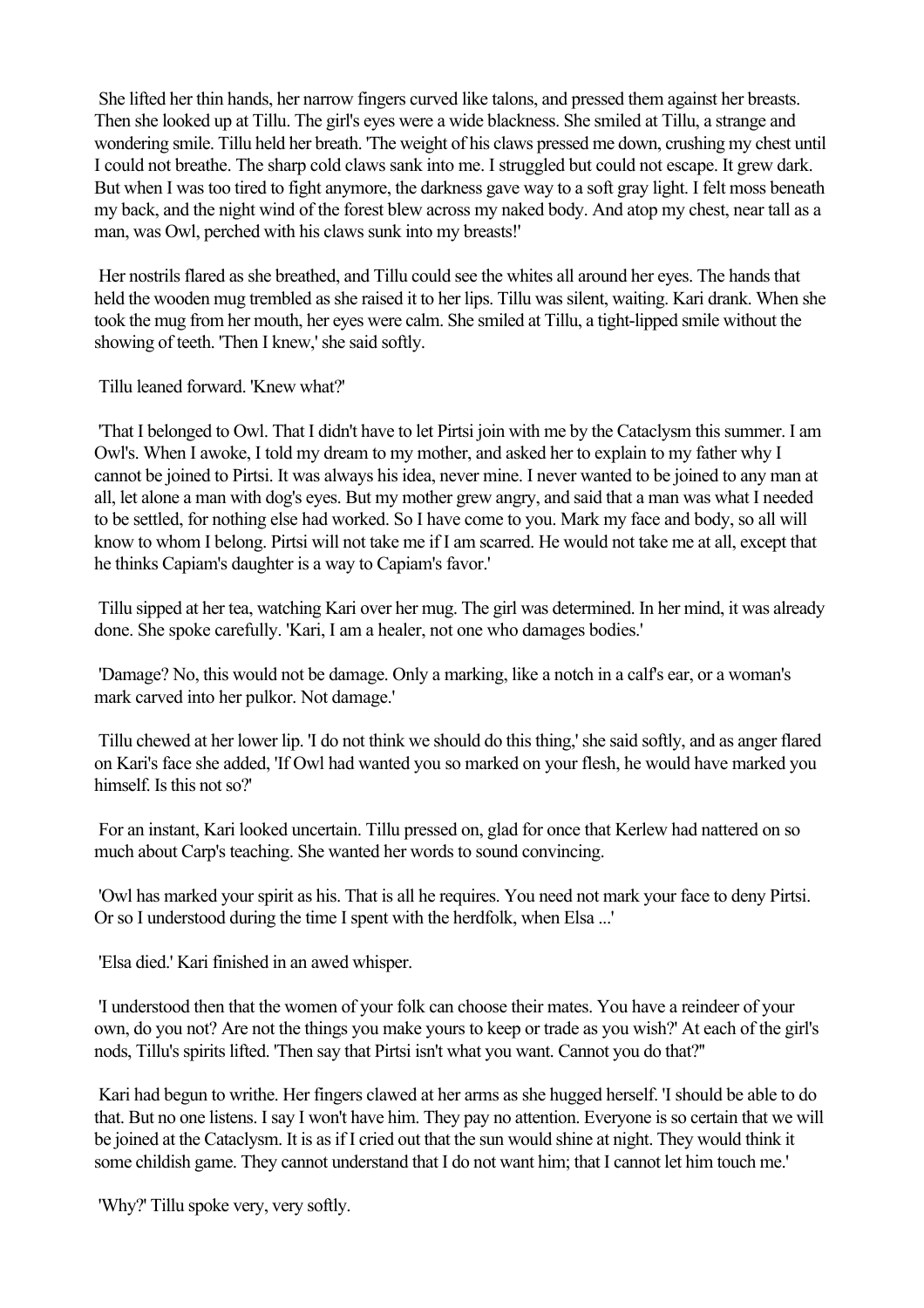Kari's eyes grew larger and larger in her face. She touched the tip of her tongue to the center of her upper lip. She trembled on the edge of speaking. Then, the tension left her abruptly, her shoulders slumped, and she said, 'Because I belong to Owl now, and he tells me not to. Why won't you mark me?'

 'Because I do not believe Owl wants me to,' Tillu excused herself smoothly. 'Who am I to make Owl's mark for him? If he wishes you marked, he will do it himself.'

 Kari once more lifted her hands, sank taloned fingers against her breasts. 'And if I do it myself?' she asked.

 'Then I would try to see that you did not become infected. A healer is what I am, Kari. I cannot change that. Let me offer you another idea. Wait. There is much time between spring and high summer. Tell everyone that you will not have Pirtsi. Say it again and again. They will come to believe you. Tell Pirtsi himself. Tell him you will not be a good wife to him.'

 'And if they do not believe me, when the day comes, I will show them that I am Owl's. By the Cataclysm.'

Tillu sighed. 'If you must.'

 The girl sipped at her tea, suddenly calmed. 'I will wait.' Her eyes roved about the tent interior. 'You should be spreading your hides and bedding in the sun to air, before you pack it for the trip. Where are your pack saddles?'

 Tillu shrugged. 'I have never traveled with an animal to carry my things. I have always dragged my possessions behind me. This migration will be a new experience for Kerlew and me.' Tillu spoke the words carefully, tried to sound sure that her son would travel with her. The old shaman had said he would take Kerlew from her. Kerlew himself had said that he was near a man now, and had chosen to go with Carp. But perhaps he would change his mind. Perhaps he would stay with his mother and be her son a while yet, would not slip into the strange ways of the peculiar old man and his nasty magics. With an effort she dragged her attention back to what Kari was saying.

'You know nothing of reindeer then? You do not know how to harness and load them?'

 Tillu shrugged her shoulders, looked closely at the girl who now spoke so maturely and asked such practical questions. 'There are two animals hobbled behind my tent. The herdlord provided them for me. I suppose he will send Joboam to help me when the time comes.' Tillu could not keep the dismay from her voice.

 'That one?' Kari gave a hard laugh. 'I was glad when he wouldn't have me. I knew why. He made many fines excuses to my father, saying I was so young, so small yet. As if that ...' She paused and stared into her mug for a breath or two. 'I didn't know my father would find Pirtsi instead,' she finished suddenly. She cocked her head, gave Tillu a shrewd look. '1 could show you. Now, today. Then, when the time came, you wouldn't need help. You could send a message that you didn't need Joboam.' Kari smiled a small smile. 'And 1 could tell my father that I had already taught you, that he need not spare so important a man as Joboam for such a simple task.' There was frank pleasure in the girl's voice as she spoke of spiting Joboam's plans.

 Tillu lifted her eyes from her own slow appraisal of the flames. She was beginning to have suspicions of Joboam that made her dislike him even more. She was also beginning to have a different opinion of Kari.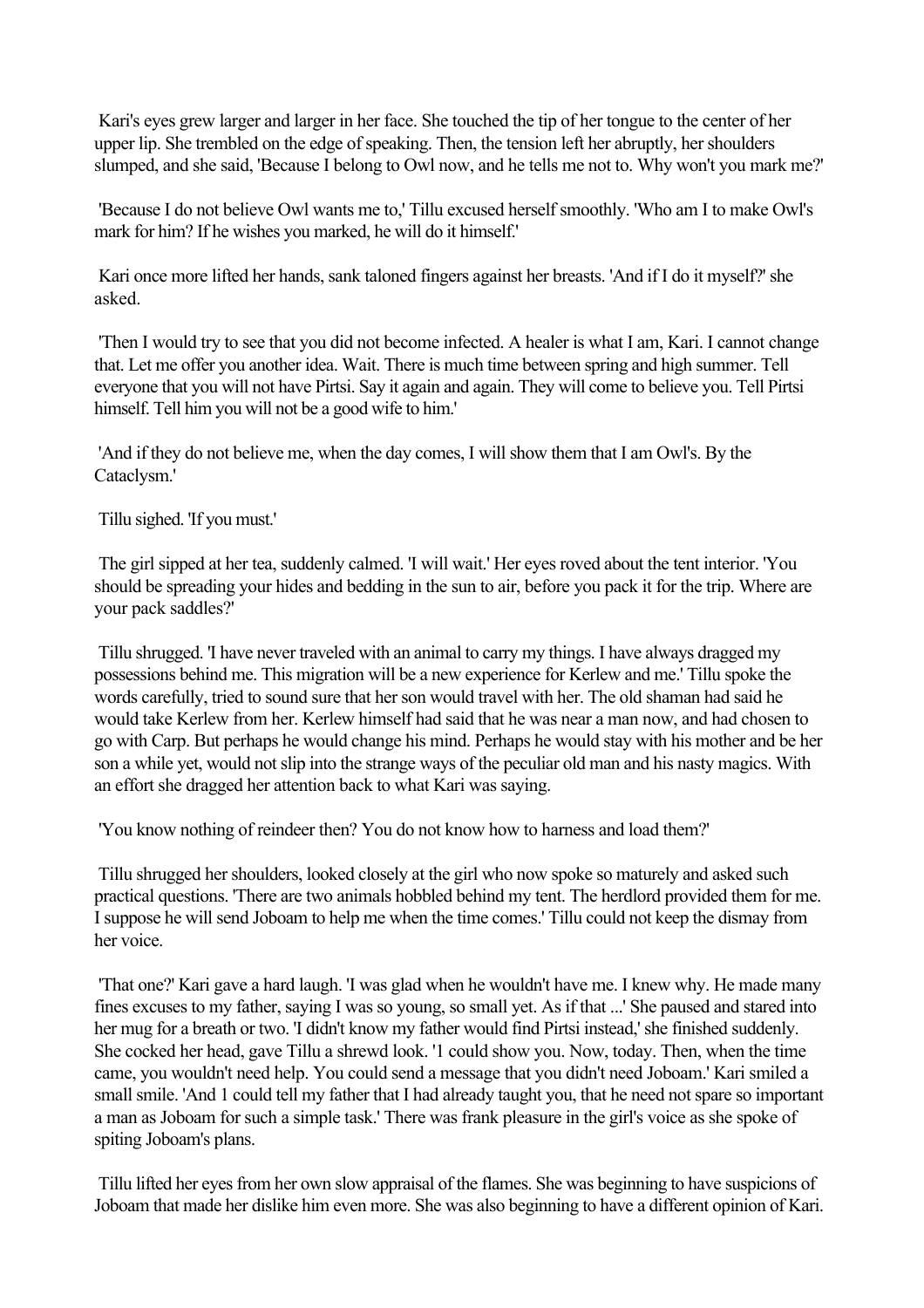The girl was shrewd. As oddly as she might behave, she had wits. And how old was she? Sixteen? 'When I was her age, I had Kerlew in my arms,' Tillu thought to herself. 'And I thought my life belonged to him as surely as Kari believes hers belongs to Owl. We are not so different.' Kari smiled her tight-lipped smile again, a smile of conspiracy that Tillu returned.

## CHAPTER THREE

 Reindeer. the herd came first, flowing through the trees like water flowing through a bed of reeds. The males led, most with antlers missing or stubby in velvet. Their shedding coats were patchy but they stepped proudly, eyes alert, moving down the hillside and past her with slow grace. At first the sheer number of the animals cresting the hill and pouring down into her little valley had frightened Tillu. It was her first glimpse of the wealth of the herdfolk. Up until now, she had lived apart from them in her own dell, tending to their hurts but not sharing their lives. Now she was to be swept into it as surely as the moving herd of beasts swept past her. She trembled at their numbers. But the flood of beasts paid her and Kerlew and the two laden harkar no mind.

 She gripped the damp rein tighter. Either one of the laden animals could have dragged her off her feet. The second beast was tethered to the first one's harness, as Kari had taught her. If they decided to follow the herd, there would be nothing she could do about it. She glanced at them, felt sweat break out anew. They carried the new tent Capiam had sent, and all her supplies. If they bolted, she would lose all her herbs and household implements, everything. But the two animals stood placidly, regarding the passing reindeer with calm brown eyes.

 She had spent the last two days packing her possessions and learning to manage the animals. Kari had been a good teacher, matter-of-fact and tolerant of Tillu's nervousness. But Tillu was still not comfortable. It was one thing to watch wild reindeer from a distance, or crouch over a dead one to butcher. It was another thing entirely to stand close to a living animal, to hold a strap fastened to it. The harke whose lead she held shifted its weight. Its large, deeply cloven hooves spread atop the ground. It sneezed, spraying her with warm drops and then shook its head to free the long whiskers on its muzzle from the clinging moisture. Tillu forced herself to stand still as the new antlers, encased in pulpy velvet, swept close to her. When they were grown they would be solid hard brown bone. A brow antler would extend forward and downward over its muzzle to protect the animal's face; the rest of the antlers would be swept back. She had already known that both females and males grew and shed antlers. But Kari had given her the casual knowledge of one whose life had always interlocked with the herd.

 The vajor were coming now, mistrustful of everything as they shepherded their gangly calves along. The calves were an unlikely assembly of knobby joints and long bones, of pinkish muzzles and wide, awe-stricken eyes. One calf halted, to regard Tillu with amazement. 'Stand still, Kerlew,' she breathed to her son as the mother watched them with hard eyes. She snorted to her calf, and then nudged it along. They merged back into the flow of grayish-brown animals and Tillu breathed again. She glanced up at the crest of the hill, and felt her trepidation rise. Why did she feel more threatened by the people than she did by the passing animals?

 'See, Kerlew, there is Capiam the herdlord, leading the others. Soon we shall join them.' Kari had delivered her message that she needed no help to prepare for the journey. Tillu wondered if it had caused any upset in the village. She had seen nothing of Joboam or Heckram since Carp's arrival.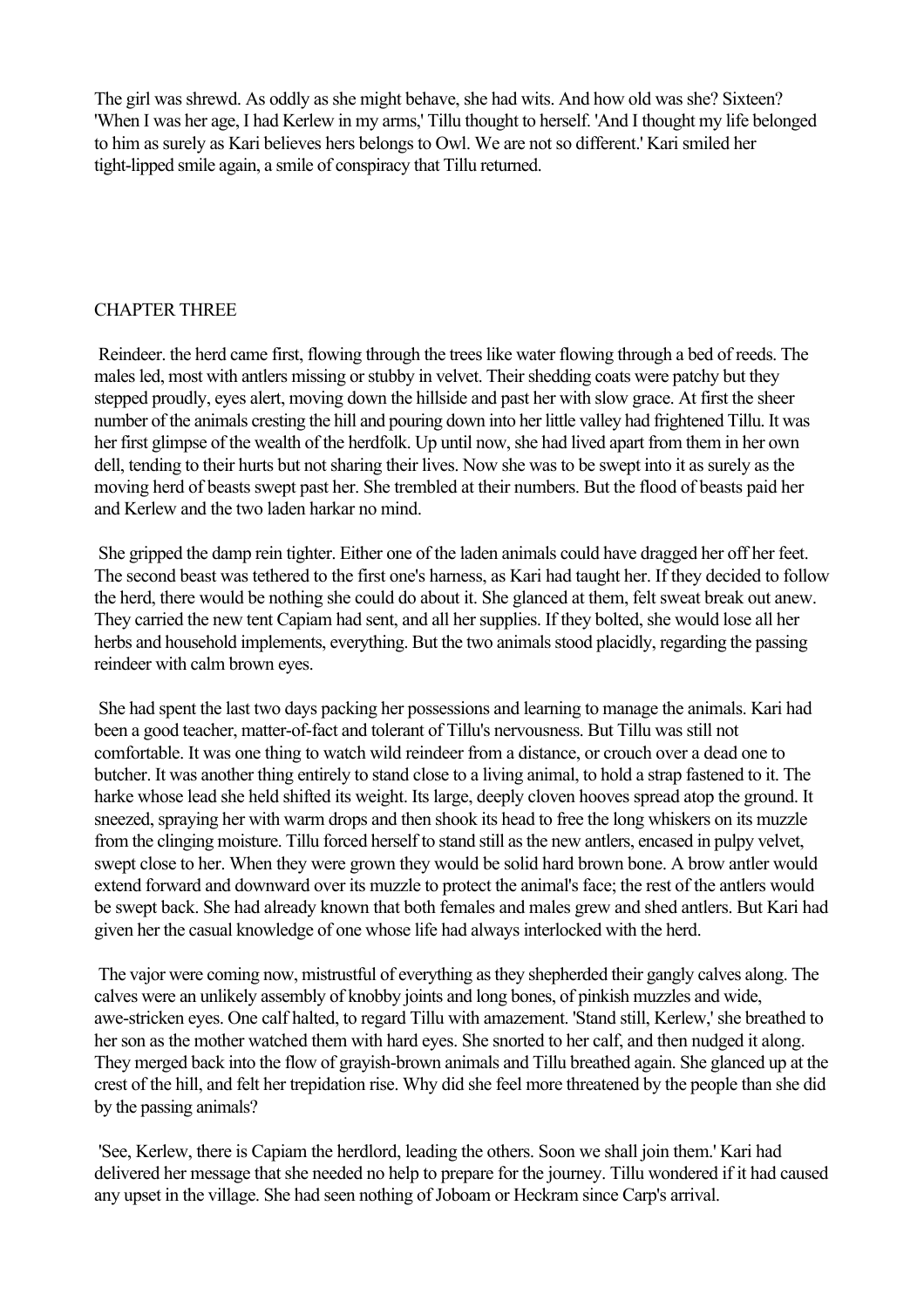'If Capiam is the leader,' Kerlew asked, his piping voice carrying clearly, 'why didn't he come first, leading that big reindeer? A different man is leading the herd.'

 'Hush. There is more than one kind of leading. The first man was leading the guide animal. Capiam is leading the people.'

 Kerlew fixed her with an unreadable look. 'I would rather be lord of the herd than herdlord,' he said. 'And someday I shall.' There was no doubt in his voice nor sense in his words. Tillu sighed. She put her arm across his shoulders, but he bucked free of her irritably. She sighed again.

 Capiam's shirt was bright red wool and his cap was gay with tassels. His reindeer wore harness bedecked with colors and metal. He led a string of seven harkar, each heavily burdened. He waved a greeting and gestured to her to join them. She nodded her agreement but stood still, watching the parade of people and laden animals. Behind Capiam came a stout woman, leading a string of five harkar. Behind her came Rolke with a string of seven harkar, and then Kari leading two. Kari waved gaily and called something to her. The reindeer made their own sounds of passage; the clicking of their hooves, the creak and slap of branches as they pushed through the woods, their coughing grunts as they called to their fellows.

 Next came men and women Tillu didn't know, their wealth apparent in their woolen garments and bronze ornaments. Each person led a string of animals, usually six or seven to the adults, and two or three for each child. Tillu smiled at a fat babe atop a lurching harke. The infant's cheeks were very red, her face grave as she held to the wooden pack frame and rode tall. Tillu's smile faded as her eyes met the next walker.

 Joboam led a string of nine harkar. He met her eyes deliberately, and veered out of the caravan line. Tillu kept her face impassive, but her heartbeat quickened. Kerlew took a quick breath and stepped behind her. Joboam gave no greeting until he was a few steps away. His dark eyes flicked from Tillu to Kerlew.

 'Here, boy. Hold the lead while I check those pack animals. The loads look uneven to me. And don't startle them.'

 Kerlew didn't move. Joboam's eyes narrowed and his color came up slowly. 'Boy... ,' he began in a savagely low voice.

 'I'll hold your animals if you must check my work. But Kari showed me how to lead, and was satisfied I could do it.'

 'Kari!' The word was full of contempt. He glared at Kerlew. Then, he jerked the harke's head around and slapped the rein into Tillu's outstretched hand. The animal shied from Joboam's sudden movement, nearly dragging Tillu off her feet, but she kept hold of the rein.

 'Don't let him jerk you around,' Joboam commanded her as he moved to her laden animals. He tugged and pushed at the bags and bundles tied to the pack frame, tightening the ties, and once moving a bag from one animal to the other. His competence could not be denied; somehow that annoyed Tillu even more. He was talking, voice and words hard as he readjusted the harnesses. 'A harke has to know that you're in charge. You can't let it doubt it for one moment. If you're going to insist on doing something you know nothing about, at least know that. Keep a tight grip and make it obey you.' He shot a venomous glance at Kerlew. 'If you can make anything obey you.' Kerlew was trying to smile at Joboam placatingly, but fear distorted the smile until it looked like a sneer. Joboam stared at him, his eyes going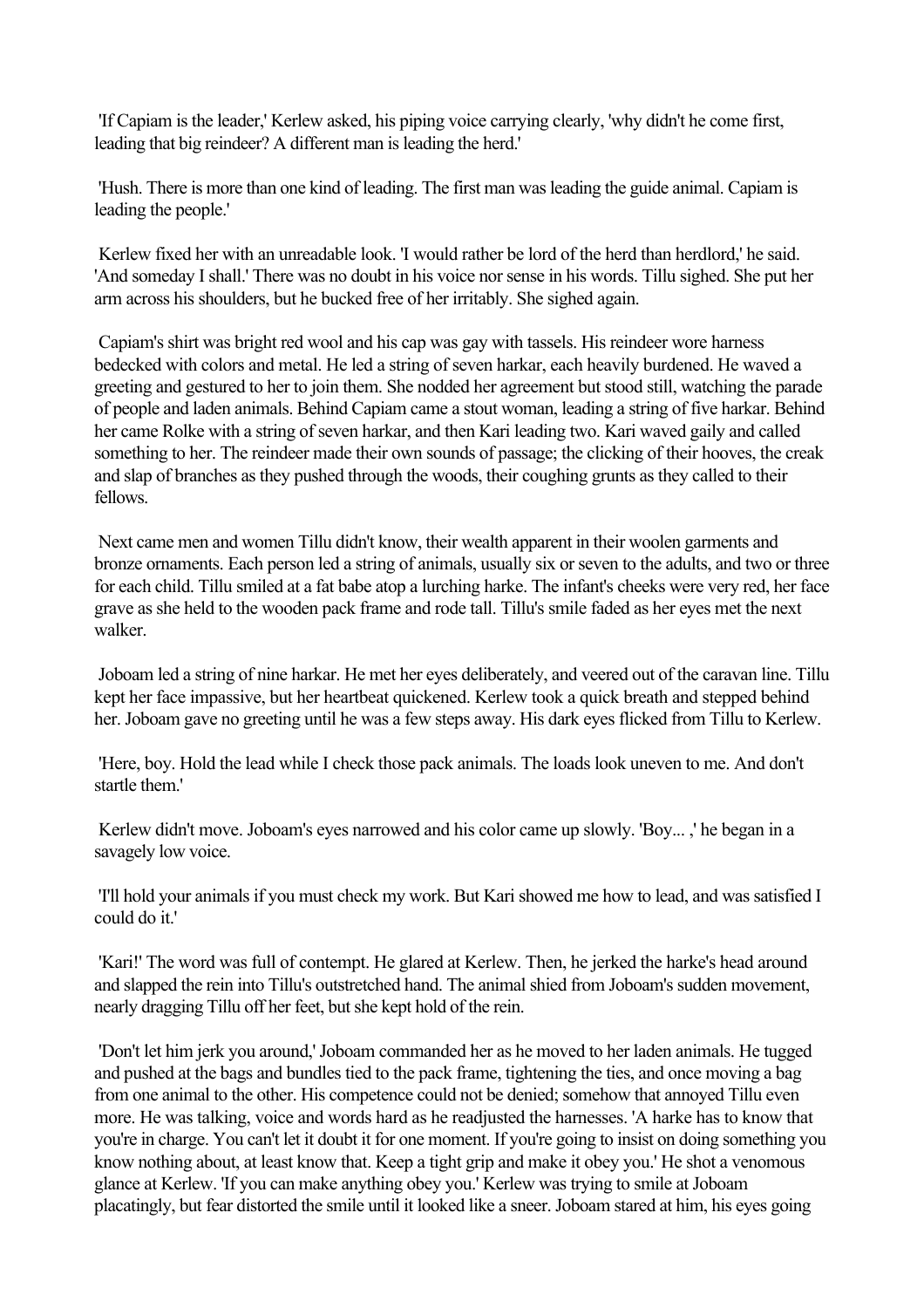blacker.

'I can manage them,' Tillu said, surprised at how calm her voice sounded.

 'Can you?' He glared at her. 'And that boy? Can you make him obey you, keep him from being a burden to all of us?' She could hear the checked fury in his voice. He'd been saving his anger for days. At the least excuse, he'd show it. She looked at his big hands, the thick muscles in his neck, and felt cold fear. But only the chill was in her voice when she spoke.

 'Kerlew is my responsibility. I am sure that if Capiam thought he would be a problem, he would have spoken of it to me.'

'And you are my responsibility! I have told Capiam that I will see to it that you ...'

 'I am no one's responsibility!' Tillu's voice flared out of control. Passing herdfolk were staring at them curiously.

 'That is not how the herdlord has ordered it,' he reminded her, an odd note of triumph in his voice. 'I am to see that you lack for nothing, that you travel easily with us.' He finished tugging at a final strap. Rising, he pulled the harke forward, to put its rein back into Tillu's hand and take his own animals. He looked down at her. 'I am in charge of you and your boy. To be sure that no one harms the najd's little apprentice. Now you will follow me. And if ...'

 'Heckram! And Carp!' Kerlew's voice split Joboam's words. The boy dashed past her, running headlong toward the line of folk and beasts. Tillu's breath caught as she watched, expecting the animals to startle and run. But the harkar only looked up curiously at the boy pelting toward them. A few perked their ears foolishly, but there was no stampede. Heckram saw the boy coming, and pulled his animals from the cavalcade and waited. The folk behind him moved past.

 Morning surrounded the man and framed him. He wore summer clothes, a tunic of thin leather stretched over his chest and shoulders, rough trousers of leather and leather boots that tied at the knee. A hat of knotted blue wool could not confine his hair; the breeze lifted bronze glints from it. She dared not believe in the wide smile that welcomed her son. The lead harke nudged Heckram for assurance, and he rested a hand on its shaggy neck, waiting. Kerlew halted inches from Heckram, to tilt back his head and grin up at him. It squeezed her heart to see her strange son so confident of a welcome. Heckram reached out a hand. She saw him tousle the boy's wild hair, then clasp his thin shoulder in a man's welcome. Carp's sharp voice parted them, imperiously summoning the boy to his side.

 Heckram led a string of four harkar, with Carp perched atop the first one. Up until now, Tillu had seen only the very young and the very old riding the pack animals. Carp's legs were sound under him. She wondered why he chose to ride. He leaned down to speak to Kerlew, gesturing to the boy to walk beside the animal, and then to Heckram to move on. Heckram looked a question at her. She lifted a hand in a greeting that was an acknowledgment but not an answer to anything. Behind her Joboam made a sound without syllables, a rasping like a beast's growl. She was shaken by the black fury in his eyes. His hatred was bottomless; she wondered which of the three was its target.

 'Follow!' he snapped and jerked his string of harkar to an ungainly trot. She pulled her unwilling animals to match his pace and ran to keep up. He threaded a trail through the widely spaced trees, paralleling the path of the herdfolk. She had no breath for questions, but could only follow in grudging obedience.

She took deep breaths of the scents of early spring. The aroma rose from the humus and early tufts of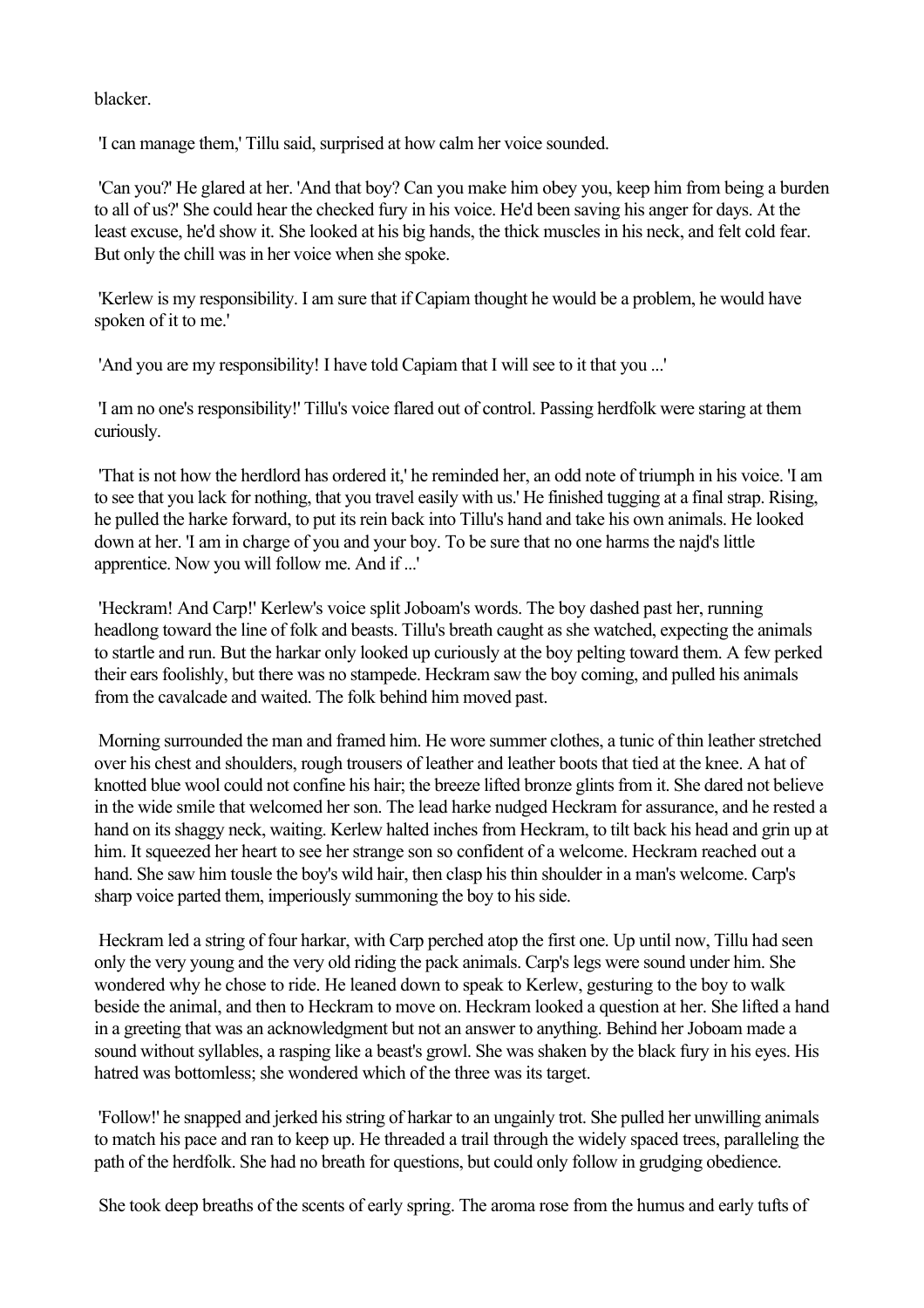sprouting grasses and moss in an almost visible mist. Small yellow leaves and shriveled berries still clung to some of the brambly wild roses, beside the swelling leaf nodes that would soon unfurl into foliage. She saw a circle of new mushrooms but could not stop to investigate them. Joboam swung his animals back toward the cavalcade, motioning to Pirtsi to make a space. She followed him, glad to slow to a walk again.

 'Keep up,' was the only thing he said. She fell in behind him. His animals separated them, making talk thankfully impossible. She glanced back at Pirtsi but he seemed immersed in simply walking. She set her eyes forward and followed his example, letting the day fall into easy monotony.

 Before her the haunches of Joboam's last harke swayed, its ridiculous white tail flicking. She glanced at the animal she led, surprised at how easy it was. She held the rein, but her beast simply followed the one in front of them. The strap between them was slack. The reindeer's head bobbed, its moist breath warming the air by Tillu's shoulder. Its eyes were huge, dark and liquid beneath the brow ridges. They reminded Tillu of a small child's frank stare. Boldly she put her free hand out to touch the animal's shaggy neck. She was pleased with the contented rumble the animal made at her touch. She scratched it gently as she had seen Heckram do, and it leaned into her touch.

 There was a strange giddiness to striding along on a spring day, unencumbered by any burden. She remembered her staggering flight from Benu's folk, the weight of everything she owned heavy on her shoulders as she fled from Carp and his influence over her son. This was better. The animals carried their packs easily, and Tillu matched their pace with a swinging stride. Stranger still was that Kerlew was not at her heels. She was not calling him back from investigating things far off the trail, wasn't scolding him for dawdling, nor answering his pestering questions. Her life had been so intertwined with her son's since his birth that she could not become accustomed to surrendering him to Carp. At the thought of the old man, her stomach knotted and she glanced back. But Kerlew and the shaman were far down the line. And Heckram was with them. She thought of the smile he had given her boy today. As if he didn't resent his presence. His tolerance couldn't last forever, might well be gone by the end of this day. But let Kerlew enjoy what acceptance he could. Soon enough he would know rejection again; soon he would walk at Tillu's heels again, asking her the same question ten times and never remembering her answer. She forced herself to believe it would be so.

 She gave herself up to the forest around her. Once she heard squirrels chattering overhead, and then the hoarse cries of a raven. The forest of the morning was pine and spruce, with a scattering of birch. By midday they were crossing rivulets, swift and noisy with the melt of winter snow. The first few were narrow streams, easily jumped by the humans as the reindeer stoically waded through the icy waters. Then came a wider one, and Tillu found herself stepping from rock to slippery rock. By now it seemed natural to put a hand on the reindeer's shoulder to steady herself, and the animal evinced no surprise at her touch. On the far bank she paused to stroke its neck once, pleased with the feel of its living warmth seeping up through the stiff hair of its coat. Behind her, Bror was swinging his young grandson up to a temporary perch on a pack animal for the crossing.

 Then they were walking on again. Tillu began to feel the complaints of muscles unused to long walking at such a steady pace. The day had warmed, and her heavy tunic was a burden. She halted to drag it off and sling it across the harke's other burdens. The cool breeze touched her bare arms. Her sleeveless tunic of thin rabbit leather felt so light she had a sensation of nakedness. She stretched her arms and rolled her shoulders in the pleasant sun. Then Joboam angrily called to her to keep up. She pulled her harke back into motion.

 Gradually the forest changed. The cavalcade of reindeer and folk wound through valleys and across streams, leaving the steep hillsides behind and emerging onto soft slopes of Lapp heather, with twisting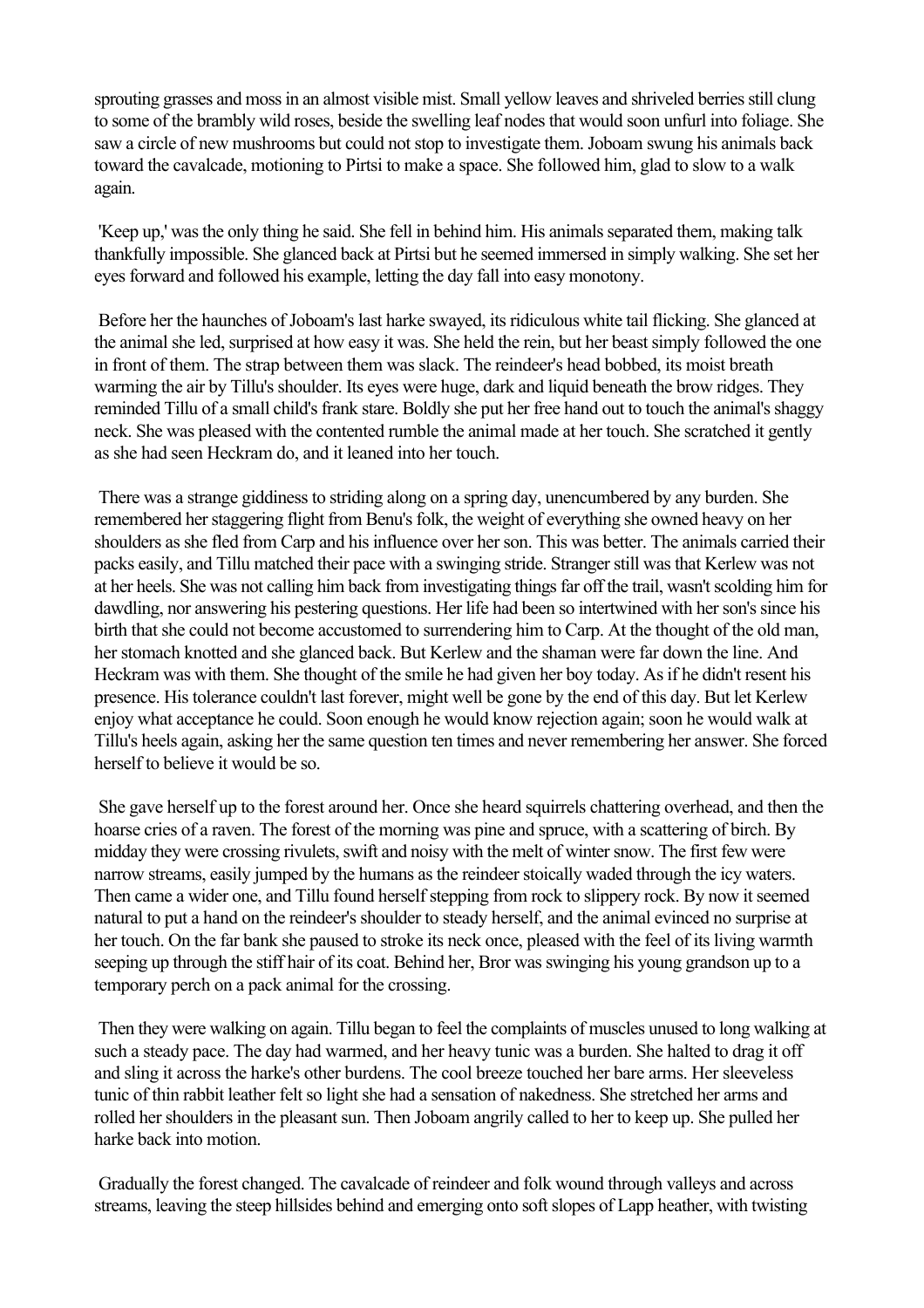willow ossier now covered with fuzzy catkins and alders with cracked gray bark. The plant life was lusher here, the hillsides open to the blue sky and the softly pushing wind. She thought that the reindeer would lag and graze, but they moved on with a single-mindedness that made her legs ache.

 Great gray rocks pushed up randomly on the hillsides through the yellowed grasses of last summer. The earliest of spring's flowers opened blooms in their shelter and stored warmth. She saw plants she could not name, and familiar plants shorter than she remembered them. She itched to touch and smell. Had she been alone, she would have gathered willow and alder barks for tonics and medicines, and the tips of the emerging fireweed for a delectable green. She glimpsed a violet's leaves, but could not leave her animals to investigate. She had to pass a patch of stink-lily with its nourishing starchy roots, for when she knelt to dig her fingers into the turfy soil, Joboam yelled to her to hurry. She hissed in frustration. There were drawbacks to having an animal carry one's belongings and being part of such a great moving group. She took dried fish from her pocket and nibbled it as she walked. And walked, while the sun slipped slowly across the blue sky and toward its craggy resting place.

 She heard and smelled the river long before she saw it. The reindeer picked up the pace as they scented the water. Her hips and lower back complained as she stretched her stride, and her buttocks ached as if she had been kicked. The sinking sun glinted off the wide swatch of moving water, rainbowing over its rocky rapids. Tillu saw the line ahead of her pause and drink, but then rise and follow the noisy river and its trimming of trees. Her heart sank. Surely, they must stop soon! She paused at the river to let her beasts drink and take a long draught of the icy water herself. The cold made her teeth hum. Wiping her mouth, she rose to follow Joboam and his string of harkar. They wended through trees, naked birches and willows and oak hazed with green buds, following the river. Shadows lengthened and the day began to cool as the earth gave up its harvested heat to the naked skies. And then, far down the line of animals and men, she glimpsed a sheen of silver through the screening trees.

 Abruptly they emerged on the shore of the lake. With relief Tillu saw the red glow and rising smoke of fires. Hasty shelters went up, a mushroom village sprang up from the warm earth. Unladen animals grazed on the open hillside above the lake. Gray boulders, rounded and bearded with lichen, poked their shaggy heads out of the deep grass of the slope. Children raced and shrieked among them or splashed and threw stones along the water's edge, enlivened rather than wearied by the day's travel. Dogs barked and bounded with them. Tillu envied them their energy. She would have liked nothing better than to sink down and rest. She watched Joboam glance about the scene, and then move surely into it, his campsite already selected. A child and a dog playing tug with a leather strap scrabbled hastily from his path. Tillu hesitated, wishing she could settle in a less central area of this hive of activity. But she couldn't risk offending some custom of theirs. She would camp where Joboam told her. She began to lead her harkar after him.

 From the shadow of a boulder, Kari rose, startling Tillu and spooking even the stolid harkar. But as it jerked the rein from Tillu's hand, Kari caught it and turned to Tillu with her narrow smile. 'Come!' she said, and put up a swift hand to cover a giggle. Her eyes were bright. Without another word, she led them off up the hill.

 One boulder, larger than a sod hut, jutted from the earth halfway up the hillside. To this Kari led her, and then around and above it. On the high side of the boulder, lacing away from the camp by the lake, was a shelter of pegged and propped hides. A small fire already burned and a pot of water was warming. A jumble of hides was spread inside the shelter, and Kari's harkar grazed outside it. Kari grinned at Tillu. 'In the talvsit, I live in my father's and mother's hut. But here, in the arrotak, I have my own shelter, and invite my own guests. You will stay with me? You and Kerlew,' she added hastily when Tillu hesitated.

Tillu did not relish the idea of company this weary night. But the fire was bright, the sky already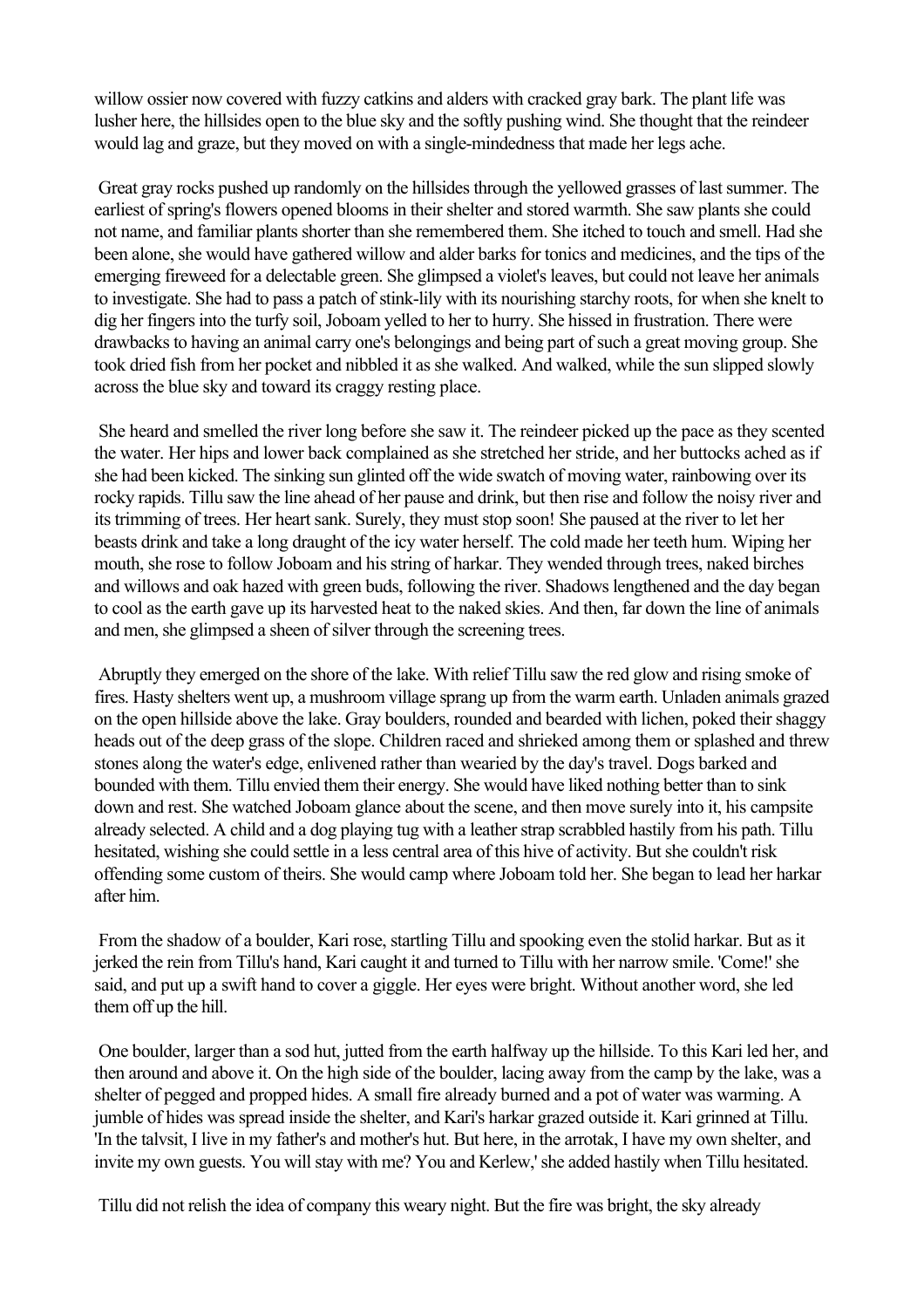darkening, the shelter welcoming and Kari so pleased with herself that Tillu could not refuse. She nodded. With a glad cry Kari sprang to unloading the harkar. Tillu moved to assist her, her weary fingers fumbling at the unfamiliar harness. Kari's experience showed as she capably stripped one animal, led it to grass, and hobbled it before Tillu could unload the other. Soon both beasts were grazing. Kari stepped into (he shelter, sat down on the hides, and patted the place next to her invitingly. Tillu sank down beside her with a sigh. The new aches of sitting down were a relief from the old ones of walking. Tillu slowly pulled off her boots, pressed her weary feet into the cool new grass.

'I should find Kerlew,' she reminded herself reluctantly. 'Heckram must be sick of him by now.'

 'He will be here soon,' Kari assured her. She leaned back on the hides and rolled onto her side to watch the hillside above her as the night stole its colors.

'It is kind of you to invite me to stay with you,' Tillu observed belatedly, but Kari only shrugged.

 'You are someone to talk to, and as you have shared your tent and tea with me, I would do the same for you. Besides, if you are here it will be less problems.'

 The last remark puzzled her until Lasse rounded the boulder and dropped an armload of firewood. 'I told you I'd find plenty,' he said, and ducked into the shelter with a pleased smile. It faded abruptly, to be replaced with an abashed grin as he found himself face to face with Tillu. She guessed instantly that he had hoped to find Kari alone. She glanced at Kari, but the girl seemed immune to Lasse's disappointment.

 'I wouldn't call it plenty, but it's enough,' Kari observed heartlessly. 'Lasse, go and find Tillu's son now, please. He was walking with Heckram. They should be at the lake by now. Bring them here. We may as well all eat together.' When Lasse hesitated, Tillu saw Kari tip her head back and, after a cool silence, suddenly smile at him with such melting warmth that the boy all but staggered with the impact. He nodded quickly, and left, face flushed, to obey her. As soon as he was gone, Kari's smile faded, to be replaced with her usual pensive frown. 'I want to show you something,' she said suddenly. She swiftly unlaced the leather jerkin she wore. She tugged it open and turned to Tillu, a smile of anticipation on her face.

 Tillu recoiled. Kari had a long, lovely neck, and proud young breasts jutted high on her chest. But incised into the soft rise of each breast were Kari's four-stroked symbols, as if indeed an owl with fiery talons had rested upon them. 'Carp told me about the soot,' Kari said proudly. 'Now the cuts may heal, but the mark will remain.' She looked up from her handiwork to Tillu's averted eyes and sickened expression. The girl's smile vanished. 'What's the matter with you? I thought you'd be happy to see that they didn't get infected!'

 'Carp.' Tillu said the word with loathing. 'Yes, he'd be glad to tell you how to scar yourself.' And she had left Kerlew with the old man for the whole day. What had she been thinking of? If this was what Kari had learned from him, what grisly marvels was he teaching Kerlew?

 'Yes, Carp. Last night he ate at my father's hut. He spoke of the people he used to live among. At birth, the baby's spirit guide is found, and the mark of it is sliced into the baby's thigh, and soot rubbed in. It binds the guardian to the child. Now Owl is bound to me as I am to him.'

 'Yes. All will know now.' Tillu's voice was flat. It was done, there was no sense in rebukes, in making her miserable over what could not be undone.

'Yes!' The hard pride in Kari's voice challenged Tillu's regret. Tillu chose silence, letting the challenge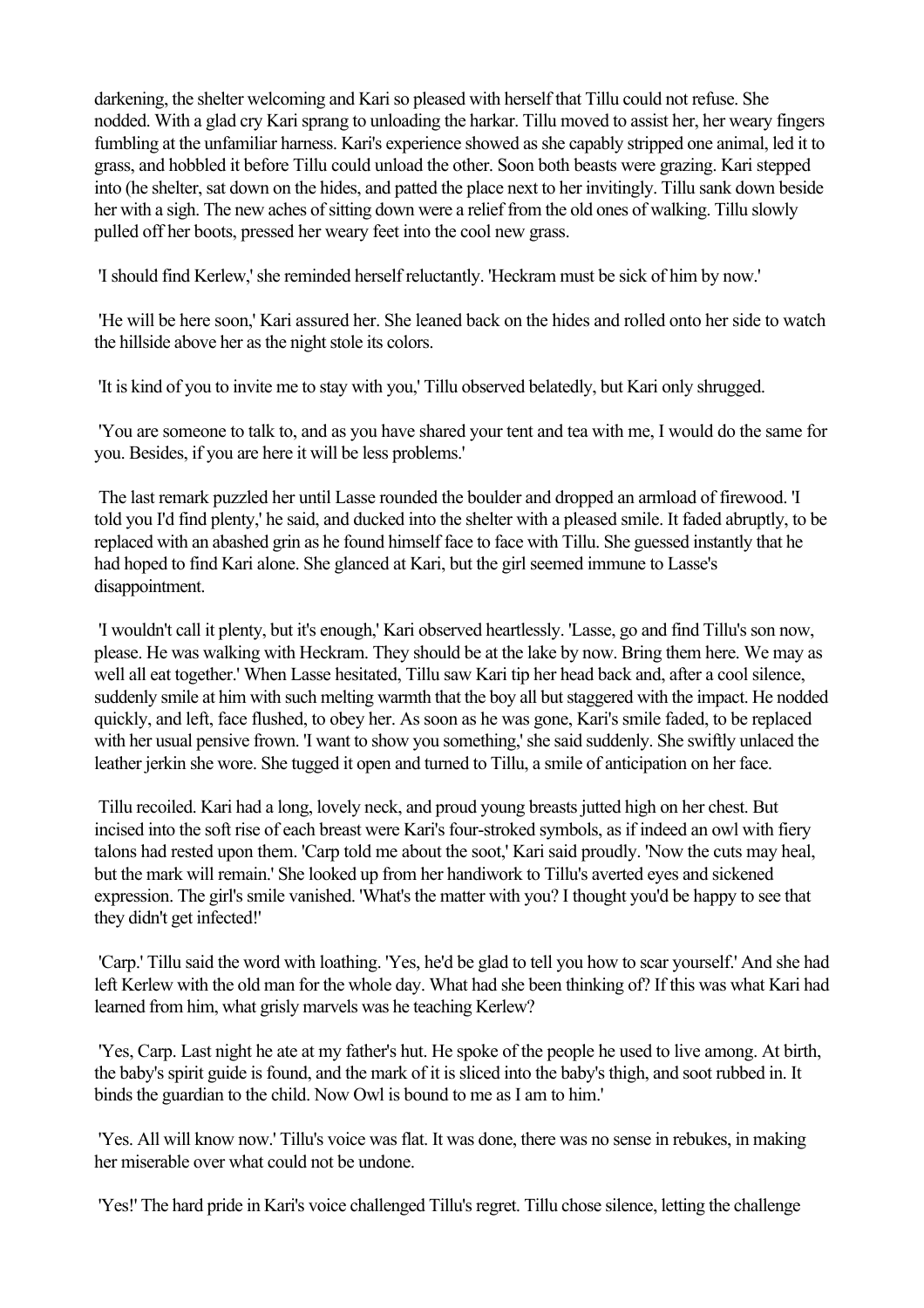pass in the darkening evening. After a moment, Kari laced up her jerkin again. Tillu watched her covertly, marvelled at the intensity of her features. Life roared in the girl, like a torrent of water in a narrow chasm. She was never at peace, for even when she sat still, as now, with her eyes fixed on some distant place and her lips parted over her white teeth, she seemed to be moving. One sensed her mind traveled far and swift while her forgotten body poised here. Tillu could understand how her impassivity would distance many folk. Yes, and intrigue a young man like Lasse.

'It was kind of Lasse to bring firewood all the way up here,' she ventured.

 Animation snapped back to Kari's face. 'He is a kind person,' she said softly, and then, with more vehemence, 'with most peculiar ideas.' She sat up straight, then crawled out of the shelter. 'I am going to cook for us,' she announced, and went to the packs and began to dig through them.

 Tillu rose, feeling uncomfortable watching someone work. 'I wish I'd had more time to myself today. I could have gathered fresh greens for us, and replenished some of my healing supplies.'

 'I suppose you look for your healing herbs in far and strange places?' Kari's voice had a strange, sly note.

 'No. Most of them grow in the meadows and woods among the ordinary plants. Today I saw stink lily, and I think violets. And of course ...

'Violets?' Kari's voice was incredulous.

 'Yes. Picked and dried, they are good against skin rash. They can be used against illnesses of the lungs, also.'

Kari looked at her in wonder. 'Why do you tell me this?'

'You seemed interested.' Tillu stopped, confused.

'And you do not mind telling me?'

'Why should I?' In the dying evening, a cuckoo called and was silent.

 'The old midwife Kila was our last healer. She would never say what herbs were in her mixes, or where she got them. She learned from her mother, and said it was her wealth, and not to be shared. So when she left, only the commonest healing was known. I thought all healers would be jealous of their secrets.'

'Selfish, if you ask me.' Tillu was appalled.

'Then, if I wanted to learn the herbs of healing, would you teach me?'

'Of course. When we have time, I will be happy to show you how to gather herbs and how to use them.'

'Tomorrow?' she pressed.

 'Don't we move on tomorrow? We'll both be leading animals tomorrow. We'll have no time to stop and gather herbs and talk.''

Kari grinned knowingly, looking girlish and less strange. 'Oh, we may. One never knows.' Taking wood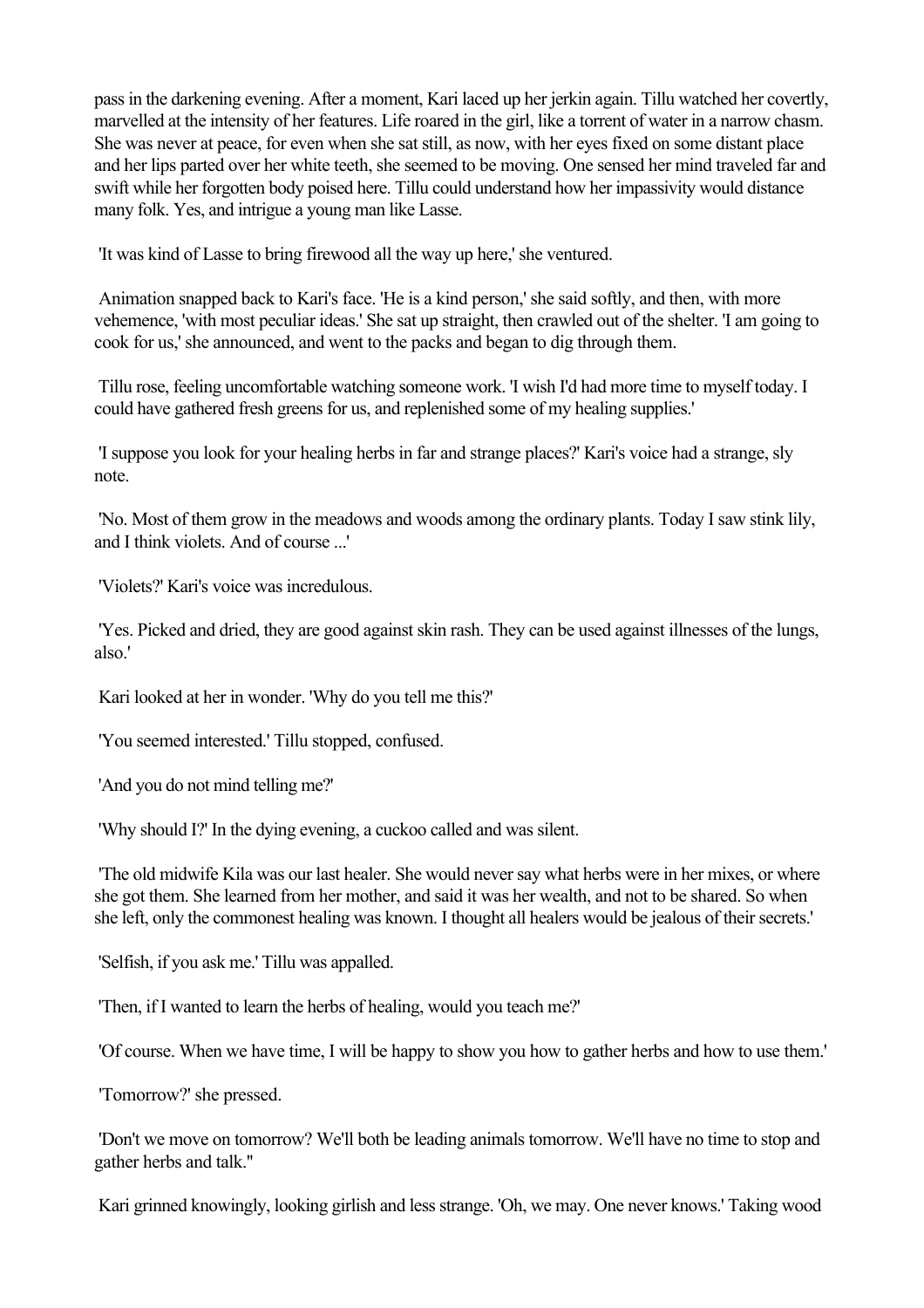from the pile Lasse had brought, she built up her fire, and began preparing food. The savory smell as the meat simmered in the pot made Tillu aware of her hunger. She came out of the shelter, stretched, and suddenly felt every pang of the day's long hike.

'Here we are!' Lasse strode into the firelight, pleased at having accomplished his task.

'You were long in coming,' Kari observed coolly.

 'They had stopped on the riverbank, to fish!' Lasse's voice was between annoyance that they had been hard to find and wonder that they would do such a thing.

 'See what we caught! Carp said they'd be there, under the bank behind the roots! And they were. See, Tillu.' The char shone silver in Kerlew's hands, fat and slippery. They flopped from his grasp onto the grass. Kari eyed them with approval.

 'Gut and spit them, Lasse, and we'll grill them over the coals,' she ordered calmly, never doubting that fish and boy were hers to command. Lasse moved meekly to her directions. Tillu and Heckram both stared after him as he took the fish to one side. When they lifted their eyes, their gazes met, sharing amusement and sympathy for the boy. Then Heckram's eyes warmed to something else. Tillu turned from him hastily, to watch Kerlew wiping his slimy hands on the grass.

'Did you behave today?' she asked him automatically.

 'Yes.' He didn't seem to feel any need to enlarge on his answer. His deep eyes were guileless as they stared up into hers. She wanted to ask how his day had been, if he had missed her, what Carp had taught him. But she could not in front of all these people. She had been stupid not to put up her own shelter. She would have no time alone with her son tonight, or tomorrow. Deep frustration edged with loneliness overtook her. She was severed from Kerlew, blocked by the layers of people around her. And to have Heckram so near strained her resolution. Every time he caught her eyes, her skin tightened. She had not found a way to let him know that she had changed her mind. He was looking at her again, his brows lifted slightly. The fuzzy beginnings of a beard softened his jawline. She stared at it, wondering if he had known she would find it attractive. Then she asked herself why she imagined he would even think about such things. Did she fancy she was the only woman he might consider bedding? Did she imagine he slept alone each night as she did? The thoughts stung her. She turned aside, avoiding him. Kari was directing Lasse as he cleaned the fish. His eyes were bright with her attention, and neither seemed to mind Kerlew crouching nearby and sorting curiously through the entrails. Tillu dropped to one knee, to crawl into the shelter and rest until the food was ready. Perhaps it would ease her aching muscles.

 But Carp was already there, lying on the skins as if he were lord of all. His mouth hung ajar and the light from the fire revealed an occasional tooth behind his slack lips. It reflected off his grayed eyes like a sunset in a scummy pond. He nodded at her, his mouth widening. His hand gestured her in. Tillu drew back, stood again. Until she had met the herdfolk, she had never known how to describe Carp's smell. But now she knew he smelled just like a wet dog. It did not make him any dearer to her.

 The evening was cooling the land; moisture was settling to the ground. The cooking food gave off a marvelous aroma, making her dizzy with hunger. She put one hand against the rough side of the boulder that backed the shelter, and then, without thinking, began to walk around the boulder, away from the firelight and the murmur of Lasse and Kari. The soft lichen on the stone was warm with the day's heat, like a man's rough beard against her skin. She leaned back against it, looking out over the lake and wide valley below her.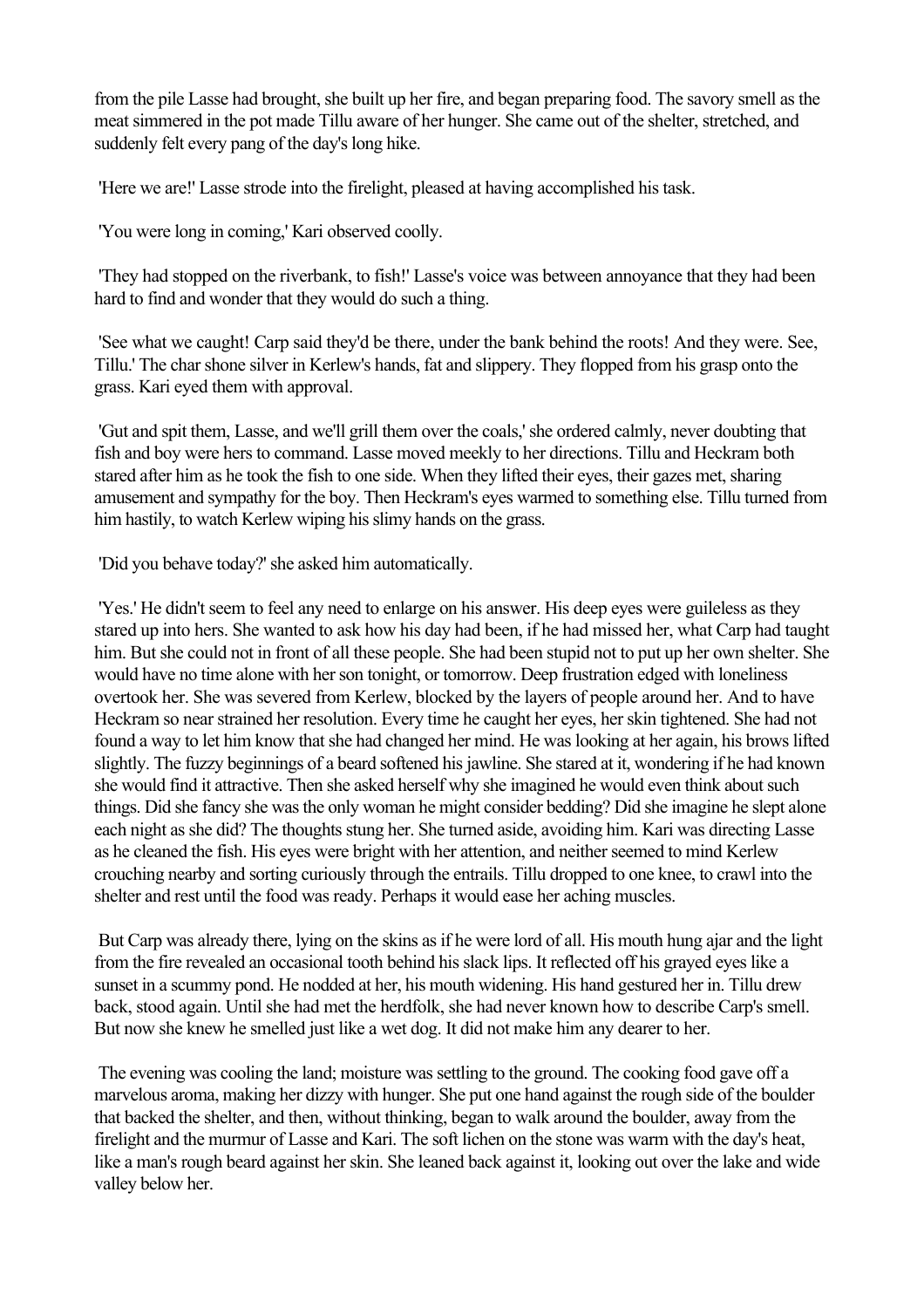The small fires of the herdfolk blossomed like white wildflowers on the shore. Their tents were an unevenness in the dark. The people and dogs were moving shadows that passed before the fires. Beyond them, the lake was a shining blackness, and in the deepest part the moon and stars shone. Tillu felt dizzy looking at the sky at her feet. She lifted her eyes and looked beyond it, and realized for the first time how far they had come in one day. Kari had said they would travel for ten days. Where would they be then?

 Far behind her were the mountains that were the winter grounds of the herdfolk. Before her was the wide lake that tomorrow the herd would skirt. And beyond it, beyond the last dwarfed trees and bushes, rolled the tundra. It was featureless in the darkness, and it was hard to tell where the lake left off and the tundra began. She had heard of the tundra, in legends of Benu's tribe, but she had never walked upon its wide flat face. A nameless dread of such a barren place rose in her, followed by a more pragmatic fear. In such a place, where would she gather willow and alder barks, birch cones to burn for a congested head, birch roots to boil down for cough syrup, willow roots for colic medicine, and a thousand other remedies that came from the tall trees of the hills and mountain valleys? A feeling akin to panic rose in her, to be replaced by resolve. Tomorrow she must be free to gather as the herd moved along the forested edge of the lake. She must have her supplies before they left it for the barren vast lands to the north.

 She felt more than heard the step of the man who approached her from the darkness. Had Heckram followed her, mistaking her leaving the fire for an invitation? Dread of the confrontation rose in her, even as her body betrayed her with a tingle of excitement. She turned to him in the darkness, taking a deep breath to speak. She gasped in surprise instead as hard hands gripped her shoulders and shook her.

 'Where have you been?' he demanded gruffly. She pushed away from him, but he seized her wrist in a grip that numbed her hand. Joboam shoved his face close to hers.

 'Capiam tells me to watch over you and see that you are cared for. When I tell you to follow, you wander off, so when he comes to my fire to speak to you, I must say 1 do not know where you are. I lose his confidence. The healer, the najd, and her idiot boy, all are vanished. Capiam thinks you have changed your mind and left us, that the herd will face another summer without a healer. He asks me if I have offended you. Me! And I must leave my fire and my food and come seeking you, going from tent to tent, fire to fire, like a fool, asking if any have seen you!'

 Fury tightened his relentless grip on her wrist, and when she pulled at his fingers with her free hand, he captured it, holding both her hands in one of his as he spoke. He made the differences in their sizes obvious by drawing her hands up high. She stood on tiptoe trying to ease the pull, feeling she couldn't breathe, made speechless by fear as much as by pain. Joboam's eyes glittered in the dark. Her aching muscles screamed with the stress of being stretched up.

 'Kari ... invited me ... to stay with her... ,' she gasped the words. The man was huge. She stifled the fury that rose in her, the desire to kick and scream and fight. As well take on a bear. If this was all he was going to do, she could stand it. She had endured worse from men just like him and survived. But if she screamed and Kerlew came, if he turned his anger on him—

 'Kari?' There was puzzlement in his voice, and a sudden easing in the strain on her arms. Tillu took a gasp of air.

'Yes. Kari. She ...'

 'Get the boy and your things. And the two harkar. Thank Kari, but say you must join me now, so that her father will know I am doing my duty. Do it now.' His voice was an odd mixture of emotions. There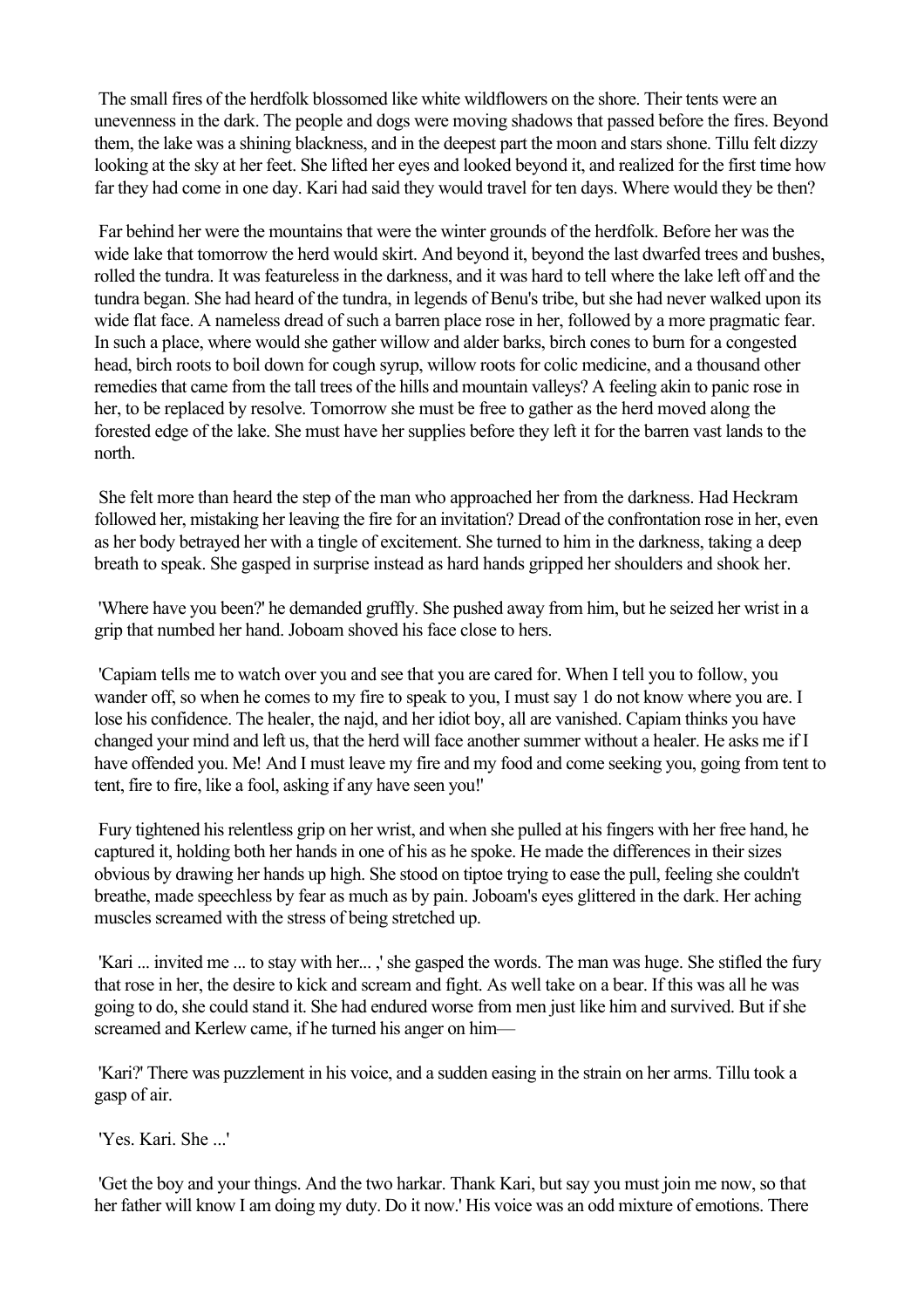was the anger still, and the hard pleasure he took in domination, but a discordant note of uneasiness as well.

 He released her wrists abruptly and Tillu almost cried aloud at the relief. She could not keep from rubbing at them, even though she knew he took satisfaction in it. Which was more dangerous for her, to go with him as he commanded, submit to his control, or to defy him and stay with Kari, keep herself and Kerlew out of his reach? She wished she knew. The night was full dark around her, and all choices equally black.

 She turned away from him and headed for Kari's fire. Her heart pounded still, and the night seemed to tilt around her as the uneven turf rose to trip her. She put out a hand to catch herself. But big hands caught her and set her on her feet. She found herself gripping the front of Heckram's tunic. He didn't make a sound. He stared at Joboam over her head. She felt the tension in his wide chest, the catch in his breath, smelled the anger that rose in him. This time she would not be able to stop them from fighting.

 Kari swooped past them in the darkness, flying into Joboam's path. He recoiled from her and when she spread her arms wide, he retreated a step. She hung before him like a hide stretched to dry, her garments as black as the night, her face more pale than the moon's. A light wind stirred her flapping garments, ruffled her black hair. Even Tillu found herself swallowing dryly at the sight. Heckram's hands on her shoulders tightened. He moved to step forward, and she found herself clutching at his chest, holding him back. A killing energy coursed through him.

 For a long succession of moments, Kari swayed before Joboam. He stood his ground, his fists knotted, his gaze fastened on her face in unnamable dread. With a hissing sigh, she finally lowered her arms. It seemed impossible for her to be so suddenly small. But Joboam made no move to push her aside or step around her. She transfixed him.

 'Tell my father.' she said, her voice ringing in the night, 'that Tillu the healer takes her meal with me. That I have extended the hospitality of his family. And that Tillu shall be with me all day tomorrow as well, for I am to help her gather herbs for healing. Tell him you found her comfortable and well, and did not wish to disturb her. Do you understand?'

 There was a subtle lash to her words. She threatened him just as surely as he had threatened Tillu a moment ago. But Kari did not use physical dominance to cow him. There was something else she wielded, something more than her fey appearance and strangely powerful presence. Tillu wondered what it was, and how long it would be before the girl overplayed it and lost. For though Joboam backed wordlessly away from her, he did not hide the hatred in his eyes. He lifted the look as he moved, and before he turned it included Heckram and Tillu. Tillu shivered in its impact and Heckram pulled her closer. The gesture was the final infuriation for Joboam. He made a sound of hate and determination and vanished into the darkness.

 For a long moment no one spoke. Then Kari drifted past them, letting her Fingers trail lightly across Tillu's back. 'The fish is done,' she said, and left them.

 Tillu felt suddenly the ache of her fingers clenched in the leather of Heckram's tunic. She loosened her fingers, but he still held her close against him. The smell of him, sweat and leather and the reindeer, filled her nostrils. The maleness of it weakened her knees. His tunic was only loosely laced; the thongs pressed against her cheek, and she felt the prickle of the hair on his chest. His big hands moved slowly down her back, pressing her to him and easing the ache of her muscles with their warm touch. She fell numbed to everything but his touch and the sudden safety it meant. She felt her breasts respond to his body warmth and pressure, the nipples tightening with a pleasurable ache. His breath was warm against the top of her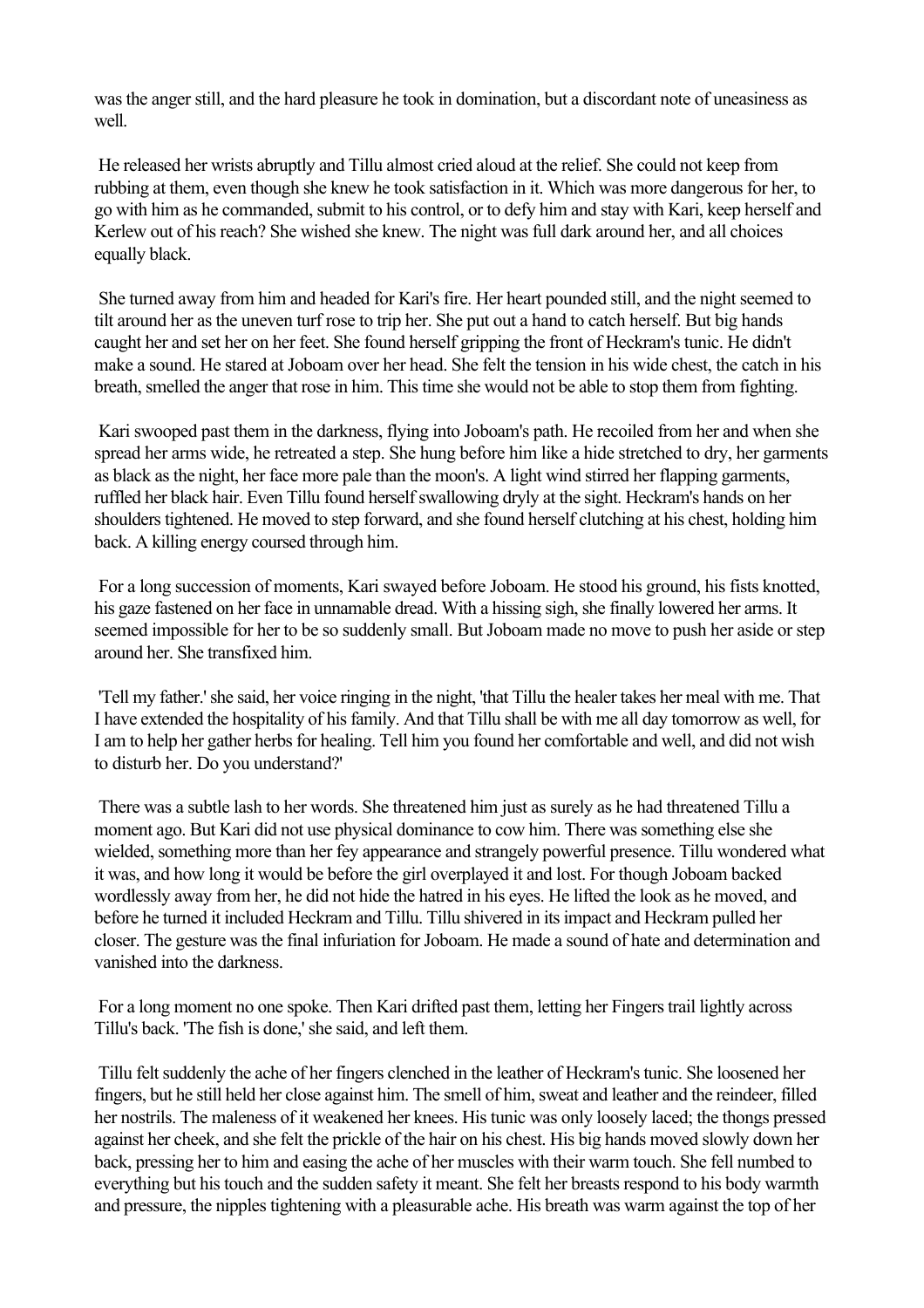head; his lips pressed her hair as his hands gently kneaded the flesh of her back. A moment more, she told herself, and then I shall have to push him away, have to tell him I do not want this. But as she formed the lie he sighed heavily and gently eased away from her. 'The others are waiting for us,' he said, his soft voice like far thunder in his chest. 'And you must be hungry and tired.'

 She found she could not move. She knew that if he pushed her down onto the earth and took her, she would not resist him. She almost wished he would, that he would master and mount her and take his pleasure of her, so that she could break free of his fascination. He was a man, like any other. This brief play of gentleness was a sham, a trick of human males to lure women closer, like the bright plumage of a male bird. It meant nothing. It lasted but a moment, a prelude to the rut. And afterward, he would either avoid her because of her strange son, or take her as casually as he wanned himself at her fire. She waited, knowing what would happen. She would be glad when he betrayed himself, when she could see him clearly again and know him as the man who had sent Elsa into the death-sleep.

 'Tillu,' he said slowly. She felt his breath on her hair. 'You're shaking. But you don't have to be afraid. He doesn't dare hurt you. Come. You need food and rest.' And then he carefully stepped away from her, to take her hand and lead her back to Kari's fire.

\* \* \*

 He had only meant to help her to her feet, but her touch and nearness had made him want her with a fierce heat. His hands had been on her and her musky fragrance had drowned his senses. He had wanted to smooth Joboam's rough touch from her body. This woman was strong as a good bow was strong, with resilience and stamina. In an instinctive reaction to her silent courage, he had wanted to mate her. A woman like her would not be a responsibility, but a partner. He had gathered her close, forgetting that she might not feel as he did. Then he had felt her stiffen, become aware of her stillness in his arms. Now, as he groped his way around the boulder, he cursed himself for a blundering fool, and worse. What was wrong with him? Couldn't he be around this woman for a moment without behaving like a sarva in rut? Her hand was quiet in his, she had leaned against him like a wooden thing. He knew he had frightened her just as badly as Joboam had, and in much the same way. Twice now, this gentle healer had seen him on the edge of violence. Twice he had caressed her, with lust, without her invitation. No wonder then, that she shook when he touched her. She still knew little of the herdfolk. His behavior would make her think the men little more than savages.

 He glanced back at her as they approached the fire. She looked away, and his heart smote him again. He tried to find a way through his tangled emotions. He should be mourning Elsa still, not feeling wild lust for this woman. Yet it was not just lust. Lust would have been simpler to face, easier to handle than what this woman stirred in him. Since that day in her tent, he had awakened to her. He still suspected she had eased Elsa into death. How else would the stricken woman have reached the sleeping tea and drunk too much of it? Who besides Tillu and he had known of the tea and its potency? But he could not fit that thought with his other feelings about her. Something about her, and Kerlew, made him want to protect them, to give them shelter and food and an easier life. He did not understand the feeling, had never experienced it before. When he had seen Joboam's rough hands on her tonight, he had wanted to kill the man. To kill like an animal, to rend him like a wolf fighting for its mate. But he was not an animal, and Tillu was not his.

And now she would not even look at him. He released her hand, felt her whisk it from his grasp as his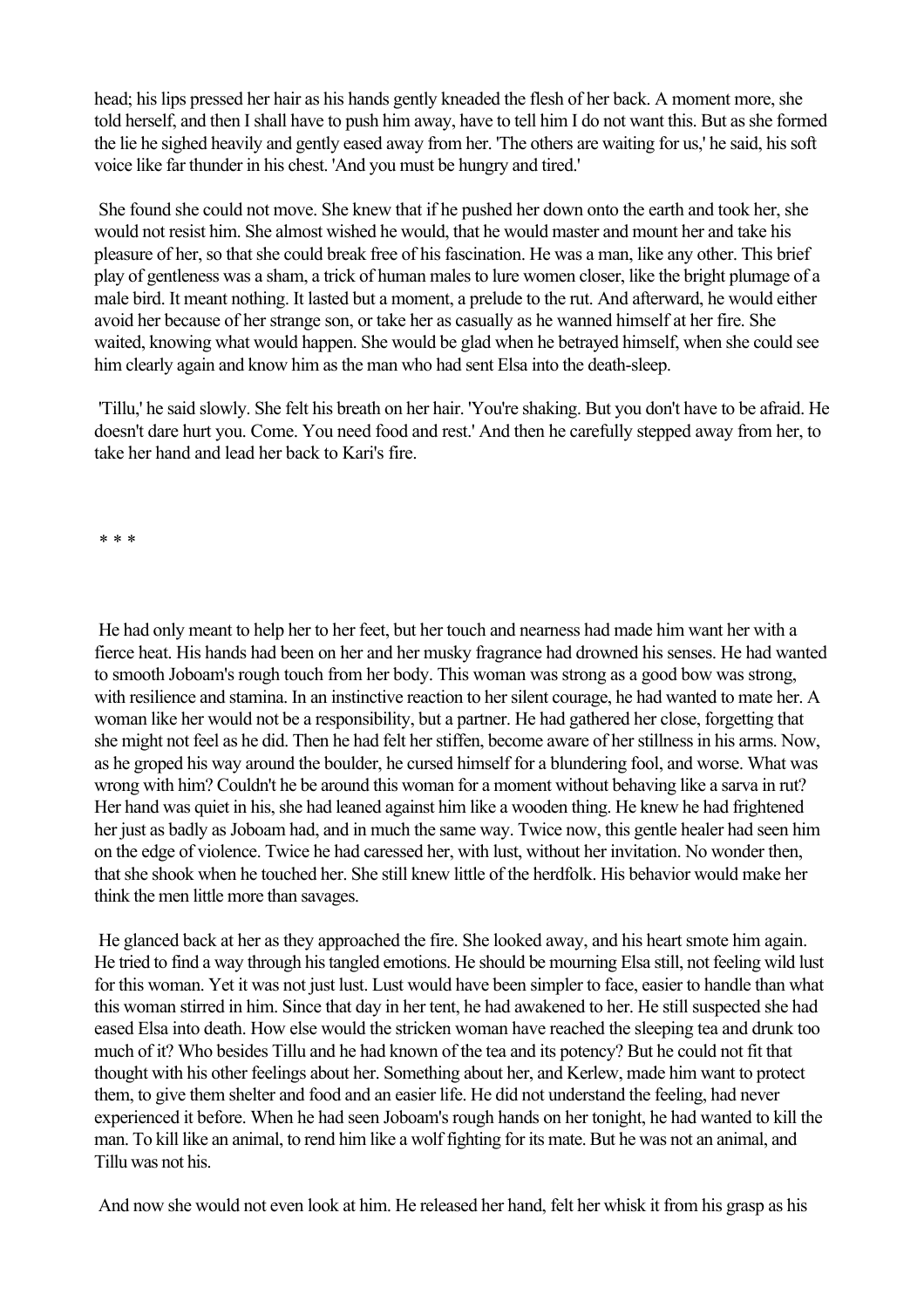fingers loosened. Well, and how did he expect her to react? A herd woman would have struck him for his crude advances. A resolve hardened in him as she walked past him to the fire. He would find a way to prove himself to her. He would show her that herdmen were not savages, but knew how to be patient and await a woman's attention. The resolve settled solidly in his mind. He took a deep breath. His life, which had seemed so still within him since Elsa's death, suddenly warmed his veins.

#### CHAPTER FOUR

 Tillu awoke with her mind still filled with last night's events. They had all eaten, consuming the flaky hunks of juicy fish and the soup that Kari had made earlier. Lasse had reluctantly departed for his own shelter, after Kari had instructed him to return in the morning to take charge of her harkar and the ones carrying the healer's belongings. The others had slept sprawled in careless proximity on the hides within the skin shelter. Kerlew had curled up between Carp and Heckram. Tillu had slept beside the boulder's flank at the shelter's back, easing her aching body with its stored warmth. She had been aware of Heckram. scarce an arm's length away, and glad when Kerlew engaged him in a sleepy conversation for it kept his face turned away from her. Kari had been sitting by the fire, humming softly to herself, when Tillu dozed off. And she had risen first to put on tea and stir the remainder of the fish into a soup. Tillu had opened her heavy eyes to find Kari crouched before her, offering her a hot mug of tea.

 The others slept on. In his sleep, Heckram had turned toward her. His check was cradled on the crook of his arm and a tousle of hair hung over his forehead. His lips were parted as he slept, and his brow was smooth. At rest his face was youthful, the lines of his smile deeper than the lines that crossed his brow. Tillu tried to look at him impassively. She wondered if any woman could remain impervious to a man who cared for her child.

 The solitude of the early morning drew her. She rose, whispering thanks to Kari, who nodded mutely. She sipped the tea as she crouched by the reawakened fire, then rose and left the camp. She needed a few moments alone. She walked, pushing her aching legs to carry her up the hill. The twiggy blueberry bushes scratched her legs and soaked her feet with dew. She paused in a mossy area to look down at the lake. Streamers and tendrils of mist rose from it. The grass and moss sparkled with dew. Tillu ran her hands over the sward and then wiped the chill moisture over her stiff face. It dispelled the last of her sleepiness, and she turned back. The awakening sounds of the camp below reached her ears. She heard a single laugh, and children calling merrily to one another. She sighed. She still ached from yesterday's walking, and today's would be just as wearying. She forced herself to hurry.

 Lasse had already arrived. His face was scrubbed, his eyes as bright as a squirrel's. Tillu stood uphill of the camp, watching, as Kari poured a mug of tea for him. He took it from her awkwardly, managing to catch one of her hands between the mug and his hand. For a long moment Kari stood very still, looking only at the mug and their two hands. Lasse stood breathlessly silent, too shy to smile, looking down on the dark head bent before him. But just as Tillu believed that a girl's heart beat beneath the owl claws on her breasts, Kari jerked her hand free, careless of the scalding tea that sloshed them both. Kari moved away swiftly, stooping to stir the fish stew. Lasse shifted the mug to his free hand and shook the hot tea from his fingers. Neither one of them had made a sound, and now he gazed after her, looking neither puzzled nor rebuffed, but pleased.

'Like trying to tame a wild bird,' Heckram said softly behind her. 'He has to be content with his small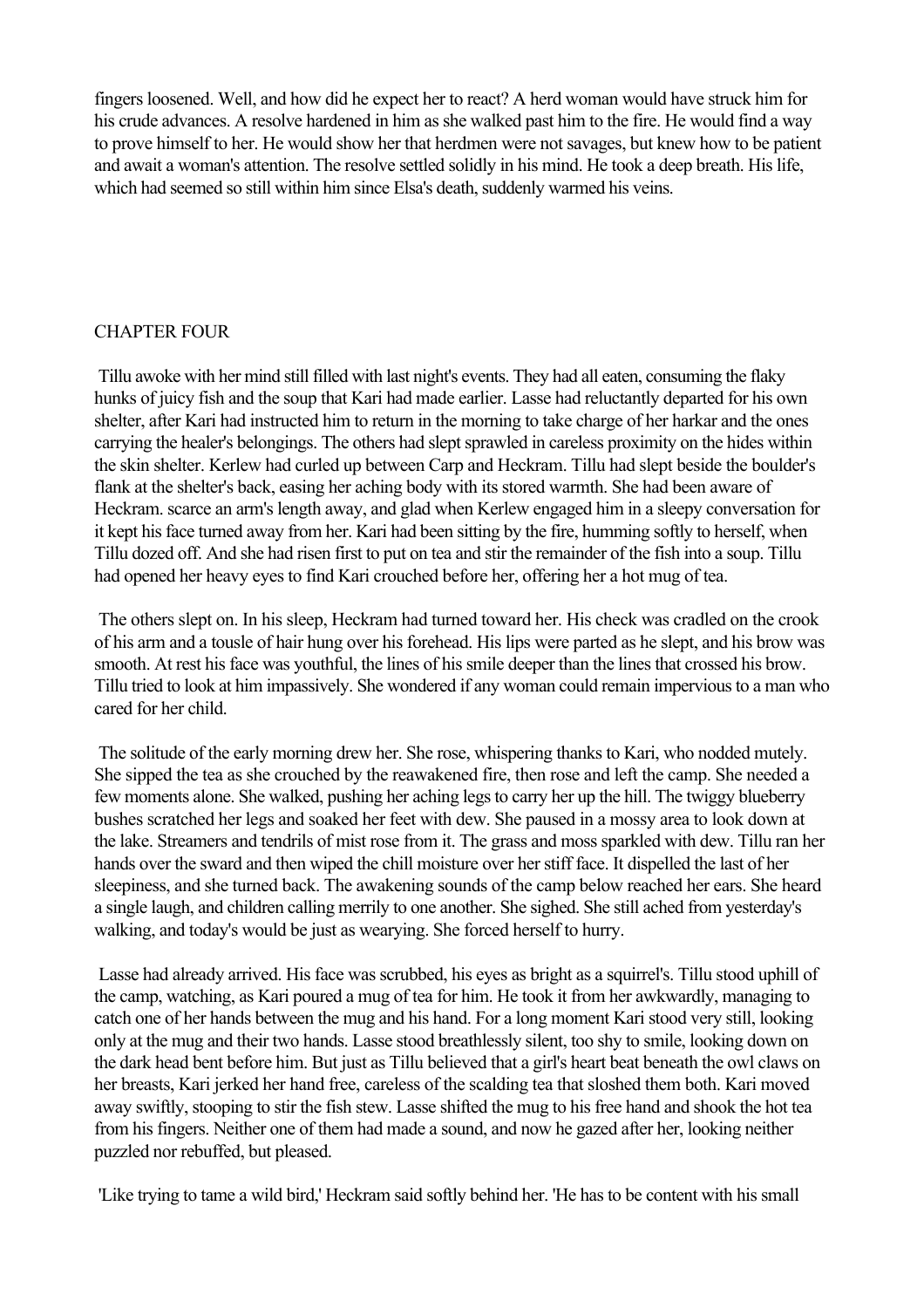victories, for now.'

 Tillu had started at the deep rumble of his voice so close behind her. Now she stared up at him, embarrassed to be caught spying on the two and more embarrassed at confronting him by daylight. His beard was more than stubble now, the hair growing in more bronze than that on his head. She wanted to stroke it, to see if it were rough or soft. She was staring. She tried to keep her voice steady, her comment casual. 'It must demand a great deal of patience. I suspect that if he tried to move too fast, she'd reject him completely.'

 'Probably,' Heckram agreed blandly. He lifted a slow hand to her face. Just as she moved to avoid his touch, he plucked a strand of dried grass from her hair. He flicked it away and stood looking down on her. 'Herdmen learn patience at an early age.' He looked out over the lake as he held out a hand toward her. For a long moment it hovered empty in the air between them. Then Tillu put hers into it, watched her small fingers wrapped and covered by his large ones. He lifted his other hand to point. 'There's our herd, already moving. Look at the way patches of white flicker through it and then all is grayish-brown again. All the little white tails flashing. And beyond it, like a brown shadow moving over the earth? That's the wild herd. They'll be far ahead of us before this day's out. We may not catch sight of them again until we reach the Cataclysm.'

 His hand was dry and warm. His voice was deep, and he spoke so softly she had to strain to hear. He moved his eyes to look at her. On the hillside behind them, a bird called, its note high and clear in the morning air. She wanted to smile at him, but could not. She looked down, feeling foolish.

 'We'd better go down and eat, or there won't be anything left. And there's a long walk ahead of us today.'

 She nodded silently. He closed his fingers on hers, holding them firmly a moment before releasing her. They walked down the hill to the camp, not touching, but together.

 All the others were stirring now. Kerlew had taken food for himself and Carp into the shelter. He crouched by the shaman, eating and nodding to Carp. He did not look up as Tillu returned. She wanted to call him to her side, to make him talk to her, but could think of no excuse for it. She greeted Lasse and thanked Kari when she scooped out a serving of fish stew for her. It tasted too strong in the light air of morning, but she ate it anyway. She looked up once from her food, her eyes seeking Heckram, but he sat, bowl in hand, staring into the shelter. His brows were drawn together and his eyes were grave as he watched Kerlew rocking with laughter at something Carp had said. An emotion very like envy washed across his face. In an instant it was gone, and he dipped his head to sip from his bowl again.

 The time for rest was suddenly over. Pots were scrubbed out with a wad of grass and packed again onto the patient harkar. The shelter hides were rolled and tied. The harkar were led off down the hillside to be added to Lasse's string.

 'I'd best go see to my beasts,' Heckram admitted with a suddenly guilty look. 'I left them with Ristin last night. She'll have words for me, for having to unload and picket them for me.' He addressed the words to all, but Tillu had the foolish notion that he spoke to her. He looked at Kerlew and asked carefully, 'Are you going with me today, Kerlew, or with your mother?'

'Where's Carp going to be?' Kerlew asked immediately.

 To Carp, there was no question. 'Come, apprentice, and carry our things. I will ride with Heckram, and you will walk alongside.' The old man stood slowly, and Tillu saw his stiffness. She could make a salve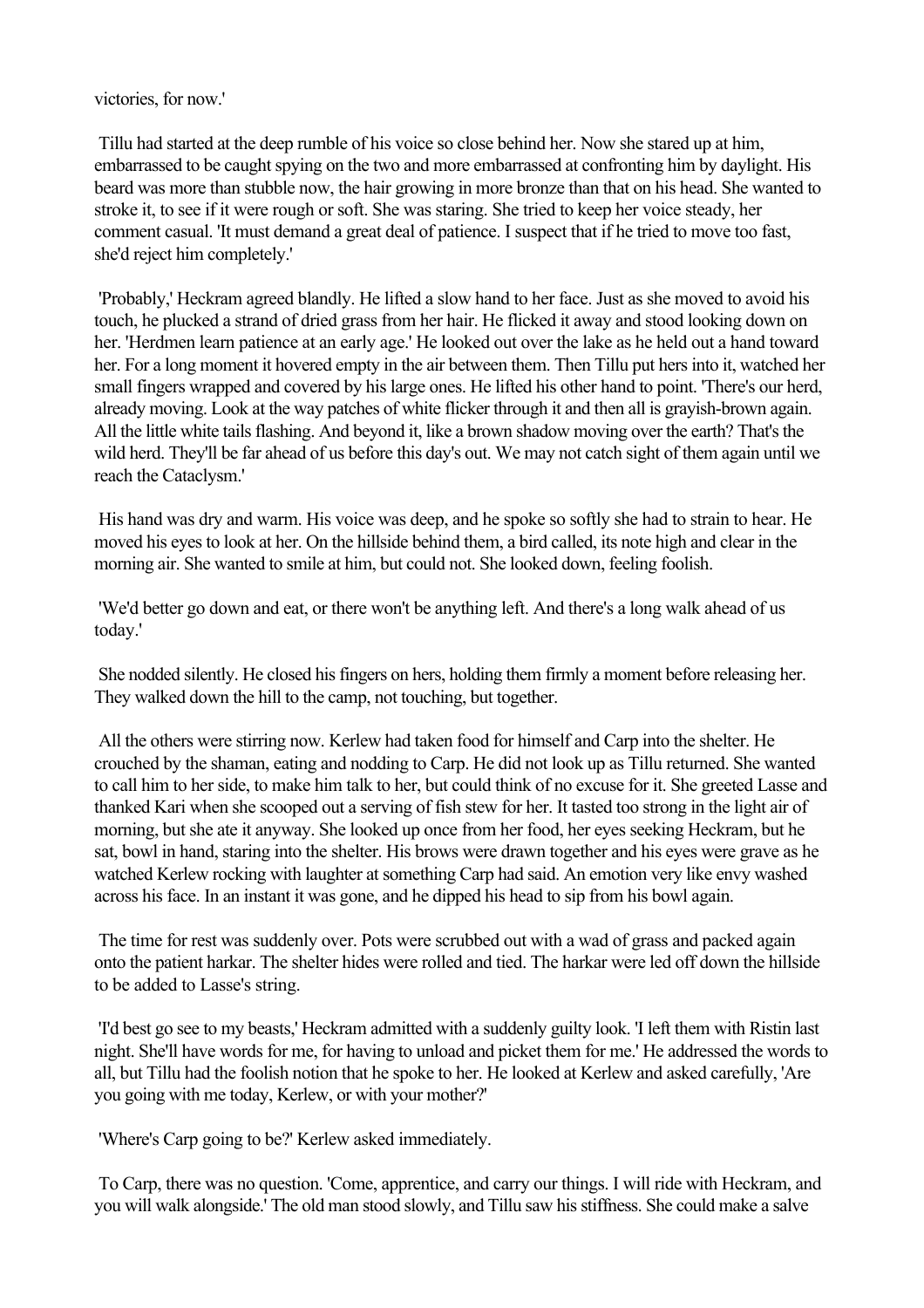for it; the dampness of the spring nights probably made mornings a torment for him. But ...

 She wavered in ambivalence. The najd was good to the boy, kind and attentive to him. But he was stealing her son from her, putting his feet on a narrow, dangerous path. Tillu watched them walk away down the hillside, taking comfort that Heckram at least would be close to Kerlew today. But as she noticed three other boys of Kerlew's age peering from some bushes at them, her heart sank. What did the other children think of this boy who walked always beside the najd, who did not run and play with them, but talked dreamy-eyed to an old man who rode a harke like a baby?

 She was startled from her dark mood by Kari's hand on her arm. 'And now you will teach me?' she asked. Her eyes were bright. She had a basket on her arm, and she offered a shoulder pouch to Tillu. Good thing one of them had remembered such necessities. Tillu touched the knife at her belt, and Kari held up hers to show she was prepared. 'First, we need to make digging sticks,' Tillu told her, and was rewarded with a joyous smile. Her heart lifted inspite of herself.

 The day reminded Tillu of the days when she and her aunt had gathered herbs and roots together. But this time it was Tillu who pointed and explained, and Kari who rubbed the roots clean on the grass and stowed them in her basket. Yet Tillu did not feel like a mother or aunt, but more girlish than she had felt in her childhood. She tried to worry about Kerlew, but found herself remembering that he was safe with Heckram. Then her mind would wander to the way the early sunlight glinted on Heckram's new beard, and his smile slowly dawned on his solemn face. A curious anticipation touched all her thoughts of him. Spring, she told herself firmly. Sap was running in the trees, and her blood was racing through her veins. A good tonic would take these imaginings away. But she gave no thought to concocting one.

 Instead, they gathered the bark and roots of the birch for cough syrup and acne medicine. Strips of willow bark peeled easily from the trees leaving the slick white cambrium exposed. 'Later, we will gather the leaves,' Tillu instructed Kari. 'Bound on a bleeding wound as a poultice, they stop the flow of blood. But for now we will take the bark, to make a tea for fever, or pound to, a poultice for sores. Get a bit of root, too. I'll show you how to make a colic medicine from it.'

 Kari knelt on the forest debris to dig for the root. Tillu continued to peel bark from the branches in long ragged strips. Beyond a thin fringe of trees, the wide blue surface of the lake glinted. Behind them, they could hear the reindeer and folk on the traditional path. The folk did not hurry today. No one minded if a harke paused to nip new buds from a tree, or snatch up a mouthful of moss. Tolerance and good fellowship warmed the air with the spring sun. The adults had stripped back to sleeveless jerkins of light leather and short trousers or skirts. The children were all but naked, their skins soaking up the sun's warmth. Tillu folded her long strips of bark into a bundle and stuffed them into the shoulder pouch. Already it bulged gratifyingly. They would have to hurry ahead to Lasse and change this pouch for an empty one.

 Kari shook the clinging soil from the network of roots. Willow roots were tough, and she had had to use her knife to get this chunk loose. She wadded up the tangle of roots and stuffed it into her basket. She smiled up at Tillu. Dirt smudged the side of her nose and the look of distance and mystery had left her eyes. Her face was shining as she said, 'You meant it, then. I thought perhaps you only needed me to help with the gathering. But you will really teach me the healing herbs.' She reached into the hole and dragged up another hank of willow root.

 'Of course I will.' A reckless enjoyment of companionship settled on Tillu. 'If Carp is to have an apprentice, I see no reason why I shouldn't.'

Kari dropped the root she was cleaning, and reached up to seize Tillu's hands in a pinching grip.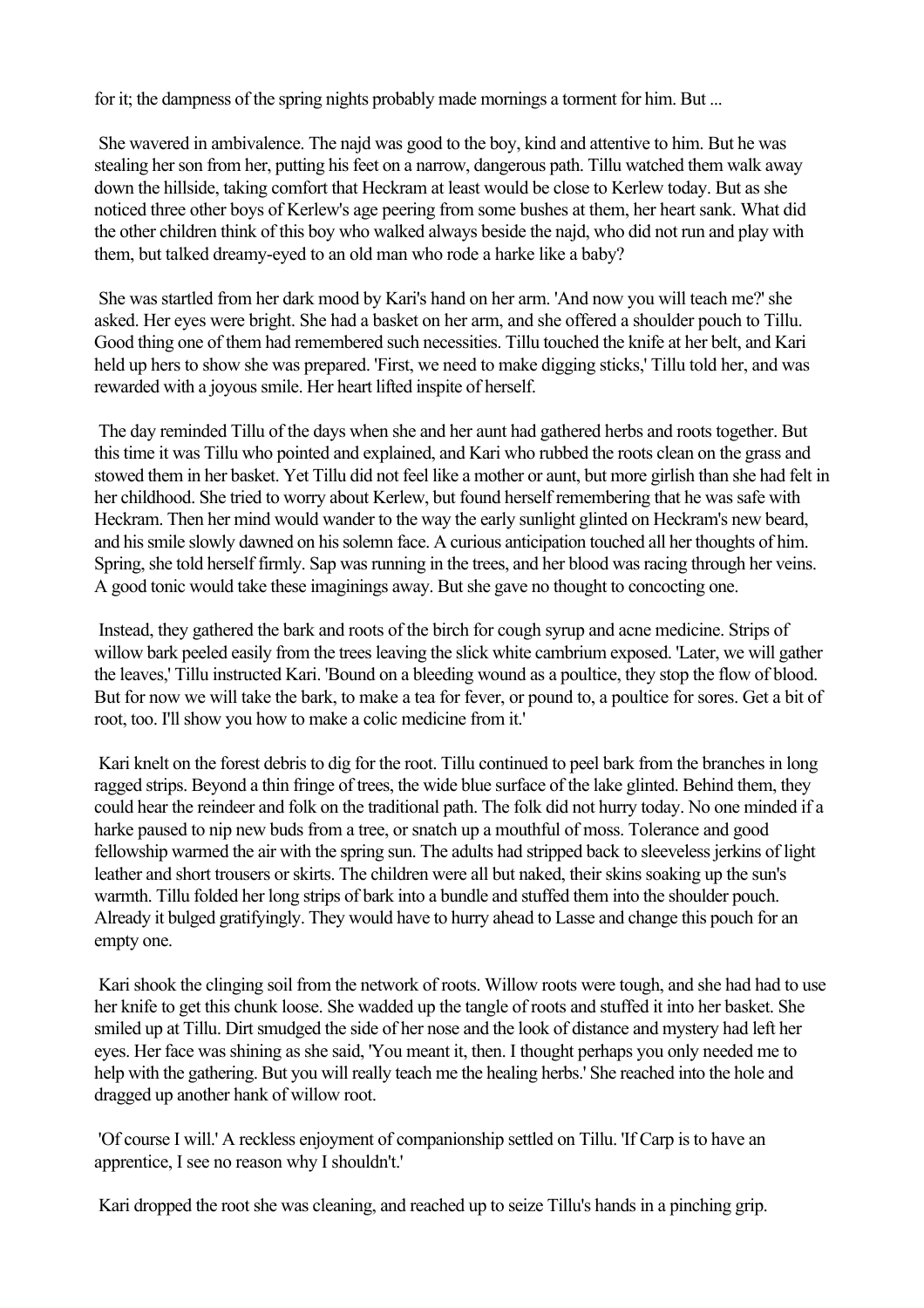Startled, Tillu tried to pull free, but Kari did not release her. Her black eyes were wide and shining. 'This is true? You are not making a joke of me? You would take me as your apprentice?'

 'If it is what you wish,' Tillu replied, confused by her intensity. The young woman let go of Tillu's hands and sank slowly back on her heels.

 'Ah!' she sighed slowly with quiet satisfaction. 'We shall see what my father can say to me about marriage when I tell him this. We shall see.' Then, suddenly grabbing at Tillu's sleeve again, she added urgently, 'But not yet! We shall not tell him until we are closer to the Cataclysm. Not until after you have begun to teach me.'

 Tillu did not understand Kari's fierceness. 'Yes. All right, I shall not tell anyone that you are my apprentice, until you wish to tell them. But as for teaching you, well, we have begun that already.' Stooping, Tillu took up the cleaned root and put it back into her apprentice's hands.

 Kari looked down on it. When she spoke again, her voice was thoughtful. 'It is what you know, Tillu, that lets you be as free as you are. A woman with no man to bind her, no one to fill her with children and weight down her days.' She glanced up suddenly, her bird-bright eyes pinning 'Tillu's. 'Was that why you became a healer? To be rid of men?'

 'No.' The question puzzled Tillu. 'I became a healer because it was what the women of my family knew and did. Just as my father tended animals and crops.' She sighed softly. 'I never, as a child, imagined I would live so often alone.'

 'Then take a man.' Kari's voice was as careless as if Tillu had spoken of fashioning a new garment for herself. 'Heckram would have you, if you let him.'

'Heckram ...' Tillu hesitated. 'I know so little of him, Kari. And I wonder so many things. ...'

 'He is a good hunter,' Kari told her, as if that were all of a man's worth. 'And a generous man. Even with Elsa, for whom he felt only friendship. When she asked his protection, he gave it to her, and the gifts of joining as well.'

 Tillu was silent, staring at her, praying she would go on. Kari smiled slowly. 'I hear many things, when folk come to gossip with the herdlord and his wife. And Elsa, too, was not shy of speaking to me. She was as close to a friend as I have ever had ... and we shared at least one thing. We both wished to be rid of Joboam.'

 Kari rose slowly and began to drift after the moving line of reindeer and folk. Her voice was soft, and Tillu hurried behind her, almost ashamed to be so anxious to hear her words.

 'Some have said that Heckram only took Elsa to wife because Joboam wanted her. It is not secret that those two hate one another. So many have said in the herdlord's tent, saying it was a shame Elsa was given to one who loved her with friendship but not with passion. Some say Joboam would have cared more for her, kept her within and safe. ...'

'And what do you say?' Tillu prodded gently.

 Kari turned bottomless eyes back to her, stared through her as the girl continued walking. 'I say that Elsa knew more happiness in her short months with Heckram than Joboam would have given her in a lifetime. Heckram showed no lack of concern. Elsa but went to the spring at night, to draw water, such as any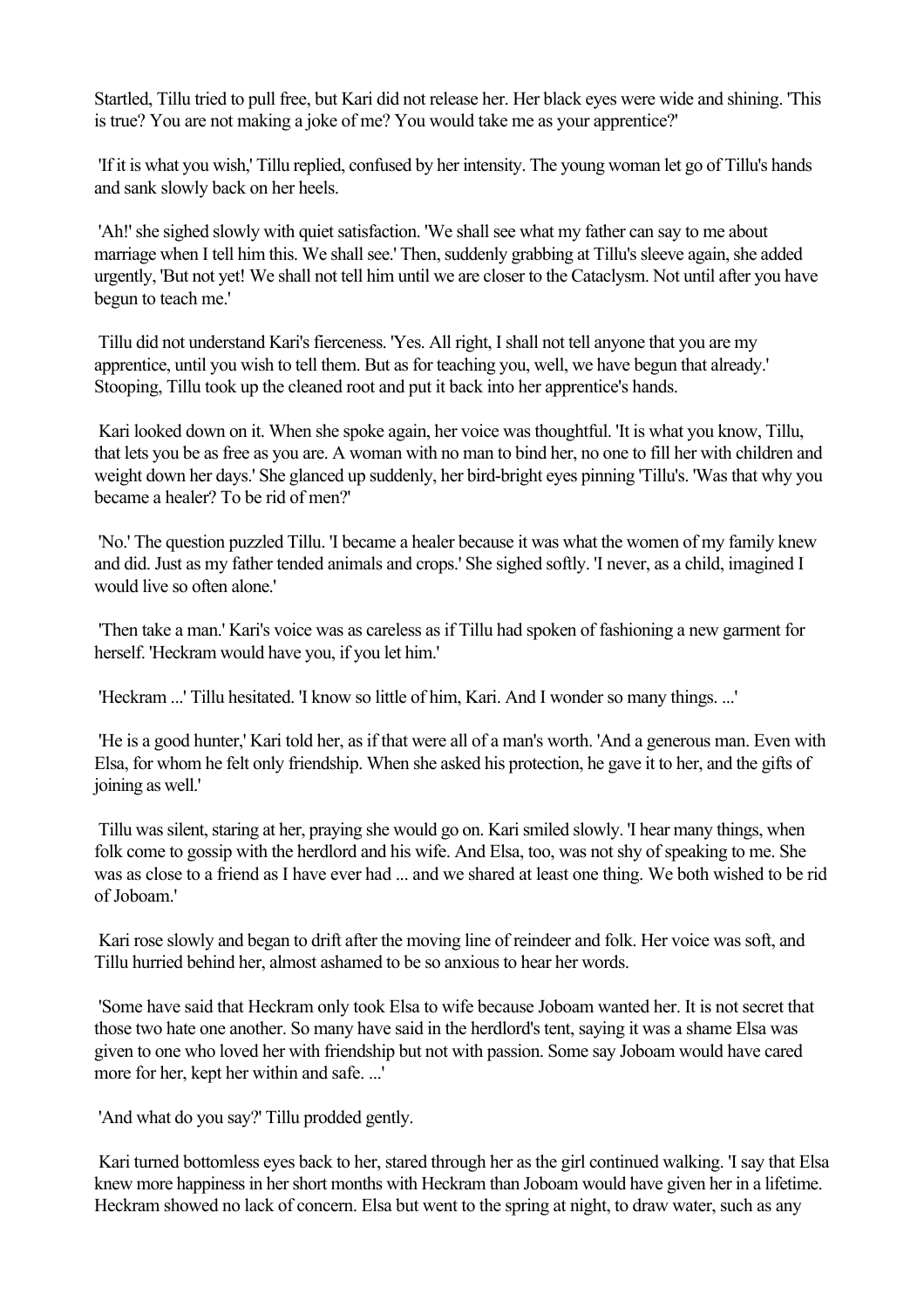herdswoman might do. It is not Heckram's shame that she was not safe there. Whatever attacked and killed her within her own talvsit is the shame of all the herdfolk!'

 Her words were suddenly fierce. She rounded on Tillu, madness in her eyes, coming so close to her as she spoke that her breath was hot on Tillu's face. 'It is not right that any herdfolk should fear to walk by night. The world, both day and night, is given to all of us. Why should one exist who can say, 'Beware, Elsa, the night is death'?'

 'No. It isn't right.' Tillu put calming hands on Kari's shoulders. The girl steadied under her touch. The wild shaking passed. 'What did you see?' Tillu asked gently, sure of her suspicion.

 'I?' Kari gave a shaky laugh. 'I saw nothing. I was within that night, inside my father's tent. But Owl saw, and he knows, and what he knows, I know.' She pulled suddenly free of Tillu's hands. 'Take Heckram, Tillu, You could heal him, could purge him of the worm that gnaws at his soul. He looks to you to save him.'

 It was Tillu's turn to pull back. She shied from the idea, throwing out words to turn Kari's mind from the thought. 'And you, Kari? Have you never seen how Lasse looks at you?'

 'Lasse?' Kari's voice set suddenly, her face going hard. 'Lasse is a child. He has no idea what he wants, but I do. And soon I will tell him. He wants a girl who plays yet in front of her mother's tent, a pretty little thing with wide eyes and easy laughter. A girl who will come to him like a calf sipping clear water for the first time, with wonder and surprise at the goodness of it. That is what he wants ... what he deserves. ...' Her voice had gone softer and softer as she spoke. Now she suddenly lifted her head. 'Foolish talk! We had best hurry, Tillu, if we are to exchange our full baskets for empty ones.' She turned suddenly and began to hurry up the line.

#### CHAPTER FIVE

 The days fell into a pattern both restful and ennervating. Tillu awoke with interest to each dawn, and lay down at night in weary peace. Animals and folk left the lakeside and its brushy banks and emerged onto the wide flats of the tundra. She and Kari gathered herbs and roots by day, and Kari learned the uses for each. Then came the sweet evenings when the folk halted and campfires were kindled and sleeping skins spread on the ground. Heckram's shelter was never far away. Kerlew migrated in happy circles from the fire Carp shared with Heckram to the one Kari shared with his mother.

 Yet she saw less of her son than ever before in their lives. She felt her guilt as an uneasiness, a sense of a task uncompleted. Hidden from herself was the relief she felt at being freed from his constant presence. Tillu began to live a separate life of her own. If Kerlew felt neglected or missed her, he did not show it. The boy was more confident than she had ever seen him. But for his dragging speech, and the strange topics he chose, he might have been a normal boy. His circle of tolerant adults was larger than it had ever been, and his status as Carp's apprentice gained him a small measure of acceptance by the other children. They did not play with him, but they did not taunt or beat him either. Another boy might have felt his isolation as loneliness. Kerlew only felt relief. He moved through the camp without fear of thrown stones and blows. He seemed unaware of the children who ceased their noisy games to watch his passage with widened eyes.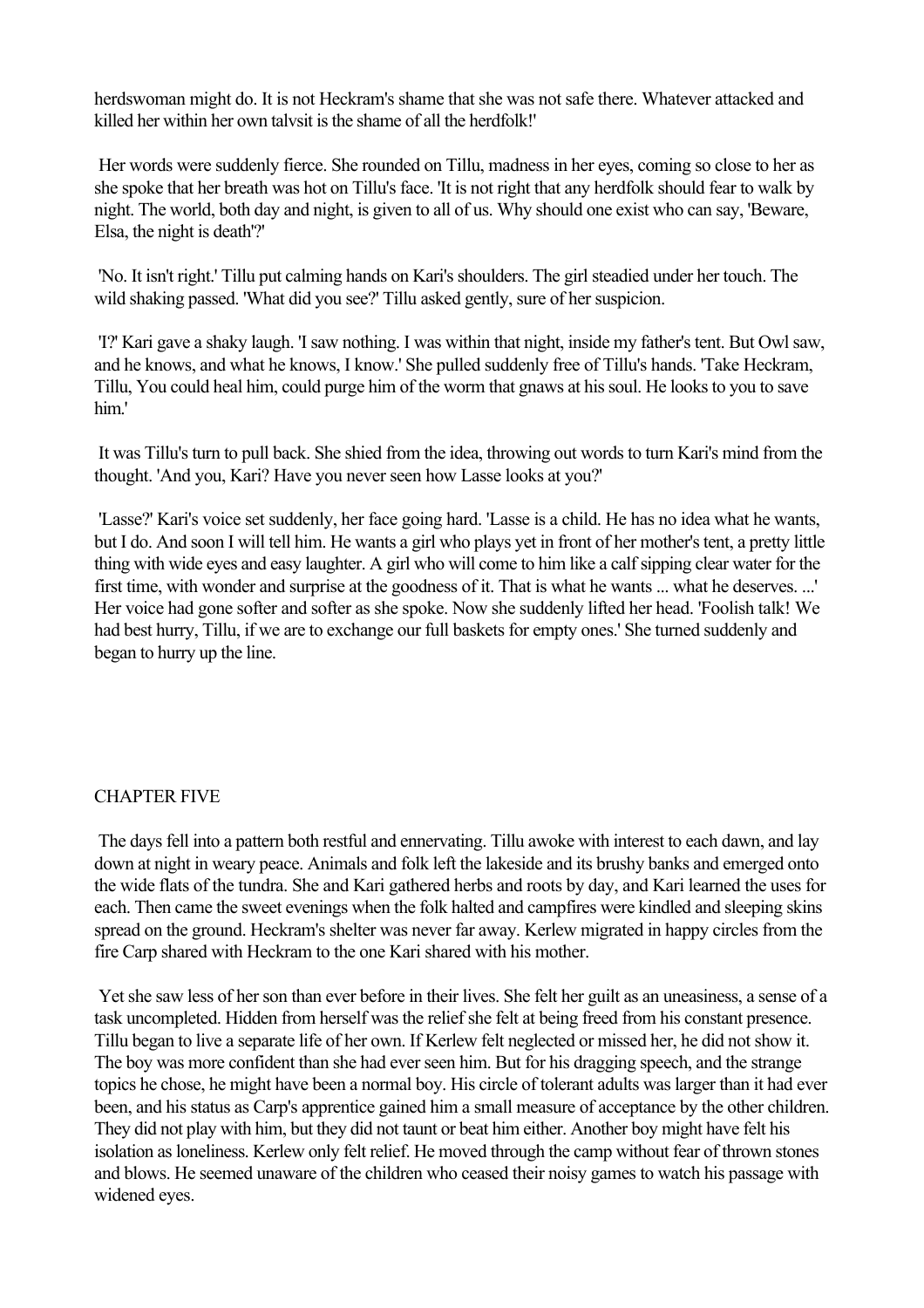There was an interlude Tillu was to long remember. She was returning from one of the tundra's myriad ponds with water for the evening's cooking. Carp must have been napping somewhere, for she spotted Kerlew alone, atop one of the worn gray boulders that dotted the tundra. He was stretched out on his back on the hard warm surface. Over his face his slack wristed hand held a ranunculus. He was twirling it by its stem, watching the bright petals spiral. His lips smiled foolishly and from his throat came a sound like the happy grunting of a suckling babe.

 A few strides away three boys crouched behind a screen of brush and watched him. The grins on their mocking faces were hard and sharp as knives. Their giggling was muffled behind dirty brown hands. Two years ago, Tillu thought to herself, I would have rushed forward, jerked Kerlew to his feet and scolded him. I would have chased the other boys off to their mothers. She blinked her eyes, wondering what had changed, her boy or the way she regarded him. She walked on, water spilling in bright drops from the clay-and-moss-calked wooden buckets she carried.

 In the evenings folk came to Tillu, for a salve for a blistered heel or a rub for a wrenched knee. Her healings were seldom more complicated than that. The herdfolk were a stout and healthy people, given to little worry about minor ailments. The runny noses of the bright-eyed children were ignored, as accepted as their ruddy wind-chafed cheeks and the bumps and scratches from their tumbling play. The work did not tire Tillu; she took pleasure in the chance to better know the folk she had joined. Of Capiam she saw nothing. He seemed content to trust her to perform her own tasks, or perhaps he was too busy to be bothered with her. Several times Joboam brought meat to her, the portion allotted to Tillu by the herdlord. He spoke little but the few words he said sounded both superior and threatening. The tension Tillu felt in his presence did not abate; it was like a slowly swelling abcess that must eventually be lanced or burst of its own pressure.

 At those times she took comfort from Heckram's nearness. Whenever Joboam came to Kari's fire, Heckram, too, appeared. His errand was always an innocent one; to borrow some grease for a harness strap, or to ask the loan of a larger cook pot. He did not confront Joboam, but his very presence seemed to restrain the other man. But as soon as Joboam left, Heckram did also. He smiled at her, he was courteous, but he never lingered for a word with her, nor tried to be alone with her. Tillu could not understand the man. At first she tried to believe that it was the public nature of the caravan. The clustered tents and flat tundra offered no quiet rendezvous, even if the two could have eluded Carp, Kerlew, and Kari. But she noticed other couples left the arrotak, to 'fetch water' or 'hunt eggs.' Yet Heckram never invited her on such an errand. If he had decided to reject her because of her son, why did he still offer Kerlew shelter and food? Because of Carp? She did not understand, but as the days marched past she persuaded herself she did not care. He was a man, like any other man. Her body had wanted a man, that was all that was between them. But that did not explain why she could not interest herself in the other men in the caravan, nor why it was his image that lingered in her mind in the twilight.

 The one variance in their lives was the changing land they crossed. It became increasingly unfamiliar to Tillu, but the others accepted the wide emptiness of the sky as natural. The foothills dwindled behind them, leaving the world a flat and daunting place. The horizon moved away to an unattainable distance. The sun's warmth thawed the top few inches of the tundra, but couldn't reach the permanently frozen soil beneath it. Water did not soak into the earth, but stretched in wide flat ponds and pools, or flowed lazily across the near flat surfaces. The thawing earth and running water brought burgeoning life. Birds appeared, ones Tillu had never seen before, and in an abundance she had never imagined. They settled in the wildly sprouting grasses, and mated and fought and made hasty nests on the earth. Their muttered conversations filled the dusky evenings, and their cries of challenge and courtship filled the days. Eggs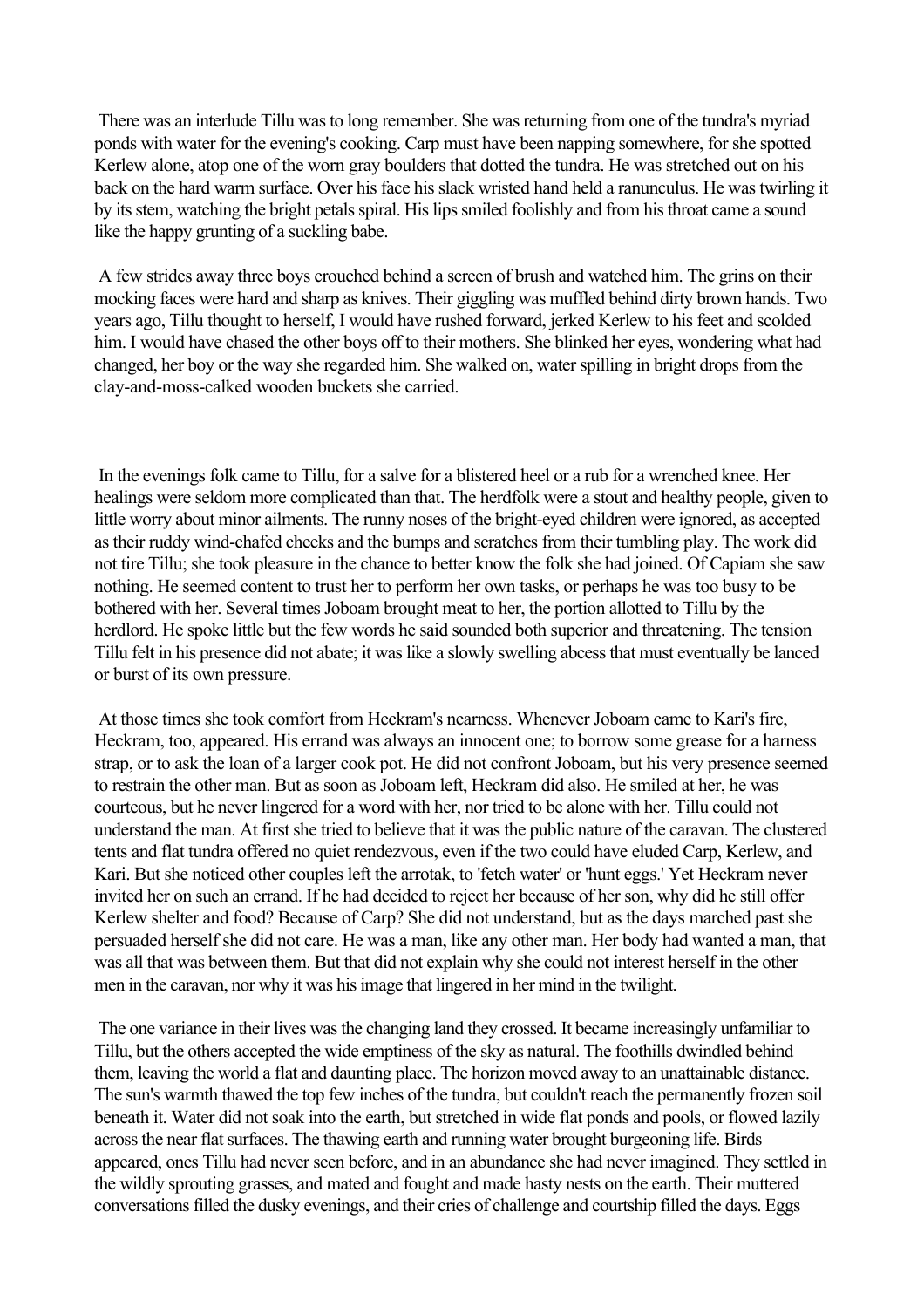were added to the herdfolk's diet.

 Plant life sprouted in a bewildering array, familiar plants in dauntingly unfamiliar shapes. But willow ossier, Tillu found, for all its dwarfed and twisted shape, had the same properties as willow. And fireweed greens were as tender whether they stood tall and slender, or writhed flat across the earth.

 Not in weeks, but in days the colors of the tundra ripened and deepened, here brown and gold, there purple and mauve, there a green of unbelievable intensity. Even the coldest stone was coated with lichen of white or yellow or dun, while the mosses bloomed frantically in their haste to rise, live and reproduce before winter returned. Heather vied with butterwort, the bells of linnaea rang in contrast to the daisies of arnica. Tiny blue forget-me-nots were trodden underfoot, while cloudberry and tangles of arctic raspberry promised later bounty. Everywhere there were new plants to be crushed and sniffed and tested against the tip of her tongue for healing virtues.

 Kari proved an able assistant, and was full of questions. She did not yet help Tillu with the healing, but her bright black eyes took in every detail of mixing and application. After the salved or bandaged folk were gone, Kari would question her: why this herb and not that one? Why a salve and not a tonic? Why had she lanced that abcess, but put a poultice on the one she had seen two days ago? The girl's mind was quick and retentive, her questions betraying an intellect seldom used. But the wildness never faded completely from her eyes, nor the strangeness from her movements. Her interest could shy suddenly from a pragmatic discussion of bandaging material to her latest dream of Owl. She was so like, and yet unlike, Kerlew.

 Kerlew she watched from afar. He was changing in ways she could not understand or control. He was learning and growing, and, she grudgingly admitted, discovering himself as a person apart from her. She watched his relationship with Heckram, and finally accepted that Heckram's affection for Kerlew was not feigned. He always had time for the boy. Tillu watched from Kari's fire as Kerlew shifted between Carp and Heckram, testing the reality of one man against that of the other. He shadowed Heckram at the evening chores, eventually carrying one of the water scoops, and even helping prepare the meals, despite Carp's scornful derision of men doing 'women's work.' He ate at Carp's side, receiving whispered instruction about the spirit world. An hour later he would be at Heckram's elbow, watching him mend worn harness or holding the ends as Heckram braided a new leadrope from long, thin slices of leather. She sensed the struggle in him. She longed to help him but during those rare moments when he sought her out, she refrained from advice. Pushed, Kerlew would resist. She hoped he would eventually find Heckram's attraction the more powerful one.

 Yesterday Kerlew had come to her, bringing his shirt to be mended. He had torn out both shoulder seams. She had measured the worn garment against him, and found that the fault was not in her sewing, but in the boy's sudden growth. She had given it back to him, minus the sleeves, to wear while she pieced out a new shirt for him. For a quiet time he had crouched beside her, watching her select leather for the shirt. She decided to make it from the calf-hide, now scraped and supple ivory-colored leather. Drawing her knife, she cut out the needed pieces quickly. She styled it after the herdfolk's way, a collarless, loose-fitting garment that could be belted at the waist and worn alone, or over leggings. She had held the leather against him, swiftly marking the length of tunic and sleeves he would need. He moved docilely to her commands, holding out his arms obediently as she checked the cut pieces against him. Then Kerlew had crouched beside her, watching intently as his new shirt took form. With a sigh he leaned against her, and the heavy warmth of his small body was so poignantly familiar that Tillu's throat closed. She turned her eyes away from her stitching, to watch the light of the fire make hollows and curves of his face. He was losing the rounded chin of a little boy, his cheeks narrowing and flattening as he grew. The firelight gave his skin a sallow cast, and suddenly she saw the faces of the race that had fathered him, the black-haired, hard-eyed men that had killed her mother and carried her away from her home. Fierceness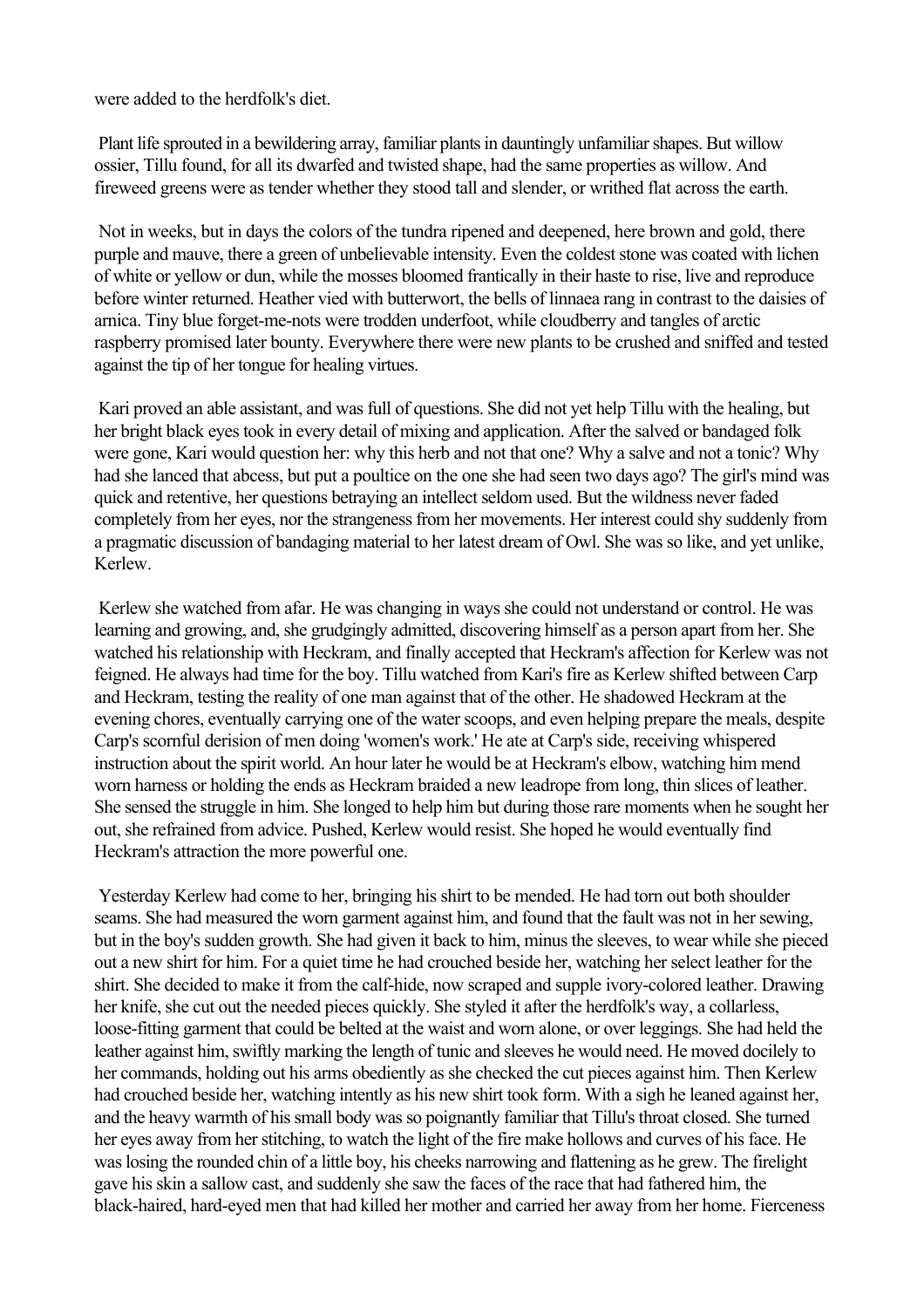washed through her, and she cried out aloud as her bone needle plowed a long gash in one of her fingers. She jerked the needle free of her flesh, and the blood followed it, rushing from the gouge and staining her work.

 Dropping the needle, she thrust her injured finger into her mouth. This was what came of not keeping her mind on her work. Kerlew never flinched at her cry; his dark eyes fixed on her face. She looked at him questioningly. He put a fingertip to the wet blood on his new shirt, and then casually raised it to his mouth to lick it away. 'Spilled blood,' he said softly. The shadows of ghosts danced over his features. 'The stain never comes out entirely. Somewhere it shows.' Then he had risen, without another word, to seek Heckram's fire and Carp's company. The words had chilled her.

 The next night she sat again by Kari's fire, scraping at the stain with a scrubbing stone. Bits of leather rolled away before her efforts, but the blood had soaked through. It would not be taken out by anything Tillu might do. With a sigh she gave it up, and set to work on the final seam. From time to time, she glanced up from her sewing, wondering where Kerlew was. This was the first time Heckram's shelter was not near Kari's, and she wondered at that as well.

 Kari crouched on the other side of the fire. Her eyes were half-lidded, and Tillu could not tell if she drowsed or stared. The day had been a long one and the whole camp was unusually quiet. When Lasse stepped into the circle of their firelight, Tillu started, but Kari only raised her eyes slowly. 'What do you want?' Kari asked with heartless disdain. But Lasse had not come courting her and he did not flinch. His eyes jumped from Kari to Tillu and back again.

'Heckram just came into camp,' he said slowly.

 Tillu glanced up, and anxiety ran cold through her belly. 'What kept him?' she demanded. She wadded up the shirt and set it aside as she reached for her healer's supplies. Her mind leapt to her own conclusion. 'Who's hurt?'

 Lasse looked straight at her, and then past her, to peer into the darkened shelter. He cleared his throat. 'Not Heckram. Only a harke. It started to stagger earlier today, and Heckram had to put its load on the other harkar, so Carp had to walk. It slowed Heckram's whole rajd and angered the najd. Carp sent Kerlew forward to find you, to ask you to come and purge the sick reindeer. He thought that would cure the beast.' The youth raised his eyes to meet Tillu's and asked, 'Is Kerlew here?'

 Tillu couldn't answer. Her hand gripped her herb pouch too tightly, bending her nails against its leather. The night grew darker and closer, pressing against the small fire. She realized how little she could see beyond the fire's circle. The moon was a sliver of light in the far sky. The warmth of the day was already fleeing the earth, seeping away into the empty sky. The night would be cold, and black. Alone, in the darkness, in this wide flat place, this tundra, where every stretch of land looked like every other piece, where the horizon didn't change and every pool they passed looked just like the last one. Kerlew.

 Emotions raged through her: Anger with Carp for sending the boy to find her, and with Heckram for letting him go. Fury with herself, for trusting the boy to strangers. Kerlew was her son, she should have kept him by her, she should have killed the old shaman before letting her son become so attached to him. How had she let herself forget that she was a mother before all other things, before healer or friend or woman? Where was her son now? Walking blindly in the dark, stumbling on, calling for her? Or was he crouched somewhere, huddled against the night's chill, stubbornly waiting to be found? Had he been distracted from his errand by a shining flow of water, by a leaf spinning in a spider's web as the wind blew past? Did he even know he was lost or was he wondering why Carp had sent him on such a long walk?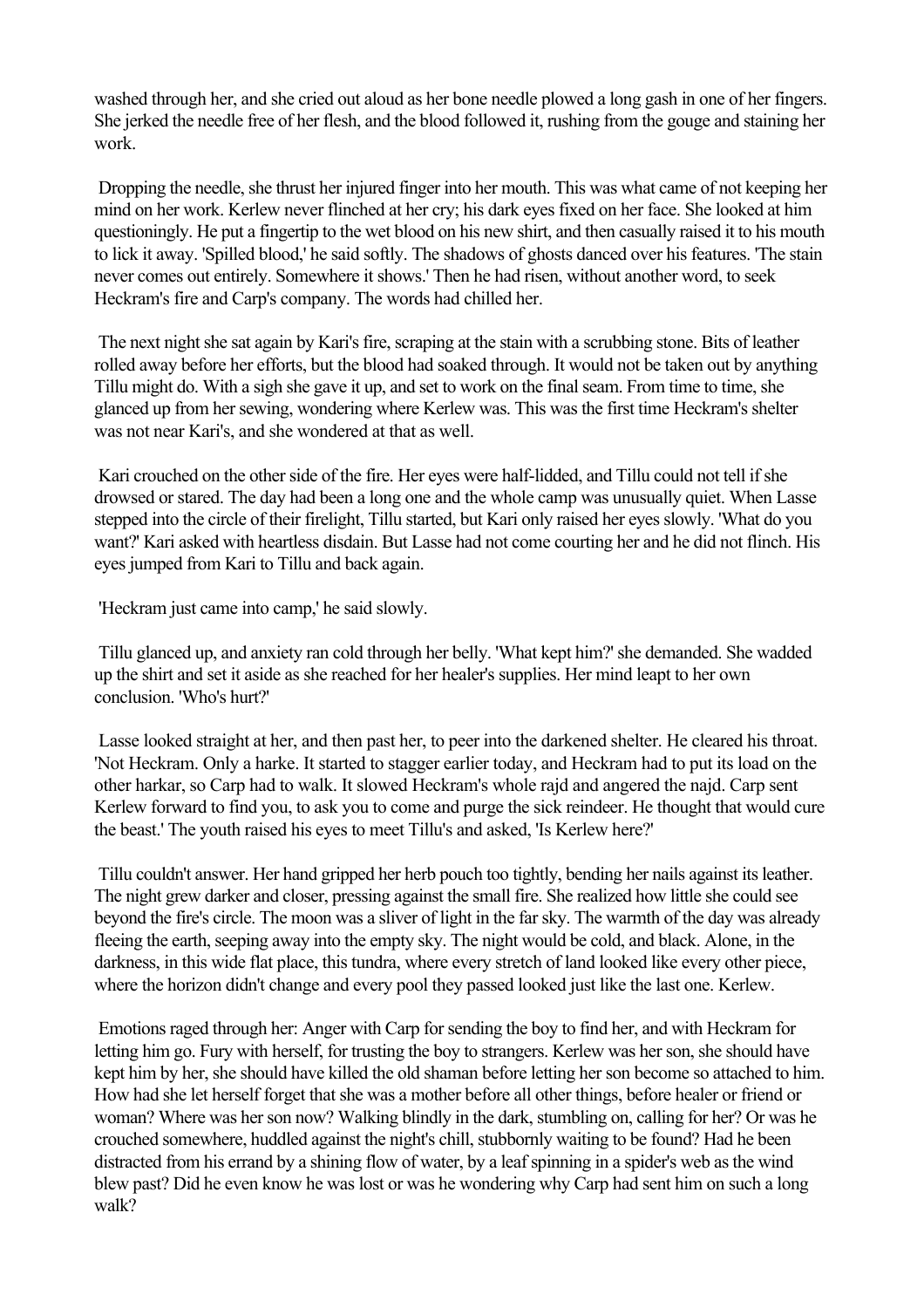Kari broke into her thoughts. 'He's probably somewhere in the camp, playing with the other children. No doubt he forgot his errand entirely, and won't remember it until he get hungry. Lasse, go and ask until you find him.'

 But this time her imperious command didn't move him. Lasse met her eyes steadily as he slowly said, 'I already have. I knew Kerlew wasn't with you when I brought your harkar to you earlier this evening. So, before I came, I went to every family that has children his age. Some saw him pass, on his way to find Tillu, but no one spoke to him, or saw him leave the caravan. I was hoping that somehow he had reached the camp and found you since last 1 was here.' Lasse's voice was husky. He folded his arms against his chest and hugged himself against the night's chill.

 Tillu was empty. 'He's gone,' sang a small mocking voice in her mind. 'You'll never see him again. He'll never lean against you, never need your protection, never annoy you again. You're free. No one will call you Mother, no one will shame you with this strangeness, no one, no one, nothing. He's gone, you'll never even find his body. The wolves that follow the reindeer will have him, or the cold will take him, or both. And haven't you always wondered what it was like to be alone this way, haven't you always secretly wished he'd die and leave you to live your own life? Didn't you wish him dead, isn't this all your fault, didn't you kill him when you entrusted him to strangers, didn't you always know this would happen if Carp had his way? Haven't you killed him just as surely as Heckram killed Elsa?

 Over the maddening voice she heard her own voice, calm and grave, saying, 'I have to go back and look for him!

 'You'd never find him in the dark. You don't even know where to begin looking.' Heckram's voice, coming from the darkness behind the fire. She hated him in that instant, hated his steady, reasonable words, hated the deep, resonating voice that uttered them. Then he stepped into the light and looked at her in dumb agony, and her hate died. She had no need to accuse him of the loss of her son. Heckram already accused himself.

 'My father would never allow it anyway,' Kari added morosely. 'Twelve years ago, two families were separated from the herd. One of the women had a hard birth, and they decided to rest a few days. There were seven of them, it seemed there could be no danger. But they never caught up with us, nor reached the Cataclysm. No trace was ever found. Some say wicked spirits carried them away. No, Capiam never lets anyone stray from the herd once the migration is begun. It is his duty.'

 Tillu was scarcely aware of the girl's words. Her eyes searched Heckram's face. 'How?' she faltered, and then, 'Where?'

 He looked away from her, moved forward to crouch by the fire. The soft light of the flames touched the hard angles of his face and body, turning him to a figure carved of stone and misery. 'This morning. We hadn't traveled far ... do you recall the big boulder with the red and yellow lichen over it, near the thicket of ossier? Not far from the third stream we crossed?'

 He didn't look up to see Tillu's tense nod. Kari and Lasse had moved in closer, drawn by the low voice. Kari gripped one of Lasse's hands in both of hers, but seemed unaware of him. 'It was there, by the boulder. One of the harke must have eaten something; it began to bloat, and then to stagger. It's not so unusual a thing to happen. If I had more harkar, it would have made no difference. But it was my largest reindeer, and carrying the heaviest load. I had to unload it. So, Carp had to walk, so that the other harkar wouldn't be overburdened. He began to mutter and complain. And we had to go slowly, for the sake of the sick beast. Carp seemed upset as the other folk passed us. He said we should send Kerlew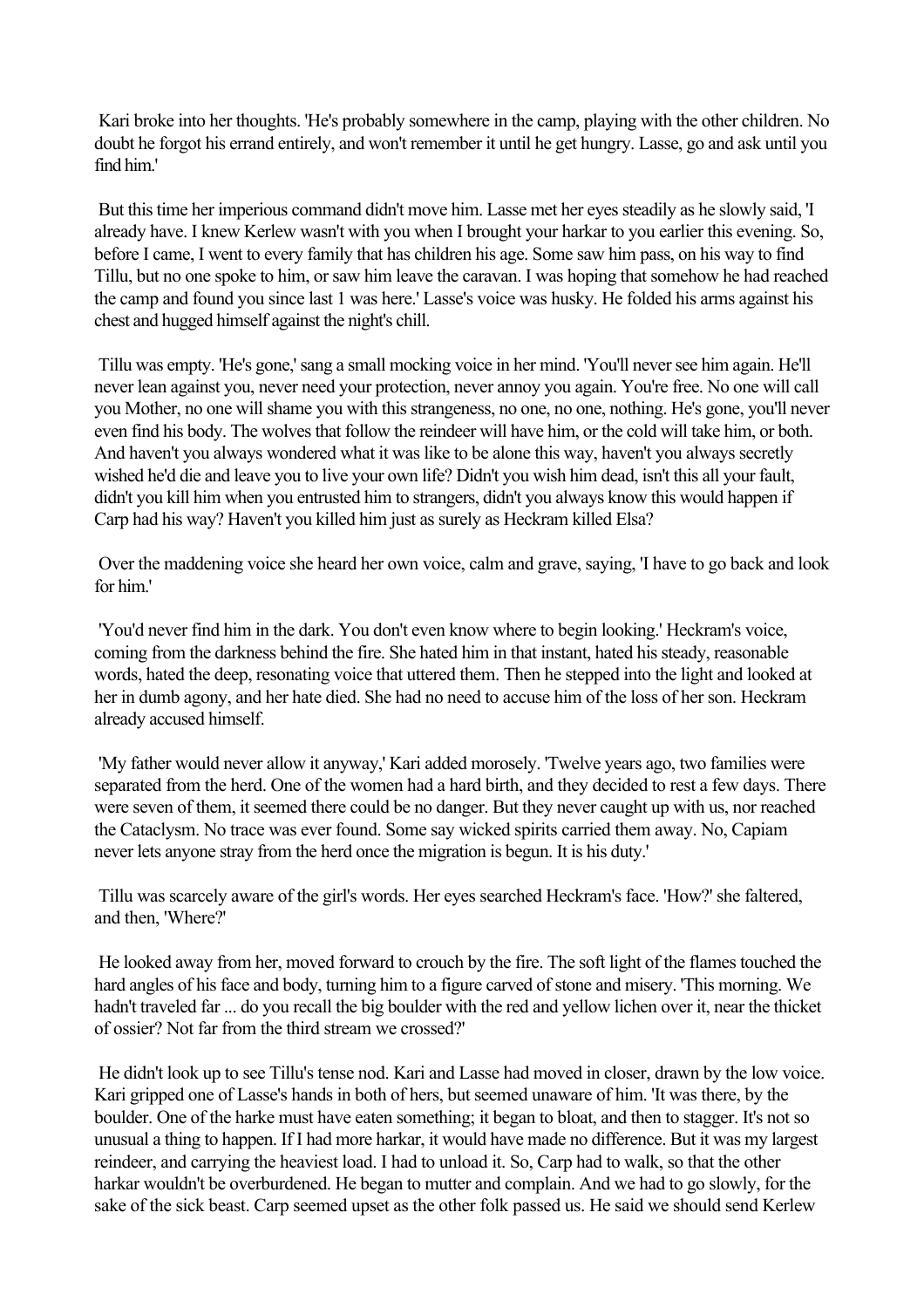to find you, and you could come and tend the sick animal. He thought you could purge it. Kerlew was anxious to go, and I didn't see anything wrong with the idea.'

 His eyes pleaded with Tillu. 'I didn't think he could get lost. All he had to do was follow the line of folk to where you were. He was so pleased to run ahead.'

 She nodded slowly. She could imagine Kerlew, impatient with the slow pace, and perhaps grown a little bored of Carp's lectures. Had he wanted to show off for Heckram? Probably.

 Kari broke silence. 'But if he came forward, along the line of people, how could he get lost? Why didn't he find us?'

 Heckram shook his head, and anger crept into his bafflement. 'That's what I can't understand. If he was following the line of people, what could have happened to him?'

 'Kerlew happens to himself,' Tillu said softly. 'Anything might have led him away from the caravan. He might have sat down to watch a bird and fallen asleep in the warm sun. Something as simple as that.'

 'Where's Carp?' Kari demanded suddenly. Irritation tinged her voice, as if there were questions she wanted answered.

 Heckram's own voice was tinged with disgust. 'He's by my mother's fire. Chanting. When I wanted to find Kerlew before we did anything else, he got angry. He said the boy had allies I could not imagine, and that only a fool would worry about him. That Kerlew was walking on paths I could not follow. Then he went to Ristin and demanded food and a place by her fire. He got it, but more from her graciousness than from his demanding. Now that he has eaten, he sits by the fire and chants to a rabbit.'

'A rabbit?' Tillu was baffled.

 'Earlier today he saw one of Kelr's boys playing with a rabbit he had caught. He called the boy and traded him a hunting charm for the rabbit. He wrapped the rabbit in a skin, like a baby. Now it's dead, but he keeps it. He laughed at me when I told him the meat would spoil. He said the sweetness of the meat would bring Kerlew back to him, and keep him safe ever after.'

 Disgust filled Tillu's face. Lasse and Heckram looked uneasy and Kari seemed to retreat within herself. 'We cannot hope to understand the way of the najd,' she said softly. 'We can only watch him and learn.'

'I'd rather be out looking for Kerlew than watching him chant to a rabbit,' Heckram said sourly.

 A sudden slow throbbing sounded in the night. The sound of a drum carried far on the still air, reaching beyond the call of a voice. Tillu saw Heckram and Lasse exchange slow glances, and then look away as if fearful of sharing too much. No one spoke. The drum sounded on and on, beating with a raw monotony that scraped determinedly at Tillu's frayed control. She rose abruptly. 'I'm going to see the herdlord,' she announced. The others looked at her, and Kari nodded slowly.

 The herdlord's tent was no mere stretching of hide over a pole or two. It was domed like a hut, and made of hides sewn together in a pattern. Even the earth outside it was coated with soft hides of black wolf, tanned with the lush fur on. The tents surrounding it were large but Capiam's was twice the size of the others. It squatted beneath the tundra's wide sky as if it had always been there. Smoke rose from its vent flap, and with it the smell of roasted meat and burned fat. A muttering of voices seeped from its snug walls, and then laughter. Tillu did not notice the sound, nor the lushness of the furs her dirty bare feet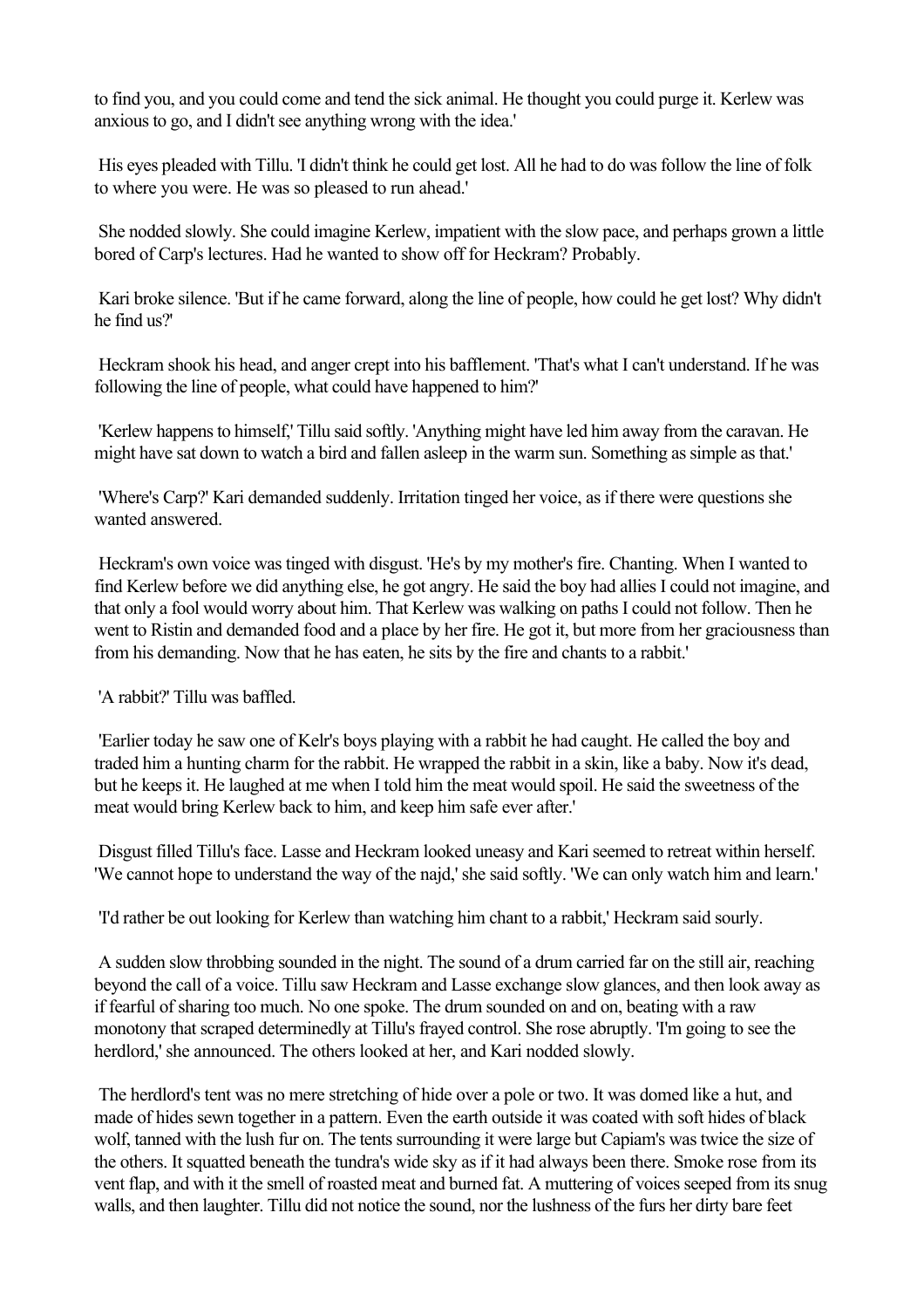trod. She lifted the door flap and peered into the tent.

 It boasted no less than four travel chests, each carved and painted with bright figures. One was decorated with bits of bronze and amber set into the polished wood. Brightly woven baskets were stacked about the interior walls; cheeses and tools hung from the pole-supports. The shelter smelled of reindeer and dog, smoke and sweat and heat. After the cool night air, it was stifling. Tillu stepped in.

 The circle of men about the fire did not notice her at first. Capiam was turned away from her, listening to some low-voiced suggestion from Pirtsi. The boy hadn't been to Kari's fire since the migration began. So Kari's intended husband courted her father, not her. Tillu wondered if Capiam knew how little interest Pirtsi had in Kari. Or if he cared. To Capiam's left were Acor and Ristor, one dozing in the fire's heat, the other sucking on a marrow bone. A woman's broad back was turned to Tillu, the framework of her bones mantled by fat. Her black-haired head was bent over some work in her lap, while beside her Rolke picked chunks of flesh from a fish's bones and stuffed them into his mouth. And beyond Rolke, closing Capiam's circle, was Joboam. A smile widened his mouth but didn't extend to the darkness of his eyes. And his eyes went darker still when he lifted them to Tillu. He did not speak. It was Rolke who followed his gaze, and spoke around a mouthful of fish.

'Father, it's the healer, come at last! I would think she would have come sooner to make her courtesies!'

 Pirtsi started to nod his agreement, then stopped when Capiam's black eyes shot an arrow of reproach at his son. But the herdlord smiled as he rose to greet her. 'Come, Healer, we are glad whenever you can find time to share with us. I do not fault one who does not visit, not when many have told me of her healing skill. I trust Kari has been of some aid to you?'

 Tillu found her courtesy. 'Kari is a great help to me, and could be a fine healer herself someday. But that is not why I have come to you tonight.'

 The headman's smile had grown stiff as she spoke, and then faded entirely at the grave tone of Tillu's voice. 'Well?' he prompted her.

 'My son is missing. He left Heckram and Carp to come and find me, and somehow strayed from the folk.' Ketla had turned to Tillu as she spoke. Her wide round face was a mirror of concern as she tilted it up to Tillu. Her black eyes were set deep in a face swollen with fat, but there was no mistaking the genuine sympathy and concern that shone in them. 'The poor little lad! Alone, in the great dark like that!' She turned to her husband. 'Capiam, surely we can send men back with torches. The little one will see them and come to them. Send them out now!'

 'Little one!' Joboam snorted before Capiam could speak. 'You have a kind heart, Ketla, but the boy is ten or so, is he not, Tillu? Not some toddler. Leave him alone and he'll come into camp on his own. The trail is plain enough after our passage. No doubt he's but enjoying a little time on his own, as boys that age do. Has he a little sweetheart, perhaps?'

 Tillu's voice was softly cold. 'I am sure you are aware that he has no friends of any kind, Joboam. Nor is he as capable as one might expect a boy of ten to be.'

Capiam's face was serious. 'You don't think he would follow the trail? Or come to a torch?'

 Tillu shrugged helplessly, at a loss to explain that no one could know what her son might or might not do. 'If he crossed the trail, he might follow it. But he might follow it the wrong way just as easily. And if he saw a torch, he might come if the one carrying it were calling his name. But when he is frightened, he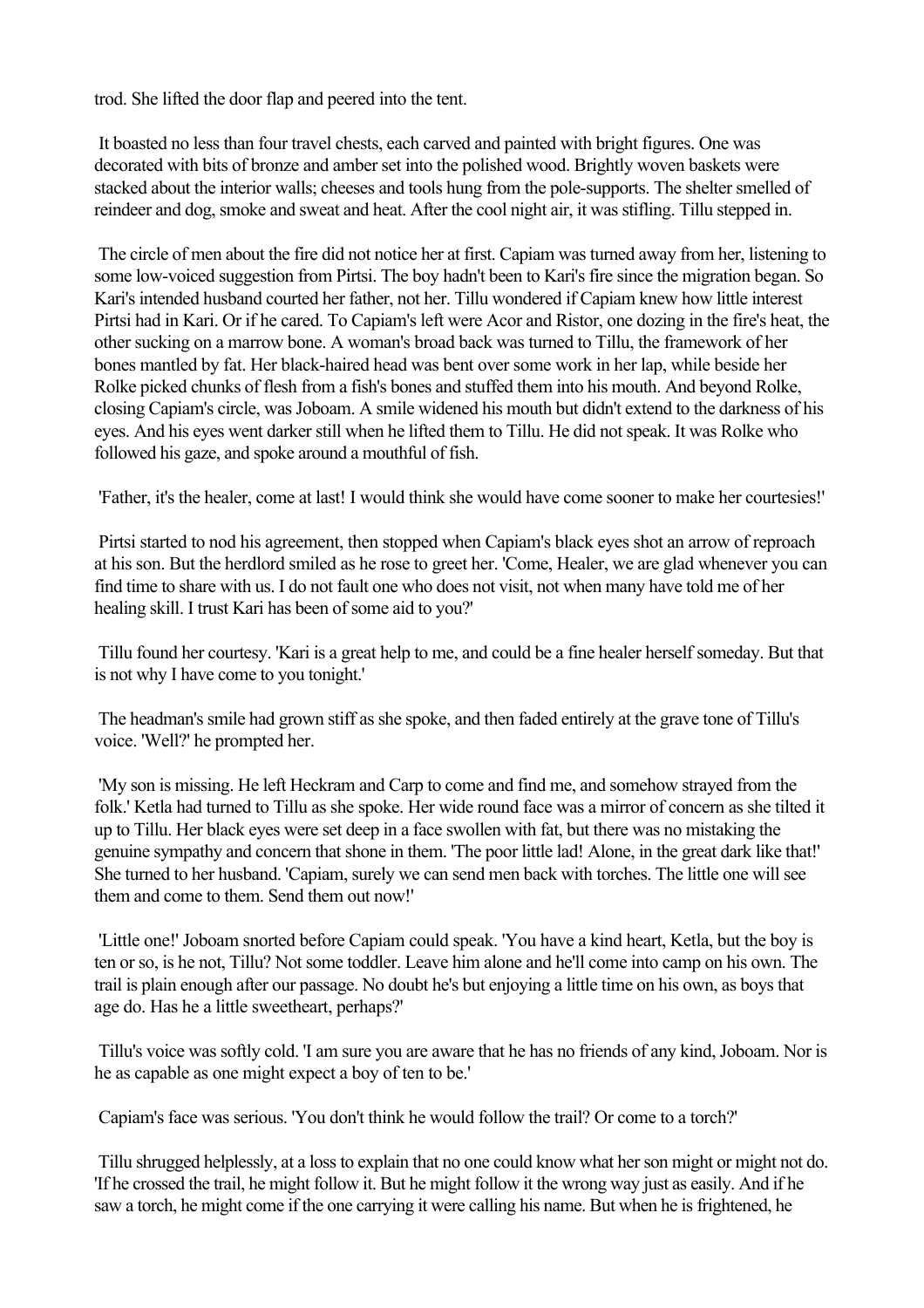does unpredictable things.' Her voice caved in on itself. 'He might even hide. I don't know.' She fought for steadiness in her voice, tried to banish the tears that threatened her. They must not think her a hysterical woman who worried for nothing. They must see her as calm, in control.

 Ketla didn't. She rose, lifting her bulk with remarkable agility, to enfold Tillu in a smothering embrace. 'Now, now, don't you worry. How I used to fret over Kari when she was that age! But children are always smarter than one gives them credit for. When you have a second one, you'll find out! Ten years old? Of course he'll be fine. He's struck his own little fire by now, and is enjoying a night on his own. And in the morning he'll come in as hungry as a spring bear, you see if he doesn't.'

 'Kerlew isn't ... Kerlew won't ...' The words choked Tillu and she found herself taking a ragged breath. 'He's different.' She squirmed free of Ketla's hug, only to have the big woman put her arm across her shoulders.

 'Now don't worry. Capiam, I know you'll think it silly, but just send Joboam back down the trail with a torch, won't you, to call for the boy? Remember how frantic I used to get when Kari would go off and hide from us when she was that age. Joboam will find him. Though he may not be happy to be found. Kari used to kick and scream and cry when Joboam would drag her home.'

 Tillu could imagine that she might. As Kerlew would, too, no doubt, if Joboam managed to find him by accident. She could not believe he would actually search for the boy. But it seemed the best she could hope for.

'I'll go, too, with a torch of my own. He may be more prone to come to my voice.'

 'Nonsense,' Capiam cut in firmly. 'Joboam can handle it. No sense in putting the whole camp in an uproar. Get some sleep, Healer. Joboam will bring you your boy before morning.'

'And if he doesn't?' Tillu asked.

'He will, he will. If the boy can be found, Joboam will find him. Stop worrying.'

 'If he doesn't,' Tillu pressed relentlessly, 'I'll have to go back and search for him. And catch up with the herd later<sup>'</sup>

 Capiam shook his head in slow regret. 'I can't allow it, Tillu. One person alone with burdened reindeer is a gift to the wolves. Let's not fool ourselves. If Joboam does not find the boy tonight, he won't be found. It doesn't happen often, but children do stray and perish. Sending the mother to die also is not a solution. The herdfolk must remain together. But all this is foolishness anyway. Joboam will have him to you by morning.'

 Joboam gave his leader a smile as unctuous as last season's fish. 'Of course. Though if the Healer and her son had traveled under my protection, none of this would have happened. Someone should speak to Heckram about this, Capiam. This is the second time that someone trusted to him has perished.'

 'Oh, don't say perish, don't!' Ketla wailed before Tillu could respond. 'Surely the boy hasn't perished. But Capiam is right. There's no point to your going back down the trail tonight. None at all. You'd only come back too weary to keep up tomorrow, and cause all sorts of problems. Now you listen to me and go back to your fire and rest. Joboam will bring you your boy. Is Kari feeding you well? We were so glad to hear that you were sharing her fire. Though she was rather rude to Joboam to take you over like that.'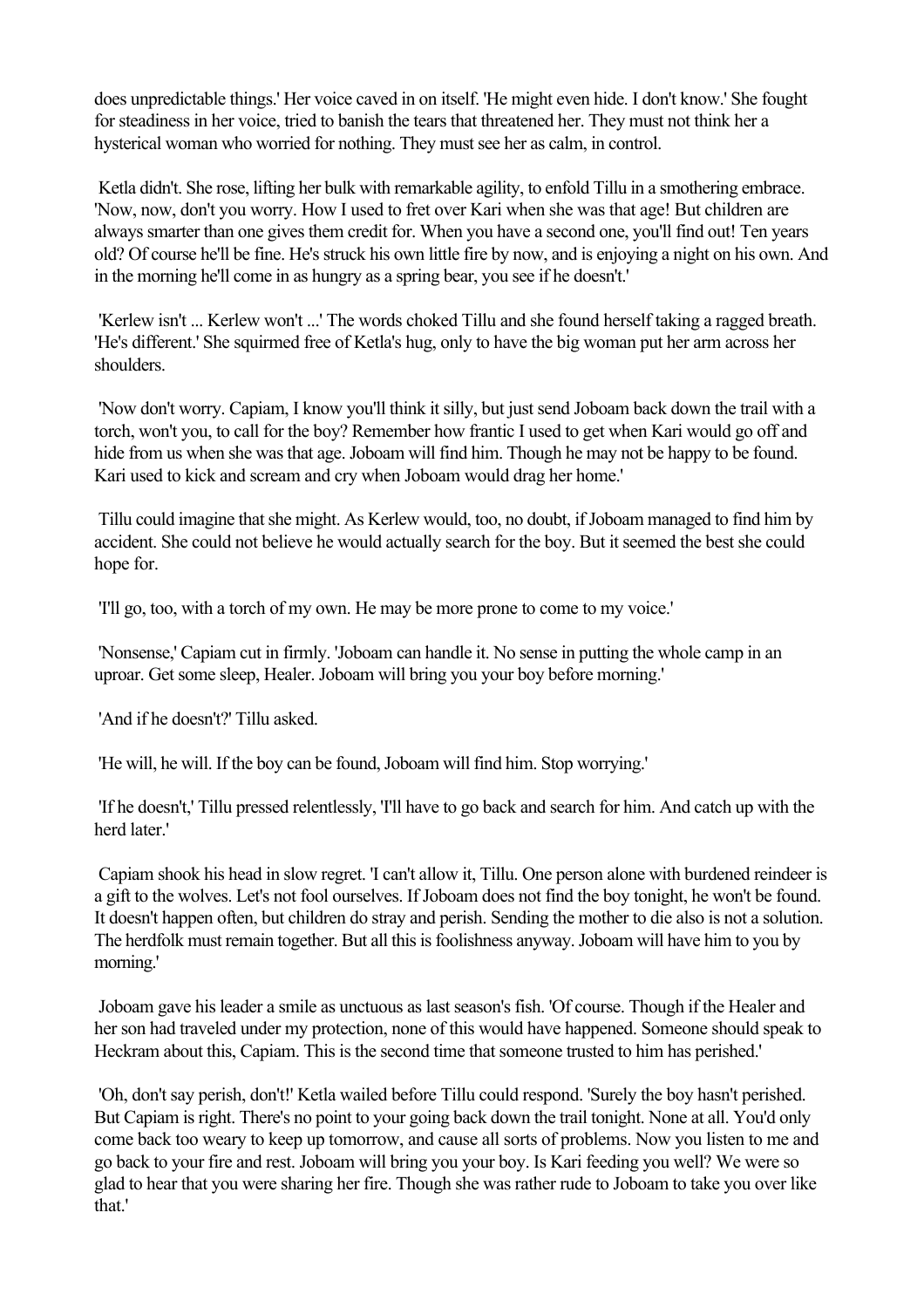'Oh, please don't blame Kari for that. If there was any rudeness, it was mine. I felt more comfortable with her companionship. And she has helped me to understand your ways.' Tillu filled in her courtesies while her mind raced. She had been ordered to return to her fire and stay there. What would the herdlord do if she disobeyed? Abandon her and her son on the tundra? Beat her? Other than Elsa, she had seen few incidents of violence among the herdfolk. But that was not to say she wouldn't be beaten if she disobeyed. She had never met a people who were tolerant of independent women. The herdfolk seemed so, and yet ... She bid them good night and thanked Capiam for sending Joboam to search for Kerlew. She backed from the tent, scarcely hearing Ketla's murmured reassurances. Her heart sank deep in her body, beating raggedly with a rhythm that vibrated through her flesh and matched Carp's insane drumming. She had to go back to look for him.

 She stumbled past sleeping dogs and hobbled reindeer and fires banked for the night. Twice folk called out to ask her if Kerlew had been found yet. When she replied, she felt their sympathy, but also their condescension. What a fool they must think her, worrying over a boy ten years old. Any son of theirs would have followed the trail through the darkness, or built himself a shelter of bushes to weather out the night. Any son of theirs would not have wandered away or would have been able to find his way back.

 Kari had pitched her shelter away from the other tents. Tillu set out across the empty space, her small fire a beacon in the night. Overhead the stars were myriad and tiny, the moon a discarded paring of cheese rind. Hummocks of grass dotted the ground and Tillu stumbled. Tears were very close and even more useless. Think, think. If she took a torch and went back down the trail, Joboam would find her. She didn't want to imagine what would happen next. If she didn't, the boy would never be found. And if she tried to go in darkness, circling around Joboam, hoping to strike the trail ahead of him? The night was too dark, the tundra too foreign a place to her. She would be as lost as Kerlew. 'Kerlew,' she whispered.

 A dark shape rose between her and the camp fire. Heckram's arms enfolded her, holding her closely. The coarse leather of his shirt was rough against her cheek, but comforting. His voice rumbled in his chest and she felt the vibrations of it through her hands pressed flat against him. 'Go to Kari's, and get some sleep. I'm going back to look for Kerlew. I'll find him.'

'Capiam won't allow it.'

 'I'm not asking Capiam.' His quiet words suddenly conveyed to her the depth of the rift between him and his people. It shook her.

'I can't ask this of you, Heckram. I think it will anger him greatly and ...'

 He sounded almost amused. 'I didn't hear you ask me. I'm doing it for myself, and for Kerlew. That boy. I have no claim on him, but I couldn't bear for harm to come to him.'

 'It wasn't your fault,' she said uselessly. When he did not reply, she added, 'Watch out for Joboam. Capiam has sent him back along the trail to find Kerlew. If he found you instead ...'

 This time there was no mistaking the bronze-edged humor in Heckram's voice. 'Perhaps I shall find him first. Did you never think of that?' Kerlew: The Seite IT WAS GETTING dark. He glanced about anxiously, his lower lip sagging away from his bottom teeth and brows puckered as he scanned the empty plain. He still didn't see Tillu or Kari. He didn't see anyone. He had walked and walked and walked, and still she wasn't here. He sniffled angrily. He was tired and hungry, and getting cold. Tillu should have been where he could find her. Why was she being so mean to him? And Carp and Heckram, too. They were all mean to him today.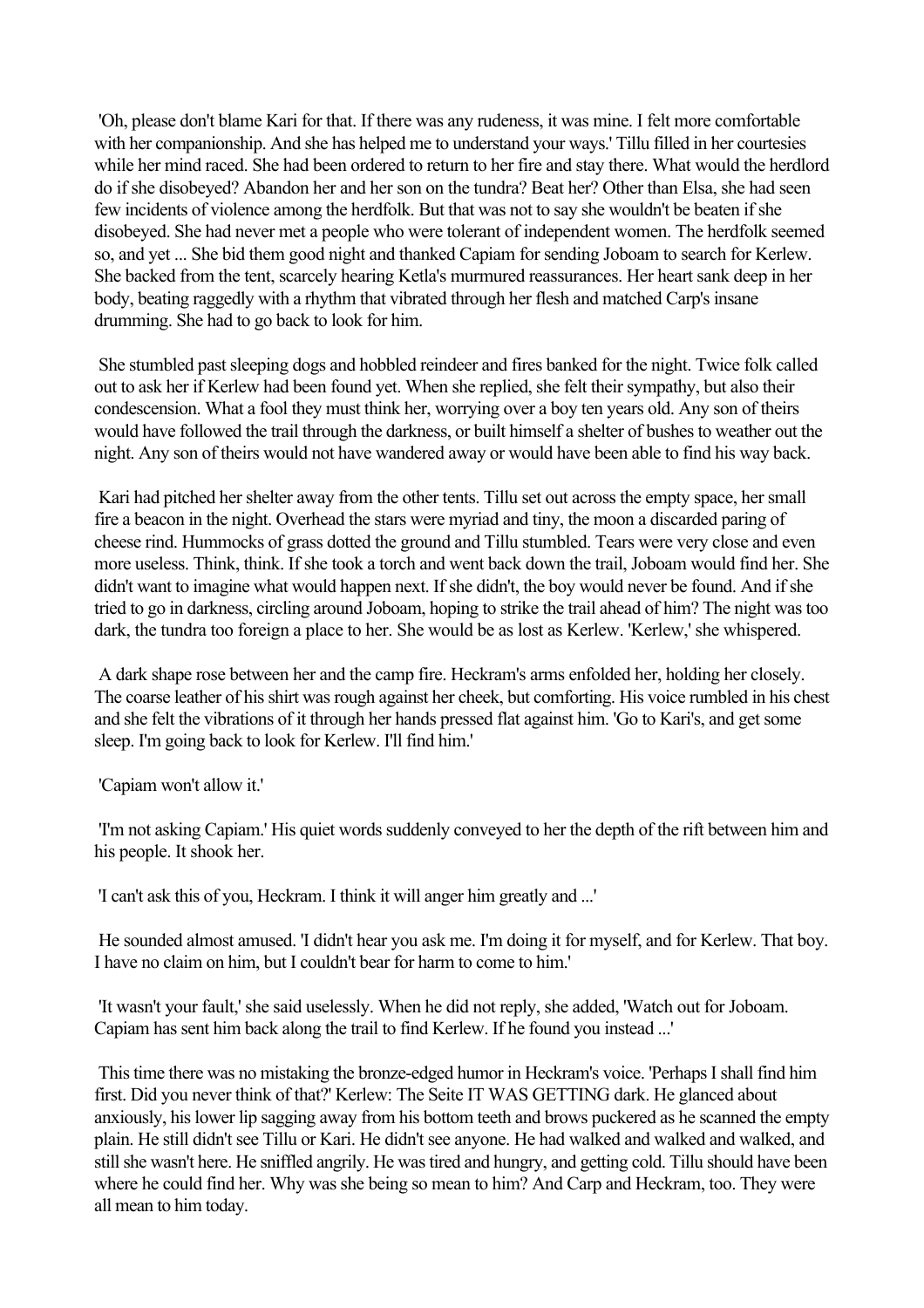He sat down abruptly and began to cry. Softly at first, and then, when that brought no results, louder, until his angry cries filled his ears. No one came. But Tillu almost always came when he cried. Where was she? His crying became frustrated screams, screams that tore his throat with their force. Still, no one came. He stopped suddenly, and opened his eyes to look around him. He snuffled miserably, and then lifted the front of his shirt to wipe his face. He tried to think what to do next.

 What was he supposed to be doing? He thought back carefully. But his memories were tangled. Carp had spoken to him early that morning about the necessity for a shaman to seek his own vision. He had spoken of long fasts and journeys and sacred smoke. Then Heckram ... or was it Carp? ... had told him to run and find Tillu when the reindeer got sick. And something else? His mind plunged about erratically, and then suddenly brought up an image of Joboam. Joboam had smiled at him, and pointed the way to Tillu. He rubbed at his eyes again, and then slapped angrily at a mosquito on his wrist. It popped redly and left a smear of blood on his skin. For a moment he played with it, seeing how far his finger could spread the smear.

When he looked up, he couldn't see anyone. Where had they all gone? Instinctively he stood up to see farther. 'Tillu?' he called questioningly. 'Carp?' No one answered. He shivered and hugged his arms around himself. It was going to be night soon. They shouldn't have gone on. They should be pitching their tents and lighting warm fires and cooking food. His belly roiled at the thought of food. He sniffed hungrily, but smelled no smoke, no scent of bubbling stew or roasting meat. He swallowed the saliva that had welled up in his mouth at the thought of food.

 Once more he looked around himself. In the distance, he picked out a shape that might be a great gray rock. He squinted his eyes. Were there scrubby trees growing at the base of it? Then that was where they were. Kari liked to pitch her tent against a stone for the warmth that it kept. And Tillu complained that the dung-fires stung her eyes. Tillu would like a fire of wood from the trees. Pleased with himself for figuring it all out, Kerlew set out for the shape in the distance.

 Dark caught up with him as he walked. Gnats and mosquitoes sang shrilly in his ears, and stung him until he ran from the cloud of insects around him. He ran until he was out of breath and then walked again, until the stinging insects once more gathered around him and forced him to run. Always he kept the gray rock before him. In the uncertain light of the stars, it was no more than a lighter patch against the black horizon, a lump that rose above the blackness. Slowly it grew in his sight, until it was a thing that reared up taller than a man, taller than two men. And then he stood before it, panting with the effort of his last run.

 He stared at the immense stone jutting up from the tundra. It was huge, bigger than three tents put together, and taller than one tent atop another. The stone itself was white and gray and black. Its planes of color changed as Kerlew walked slowly around it. What was a black hollow became a facet of glistening white mottled with silver when viewed from another vantage place. Lichen clung to it, softening some of its harsher facets, fuzzing its edges with life. The grass grew taller and lusher around its base, and small bushes crouched in its shelter. The warmth the dead stone gathered by day and released by night made its shelter a refuge for many forms of life.

 Other things clung to it, too. Scraps of fur had been fixed to its rough surface with resin. An old offering of meat showed as a scatter of rib-bones on the tundra's sward. Here was a small circle of amber pellets left beside the great stone. Symbols were painted on the flat surfaces of the stone in red and white and black pigment. Stark outlines of reindeer and men and other paintings more difficult to interpret decorated it. Here were the painted tracks of a rabbit, there a man's handprint, and beneath it in red the toe-pad tracks of a wolf. Kerlew shivered and hugged himself tightly. He tried to remember why he was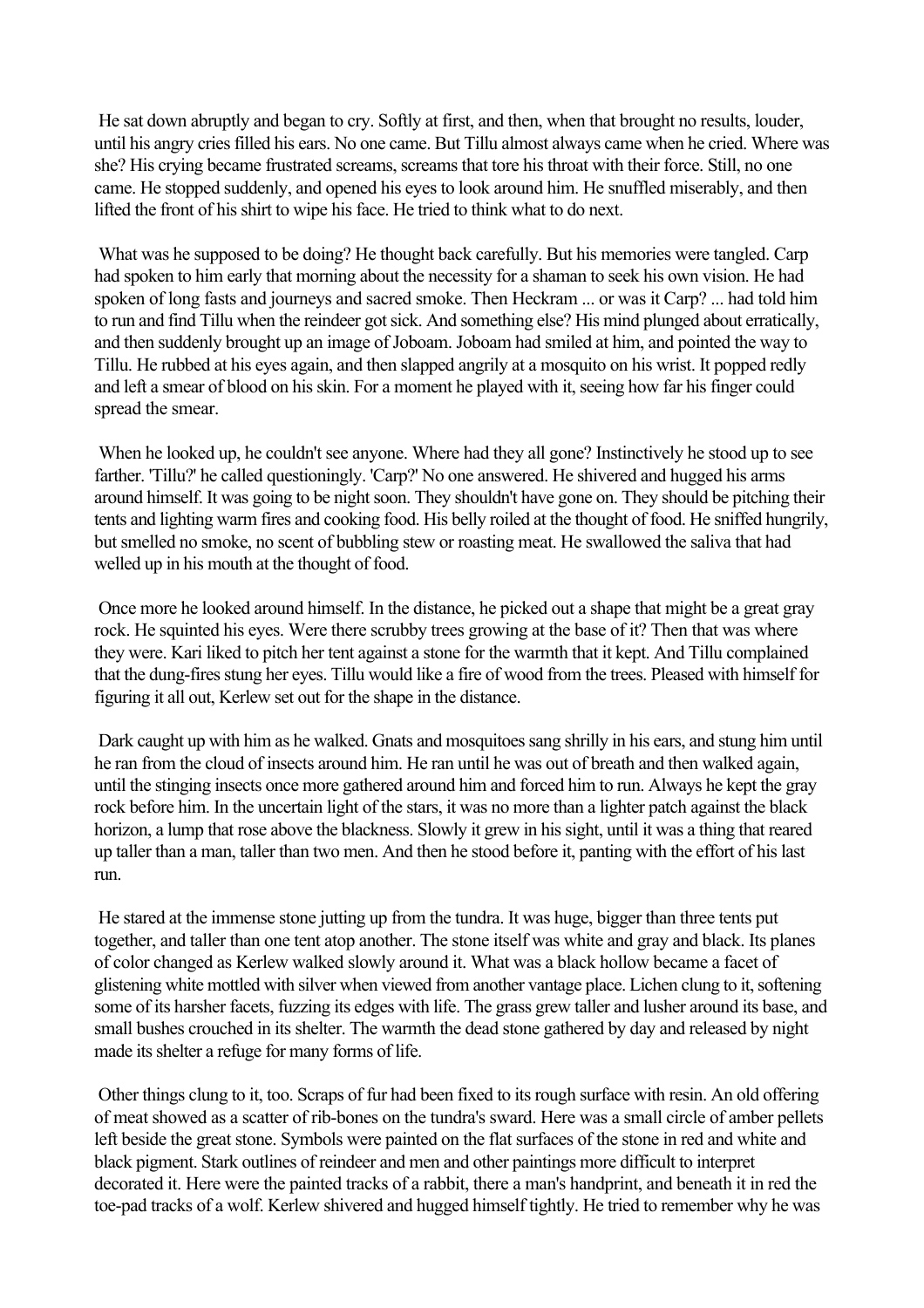here, but all he could recall was running toward the stone. He thought Carp might have sent him.

 He walked around the stone, watching it change as he moved. Power. Power radiated from it like heat from a fire. It attracted Kerlew and filled him with fear at the same time. He dared not go close enough to touch the stone, even though he longed to feel the warmth of its rough surface, to trace with his fingers the power signs that decorated its sides. He contented himself with stooping by the circle of amber pellets. Around the circle he dotted his forefinger, touching each pellet in turn. One called him, and he plucked it from its bed, held it close to his eyes to examine it. He felt its sleek sides, knew that in light it would be full of yellowness. He hesitated only a moment, then pulled his shaman's pouch out of his shirt and slipped the pellet inside. It might hold some of the power of this place. He hoped it was the right thing to choose. He wished Carp were here to tell him what to do. Carp.

 He closed his mouth firmly, pressing his lips together. Maybe Carp had sent him here. A shaman had to seek his own vision. No one else could do it for him. And Carp had told him that sometimes shamans went for long periods without food or rest or warmth to find a vision. Had Carp told him to seek this place? He slapped a mosquito on the back of his neck, then suddenly battered angrily at the shrilling swarm that hung about his face and ears. He ran to escape them, then stopped again to stare at the great, gray stone. Would he find his vision here? Would he find his spirit brother and be a true shaman?

 He chewed his lips, worrying at the idea. He knew it distressed Carp that he had no spirit guardian. Lately the old man talked of nothing else. He nagged almost as much as Tillu, telling him over and over again that he must have a spirit brother before he could be a full shaman. Was that why he had sent Kerlew into the night and the cold? To find this place?

 He shivered, and wished suddenly for fire. But he didn't know how to make fire in the open. He only knew how to make fire inside the tent with Tillu's fire bow, and how to keep fire burning once it was started. He wished that Tillu were here to make a fire. Or Heckram. Heckram was nicer. He didn't nag the way Tillu did when Kerlew couldn't do something. Usually Heckram just did it himself and let Kerlew do something else that he could do. He didn't scream at him for letting the fire go out, or nag him to go out and find a spirit brother. 'Heckram?' he called plaintively to the night. But even he didn't answer.

 Kerlew's eyes had adjusted to the waning light so gradually that he was scarcely aware that it was full night now. He noticed only the increasing cold that made him shiver in his thin summer shirt, and the swarms of mosquitoes that were attracted to his body heat and blood. Every few moments he would dash a few steps to escape the humming insects, and then pause to once more ponder his situation. But he never went far from the rock. He orbited the great gray stone as the night grew deeper and colder.

 Details faded from the world with the passing of the light. There was the vast blackness of the tundra, the great arch of star-sparked sky overhead, and the looming grayness of the stone. That was all. The humming of the mosquitoes filled his ears. Kerlew muttered angrily at them and at the unfairness of the world in general, and circled the stone. He was cold. He was hungry. He was sleepy. And he was alone, and beginning to be a bit frightened of the empty darkness and the ominous powerstone.

And then he was not alone.

 He became aware of a brush of sound, of darker moving shadows in the surrounding dark, and then the sudden flash of a glistening eye. He stopped batting at the gnats that screamed so incessantly in his ears and froze. The shapes gathered and drew closer, but stayed beyond the reach of his eyes. He backed closer to the rock, forgetting his awe of it in his new fear. Its harsh cheek rasped suddenly against his back, and he felt his body steal warmth from the stone. His arms fell to his sides and he pressed his palms back against the stone's rough surface as he faced the night creatures that ringed him.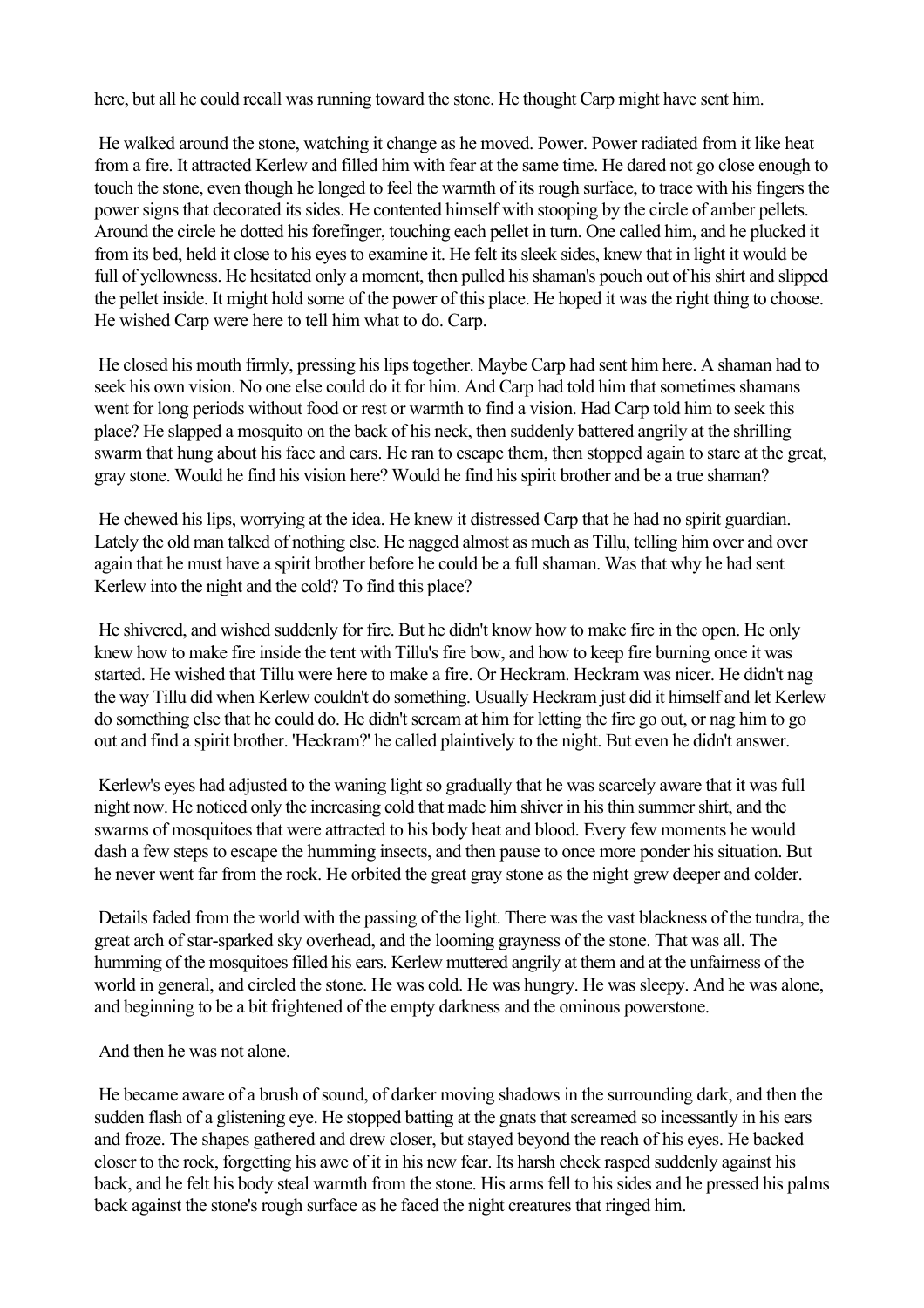He heard their breathing, their curious snuffling of his scent, and sensed how they shifted positions as they studied him. For long moments he could not think or move, could only stand at bay. He clamped his jaws shut against his own hoarse panting. He took a deep, shuddering breath through his nostrils and became aware of their scent. Less rank than a dog's smell, hotter and sharper somehow, so that in his awareness it stung the back of his throat.

### **Wolves**

 The mosquitoes still sang in his ears, and beneath their high whine was a deeper thundering. He was no longer cold, but his legs shook beneath him. What to do, what to do? The question rattled in his head. If they were bears, he would have dropped everything and run, run back to Tillu. No. Tillu was lost. Climb a tree, some vague instinct whispered. No. The trees here were no taller than he.

 Go toward them. Touch one between the eyes and claim Wolf as his spirit brother. Kerlew closed his eyes in sudden sickening tenor. He swallowed. But behind his closed eyelids, he could see Carp's image, hear his insistent voice. 'A shaman must have a spirit brother. The most powerful shamans have many guardian spirits in the shadow world. But most important is your spirit brother, the one first to choose and be chosen by the shaman. He is the shaman's strength. If he forsakes the shaman, the shaman dies. Without a spirit brother, you cannot be a shaman. Without a spirit brother, you are barely a man at all.'

 And here was Wolf, come to claim him. And here he was, sent out to seek a vision by his master. All he had to do was step forward and boldly set a hand between the eyes of the Wolf and claim him. 'Show no fear,' Carp had warned him. 'If you flee or show fear, you will be torn to pieces.' He opened his eyes.

 They had drawn closer. He could see them now, or parts of them. Sharp ears, lolling tongues, gray coats with edgings of black, black sleeker than the night, glistening. He saw eyes that watched him intently, and some that took little notice of him at all. One bitch with sagging teats lay down suddenly and began licking at the dark blotches that spotted her light forepaws. A young male stood, neck and tail stretched out flat as he stared at the boy. He took a cautious step forward, but an old male with a hairless scar down the side of his muzzle growled a warning. The younger wolf froze, and then lowered his head and slunk abashedly back amongst the pack. The scarred male sat down, and curled his tail neatly around his forefeet. Kerlew looked at him carefully.

 'Are you come to be my spirit brother?' the boy asked softly. The sharp ears pricked at his words, but the wolf gave no other sign. Kerlew lifted a hand free from the stone, slowly extended it toward the Wolf. 'I come to touch you,' he announced hoarsely. As the boy's hand moved, several of the wolves bounded into the shadows, but the scarred male only stared. He lifted his writhing black lips in a silent snarl. 'I must not be afraid,' Kerlew told himself. But he could not remember how to take the two steps that would put him within reach of the Wolf.

 Then, from some incredible distance beyond the stars, the lone howl of a wolf rose. The scarred wolf swiveled his head sharply, stared off into the night. The howl rose and fell, paused breathlessly, and began again, to climb higher still. Tension suddenly tightened among the wolves that circled Kerlew. They moved in small anxious movements, glancing from one to another as the howl filled the night. The boy was forgotten. The young wolf lifted his voice in a whining plea, but when the old bitch leaped at him, snarling, he broke off with a yelp and rolled on his back before her. She stood over him, teeth bared, and once more the howl paused. This time it was taken up by other distant voices, wildness blending into a single tongue.

The scarred wolf bayed once, briefly, a short sound as unlike a dog's bark as a man's voice might be.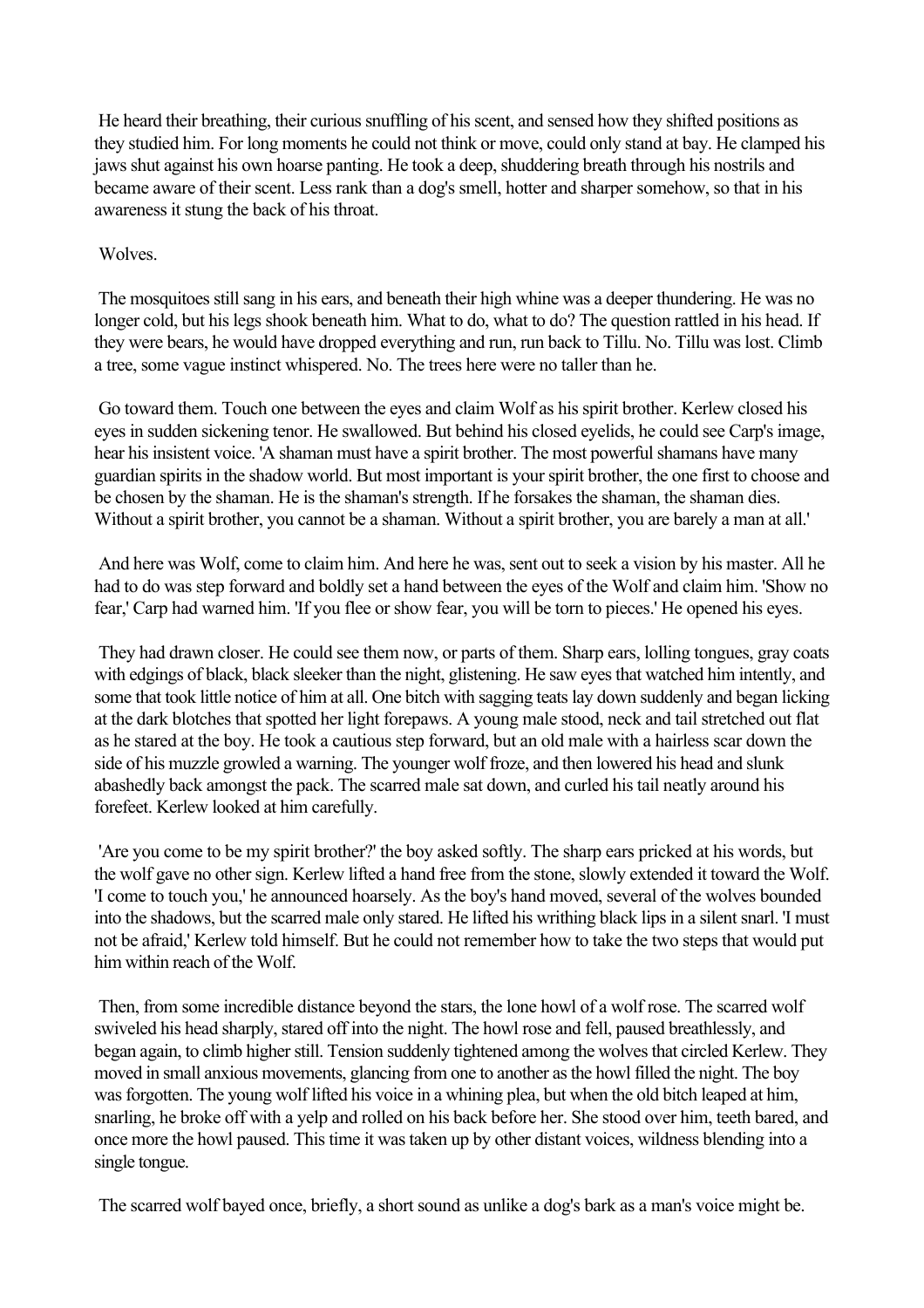Almost, Kerlew understood him. The other wolves did, for when he wheeled away from the boy and trotted off purposefully, they followed in twos and threes. The old bitch gave him a last baleful glare, and then trotted off after the leader. Even the young wolf rolled to his feet, and, tail tickling his belly, hastened after them.

 Kerlew remained flattened against the rock, watching the shapes vanish into the darkness. Then, with a wailing cry, he flung himself away from the stone and ran after them. 'Wolf!' he cried into the night, beseechingly. 'Wolf!' He ran, heedless of the coarse bushes that caught at his feet and the sudden hummocks of grass he stumbled over. He might yet catch up with them. He might yet have the chance to place his hand between those yellow eyes and claim a spirit brother. He could still hear the rising howls, the chorus swelling as voices joined it. He lifted his own voice in a pitiful wail, heard it blend for a moment with those other cries in the night. Then he tripped and fell, landing full length upon the ground. As suddenly as the howling had begun, it ceased. His beacon had been extinguished. Kerlew rose to his knees, blind in the absolute darkness, bereft of sound or sight to guide him. He had failed again in his quest for a spirit brother. In despair he howled again, listened vainly for some reply in the vast night. And when none came, he fell forward into the hollow that had tripped him, and gave himself up to the empty night.

#### CHAPTER SIX

 There was so little to go on. Heckram touched a patch of crushed forget-me-nots. Was it the size and shape of a small boy's foot? Or had some rabbit crouched here? He squeezed his weary eyes closed, shook his head, and then opened his eyes again, to concentrate doggedly on what might be Kerlew's trail. Or might as easily be a thing he imagined, a string of coincidental indentations in the earth, of broken tips of bushes and slightly bruised grasses. How far back was that one clear imprint of a foot in the soft earth near a spring? He paused again, straightened, and rubbed at his aching temples. Useless to ask himself, useless to wonder if he followed a real trail.

 Once more he made a slow scan of the tundra in every direction. He wished the boy wore a bright wool cap like the herdfolk youngsters did. A spot of bright color would show up against the tundra's wide patches of color. Even a bit of bright trim on his tunic would have helped. But, no, he remembered Kerlew's clothes; the simple leather shirt and leggings would blend in well. If the boy were flat on the earth, he could not ask for better camouflage. Even standing still in the distance, he would not be easily seen. He should have given the boy a bright cap. He would, he promised himself. If he could.

 He lifted his voice in another hoarse cry. 'Kerlew!' He let the last syllable draw out and hang in the still air. Some distant waterbird honked in reply. Nothing else. He swallowed in a throat gone raw, and lifted his waterbag for a small sip. He wished again that he had brought a pack-harke with him. He had a feeling that if he did find Kerlew, the boy was not going to be in any condition to walk. But it had been difficult enough to slip past Joboam on the trail. The flat tundra offered little cover for a man his size, even in the dark. If it had not been for Ristin and Tillu alone in the camp, he would have taken a harke, and relished the encounter with Joboam. But it had not been the right time to anger the big man. He would wait until he was sure that the boy was safe, and that he alone would be the target of Joboam's anger. But his patience was wearing thin.

Tillu. He had all but promised her he would find the boy. And if he didn't, what then? He slapped wildly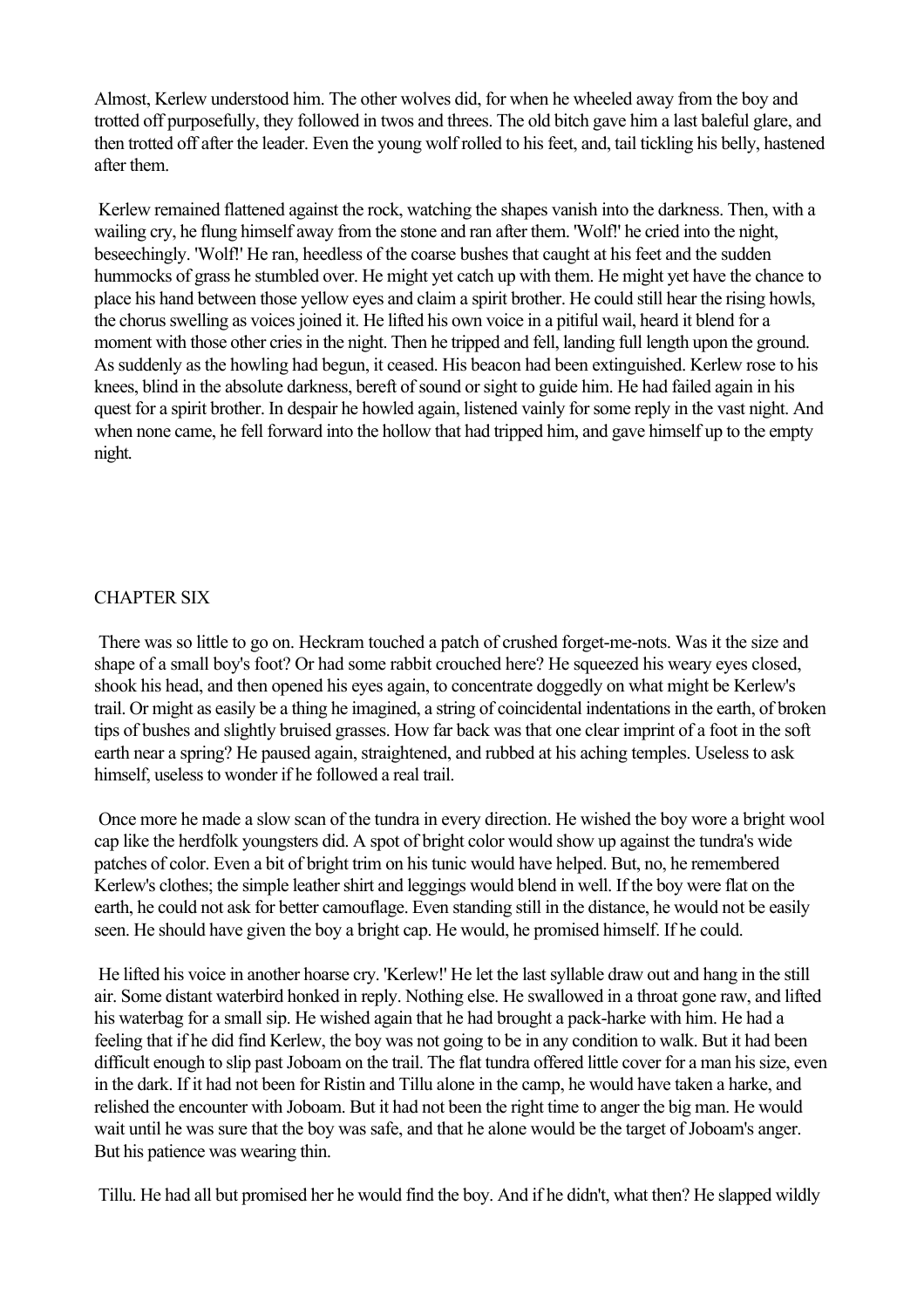at the insects that had found him, venting his frustration. For a moment he thought of what it would be like to return and tell her he had found nothing. His eyes narrowed as he stared into the distance. Then he turned his eyes back to the ground again, looked for the next trampled patch of moss, the next snapped stem.

 Step by slow step, he followed the meager trail. He did not like the direction it was taking. The seite skulked in the distance like a great gray beast. Surely the boy would not have been drawn to that chill thing. But here were small indentations in a muddy place that could have been three of his toes. Not two hands away were the well-defined tracks of a wolf. Heckram crouched to touch the clean edges of the imprint. It was fresh, no older than last night at most. It, too, headed for the seite.

 The seite. He forced himself to look at it. It hulked in the distance, gray and cold. He shivered to look at it, with a chill that had nothing to do with temperature. How many years since he had last stood in the shadow of the great stone? The great gray stone reared up out of the tundra, a natural monument erected by nature herself to the forces that ruled men's lives. More ominous and implacable than any idol shaped by the hands of humans, the seite brooded in the midst of the tundra. He had wondered then what was the sense in chanting and dancing for so immense a power. As well to be a mosquito buzzing about it, a beetle crawling across the surface of the stone. What was a man to a thing as immense and old as the power-stone? He remembered the chanting of the herdfolk's last najd, the great fire built to honor the seite, to ask it to free the herdfolk from the plague that decimated their herds. Instead the najd's drum had split, and swallowed the luck-symbol of the herdfolk that had been dancing atop it. Heckram squeezed his eyes shut. The memories of his childhood were bright and sharp-edged, cutting into his adult mind. Hard days had followed the herdfolk's pilgrimage to the seite. Hard days, and many of them.

 He stood up, frowning. Every muscle and joint in his body ached, his eyes were sandy from lack of sleep, and the horrid guilt of responsibility weighted his heart. He forced himself to gaze ahead, to look for what might be the next clue to Kerlew's trail. Two or three steps at a time he went, never certain that he was following anything. Except for the wolf. Here were more tracks. It meant little. Wolves crossed and recrossed the tundra this time of year, looking for the lagging calf or the old sarva that could be cut from the herd. They seldom bothered people. Some even said that they never did. They had found the bones of that one man, with the teeth marks of wolves plain upon them ... but that had been three years back, during a hard year. Even then, most of the herdfolk believed that wolves had but found the body and dragged the bones about as they fed on it. Wolves had a natural wariness of men. Why bother a human boy when there were easier prey in abundance? Young rabbits, fat ducklings that could not yet fly, sickly calves wearied by the long trek ... Heckram found he had increased his stride. He forced himself to slow down, to watch the ground carefully. But as soon as he did, he found again the tracks of wolves, this time obviously two. And there were a third set of tracks now, smaller than any of these. A pack on the move. And here, where he least wanted to find it, a single clear footprint. A boy's innocent bare toes, outlined plainly in the soft earth. A wolf's tracks overclawed the heel-print.

 Again Heckram lifted his eyes and voice. No reply. The seite loomed closer, and the boy's tracks seemed bound there. He scanned ahead anxiously, looking for the crushed and rumpled vegetation that usually marked a pack's kill site. He could see nothing. The temptation to stop tracking and run ahead to the seite was strong. But if he missed Kerlew's steps veering aside? The habits of caution were strong. He moved on again slowly, watched with dull horror as the tracks of the pack converged on the boy's trail. Here were the marks of a running foot; so Kerlew had tried to flee them. Heckram swallowed drily, raised his water-skin, but could not drink. What would he take back to Tillu? A scrap of the boy's shirt? If he turned back now, he could tell her truthfully that he had not found her son, didn't know what became of him. He wondered if that would be better. What little he knew of Tillu told him it would not. She would not rest until she knew her son's fate. And neither, he realized, would he. He had sent Kerlew out to whatever had found him. He would face up to that, now.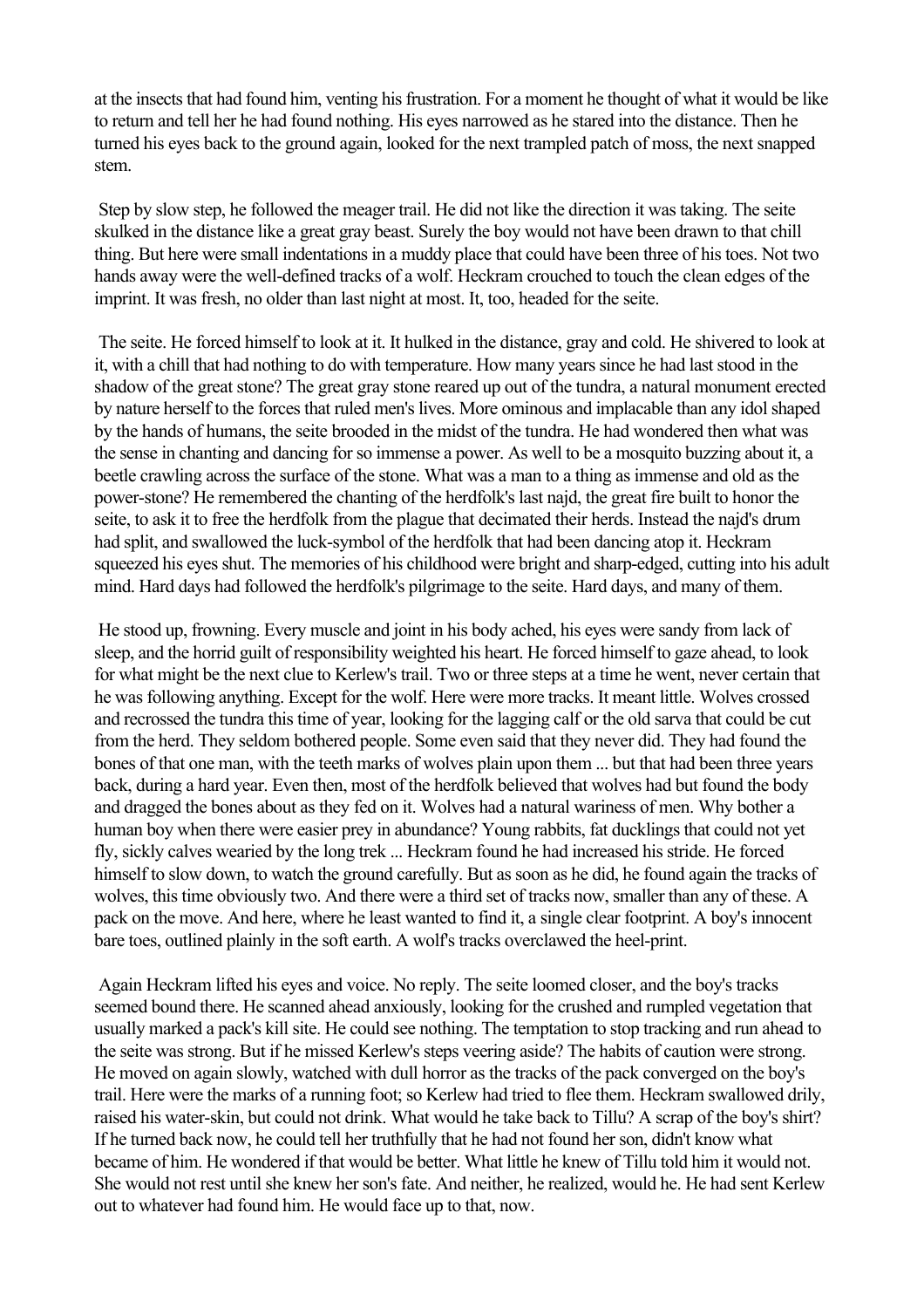He pushed the pace of his tracking, followed the wolf tracks now as much as the boy's prints. Straight to the seite they led him, and he watched it grow larger before him. Yes, It would be there, he thought to himself. He was surprised how closely it resembled the seite of his vision. But a child's memories were clear ones, he told himself. He thought again of the old najd dragging the clacking antler around the gray stone flanks of the stone. If he blinked his eyes, he could sec again the bright emblems painted on its rough sides. And a hand-print? He told himself that if there were a hand-print on the seite, it would mean nothing. Only that he had seen the mark as a boy and remembered it. No more than that. He shook his head, trying to rid himself of the uneasiness he felt whenever he recalled his dream. The vision had come to him the same night that Carp had found him. Whenever he recalled it, he tried to believe his meeting with Wolf had been a dream, a product of a cold and lonely watch kept through the night. It seemed a thing apart from the rest of his life, an experience that had no common grounds with his reality. 'Such is the spirit vision of a man,' he heard the voice of the old najd echo down the years in his mind.

 'Kerlew!' he bellowed, as much to fill his own ears with a real sound as to call the boy. But there was no reply, and his voice bounced back to him from the great gray stone that now reared up before him. He halted, no more than the length of two men from the stone, and looked up at it.

 The seite. It radiated a powerful holiness, a sacredness that transcended the puny passage of men upon the face of the tundra. The seite had been here, had raised itself out of the earth's belly and stood up beneath the sky. Its godliness had nothing to do with the pitiful homage of the passing herdfolk. They might pay their respects to it with an offering of meat or fur or gleaming amber, but their honoring it did not alter or affect it in any way. It was the seite, implacable and unyielding in its awesome power. A man might visit it once or twice in his lifetime, coming in secret to offer thanks for a healthy child or a good year of calves. That women came here as well, he did not doubt, but he had no idea what they asked or offered or thanked for. He didn't want to know. The terrible ceremony of the antler and the drum had been the only formal gathering he had ever seen at the seite. Surely folk had visited it since then, from his own herd and from others. But he had not been among them, and he did not come willingly now. As if the seite knew that, it turned a chill gray face to him and greeted him with stony silence.

 'Well, Kerlew, you were here. Where did you go?' His own words sounded thin in his ears, their casualness forced. The boy had paused here, letting his weight sink his tracks into the earth. And then, and then, he had walked over this way, circling the seite, now pausing, now dashing on. Heckram frowned to himself. This was not the behavior of a boy pursued by wolves. He had thought that Kerlew had run toward the seite hoping to clamber up it and escape the pack on his heels. But perhaps the wolves had not been pursuing him. Perhaps he could hope still.

 And so around the seite, and then, here, the boy had turned and backed up to stand flat against the stone itself. Heckram scowled at the lush, crushed leaves and petals of a ranunculus. Kerlew had stood squarely atop that plant, not stepped on it in passing. Why? What had held his attention so?

 Then, as he stepped back from Kerlew's marks and glanced up, Heckram felt a sudden wave of dizziness sweep over him. The hand-print was red, the wolf's track below it black. Like a pledge marked together, like an agreement sealed with the gripping of hands. He swayed where he stood, denying it. Someone else had done it, he told himself, in some ancient time, and he had remembered it from his childhood in a bizarre dream. But another part of him laughed wildly inside his skull, demanding who else would have a handspan that wide and would set his mark so casually high. Who else would have been drawn, through a dream and across an impossible distance to Wolf and the Seite, to strike a bargain: Heckram's loyalty to Wolf, if Wolf would bring justice to Elsa's killer?

Without will he lifted his hand and spread the fingers wide, held it before him to compare it to the mark.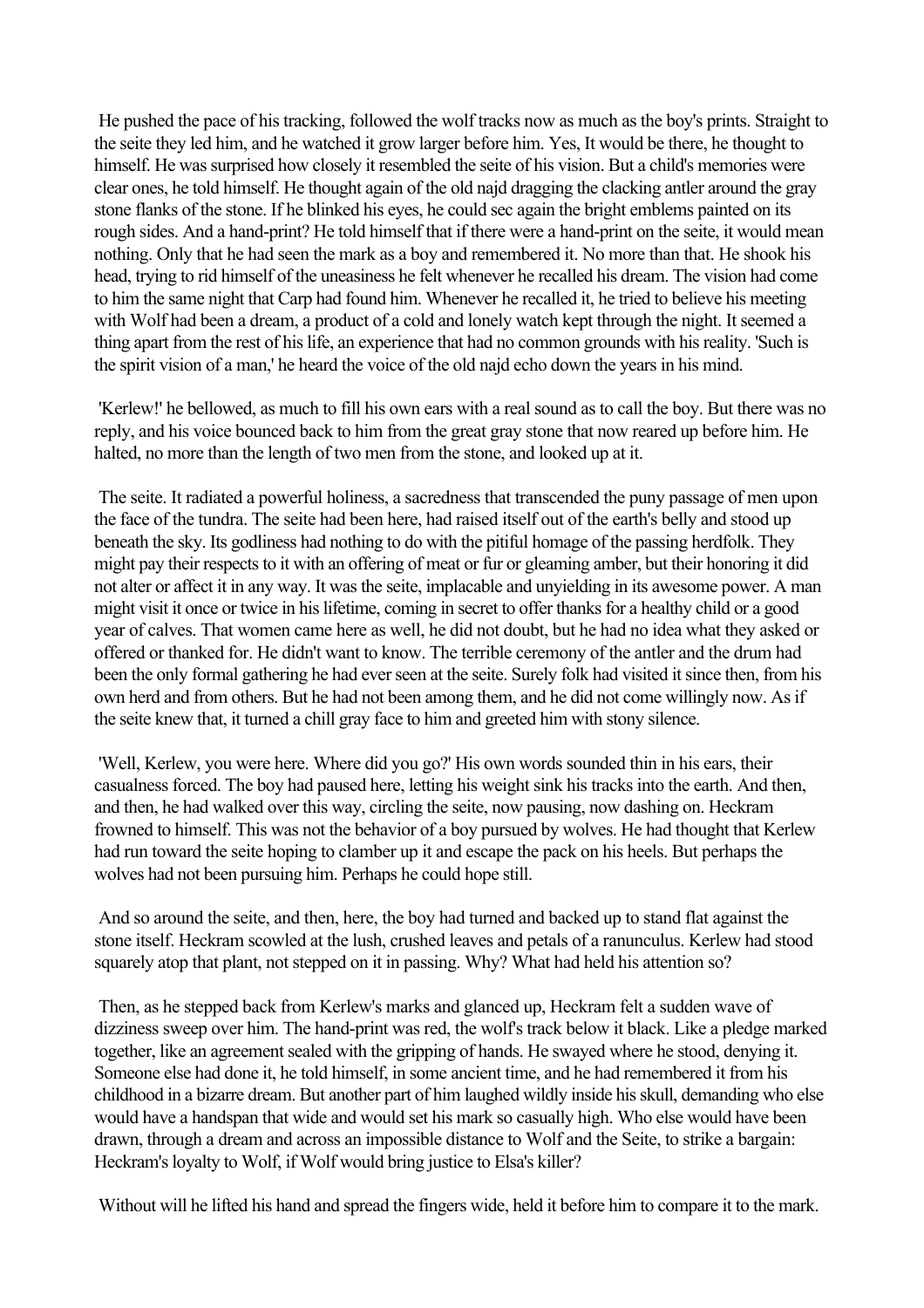It would fit. It was on a level with his eyes, an easy touch for him, but a difficult reach for almost anyone else. He didn't need to fit his hand in that print to know it for his own. But like an insect drawn to a flame, he took the steps that carried him into the seite's cool gray shadow. He set his hand in the print, saw the precision of the mark. Ice and fire in the touch of his flesh against the stone, and when he drew his hand back to himself with a cry, he was surprised to find the familiar calluses and lines of his palm intact. Yes, the hand-print was his.

Whose, then, the wolf-print?

 Every hair on his body hackled, and he stumbled away from the seite's shadow, back into the sunlight and soft wind of the tundra day. But for long moments the warmth of the day couldn't reach him, and it took even longer before he recalled his present errand. He let his eyes scan the earth again, and his belly churned at the multitude of wolf-tracks that arched around Kerlew's track. There he had stood at bay, then, while the wolves circled round him. And then? And then any wolves he had ever known would have pulled down their cornered prey and torn each his share of flesh and bone. But there were no signs of a grisly feast. Instead, there were the marks of the wolves packing up and moving off again. And among their tracks and on top of them, the bare prints of a young boy's feet.

 Heckram let out a shuddering breath. What manner of boy ran with wolves by night? And what manner of wolves allowed it? His eyes strayed once more to his hand-print, and the wolf print below it. The sudden kinship he felt for Kerlew astounded and overwhelmed him. He set out in the wake of the pack's tracks, suddenly certain the boy would be alive and well when he found him. That he never need have worried at all

 He trotted along, the wind and sunlight fresh against his face and hair. And there was Kerlew, tousled but whole, rising suddenly from a hollow in the earth. The boy's eyes were wide, pale as a wolf's, and the greeting he called to Heckram chilled his bones: 'Brother Wolf, I knew you would come for me!'

But Heckram found no surprise in himself at all.

#### CHAPTER SEVEN

 She did not sleep, but morning came anyway, and with it a semblance of normalcy that chafed Tillu's nerves. She and Kari rose, they ate, and Lasse came for the harkar. They spoke very little and of Kerlew and Heckram not at all. Heckram had not returned, Kerlew hadn't wandered in. If Kari and Lasse knew of Heckram's plan, they did not betray it. The only sign was that Ristin's rajd had grown. She passed them with a solemn nod. Carp sat astride the last harke in her rajd. Tillu stared at him as he rode past, hating his unperturbed manner. She didn't blame Ristin for putting him on the last harke; from there he couldn't speak to her.

 The harkar and their loads were gone, the fire burned to embers, and still they lingered. Families and rajds moved past them as the temporary camp broke up and resumed the migration. Tillu wandered aimlessly in the trodden circle that had been their camp last night. The place held her; leaving this spot and moving on would be abandoning Kerlew. Surrendering him to death.

'I thought you would come to ask for word of your son. I see you were not as worried as you seemed.'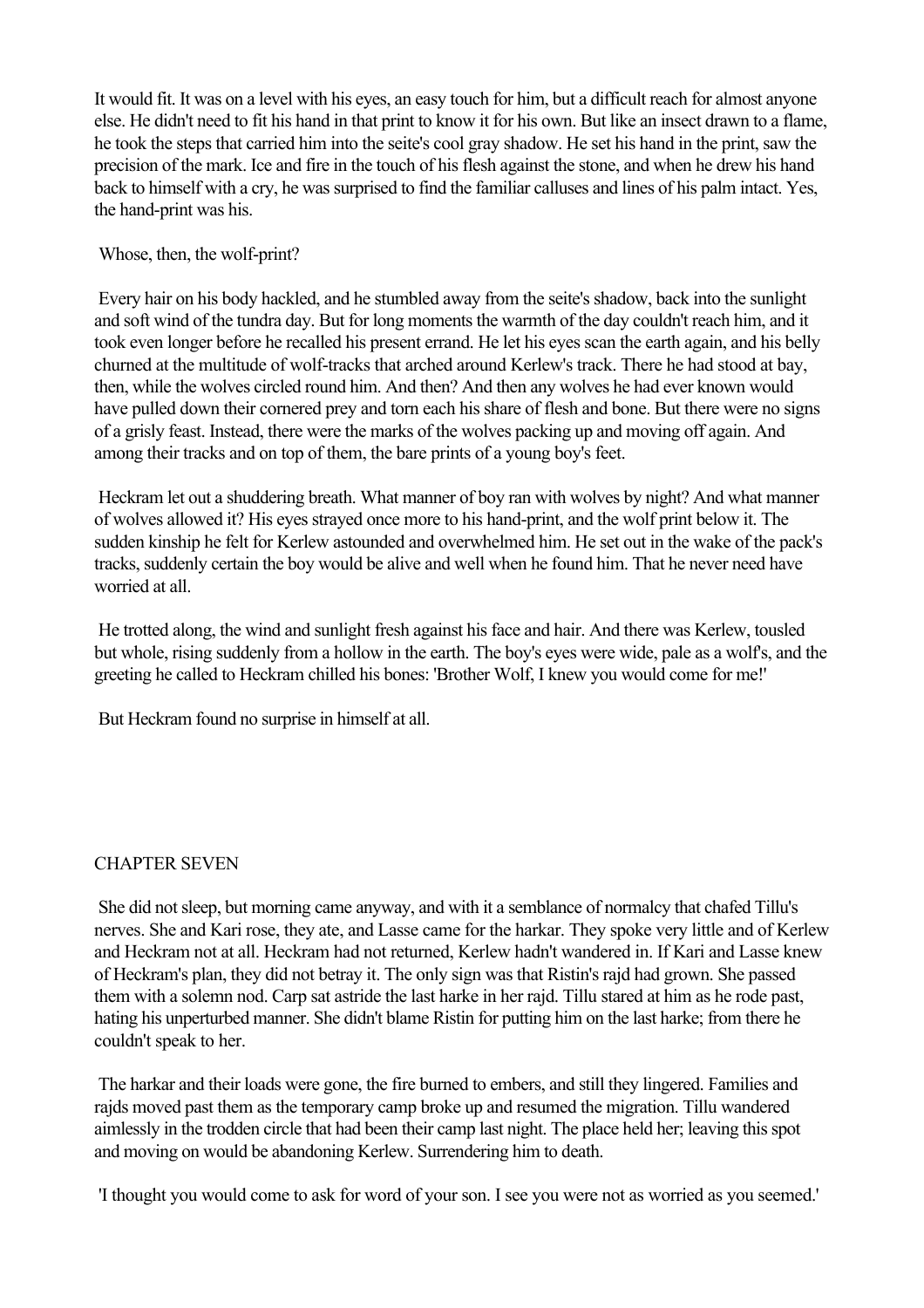Cool words, edged words. Tillu turned her head slowly. Joboam stood at the edge of their camp, his fists on his hips. His jerkin was open halfway down his chest, displaying hair. His arms were bare and muscle bulged on them. She found the sight repellent.

 'I never thought to seek you out,' Tillu said softly, truthfully. 'I thought you would come to tell me if you had found anything.'

 He shrugged. 'Well, if you're interested. I found bones spread about, still red with clinging flesh. At least a dozen wolves had nosed and pawed through them.'

Tillu's throat clenched. Kari's voice was shrill and raw in the chill air. 'And?' she demanded.

 'And I suppose they must have found a calf that straggled away from the main herd. It was probably half-starved by the time they pulled it down. There is a kindness in the savagery of wolves, making sure a lost calf does not suffer too long.'

 'But Kerlew? Did you find any sign of him?' Either Kari's voice shook, or the humming in Tillu's cars made her think it did. She hated Joboam and his ghastly teasing. He smiled so kindly as he sliced her with words.

 'The boy? No, I saw no sign of the boy. I called, but he neither answered nor came.' Tillu looked at him dumbly, unable to reply. His eyes met hers, and for an instant the anger and mockery in his died away, to be replaced with pitying condescension. 'It seems hard, I know. But only the strongest are favored on the tundra. Life is for the strongest. But mercy's teeth are sharp and swift.'

 'Perhaps. But not all strength is easily seen,' Tillu found herself answering. Her voice was surprisingly steady and she lifted her chin as she spoke. He stared down at her, and she saw his determination to master her grow. What had he imagined last night? That she would come to him in tears and pain, and he would comfort and distract her? Did he believe that with Kerlew gone, she would forget her son, and accept Joboam?

 'You had better get started, if you are to keep up with the caravan today. Capiam would be very angry if he had to send me back to look for you also.' The words were formed as a suggestion, but spoken as a command. Tillu and Kari stood insolently still, staring up at him.

 'And Carp told me last night that if you ignored his summons again, there would be little he could do to help you.' Bright color dotted Kari's cheeks as she suddenly flung the words at him. Tillu wondered what she was talking about.

 With a snort of disdain and anger, he spun away from them. He yanked the lead harke's head around, and dragged the rajd off at a lagging trot, hastening up the moving line of folk and beasts to take the place his status required.

'What does Carp want with Joboam?' Tillu asked distractedly.

 Kari looked at her for a long moment, the secrets behind her eyes looming large. Her eyes were black as she said, 'All my life, Joboam has been making me do things. Things I did not want to do. Just once, I should like to be able to make him do something he didn't want to do. When I was small and he came to drag me back to Ketla, I used to scream and scratch at him. I remember screeching, 'You can't make me do it. You can't make me.' But of course he could. And did. He has been the biggest for so long, he has come to believe that gives him the right to command. My father does not see it, but I do. It chafes him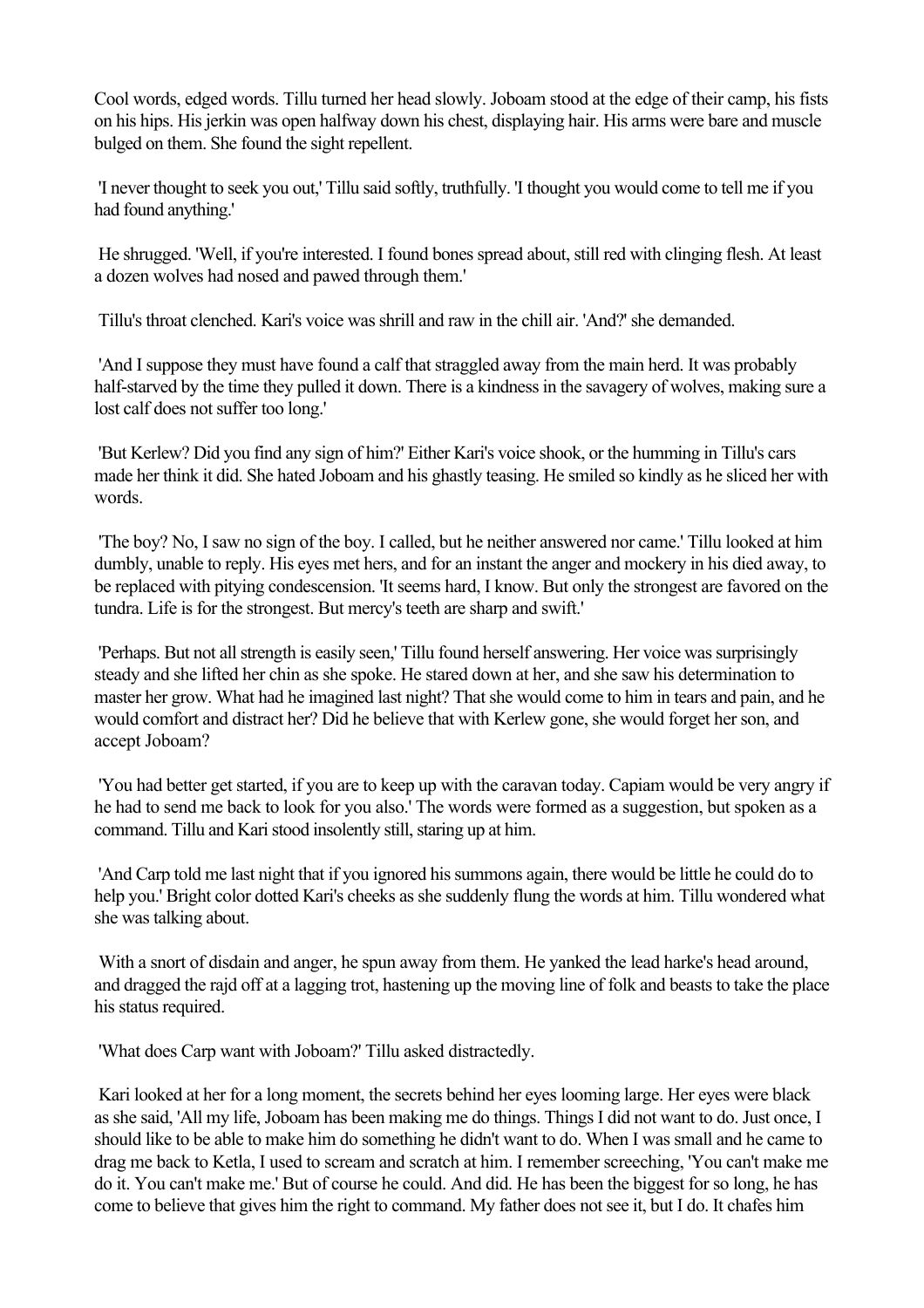that he is not herdlord, but he dares not dispute it yet. One day he will, in the meantime, he does not tolerate any defiance.'

 Kari turned to Tillu, a sad warning in her eyes. 'Don't defy him, Tillu. Give in to him, for awhile. And then, after a time when you do not resist, he will think he has mastered you. Then he will leave you alone. Pretending to give up is the only way to win with Joboam. Giving in is easier and hurts less than fighting him. You can't win.'

 'Kari,' Tillu began wonderingly, but the girl only shook her head angrily and turned away. She snatched up her gathering bag from the ground and set out after the caravan. Tillu followed silently, a dreadful suspicion gnawing at her heart.

 Tillu tried to focus her mind on the plants she passed. Her pharmacopia was complete now, or nearly so. These last few days of gathering had been mostly for Kari's education, and to provide fresh greens for their meals. Today they both moved slowly, pausing often to stoop and dig for roots. Rajd after rajd moved past the grubbing women. Both took exaggerated care in cleaning the roots and cutting them in manageable pieces. Old Natta finally passed them, limping and huffing, but too proud to let her grandson lead her rajd while she rode. Tillu had met her once before, when she had come to her for a liniment for sore joints. She slowed and then halted her two moth-eaten animals.

'Healer?' she called in her cracked old voice.

 Tillu looked up from the roots in her lap. The old woman's eyes were set deep in her wrinkled face, and one had begun to film with age. She spoke slowly, pausing often.

 'I'm sorry about your boy. I lost a little daughter that way, years ago. Just a wee one, just old enough to run and play with the other children. But when they came back to the fires at night, she wasn't with them. They tell you not to grieve, there will be other children for you. And there will. But I know that none will be like the boy you lost, and you will never cease missing him. So grieve away, and know I grieve with you. But don't do what you're thinking of doing. Don't go back down the trail, looking and calling. You'll only be lost as well, and if you do find him, you'll wish you hadn't.' She paused a long time, taking quick, shallow breaths, and Tillu thought she was finished. But then Natta flashed a look to her from old eyes that suddenly brimmed with tears. 'I know. Don't go back to look.' Her old mouth folded in on itself and said no more as she turned her face away from them, looking to the far horizon.

 Then she was stumping on her way. She did not lead her head harke, but leaned one hand on its shoulder. Its muzzle was rimmed with white, and the pace they set suited them both. Silence flowed in slowly after they passed. Tillu squatted on her heels, staring after them. She started at Kari's touch on her shoulder.

 'She's right, you know.' Kari spoke simply. 'If he can be found alive, Heckram will find him and bring him to you. You have to trust that task to him. And if he finds him otherwise ... he will do all that can be done for him; you could do no more by being there.'

 Tillu tucked the roots into her shoulder bag, and rose. She looked back the way they had come. The passage of the people and hooved beasts had leveled a swath through the tundra's face. Her eyes followed it back to the horizon. Within her sight, nothing moved. No one followed. She trudged after Kari, and for the first time in days her legs ached with the long walk. The mosses and grasses of the tundra grabbed at her feet and slowed her.

They were last into camp that night, arriving even after old Natta. Great worn gray boulders and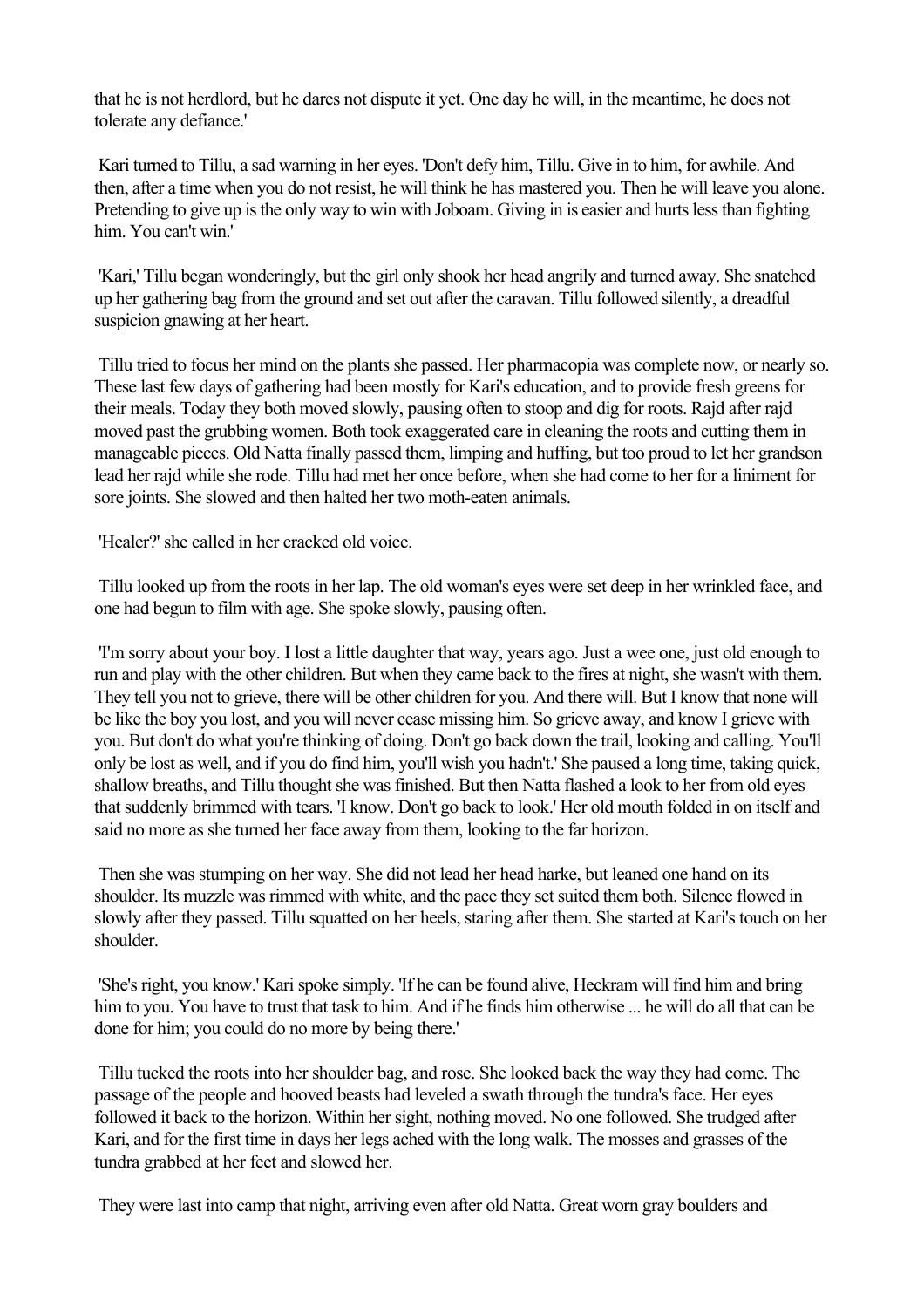outcroppings of stone characterized their stopping place. In the long gray twilight, the camp was visible as small red fires and children outlined against the sunset as they clambered and leaped from the stones. Tillu felt exhausted. Her head throbbed and her entire body ached with unrelieved tension. She knew she should be hungry, but the thought of food choked her. As they trudged into the camp Lasse slid down from a large boulder. They knew he had been keeping watch for them.

 Without preamble he told them, 'Ristin has cooked more than enough for all, and bids you join her. And if you say you would rather be alone now, I'm supposed to tell you that she would, too. But being alone right now is not good for you, and besides, if she has to share her fire with Carp, she'd like some other company as well.'

 Kari looked uncertain of the invitation, but Tillu was too tired to resist. She followed Lasse and Kari came behind her.

 Ristin had set her tent between two great boulders, and it gave an air of privacy to this home in the middle of the tundra. Her fire burned cleanly, reindeer dung and twigs turning to glowing coals. A pot of bubbling stew was wedged into the glowing embers, and flat cakes baked from reindeer moss were heaped on a flat stone where the fire could warm them. Skins were spread on the soft grasses between the boulders, and roofed with a slanting of hides. Ristin sat by her fire, her eyes narrowed as she stitched away at some project. Of Carp there was no sign.

 'Wash your face and hands,' she told them as they began to settle near her fire. 'You'll feel better.' And though Lasse was the first to obey her, it was clear she addressed them all. It was the first time Tillu had really looked at her since Elsa's death. Strange, how long ago that seemed now. This woman looked older than Tillu remembered. Older and stronger. There was sorrow and serenity in her features, and they somehow combined to suggest wisdom. Tillu wondered if her own mother would have looked like this, and behaved this way, calmly assuming dominion over anyone the same age as her son. Kari came to sit beside Tillu and as Lasse moved to sit beside her, Ristin calmly observed, 'I fetched a bucket of water for your grandmother, Lasse. She said that one would be plenty, as she eats alone now. I tried to get her to join us this evening, but she wouldn't. I think she thought we would be bored with her.'

 The stricken look on Lasse's face was not something he could control or hide. Without a word he rose and hurried away.

 'He's a good boy,' Ristin observed to no one in particular. 'But sometimes he needs to be reminded that there are responsibilities to being loved.'

 Beside her, Kari stiffened. Tillu did not know if the words had been aimed at her, but they had certainly struck. 'But sometimes one does not choose to be loved. Then does that one have a responsibility?'

 Ristin stared at the girl across the fire. Tillu could almost see the thoughts in her head being reorganized. She thought she looked surprised. 'Then one can always choose to be kind,' she suggested softly. 'It costs little enough. Come. Let's eat, and let words wait for later. I was waiting for Carp, but if he chooses to stay away, he chooses to eat after we have.'

'Where did he go?' Tillu asked as she accepted the bowl of soup and the warm cake of bread.

 'I don't really know. He saw Joboam pass. Or rather, Joboam made sure we saw him, for he stood and stared at the fire and shelter quite rudely. Then, as he started to walk away Carp rose and followed him. But maybe it only seemed that way. He could have gone for a walk, or to see the herdlord, or just to relieve himself. He'll be back when it suits him.'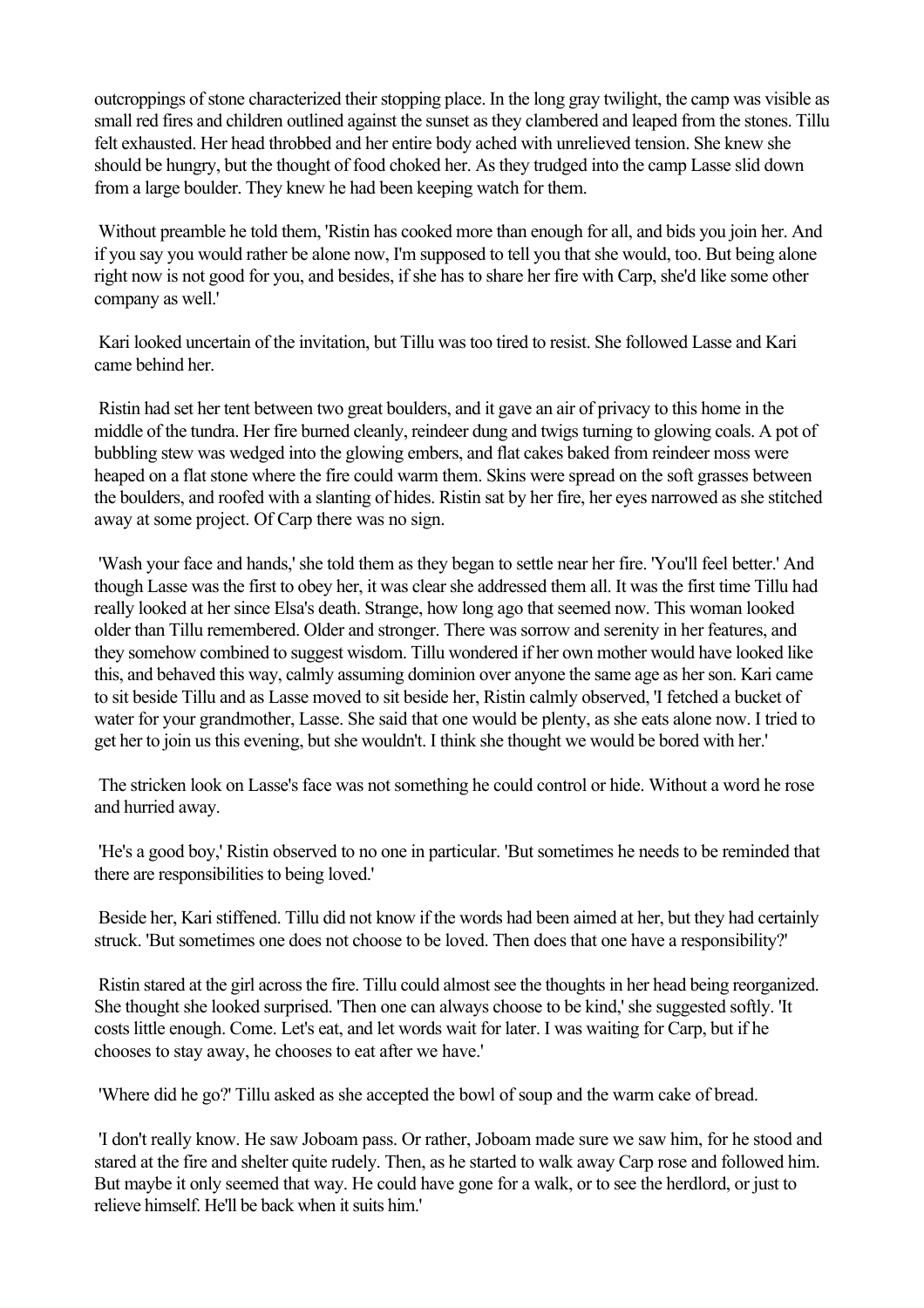'You seem to know him well already,' Tillu agreed with a mirthless laugh.

 'Better than I care to,' Ristin admitted, and a tension that had hung in the air melted. Kari smiled uncertainly and accepted another round of bread from Ristin.

 'Do you think he'll find him?' Tillu found herself asking the older woman, and then could scarcely believe she had spoken the words. But Ristin accepted them calmly.

 'If anyone can, Heckram will. He's a good hunter and tracker. I have always believed he was better than most, because he hunted so often alone. The lone hunter cannot afford to make a mistake, or to rely on others to see what he has missed. If anyone can find the boy, he will.' Ristin leaned forward to poke at her small fire. The yellow light played over her features, and Tillu saw Heckram's cheekbones, Heckram's brows on her face. Then she leaned back and turned to face Tillu squarely. 'Don't hide what you know from yourself, Tillu. With each hour that passes, it is more likely that Heckram will find only the boy's body. I know how my son works. He will go back to where he last saw the boy, and track him from there. But this time of year, tracks do not long remain on the ground. Moss springs up in the morning dew, and one bare footprint looks much like another. He will be thorough, and I do not think that he will return until he has found something. But what he finds may not be what we hope for.' Ristin took a breath, and suddenly looked away into the darkness. 'Do you blame him?'

 'I ... no. No. I can imagine how it would have been. Perhaps I would not have let the boy go, but men always are eager to help a boy prove himself. Any man would have let him go.'

 'Good. I mean, I am glad that you do not blame him. He blames himself for it. And for Elsa. And I had thought, perhaps, that you blamed him for Elsa's death in some way.'

 The air in Tillu's lungs turned to stone and sank down to press on her belly. She kept her voice steady as she asked, 'Why would you think that?'

Ristin looked over at her, holding her eyes but not speaking.

'Everyone knows who killed Elsa.'

 Tillu and Ristin turned incredulous eyes to Kari. Her feet were flat on the ground, her knees gathered to her chest. Her shoulders were hunched against the night, and in the wide black eyes that stared into the fire, she could almost see Owl.

'What are you saying?' Ristin asked in a horrified whisper.

 'Wolverine. Wolverine did it. Who else comes so softly, who else creeps so silently? You know how they kill, Ristin. They wait until the reindeer has scooped out a hollow in the snow to bare the moss. Then, when the deer puts its head down to eat and cannot see anything but snow, the wolverine streaks forward and tears out its throat. That is what happened to Elsa. When she knelt to dip her bucket in the water, Wolverine was waiting. He was angered, as he often is, for no reason at all, and poor Elsa had no spirit beast to protect her. Wolverine sprang out and seized her spirit and ran away with it into the dark lands, to drink its blood. That is why Tillu could not make her live. Her soul was gone. If Carp had been with us, he could have drummed and chanted and followed Wolverine into the earth. He could have fought Wolverine for Elsa's soul, and when he came back, he would have brought a spirit beast to protect Elsa. But we had no najd, and so she died.'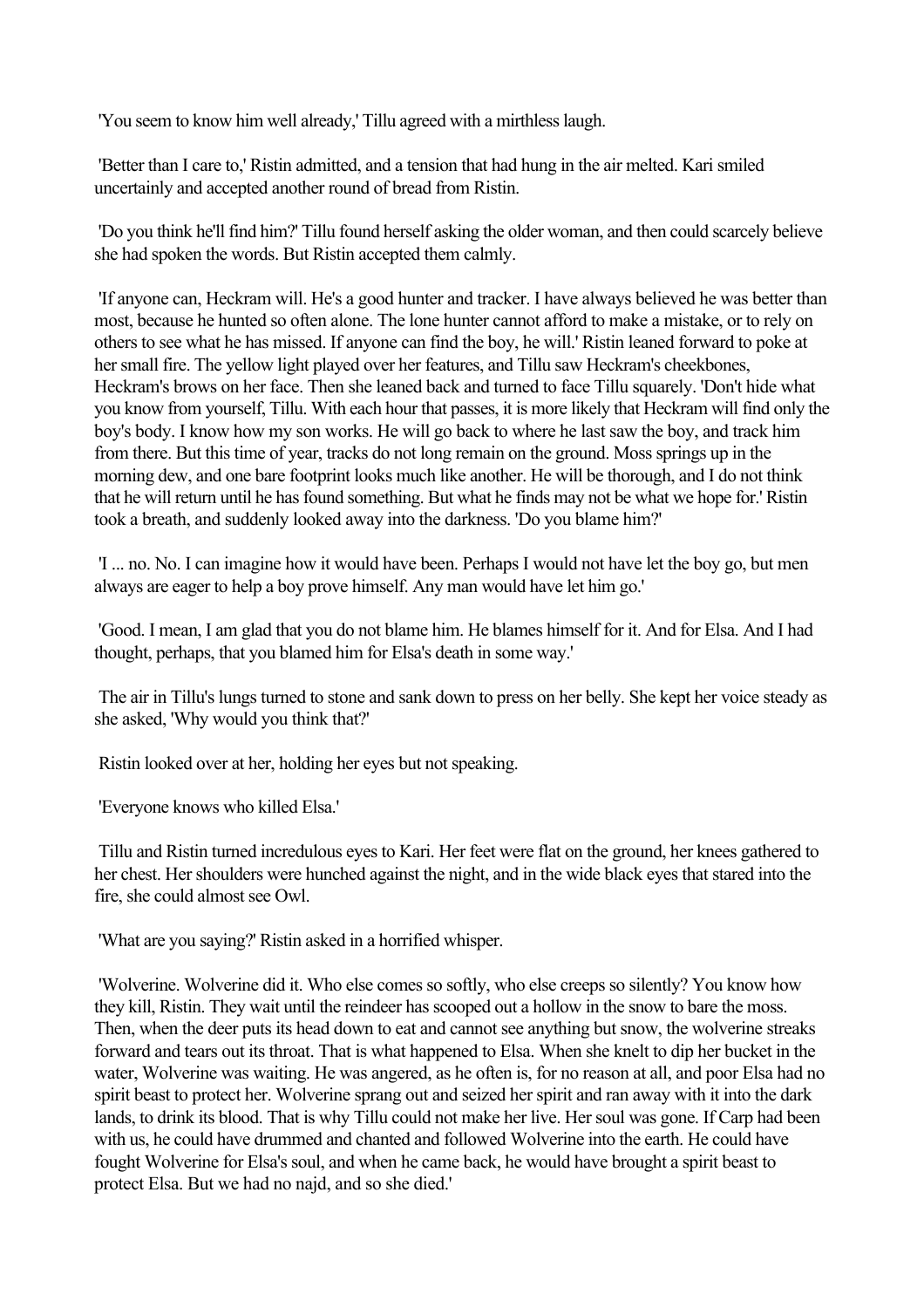'Who tells you these things?' Tillu demanded when the silence had grown long.

 'Carp. Old men sleep little, and night is the time for owls to be wakeful. It was not your fault, Tillu. No healer could have saved her from Wolverine. Only a najd.'

 'No wolverine attacked Elsa. I've seen women beaten before, and Elsa was beaten to death. By a man, not a wolverine spirit!' Tillu added emphatically. She felt sudden disgust.

'And you have never met a man with the spirit of a wolverine?' Kari asked coldly.

 'Joboam.' Ristin dropped the name, and it fell like a heavy round stone into a still pool. The ripples of the implication washed over Tillu, and dizzied her. Heckram's behavior suddenly had a logical pattern.

 'If this is known,' she asked weakly, 'why is nothing done about it? Do your folk have no punishment for those who kill?'

 'No proof,' Ristin said heavily. 'But I am not the only one who thinks it so. There is Missa, Elsa's mother. She dares not speak, for fear Kuoljok would be driven to do something. He has not been the same since the death. Stina and Lasse suspect him, as do Heckram and I. But the herdlord is blind to Joboam's faults, and will not even ...' Ristin's voice ran down, and she turned to Kari apologetically. 'I did not mean to criticize your father, Kari. I forgot to whom I spoke.'

 'Too many forget to speak at all. To whisper the truth is better than to not speak it at all. I take no offense, Ristin. If I thought I could make my father hear, I would scream it to him myself. But his ears are closed.' Kari's voice was bitter, and brought no reply from the other two.

 Tillu sat silent, too many thoughts whirling through her head to make sense of any of them. It seemed possible that Joboam had beaten Elsa to death, and no one had spoken out against him. Kari had dropped enough hints that she thought she knew what Joboam had been able to 'make her do' when she was a child. And Carp was using his strange influence over Kari to pull her ever farther from the normal paths of life. Kerlew was likely dead; or so Ristin believed. And her own ambivalence toward Heckram was not as secret as she thought; his mother at least had sensed it. The food she had eaten was a sodden lump in the pit of her stomach, and she felt drugged with exhaustion.

 Into the midst of the fire-light and silence. Carp came stumping. He sighed noisily as he eased himself down onto the skins, conveying both weariness and satisfaction. 'I need food,' he announced to no one in particular. Ristin and Tillu exchanged glances. Neither one spoke nor moved. But Kari was unmindful of them as she rose to fetch cakes and soup for the old man. He took it from her without thanks, and sipped at the stew noisily. He smacked his pale tongue against his gums and remaining teeth and sighed again. 'It's all been arranged,' he said with smug satisfaction.

Kari fell into the trap. 'What has?'

 He gave her a scathing look. 'Women. Always babbling and prying. The work of a najd is not for you to ask about, girl. Bring me some water.'

'Let him get it himself,' Tillu cut in angrily. His manner rasped on her like sand against a wound.

 'There speaks an ungrateful woman. What does she care about her son, or the one who will bring him safely home to her? Oh, she likes to mope and drag about, so that all will pity her for her loss, but when one does something to bring the boy back, does she thank him? No, she will not even fetch him a simple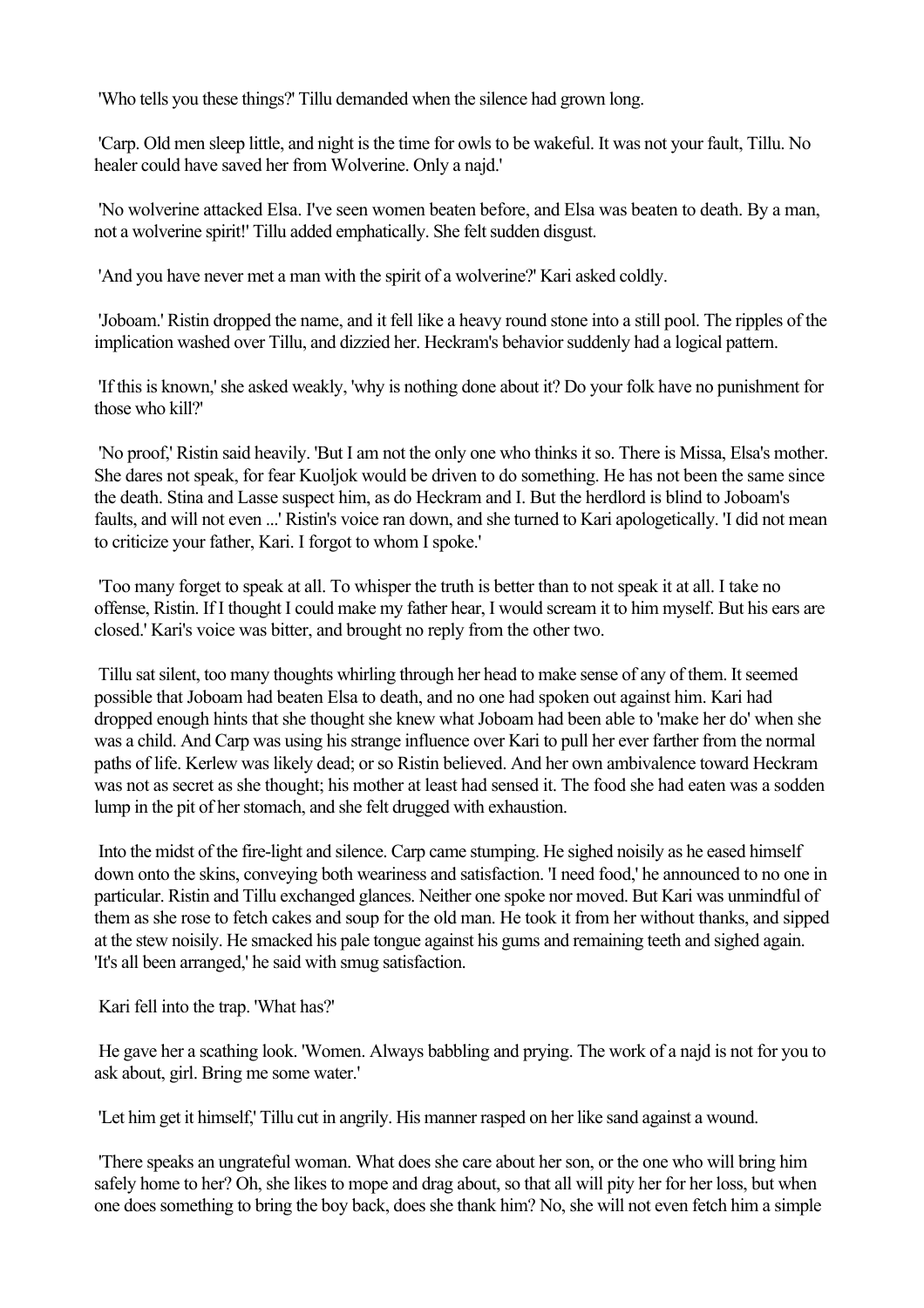dipper of water.'

 Instead of maddening her, the words only made her weary. She ignored him, didn't watch Kari as she rose to get him a drink. To Ristin she said, 'I think I will sleep now. I want to thank you for your hospitality this night. And for making me understand things I had not known before.'

'What things?' Carp instantly demanded.

 'Only women's natterings. Nothing to interest a najd.' Ristin assured him blandly. In spite of her sorrows, Tillu felt a small smile twitch the corners of her mouth. She liked this Ristin. She found the bundle that held her sleeping skins, and took them to the far side of the shelter, as far from Carp as she could get without leaving Ristin's hospitality. She unrolled the hides and rolled herself up in one. The spring nights were getting warmer. But it would still be cold for a boy out alone in the dark. She tried to push the thought from her mind and sleep.

# CHAPTER EIGHT

 When Tillu did sleep, her dreams were of cold dark places, where wolverines snarled at her from cracks in shattered cliffs and moldering bones pushed greenly from the earth. Tillu wandered in a long ravine she could not climb out of, her feet sinking into freezing mud. The passage was narrow, and she could barely avoid the wolverines as they lunged at her from their lairs. She tried to run, but terror folded her legs limply beneath her. She dragged herself on, moving so slowly that she knew she would never escape. Far away, someone called her name.

 Then someone took her shoulder and tugged at her, pulling her free. She awoke to cold hands on her arms, and Kerlew tugging at her. She clutched at him wordlessly. Only now, when the pain of loss stopped, could she comprehend how bad it had been. The boy yelped as she hugged him and struggled against her, but she didn't care. His skin was so cold, his clothing soaked with dew.

 'Oh, it's warm in here!' he suddenly exclaimed, and burrowed into her sleeping hides and pulled them around himself. The cold night slapped Tillu, but she laughed. As she reached for another hide one fell over her. Heckram knelt down stiffly beside them, to tuck the hides more closely around Kerlew.

 'Are you asleep already?' he asked softly, but the boy didn't answer. He chuckled quietly. 'I guess he'll be fine.'

 Tillu reached up to grip his cold hand. He looked down and swayed slightly where he knelt. 'I'm so tired,' he said, as if it were all the explanation she needed.

 'And cold.' She sat up as she spoke and wrapped her sleeping hide around his shoulders. He sank down beside Kerlew. 'Do you want something hot to drink?' she asked.

 He nodded, rubbing his face with both hands. 'I haven't slept since the last time I saw you.' His voice was hollow with weariness. He spoke softly, and the others in the shelter never stirred. Tillu moved to the fire, to poke up the embers and add a little water to the soup left in the pot.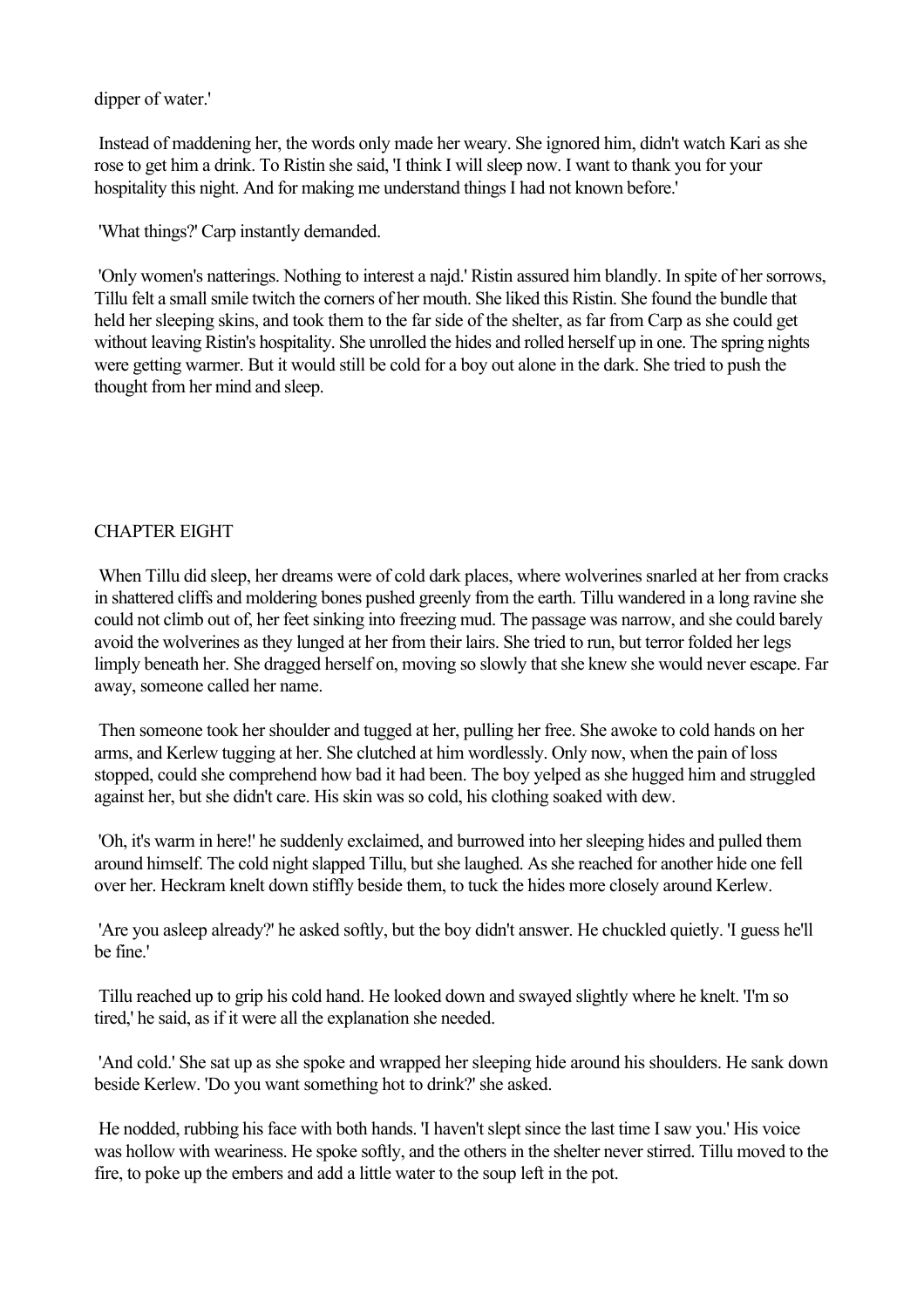'I went back over the trail. At first I didn't call, because I didn't want to alert Joboam. I don't mind trouble with Joboam, but I didn't want it to delay me just then. So I went back a long ways through the dark as quietly as I could. I figured that if Kerlew were in sight of the campfires, he would find his way to the camp. When I couldn't see the fires anymore, I began to call. No answer and no sign of the boy.' He paused for a tremendous yawn, and to scratch at his tousled hair. Tillu stirred the soup and waited impatiently for it to heat.

 'I went all the way back, to where I had last seen him. I thought that he would be somewhere between there and the camp. But I was wrong.'

### 'What?'

 'I had to wait for dawn, but as soon as there was light. I looked for his trail. There wasn't much to go on, so many had passed that way. I decided to watch both sides of the trail for signs of anyone leaving it. I didn't have hope of finding much. A barefoot boy doesn't leave much mark on the land.' Heckram's voice ran down. Silence fell.

'Are you asleep?' Tillu asked softly.

 'Mmm? Oh. No. Thinking. I'm too cold to sleep yet. No. Kerlew didn't leave much of a trail. All I could do was guess which tracks were his. They seemed to follow the trail. Then I came to where a laden rajd had left the caravan and stood for awhile. Their tracks were sunk deep in the moss. And a big man had been leading them. His sign was plain, also.'

'Joboam.' Tillu wasn't asking.

 'So I guessed, and so Kerlew told me when I found him. He had been hurrying up the caravan, and had come to Joboam relieving himself. And he told Kerlew that if he was looking for you, he was going the wrong way. He said you and Kari were off the trail looking for plants. So Kerlew looked where he pointed, and set off that way. To nowhere.'

 Tillu felt cold. 'Maybe Joboam had seen us off the trail. Kari and I walk well to either side of it, to get plants that have not been grazed or trampled.' Her voice faltered to a halt. She glanced over at Heckram. He lay on his side, staring at her with red-rimmed eyes.

 'You, too,' he said in soft accusation. 'I don't know why everyone refuses the truth about Joboam. He tried to kill your son, Tillu. Just as surely as if he had beaten him to death.'

 She dipped a spoon into the soup and tested it against her lip. It was warm enough. She scooped up a mugful and crossed softly among the sleeping folk. Heckram leaned up on one elbow to take it from her. He wrapped his cold fingers around the mug, glad of the warmth, and drank it down as if it were not hot at all. He set the empty mug off the spread skins, and then rolled back to face Tillu. She knelt between him and Kerlew, one hand resting on the boy as he slept. It was so good to touch him, to know where and how he was. Heckram gave a sudden shudder of cold. Without thinking about it, she took a hide from the floor and tucked it closely around him. She sat between the two, touching her boy and staring at the man.

 'Perhaps,' she said, 'we are all afraid that if we believe these things about Joboam, we will have to do something about him. And what we might do might make us no better than he.'

'Capiam should act,' Heckram muttered. 'We call him herdlord. Why doesn't he behave as one?'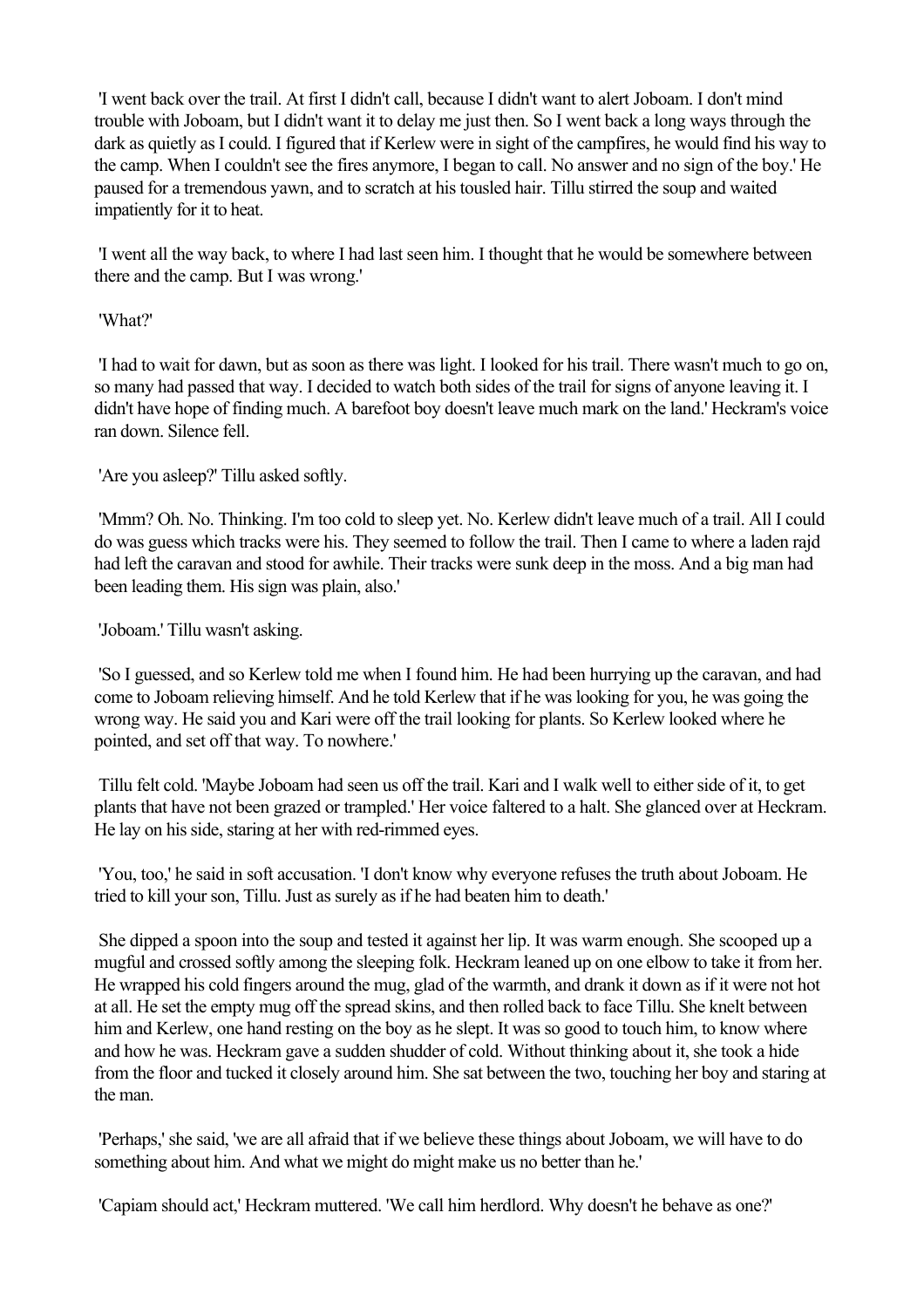'Perhaps he doesn't want to believe he could have a man like that among his folk.'

 'Whether he wants to believe it or not, it's true. I told him what I knew when Elsa was killed. Instead of looking into it, he became angry with me. As if I were the cause of it. Joboam could not stand that Elsa had chosen me over him. He hamstrung Bruk. He battered Elsa. And now he has tried to do away with Kerlew. What will it take to convince Capiam?'

 Tillu had no answer. Despite his anger, Heckram's eyes were sagging shut. 'I'm so tired,' he muttered. 'I wanted to get here sooner. When Kerlew gave out, I carried him until he could walk again. He's a game little man. He never complained of being cold or hungry.' His eyes were closed now, his words slurred so that she could barely understand them. 'When I found him,' he said, and she leaned close to hear, 'he was hunkered down in a little hollow, like an abandoned nestling. He wasn't looking for the trail or calling or crying. He was just sitting with his legs folded and his arms wrapped around himself. He was shaking with cold. He looked up and saw me and said, 'I knew you'd come for me, brother wolf.' He wasn't surprised at all.'

 'Thank you.' The words seemed small. She wanted to say more, but didn't know what it was she needed to say. He was sleeping now, anyway. Wasn't he? 'Heckram?'

 His eyes didn't open. But he lifted the edge of the sleeping hide and held it open for her. She hesitated. But he did not clutch at her. He only held it up and waited. Every muscle in her body was tense as she crawled in beside him. His heavy arm fell across her, drawing her close until she rested against him. He seemed not to notice her stiffness. 'I've been so cold,' he said. His beard was against her forehead. 'I thought I'd never feel warm again.'

 She drew in a deep breath, and found she could relax. He smelled of sweat and reindeer and life. 'Me, too,' she said quietly. She settled against him and put her hand on his chest, feeling the steady movement of his breathing. Behind her, Kerlew muttered in his sleep and twitched deeper into his covers. He was safe, and she could rest now. They were all safe. She felt her eyes sagging shut and let them. Beside her, Heckram slept.

 Tillu awoke to spring rain drumming on the shelter roof, and someone tugging her arm. Pirtsi had her elbow and was shaking it like a dog worrying a rabbit. She jerked her arm free of him and sat up groggily. She didn't want to be awake. Sleep had been a warm, deep place without problems. She was comfortable, her son was safe, and it was early yet. There was time to sleep a little longer, to savor the warmth of Heckram's body close to hers, to enjoy the peace of knowing Kerlew was safe.

'Ketla's sick!' Pirtsi hissed frantically. 'You've got to come right away. Now!'

 Tillu rubbed her face, feeling her skin come alive again. She gazed around sleepily. Everyone else still slept. Why was he bothering her? Pirtsi crouched by her. His eyes darted from Heckram to Kerlew, but his curiosity could not match his mission's importance. He only repeated, 'Ketla's sick!'

 The meaning finally penetrated her mind. 'I'm coming,' she hissed back. It wasn't even dawn, only the long dark-gray false dawn of spring and summer. Heckram stirred as she took the warmth of her body from his. She had been pressed against the length of his side, and he muttered grumpily at the touch of cold. She pushed the cover down snugly to take her place and touched Kerlew briefly as she stepped over him. He slept deeply, unaware of her passage.

'Hurry!' Pirtsi whisper-screeched.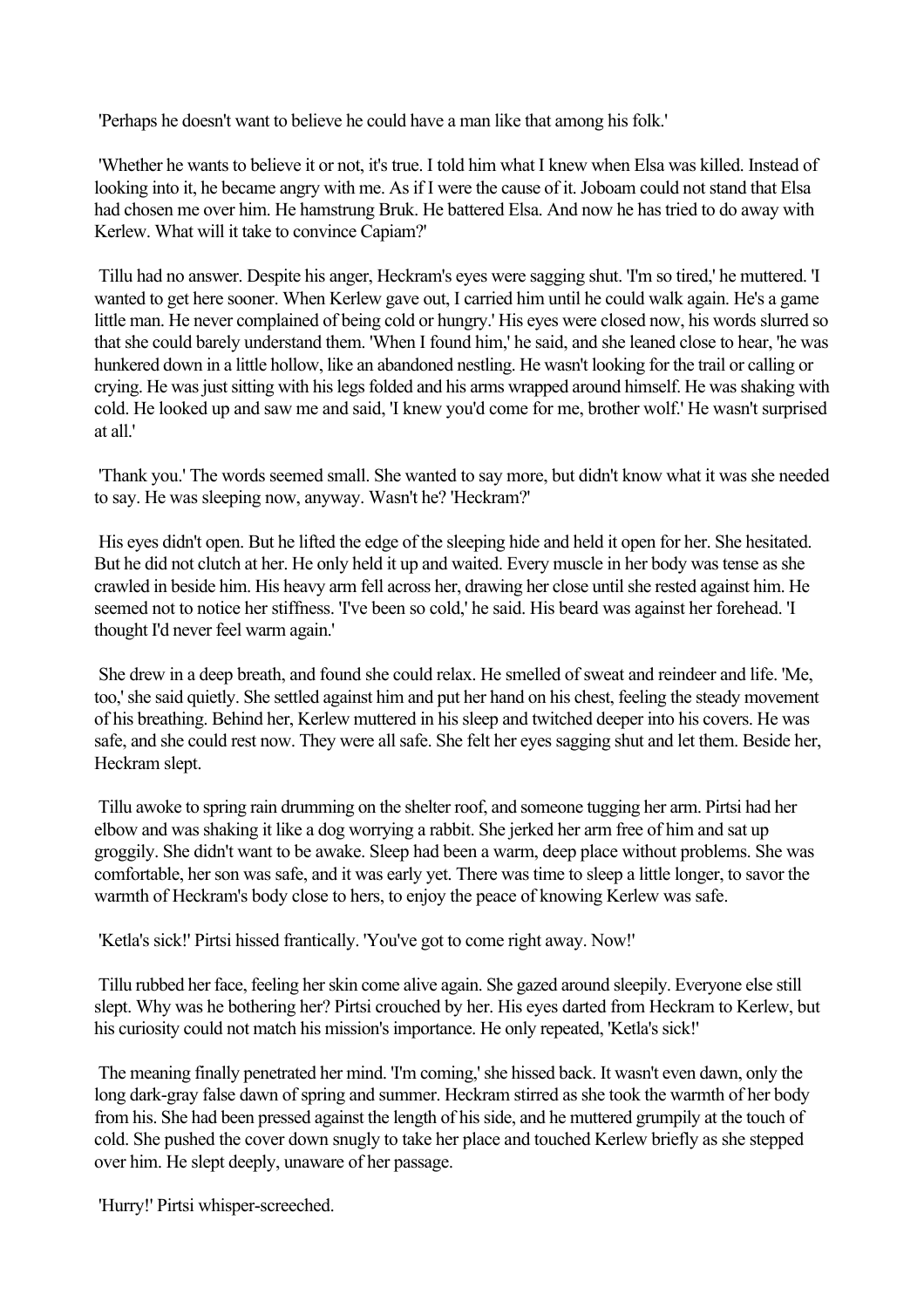'Calm down!' Tillu commanded in a low voice. 'And tell me what's wrong so I know what to bring.'

 'Capiam awoke me. Her moaning had wakened him. Her skin is hot, but she complains she is cold, no matter how we wrap her. She says her head aches; she weeps from the pain, and cries out if we make the least sound.'

 Tillu sloshed water over her hands and face. She smoothed her damp hair away from her face. 'Does she vomit? Is her stomach tender?'

'No ... I don't think so. I don't know! I came away as quickly as I could to fetch you.'

'I will want a bucket of fresh, cold water. Run and fetch it and bring it to Capiam's shelter.'

 She did not watch him race away. The boy was more human in his fear than she had ever seen him before. But even as she selected willow bark and root, and reindeer moss, dried goldenrod and yarrow, burdock roots from the dwindling supply gathered last autumn, and long dandelion roots still crisp and fresh, she wondered at Capiam's blindness. Who could look at that boy and see him as a mate for Kari? Kari would as soon take a dog. She shook her head and sighed as she stood. Half the problems she treated were brought on by the victim's own foolishness. Ketla had probably eaten too much, or perhaps eaten spoiled meat. The willow bark, and perhaps—she paused to dig through her herbs—some of the inner bark of the black spruce would take care of the fever and headache. A tonic of some of the other herbs would wash out whatever was troubling her. Or so Tillu hoped.

 She arrived at Capiam's shelter just as Pirtsi did, his bare legs splashed with water where his hurry had sloshed it from his buckets. The panting boy followed her in.

 The domed tent looked as if it had never been moved. The same rich hides coated the floor, the same tools and cheeses hung from the arching tent supports. The shelter was warm, but Capiam was putting more fuel on the fire. In one shadowed area, Rolke slept on, unmindful of his mother's distress. Tillu had no doubt of her discomfort. The smell of her labored sweat stained the air, and her low moans came and went with every breath. Blankets had been heaped atop her until her form was barely discernible. Capiam rose as Tillu entered, and stepped hastily out of her way to allow her to kneel by the woman's side.

Setting down her pack, she asked abruptly, 'How long has she been this way?'

 'I ... ' Capiam made a helpless gesture. 'At first, last night, when we lay down to sleep, she complained of the cold. So I covered her with an extra hide. But her body was giving off so much heat, I could not sleep beside her. And still she said she was cold, so I brought her more hides. And then she slept, for most of the night. I woke up, not long ago, when she started moaning. Her skin is so hot, but she keeps on shivering. ...' His words mired down in his helplessness, and he fixed Tillu with a pleading glance. She turned from him to Ketla.

 She placed her chilled hand against the woman's hot, dry forehead. Ketla's eyes flickered open. 'My head hurts so,' she said weakly. Over her shoulder, Tillu ordered Pirtsi, 'Put some water to heat.' Turning back to Ketla, she firmly pressed the woman's temples. 'Does this help?' she asked.

 'Aah. Yes. Some. But I'm still so cold.' She opened her eyes again, and recognized Tillu. Sympathy wandered across her pain-lined face. 'I'm sorry about your boy. So sorry.'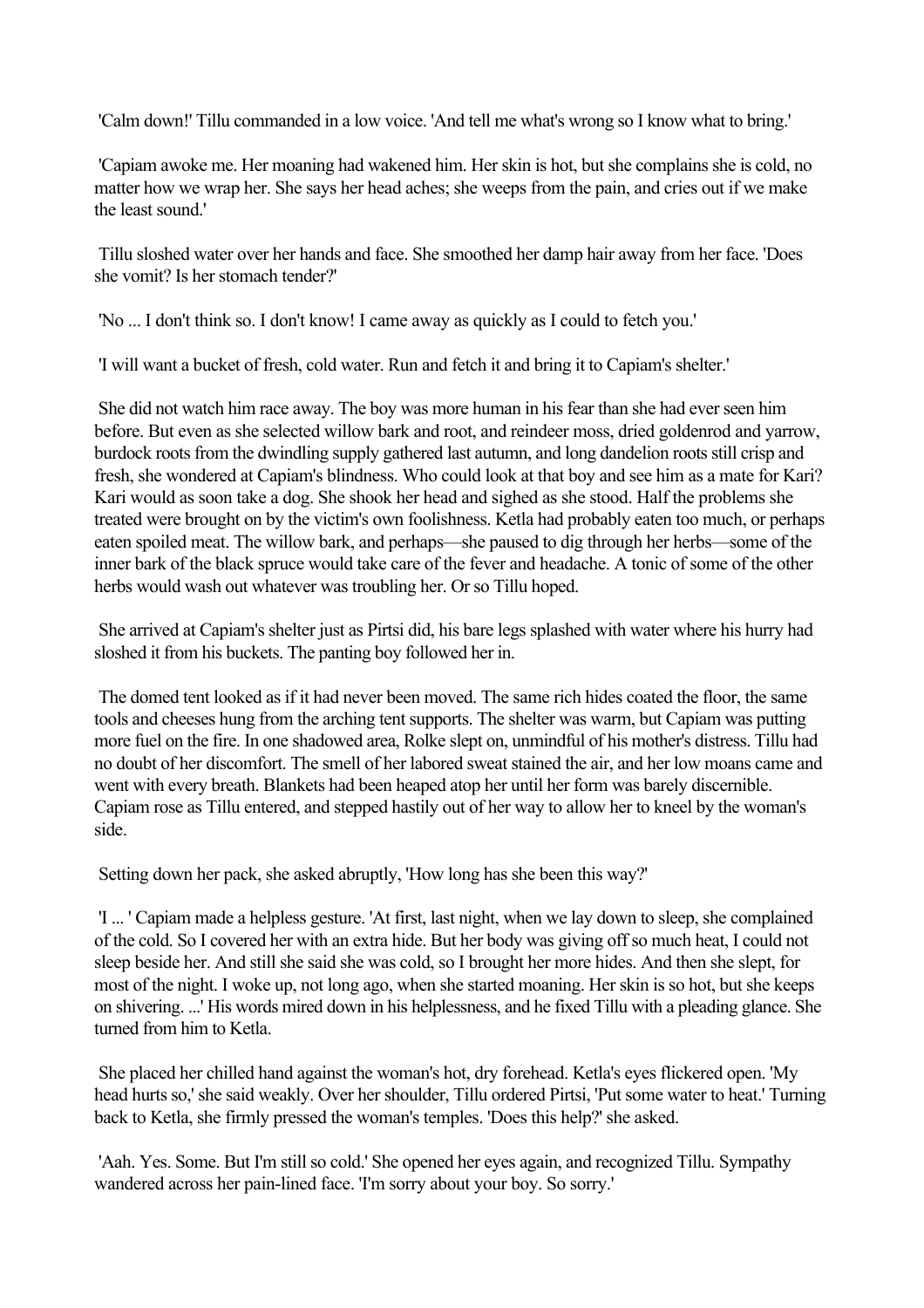'Don't be sorry. He's found. Late last night, he wandered into camp. He's sleeping at Ristin's tent right now.' Just sharing the news made Tillu smile again. She trailed her fingers lightly over Ketla's brow, and watched the lines of pain smooth away. Touching could often ease pain, even if it could not erase it completely. 'Does your belly hurt?' Tillu asked gently as she stroked Ketla's face. 'Do you feel like vomiting?'

 'A ... little.' The woman panted the words. 'I'm just so cold.' Her eyes opened again. 'Kerlew's safe. So glad ... for you.' She tried to smile, but her pain pushed it away. 'Can't you help me?' she asked piteously.

 'In a moment. Just a moment. As soon as the water is hot. Capiam?' Tillu glanced over her shoulder to find the herdlord standing anxiously over her. 'Can you do this? Touch her face like this while I'm mixing the medicine? It helps the pain. See. You press gently on her temples, and then stroke your fingers across her brow. Like so.'

 The man knelt awkwardly and reached with gentle hands for his wife's face. But his thickly calloused fingers rasped as they slid across her dry brow, and Ketla winced at the touch. 'I should have thought of it before,' Tillu said aloud, wondering at her own stupidity. 'I should have wakened Kari and brought her with me. Pirtsi! Fetch Kari. Tell her I need her right now.''

 The boy looked at her, puzzled. He made no move to , obey her, but only turned questioning eyes to Capiam. It was the herdlord who asked, 'Why do you send for Kari?'

 'To help me!' Tillu exclaimed impatiently. 'Do you think I can grind and mix herbs and rub your wife's face all at once? If Kari wants to be a healer, here is her beginning. She has the mind for it. Now let her try her hands at the work.'

 'No.' Capiam's voice was firm. 'I'll not have that girl becoming any stranger than she is already. You are the healer. You take care of Ketla.'

Tillu raised incredulous eyes to him. 'Stranger? How is becoming a healer going to make her stranger?'

 Capiam shrugged uncomfortably, looking like a reindeer shuddering off stinging flies. 'It isn't what she needs. If she becomes a healer, she will use it as an excuse to be alone, to wander apart from everyone, to sit and stare and be idle. I won't have it. That's no life for a young woman. When we reach the Cataclysm this year, she will take Pirtsi for husband. A man and children—that's what she needs. A married woman can't always be wandering about with a strange look on her face, can't be saying rude and nonsensical things to her folk. She will learn to lead a rajd, to pitch her shelter and to sew clothes and cook and weave. She will be useful. And she will be happy.'

 Too late Tillu recalled her promise not to speak of Kari's apprenticeship. Now she understood the reason for the promise. 'How can she be happy in a life she doesn't choose, with a man she doesn't love?' Tillu asked recklessly.

 Capiam's eyes were cold. 'Choose? Haven't you lived with her? How can you talk of her choosing? She makes no sense, she runs about like a little child, she has no pride, no ambitions, none of the hopes a young woman should have. She would choose ridicule and poverty for herself. And so I choose for her. I chose Pirtsi for her, who will make her a woman and a mother. She will learn to be happy. She will.' He turned aside from Tillu's unbelieving face with a gesture of rejection. 'Do not talk about it. Don't ask me about what you cannot understand. She is my daughter, and I won't see her throw her life away.'

'Please. Please stop!' Ketla sobbed suddenly, clutching at her temples. It seemed to Tillu that it was not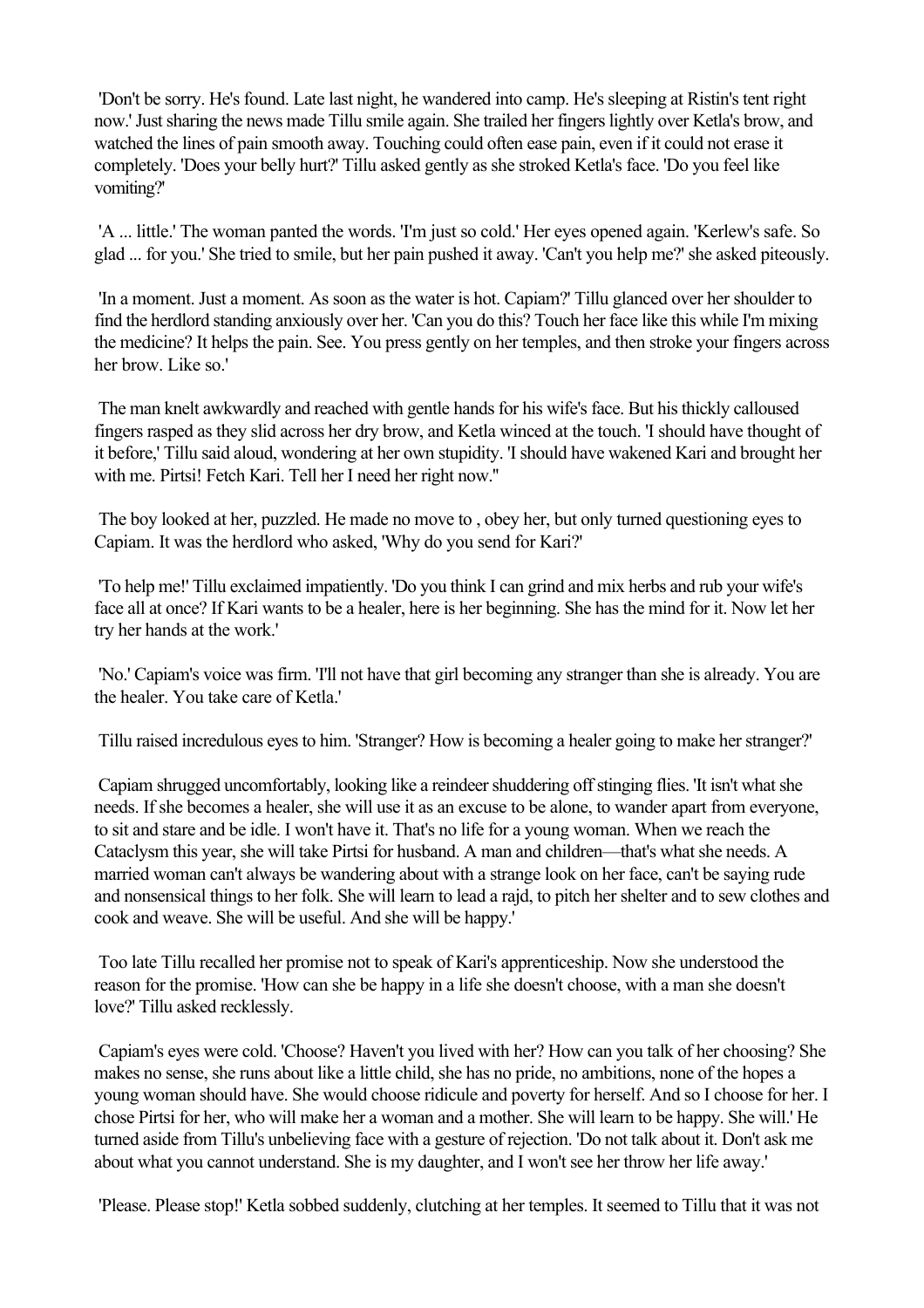the pain in her head that grieved her now, but the pain in her heart. The healer turned aside, dippered up boiling water from the pot, and set out her herbs and roots and grinding tools. She said no more of Kari. How could her parents be so blind? Kari would never be happy with Pirtsi. As she chopped roots and crumbled leaves into steaming water she tried to imagine Kari with children clinging to her, needing her attention. Would she suckle a babe at a breast marked with Owl's claw? Tillu shook her head as she mixed and measured. They should let Kari go, let her be what she needed to be. She was not an animal to be broken and harnessed.

 When the ingredients steeping in the hot water had released their benefits, Tillu dipped up a measure of the tonic.

 'Help her sit up,' she told Capiam. Without a word he slid an arm under Ketla and wrestled her to a sitting position. She wailed in discomfort as the covers fell away from her fevered body. 'Come now. Drink this. It will help,' Tillu coaxed, and got her to sip at tonic. As Capiam eased her down Tillu added, 'Bring her an empty bucket. Just in case.'

 He had barely handed it to her before it was needed. Ketla coughed, gagged, and rolled up suddenly onto her knees. Tillu thrust the bucket before her just in time to catch the spew of vomit. Gush after gush of foul liquid and chunks of half-digested food spewed from her nose and mouth. Tears rolled down her cheeks with the force of the paroxysms that wrenched her. Sweat burst out on her face. For a moment the spasms eased, and Ketla took great, shuddering breaths. Then, again, it hit her, and once more her body ejected gouts of vomit. This time she continued to gag long after her stomach was empty. Tillu damped a handful of moss in water and gently sponged her face.

 She eased the quivering woman down. Pirtsi took the bucket away, his nose wrinkled with disgust. Ketla's eyes were already closed, her breathing deepening. Tillu touched her face. The fever was lessened. A few moments later Ketla pushed irritably at her burden of skins. Tillu took some away. In moments she was sleeping, her lips puffing in and out with each breath.

 'She'll sleep now,' Tillu told Capiam. 'If she awakens and is feverish, come and get me right away. But I think she'll be fine now. Perhaps she ate something spoiled? Was there anything she ate last night that no one else shared?'

 Capiam shook his head in bafflement, glancing from the healer to his peacefully sleeping wife. 'Nothing. Nothing I know of. She cooked some ducks that Pirtsi brought, and we shared those. Then later Joboam brought a dish of new greens and chopped meat that we shared. I did not care for it, but we all ate it, and juobmo and cheese. Sometimes she eats again, later, after our meal, but I do not recall that she did last night. She will be fine now?'

 Tillu shrugged. 'After she rests. Whatever poisoned her, her body has thrown out. I will leave a packet of herbs with you. When she awakes, brew her a tea from them. It will cleanse her body, and renew her strength. And let her sleep, as long as she likes. All day, if she will.'

Capiam shook his head slowly. 'Soon, the folk will be waking, and preparing for the day's travel.'

 'Cannot we stay one day in one spot, while she rests?' Tillu asked incredulously. 'What harm is there in one day's delay?' She held the packet of herbs out to him. He took it absently.

 Then Capiam shook his head, his decision hardened. 'The stinging flies will come soon. I am surprised they have not come already. They come in clouds, they bite the reindeer and drive them mad. Many will die, or race away and be lost unless we are at the Cataclysm by then. We cannot delay, not even for a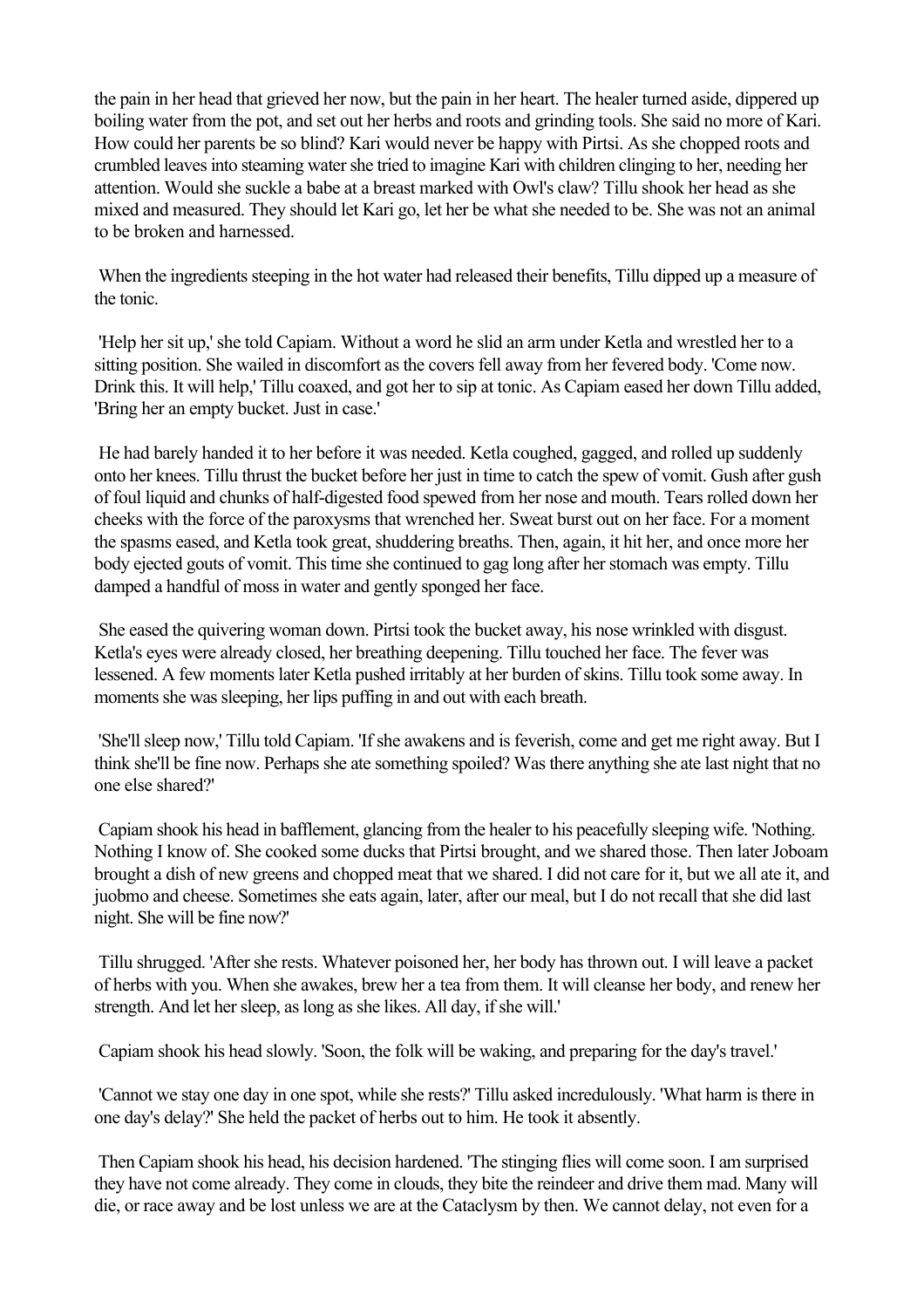day.' Then, in a gentler voice, 'Did you think I would refuse to wait for your lost son, but halt the caravan for my sick wife? I know some speak against me, but no one would say I am as poor a herdlord as that.' He glanced over at Ketla, and worry creased his face deeply. 'If she cannot walk,' he said, more to himself than to Tillu, 'I will make a drag for her to ride on. It won't be a pleasant journey for her, but she will not be left behind.'

 There seemed nothing for Tillu to say. She nodded gravely, and crossed the tent to lift the door flap. Just as she ducked down to leave, Capiam's voice halted her. 'About Kari.'

Tillu paused, looking up at him blandly.

 'I am glad she has had this time with you. Whatever you have taught her will not go to waste. You must understand that you cannot know her as her own father does. You may think me cruel, but I am not. It would be crueller to let her go as she has. I will die before her. I don't want to die knowing that she will grow old alone. Kari will always need a family to care for her. If not a father and mother, than a husband and children. Ten years from now, she will not be able to imagine a different life. She will be happy!' He spoke so fiercely that Tillu dared not dispute it. She only looked down at the trampled wild grasses that poked up between the skins flooring the hut. She heard him sigh. 'And I am glad that Kerlew was found. You might tell Heckram that a younger man than I might be angered by one who sidestepped the herdlord's authority. I am not.'

 Just as Tillu softened toward Capiam, the man added, 'I will take his willfulness as a warning. Such sly dealings do not restore my trust in him. They make a leader wonder if he has not judged him too gently in the past. I must be wary of him now. I regret that, for his father I would have trusted with my life.'

 She lifted her eyes, to stare at him without speaking. Finally, she took a deep breath. 'I did not know his father. But I would trust my life, and my son's, to his son.' She let the door-flap fall behind her.

 Outside, in the still, cool air, the world teetered on the brink of true dawn. A misty rain was settling on everything. The clustered tents and shelters of the herdfolk created a sense of closeness that the wide gray sky above her denied. Beyond the immediacy of the temporary village, the tundra rolled away in a merciless wave of flat land. A low gray smudge, perhaps clouds, marked the edge of the sky. She stared at the far horizon; the edge of the world fled away from her. The hills and forests of the winter had faded to a dark green smear along the edge of the sky. The world flowed vast around her, and she was in the center of it. If she chose to leave the herd now, she thought, she would go alone into all that openness. She thought of herself and Kerlew trekking across the flat vastness, like two tiny water-bugs on the surface of a wide pond. She shivered.

 As she hugged herself against the chill, she caught a furtive movement from the corner of her eye. She clutched herself tighter, and hurried away from the herdlord's tent. She did not look back, but she wondered why Joboam loitered outside Capiam's tent so early in the day. Had he heard of Ketla's sickness? Then why did he not go in? She shrugged the question away and hastened through the wet grasses. She should be grateful he had not seized the chance to bother her. The rain fell harder and Tillu shivered in its chill touchings.

 At Ristin's shelter, Heckram and Kerlew slept on. Of Kari and Carp there were no signs except their rumpled bedding abandoned in the shelter. Tillu wondered with distaste if they were together. Little she could do about it if they were. Ristin sat by the fire, poking at coals that sent up a thread of white smoke into the damp air. She looked up at Tillu's light step. Their eyes met, two mothers whose sons had come home from the cold and the dark. What they felt was bigger than a smile, and Tillu found herself dropping her bag to embrace the older woman. They stepped back from each other, and both glanced over to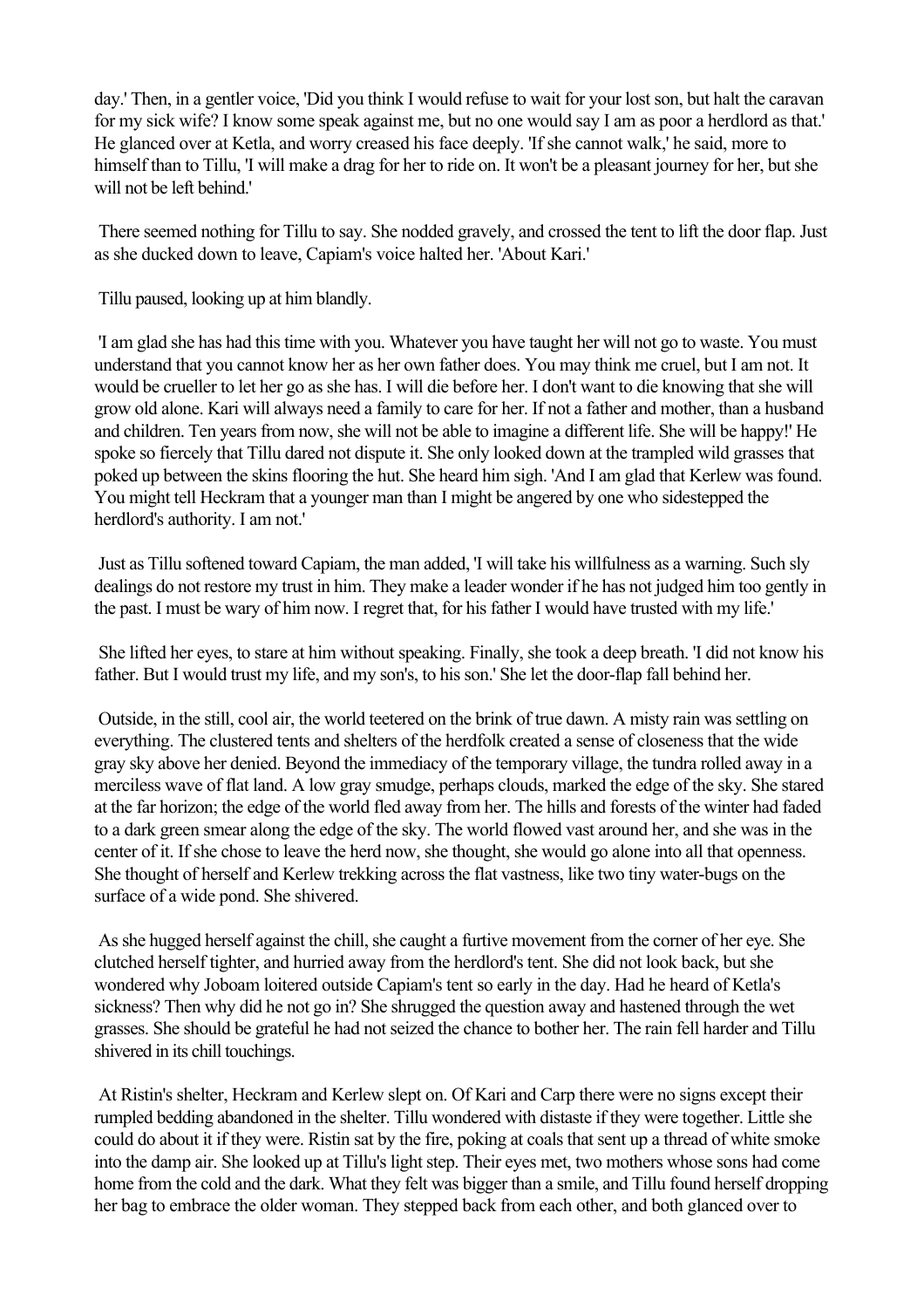where Heckram and Kerlew slept. The heaviness of their sleep was almost tangible. Tillu wanted to go and kneel by them, to touch them both, to feel the reality of their safety. She sighed away her impulse, knowing how much they needed whatever rest they could steal.

'Find a bit of fuel for us,' Ristin suggested, 'and we'll have a quiet meal.'

 'That sounds nice,' Tillu agreed, and set out to scavenge fuel for the fire. The tundra did not offer trees and fallen branches, but here were handfuls of twigs, clumps of dead moss and grasses and dry pellets of reindeer dung to burn. Tillu built up the fire while Ristin sorted through her food supplies. She set six goose eggs in a pot of water on the fire.

 'I found a new nest yesterday, by that lake,' Ristin said. 'There's nothing I like better than a fresh egg or two.' She added small cakes of the moss-bread to the meal, warming them on a flat stone near the fire. 'Where did you go, so early this morning?' she asked casually.

 'Ketla was sick. Spoiled food, I think. She vomited, and I think she will be better now. But her fever was high. Capiam would be wise to let her rest for a day or so.'

 Ristin slapped at a mite buzzing in her face. 'He can't. In another day or so, we'll be at the Cataclysm. Then she can rest all she wants, to the end of summer if she desires it. But if we stopped here, we'd soon be sorry.'

'So Capiam said,' Tillu confirmed softly. 'But I thought he was just being stubborn.'

 'There's a lot about Capiam I don't like,' Ristin said bluntly. 'But he has reasons for what he does. Good ones, usually.'

'What is it, this Cataclysm that everyone speaks of?'

 Ristin looked at her, startled, and then gave a snort of laughter. 'Strange, to think that there are folk that do not know the Cataclysm. And then, I have to think, 'well, of course, she doesn't know.' Come here. Come over here, and look over there. A little more east. There. See it?'

 Tillu nodded uncertainly, staring in the direction Ristin pointed. The rain dotted her face and clung to her lashes. All she saw was a bluish shadow on the horizon, vague in the drizzle.

 'That's it. That's the Cataclysm. It doesn't look like much from here. But as we get closer, you'll be surprised. It's as if the giants of the earth crumbled and stacked the tundra. Like a smooth hide suddenly pushed together so it wrinkles up.' Ristin watched Tillu's face for understanding as she made vague gestures. 'Or the ice of a stream, when it thaws and breaks and floats downstream to pile up in jagged layers.'

'You mean it's frozen?' Tillu asked hesitantly.

 'Yes. That's part of it. There are great sheets of ice trapped in the upheaval of the Cataclysm. The reindeer go up onto the sheets of ice to escape the insects. But it is more than that. There are steep cliffs, tall as the sky, of bare gray and black stone. Cracked pieces of the world, stood on end ...' Ristin's voice trailed off and she gestured helplessly. 'You will have to see it. There is no other place like it in the world, I think. And it is a place of power. All the najds have always said so. It is a place for beginning and endings. A lucky thing to birth a baby in its shadow, and a good place for an old one to set aside life. A place for joinings, too.' Her voice broke suddenly. She leaned forward to poke at the fire.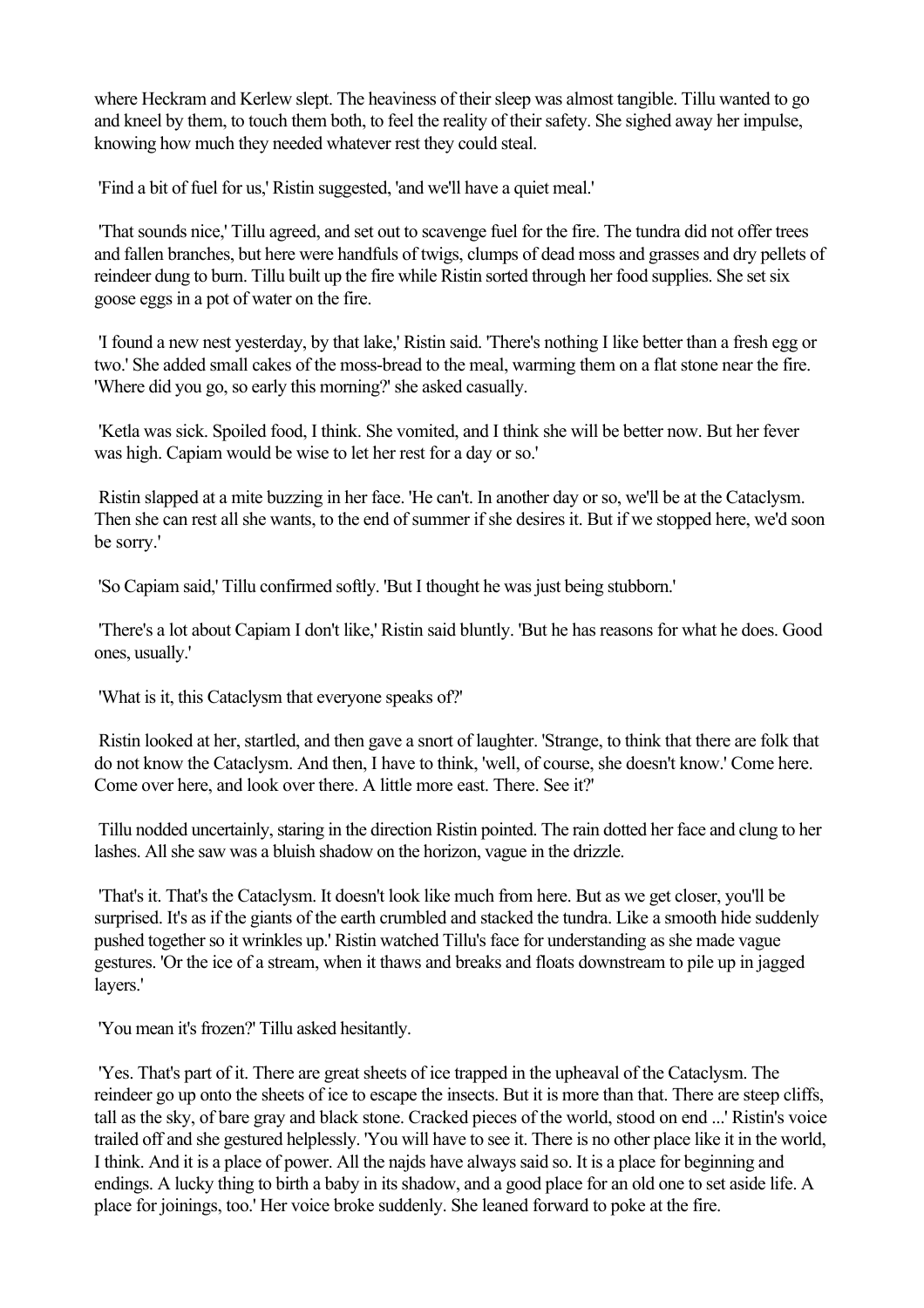'Capiam says that Kari and Pirtsi will be joined there.'

'Does he? Of course. I had nearly forgotten, for they do not act like a couple anxious to be joined.'

'They aren't. Not Kari, anyway,' Tillu said softly.

 For long moments, Ristin stared into the fire. Sighing, she roused herself, and took the bubbling pot of eggs from the coals. She set it on a stone to finish cooking. 'The things we do to our children, all with loving hearts.' She glanced at Tillu. 'It can't be helped. If you try to intervene, you will make it worse. Pirtsi will go through with it, to be husband of the herdlord's daughter. They will be joined, and for some short time, he will have to share her tent. Maybe even father a child. But he hasn't the strength to stand up to her for long. She'll drive him out. What will happen then, I don't know.'

 Tillu nodded slowly. Ristin dippered up the eggs from the hot water and set them to cool on the moss. She paid no attention at all to the drizzling rain. She scooted the moss-cakes away from the fire before they scorched. She looked up suddenly at Tillu. 'We mothers can be so anxious for our children to be safe that we don't consider what will really endanger them. The wrong mate can be as dangerous to a person as a cornered wolverine.' Tillu had the uneasy feeling that she was no longer speaking of Kari. 'Sometimes,' Ristin said awkwardly, 'we should allow them to make their own choices, and then welcome whoever they choose. No matter how strange that choice might seem.' She turned aside abruptly. She tested the eggs' shells with her fingertip, then passed one to Tillu.

 They were shelling the eggs when Carp and Kari returned to the shelter. 'Bring me two eggs and two of the cakes,' Carp told Kari as they passed the fire. He retreated from the rain into the shelter. Seating himself, he tugged one hide up to cover his crossed legs, and pulled another around his shoulders. Kari hastened to fetch food for him, while Ristin sat silently with compressed lips. When the old man was settled and casually dropping fragments of shell on the hides that floored the shelter. Kari came to sit with them. Her cheeks were flushed with excitement, and her leggings were damp to the knee. She took the moss-cake that Ristin offered, but shook her head to the egg. 'I may no longer eat eggs,' she said, blushing with pride. Tillu and Ristin exchanged puzzled glances. Kari looked from one confused face to the other, and unleashed a laugh of pure joy. 'Oh, Tillu!' she exclaimed, leaning forward to clutch her shoulder fondly. 'I would tell you if I could. I really wish it were a thing I could share. But it is forbidden, so I can only say that today I am happy and complete. As you should be, for has not Kerlew returned from a long and dangerous journey?'

 'That he has,' she agreed, unable to keep from smiling as she glanced over to her boy. But as she looked back to Kari, her smile became more fragile. 'I do not know what has brought you such happiness,' she said carefully. 'I only hope it is something that will last more than a day or two.'

'Forever!' Kari promised her, glowing. 'Forever.'

 'Forever is a long time,' Ristin said in a pragmatic voice. 'I'm afraid all I know of it is today, and the day that will follow it. But only if we get this day started. I hate to wake them, but I must, unless we wish to be last in the caravan.'

 She tossed her eggshells into the fire, and rose stiffly. Tillu jumped up to follow her. She felt almost shy as she knelt beside Kerlew and shook him gently. He stirred and complained, and opened his eyes. For a long instant he regarded her sleepily, his long silky lashes framing his odd, deeply set eyes, reminding her of a wondering babe. Then his eyes widened, he sat up, and flung his thin arms around her neck. Tears stung her eyes as he choked her with his hug. She held him tightly, feeling his thinness, the warmth of his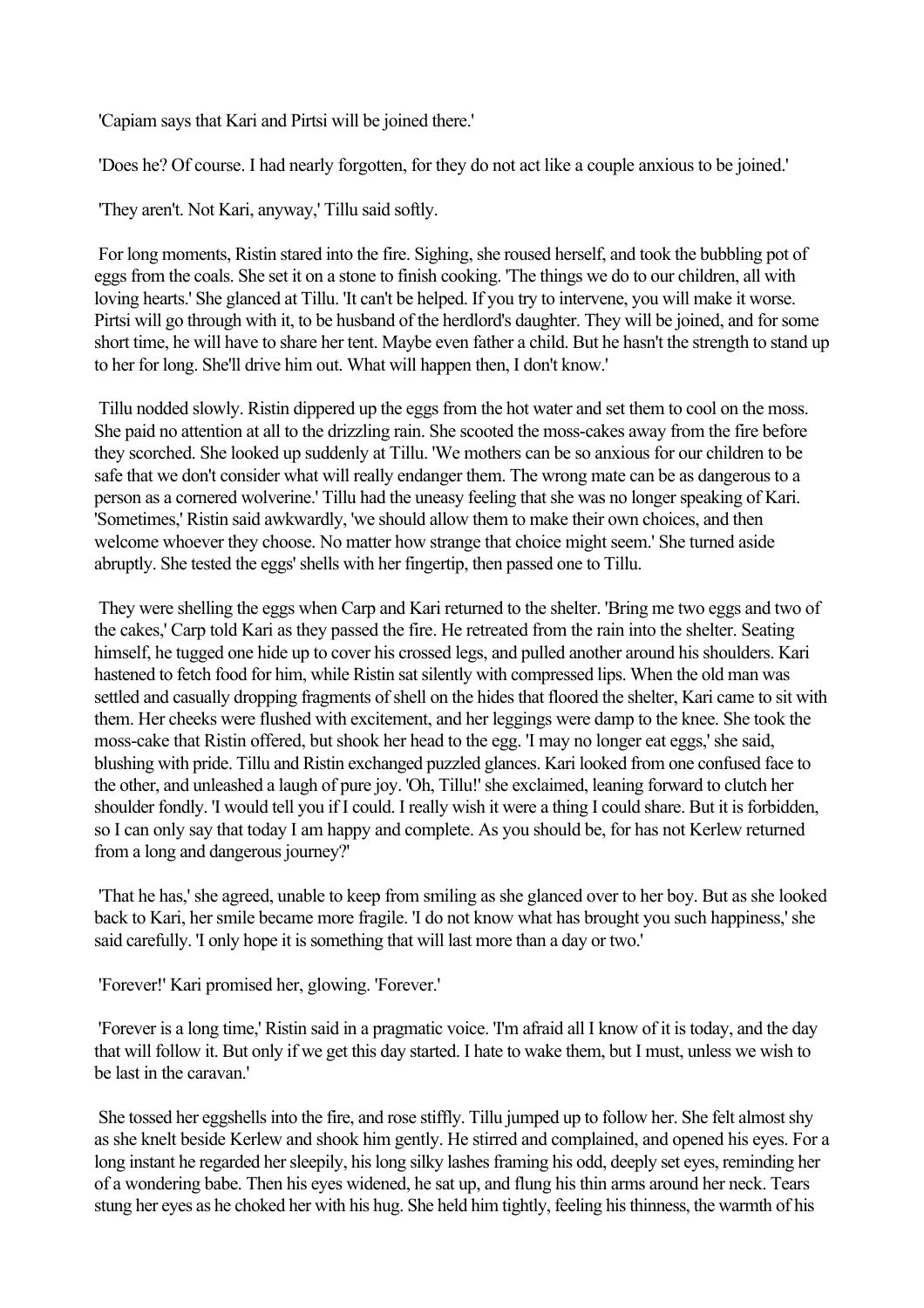small body through his light shirt. How close she had come to never holding him again. Her son. She loosened her grip when he released her neck, and leaned back to look into his face. Like Kari, he glowed with suppressed amazement.

 'Mother, I have seen so much! I know so much more now, I have been so far! And I have come back, alive! He said I would, and I have done it! Carp, where is Carp? I have so much to tell him, there is so much he must explain now.' And in one wrenching instant he scrabbled clear of her, crawling across the hides to fling himself on the old man with cries of delight. Tillu looked after him in disbelief. She felt gutted. She stared at them, watched the old man's heavily veined hands pat her son's back as they embraced. Then he was sitting at Carp's side, taking the food that Kari offered, stuffing it into his mouth without thanks or hesitation, and talking to Carp, heedless of the food that muffled his words. He spoke in a rapid, excited whisper she could not decipher, his thin hands waving egg and bread in wild gestures. His eyes never left the old shaman's face.

 But Carp's eyes strayed. His gaze lifted over Kerlew's head in a flash of vindictive triumph. Tillu recoiled as from a physical blow. For one brief instant she had held her son in her arms. Now he was gone. She could see him, she could touch him, but they no longer walked in the same world. He was Carp's now. She stared at him with hungry eyes, unable to turn away even though she knew Carp gloated at her. It was no comfort to see Kari sitting patiently, close enough to hear any request of Carp's but not so close that she intruded on the najd and his apprentice.

 Strong hands fell on her shoulders, pulling her to her feet and turning her to face him. She had to tilt her head back to look into Heckram's eyes. They mirrored her loss.

'Why don't you walk with me today?' he invited her quietly. She nodded dumbly.

# CHAPTER NINE

 Kari led the harke that Carp sat upon. Tillu watched them as they moved into place in the caravan line, heard the greetings the folk called as he passed them.

'So the young apprentice found his way back to you! Good luck upon us!'

'I told his mother there was nothing to worry about, didn't I? Glad to see your boy is safe and fine.'

'Look, there, the najd's boy is back.'

 Carp grinned his gaping smile and nodded down on his well-wishers, while Kerlew trotted beside his knee unaware of the attention. The sprinkling rain misted Tillu's eyelashes and made rainbows as she longed after him.

 She walked beside Heckram, listening to the creak of the harness leather and the deep thrumming of his voice. The rain damped her face and gradually soaked her clothing until the weight dragged on her. Tillu felt that she must be staggering along like a gut-wounded animal. The oddest part was that no one else noticed any change. Carp had taken her son, wrenched Kerlew from her as she had occasionally wrenched a rotted tooth from a man's jaw. He had said he would, that Kerlew would be his when the migration of the Herdfolk began, but somehow she had not believed it. She had been deceiving herself all these days of traveling, pretending that because she could see Kerlew and speak with him he was still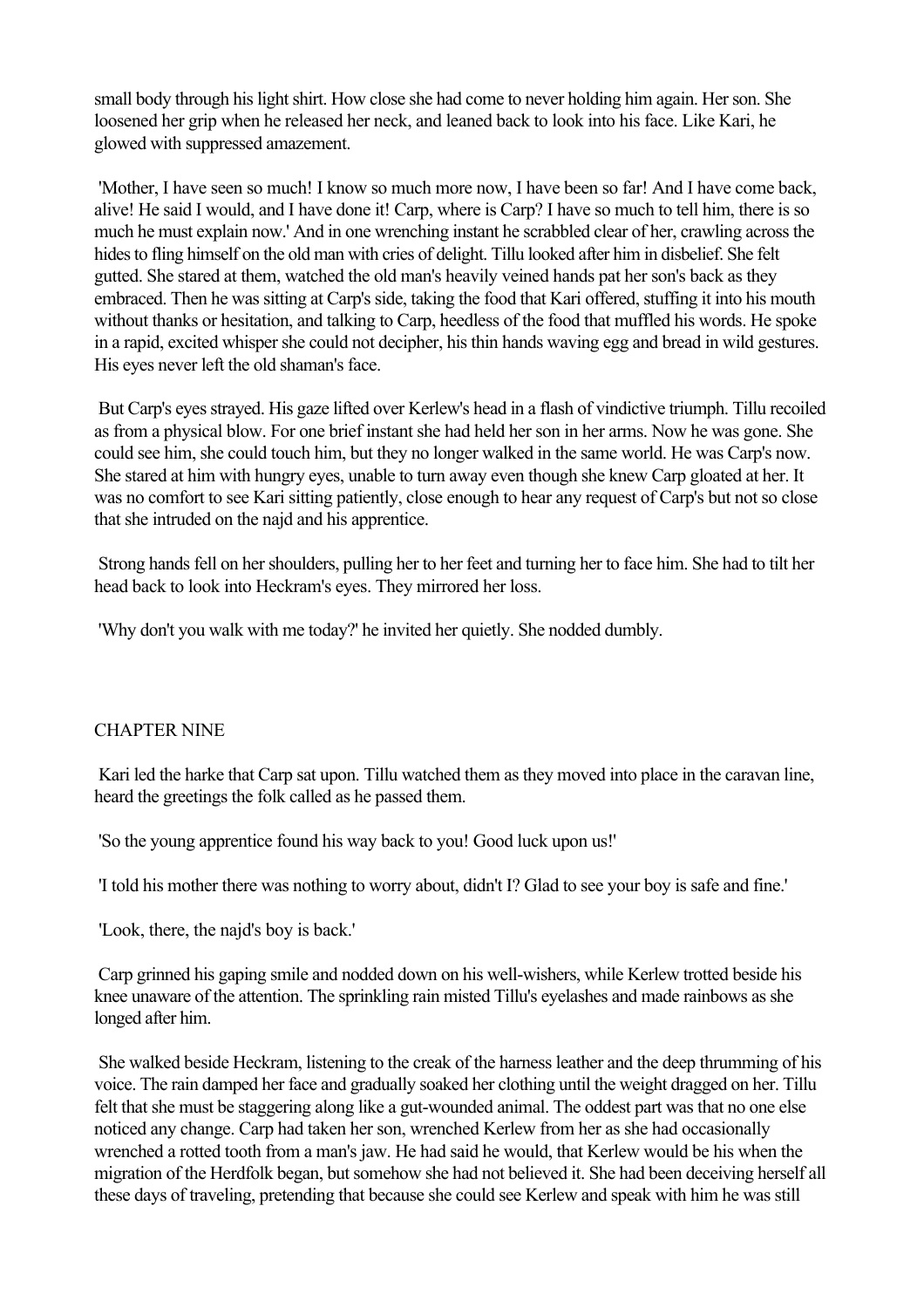hers. It wasn't so. She tried to tell herself there was no difference between this day and other days when Kerlew had walked beside Carp instead of her. But there was. Today she knew what the others had recognized long before. Kerlew belonged to Carp. He was the najd's boy, not the healer's son. He would not be coming back to her tonight, or any other night.

 The sun came out, sending vapors streaming up from the earth. And rising with the vapors came the midges. They hovered over Tillu as she walked on the other side of the harke Heckram led. They walked thick around the harkars' eyes and shrilled in Tillu's ears. They were not enough to distract her from Kerlew's loss. Heckram spoke softly over the moving back of the harke about the things they passed, telling her the herdfolk names for the plants and grasses. Kari had already taught them to her, but she let him speak on. She let her mind drift on the flow of his words.

 The bright sunlight soon dissipated the midges. 'But they'll be back come evening. We'll make fires tonight, and heap green moss on the flames to keep them away. Their humming can drive a man crazy, let alone a reindeer. I'm glad the Cataclysm is in sight. Watch it today; it will rise up before us, and tomorrow night we will camp at its feet.'

 She nodded to his words, unable to keep her mind on them. Somewhere ahead of them, Kari led the harke that Carp rode on, and Kerlew walked beside it. Tillu would have given a great deal to know what had happened to Kari. The change in her was plain to everyone. Many had turned to watch her as she took her place when the caravan formed up that morning. Even Ketla, bundled up on a litter dragged by two harkar, had lifted her head to stare at her daughter in perplexity. Tillu had met Capiam's glare with a blank stare. This was none of her doing; let him speak to Carp if he did not approve of it. Strangest of all was the oddly neutral look on Joboam's face. He showed no surprise at Kerlew's reappearance, nor at Kari's caretaking of Carp. He passed Tillu and Heckram without a word or a look, letting his rajd fall into line behind Capiam's. She watched the bunched muscles of Heckram's shoulders slowly relax as he stared after Joboam's retreating back. So he, too, had expected a confrontation. He turned questioning eyes to her, but she could only shrug. She understood nothing of what was happening today, except that she hurt. She stung as sorely as if Kerlew had been skin stripped from her body. To have him be returned and then once more taken from her doubled the hurt. She walked in a daze.

 Sometimes she let her hand rest on the warm shoulder of the harke. The smooth shifting of the muscles beneath her palm loaned her strength. There were moments when the fragrances of the warming earth pushed their way into her attention. Twice the cries of birds drew her eyes skyward to a territorial battle in the air. But as quickly as she roused, she lapsed again, sinking back into her own morass of abandonment. She felt Heckram watching her, heard the gentle stream of his words, but could find no replies. Her mind was too full. From Kerlew to Kari her mind wandered, and then to Ketla on her litter. Why was Carp so satisfied, Joboam so aloof of them? Her steps slowed as she tried to juggle all the pieces, and Heckram slowed the rajd rather than rush her. Other animals and folk passed them. She did not even watch where she was going, but walked with her one hand on the reindeer's shoulder and her eyes turned inward.

 'I want to show you this,' she heard him say. She was aware that they were veering gradually away from the caravan's path. The only difference it made to her was that the ground they trod now had not been packed into a path. Bushes caught at her feet, and low growing brambles scratched her bare ankles. The ground became rough where the unevenness of frost and thaw had heaved and broken it. Huge raw boulders had been squeezed up by the tortured earth, and in other places great sinks had been formed by lingering pools of water. It was the most uneven bit of ground they had encountered on the tundra, and its irregularity seemed restful after the eternal flatness and retreating horizon of the plain. The rest of the herdfolk detoured around this disturbance, but Tillu was glad that Heckram chose to lead his rajd over and through the buckled upheaval.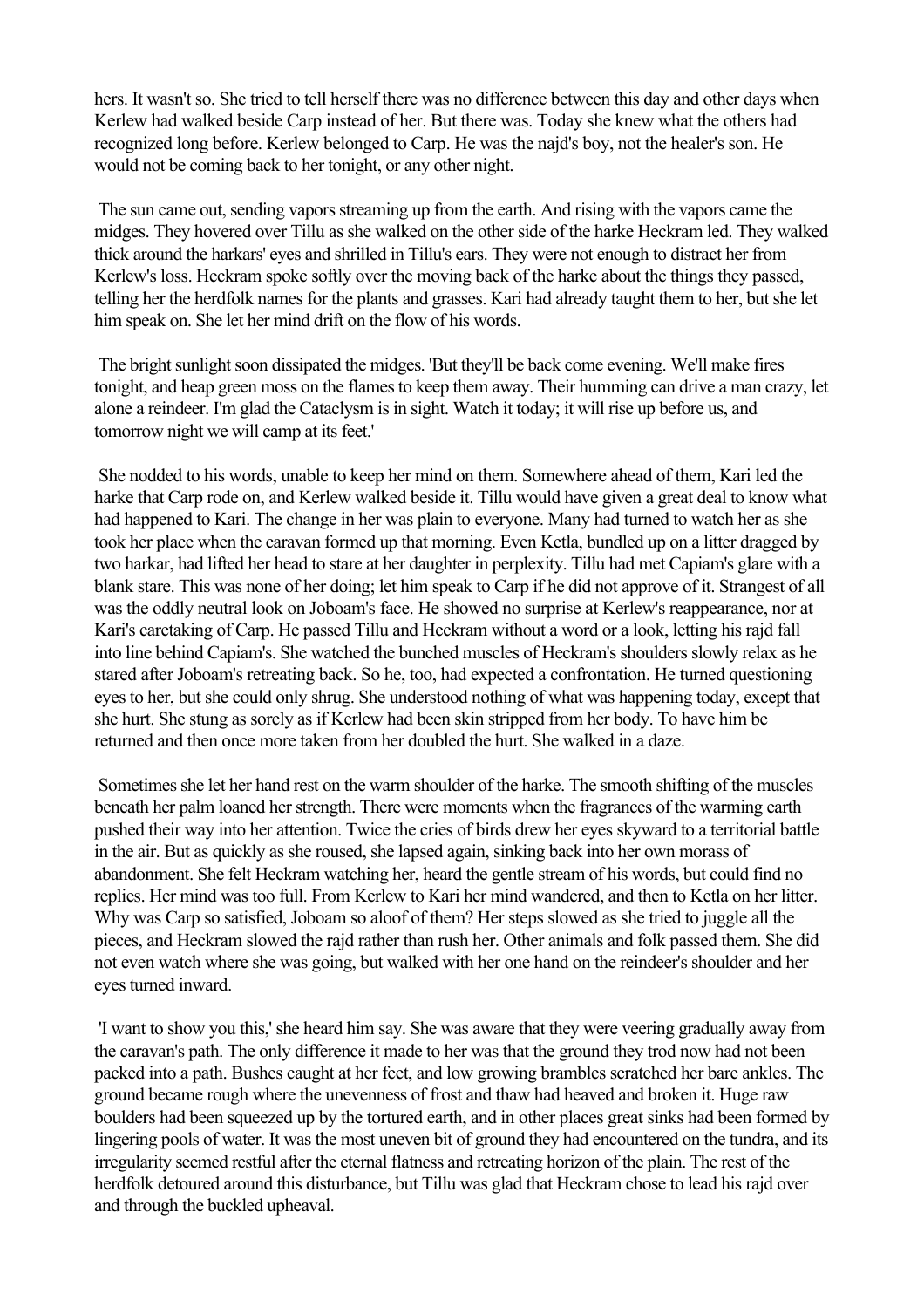The land rose around them. They traveled between the crumbling walls of an arroyo. In the lee of upthrust earth and stone, bushes grew boldly, standing taller than they did on the tundra proper. The flowers were larger in the collected heat of the hollows, and their fragrance hung in the still air. Thaws and running water had gullied the earth before seeping away. The edges of the ravines were bright with moss and dangling flowers. Ice-bright ranunculus dripped down a cleft. Small, fragrant anemones bloomed in the sheltered areas, and tiny blue forget-me-not cloaked the ground.

 'Stop,' Tillu said softly. Heckram muttered to the rajd and the animals halted and gazed around them, their ridiculous ears spread in perplexity. 'It's so quiet,' she whispered to herself. The depression of the ravine hid the herdfolk and their beasts from her sight, and muffled the steady tread of their passage. The soft soughing of the eternal wind was broken by the earthen barriers, letting the warmth of the sun settle and stay. Tillu swayed, feeling almost sleepy. Here, in this hollow of earth, the sky retreated to its proper distant blue, instead of pressing down on her as it did on the great flatness of the tundra. The world became smaller, cozier, and safer. She sank down to the earth and leaned her back against a mossy boulder that jutted from the verdant floor of the hollow. She watched silently as Heckram moved among the rajd, unfastening lead ropes. The animals quickly stepped away from him, to nuzzle and snuffle through the grasses and bushes. She heard the rip of their teeth and their grinding jaws as a peaceful sound.

 'We could rest here, for awhile,' Heckram said. The closeness of the earth swallowed his words. She nodded. A small wariness grew in her as he came closer. Well, he had brought her son back to her, hadn't he? She supposed she owed him something. And she was not reluctant, she admitted to herself. She realized she would welcome the closeness, the touching. Unless. The pit of her belly felt hard and cold. She tried not to imagine his suffocating weight atop her, her body pinned helpless beneath his. He probably won't be rough, she told herself. But ... her teeth clenched as he lowered himself to the ground beside her. And lay back.

 'I know I slept last night, but I don't feel like I did.' His eyes closed as he spoke. 'We can catch up with the others this afternoon. They swing wide of these ravines and hummocks, but there's a way through. Long time ago, when I was a boy, I found it.' The edges of his words were softening. He spoke without opening his eyes. 'They'll never even miss us.' He breathed out, long, and settled his shoulders into the cushioning earth. He stretched his body in the sun. Tillu sat an arm's length away, looking down on his lax face. He turned toward her, his eyes opening a crack. 'This is the beginning, you know. The Cataclysm starts here.' Then his eyes closed and his breathing became deep and even. She shook off the unreasonable shiver of dread that his words had caused and lay back on the earth. She closed her eyes, but the bright light through her eyelids still made her eyes water. She rolled onto her side, cradling her head on her arms, facing Heckram. The warmth and fragrance of the earth blanketed her. His brow was smooth in sleep, his beard more rust than his hair. His sleep roused an elusive feeling in her. She bit her lip, examining it. It was ... annoyance.

 She had to smile at herself. So it was a just debt she must pay? She had wanted him to reach for her, wanted him to have planned this interlude alone with her. Instead he had planned a nap. Her separation from Kerlew had weakened her. Something in her cried out for warmth and touch, demanded that someone want and need her. She realized she had been counting on him to voice a desire; she had been reluctant to be the one that reached out. But the warmth of the sun on her body and her new aloneness unfastened the reserves of her soul. She needed someone to want her touch. She needed warmth to ease the ache in her heart, like a poultice soothing a twisted joint. But she would let him sleep. For awhile.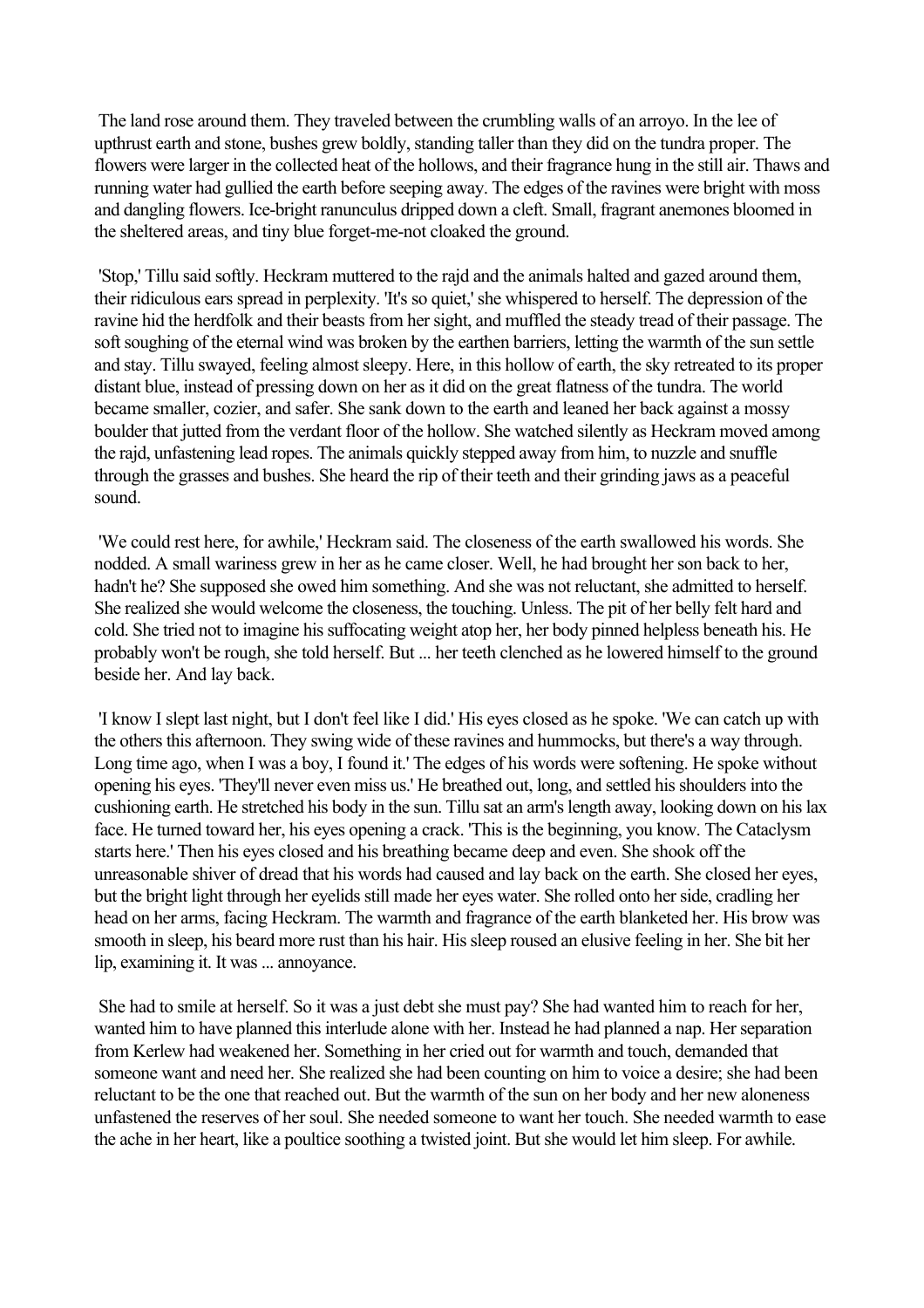He swam into consciousness like a swimmer rising to the top of a warm, deep pool. Her body was warm against his side, and after a moment he realized that her breath against the side of his neck had wakened him. She lay on her side atop his outflung arm, and her eyes were wide and close to his. He crooked his arm, pulling her closer, and found her easing her body atop his. Her desire warmed him, but he hesitated. Slowly, he told himself. Slowly. He forced himself to lie still, staring up into her face.

 'Tillu?' he asked, but her fingers softly stopped his words. She shook her head at him, and took a short, quick breath, like a diver facing cold, deep water. Close as she was, vulnerable as she was making herself to him, there was still a feral quality to her eyes. Like a wary vixen, he thought. He lifted one hand to the angle of her jaw, half-expecting that she would turn and snap at him. But she did not. Instead she leaned into his touch, letting her eyelids droop down over her watchful gaze.

 But even half-lidded, there was something unreadable in those eyes. A reservation. She wanted to be where she was, just as she had that day in her tent. Yet he was certain that if he made the wrong move now, she would flash out of his reach and be gone. It made the simple act of mating a complicated game with rules he didn't know. He would move with care, letting her make the decisions.

 He put his arms around her and was still, feeling her weight atop him as a near unbearable pleasure. She rubbed her face against his, her mouth trailing across his beard to his lips. He opened his mouth to hers, felt her hesitation before her tongue darted briefly between his lips. He smiled around her kiss and ran his hands gently over her back. In response she pressed fiercely against him and her breath was suddenly hot against his mouth. Emboldened, he pulled her suddenly tight against him, kissed her deeply.

And felt her go suddenly still in his arms.

 He released her immediately, and she rolled away from him, and sat up. Heckram stared into eyes that were full of both desire and fear. 'Tillu?' he began, but 'I'm sorry,' she said, and turned swiftly aside from him.

 His mind scrabbled for reasons, could find none. The mother of Kerlew could not be a frightened maiden. And there was a fierceness to her reluctance, as if it angered her, not toward him, but toward herself. He did not understand it, but a sudden fierceness rose in him to match it. He wanted to be close to this woman, and he would be.

 Tillu heard him stand. She could not look at him, could not find any words to explain. She wanted him as she had never wanted a man, for she wanted Heckram as himself. Yet his size terrified her, and when his arms closed around her every savage memory had risen, screaming. The raiders that had taken her from her village had been hard men and cold. They had laughed when she had screamed, standing in circles around the captured women, watching, waiting a turn. So long ago. But they were still there, watching and waiting, always, hiding in the shadow of every man who touched her, waiting to hurt and shame her. She put her forehead on her knees and rocked in miserable wanting that she was afraid to satisfy.

'Tillu.' His voice was soft with want. She shook her head, refusing to look up.

'Tillu. Come here.' It was neither a request nor a command. She could not name what she heard in his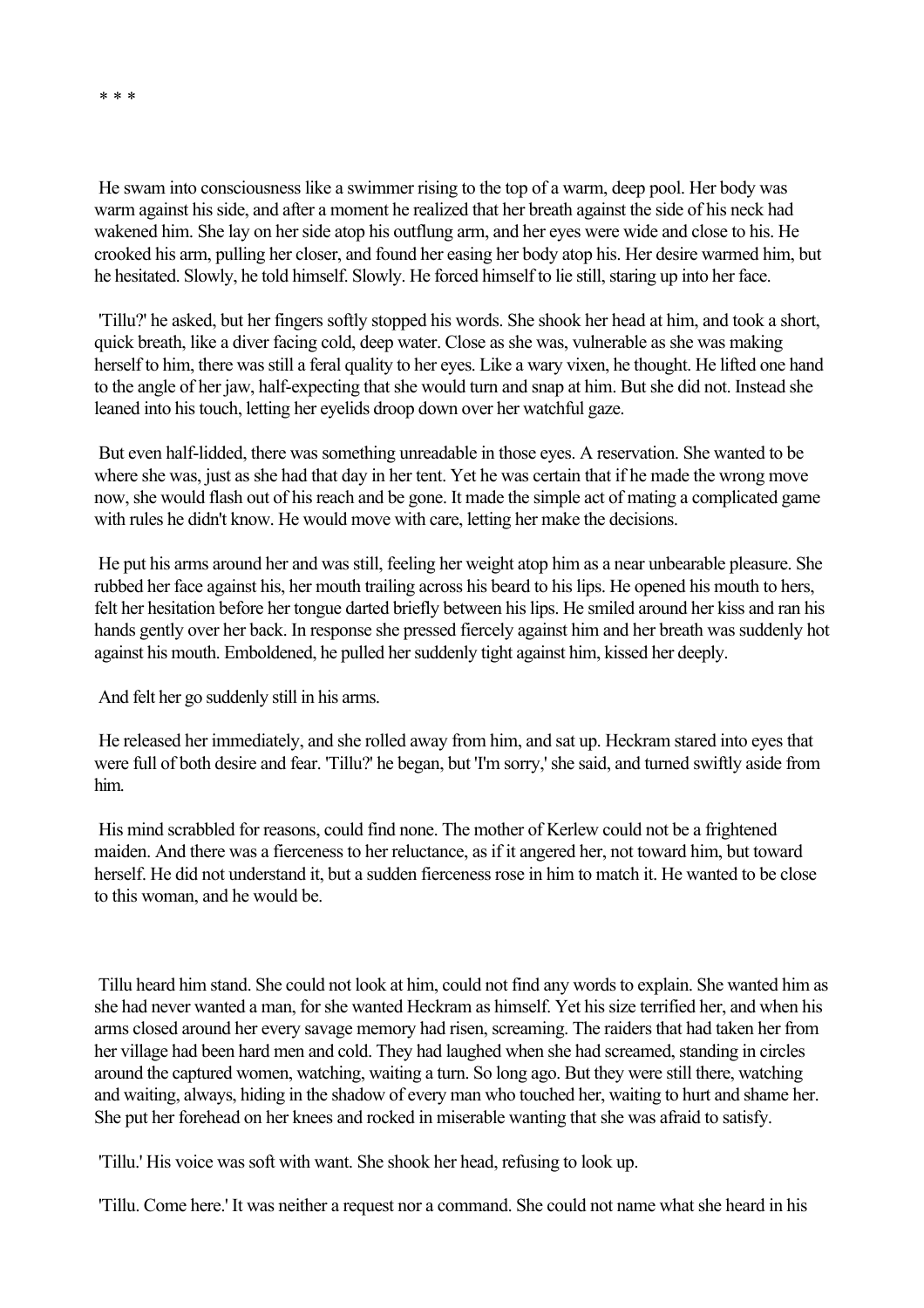voice, but it echoed something that spoke within her. She could not deny it. She lifted her head and looked at him.

 The mosses were green and the sky was blue, and between them Heckram stood. He was naked, his bundled clothing kicked aside. She stared at him as if she had never seen a naked man before. Nor had she, Tillu thought. Quick couplings in a darkened tent or in the shadows away from a fire had not shown her a man this way, nor had men stripped for healing, writhing in their pain. Nothing in her life had prepared her for a man who stood naked and unashamed in the bright sunlight. His face and arms were bronzed, but his chest and thighs were pale where the sun seldom touched them. He was thinner than she had expected and more muscular, his chest deeper, his legs long and straight. His manhood ... she pulled her eyes away from that jutting accusation, and made the mistake of meeting his eyes.

 His gaze was as naked as his flesh. He wanted her, and yet he stood, waiting for her to come to him. She knew in that moment that she could turn aside and walk away from him without fear. He would let her, would let her carry this tale back to the campfires of the arrotak, let her giggle with Kari over this. This tall strong man had made himself vulnerable to her. Vulnerable and naked as she had once been. It broke her heart and her eyes stung. How could he put himself at such risk? Could he believe in her that much?

 She walked to him slowly, her heart thundering more loudly with every step. He was too tall, too male. The sun made planes of light on his muscled arms, delineated his flat belly, glinted on the hair of his chest. Too much of him. Too male, too strong. Unthinkable to go on, impossible to stop. Smell of male musk, warmth of his bared body crossing the small space between them. 'I'm here,' she said softly.

 She was content to let her hands rest on the smooth warm skin of his sides as his big fingers worked the laces of her tunic. He stripped her clothing away, letting the sunlight touch her skin as warmly as his frank stare. Then he knelt slowly, and the soft rasp of his beard against her breasts was more than she could bear. An animal sound pushed out of her as she pressed suddenly against him. She guided his big hand between her legs, demanding his touch. Together they sank onto the soft mosses. The pressures of his body atop and within her were sweet and strong. In her demanding, Tillu forgot to be wary, and when the tide of passion rose to engulf her she clung to Heckram and pulled him under with her.

 The second time he awoke, the afternoon sun was losing its warmth. He came fully awake in an instant, knowing with great clarity exactly where he was. The warm weight of her arm and leg flung across his body in possessive comfort were welcome. He eased his hands over her back and shoulders, crushing the mosquitoes that had come to feast on unprotected skin. The heat of the day was seeping away from the earth. He shivered deliciously, and tried to reach his tunic without waking her. But when he shifted, she stirred immediately. She opened her eyes and stared silently into his.

 'It's late,' she said, and reached across him for her shirt, not casually, but contained. She sealed off their hours together as a thing accomplished. He sensed that she neither needed nor wanted love words and compliments. Her calm acceptance made him wonder if he had not been cheated somehow. She leaned against him casually as she pulled her shirt on, but he felt she was no closer to him. Ten years ago, he thought to himself, a woman like this would have left me sulking, wondering if I had satisfied her, desperate to know what she thought of our mating. But today ... He shrugged inwardly as he found his own shirt tangled with her leggings. Given time, he thought, she would let him know exactly what she desired from him. In her own good time. Shaking the garments apart, he offered hers to her, and then donned his.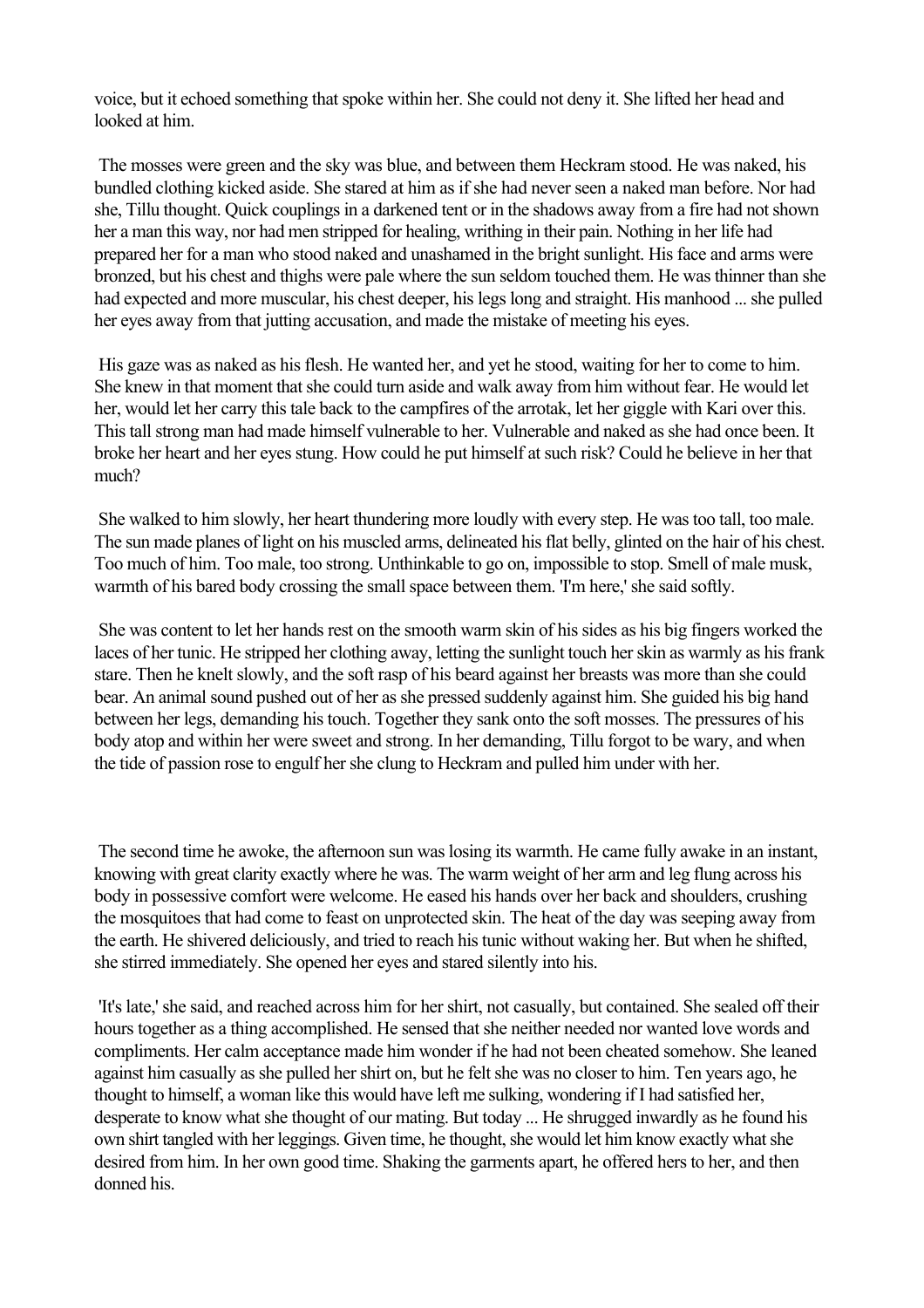'It's late. We'll have to hurry and hope we catch the end of the caravan. I've a feeling I've called enough attention to myself lately.'

 'Capiam said as much when I was healing Ketla this morning. He said ...' She paused, ashamed to repeat the hard words.

 'The thing about my father,' Heckram filled in calmly. 'Again. I've heard it before, and the first few times it stung. Sometimes I think he resents a man he cannot control. At other times, I realize that in my own way I am a danger to his authority.'

 'I think he would rather you lusted after his power as Joboam does, instead of ignoring it,' Tillu observed.

 She did not walk blindly among the herdfolk, he reflected. Would it please Capiam to know how easily this woman read him? He watched her as she dressed and pulled the hair back from her face. For a brief instant he remembered the silkiness of her hair across his face, different from the coarser tresses of the herd women. More like his own. Absently he touched his hair and watched her as she gathered the straying harkar. Was this the woman who, days ago, had looked so shaken at the prospect of leading one harke? He watched her speak coaxingly to one, and grip the next by the coarse hair of its lower jaw: She would make a fine herdswoman. The thought displeased him. He didn't want her to merge with the herdfolk and lose her foreign ways. She was not curd to be packed into a cheese mold and shaped like a hundred others. He pulled his boots on and rose to help her.

 They formed up the rajd and left the little glen. Shadows were lengthening across it. It was a different place from the sun-filled hollow where they had paused earlier. Tillu strayed away, gathering sorrel, roots and all. He knew from his mother that it made a refreshing tea. But, 'What's that for?' he called as she dragged several ranunculus plants from the earth. Tillu cut the roots free of the greenery and flowers and wrapped them in moss before adding them to her pouch.

 'For nosebleed,' she told him. 'And some use the root to blister the skin. They say it soothes the muscles beneath. But I think ...' She paused a long time, and then said softly, 'I miss Kari. She wanted to know so much. I felt as if I knew more, because I was sharing it with her. I don't understand why Capiam won't let her be a healer.'

 'You said it yourself, earlier,' Heckram answered. 'It would make her less vulnerable to his authority. Others would be listening to her, following her advice. He likes control.'

 Tillu said nothing more, but followed silently as he led the rajd on the winding path between boulders and gullies. Here a shelf of earth had been thrust up, there a wash of water had left bare a swatch of gravel down its face. He hurried the animals as the shadows lengthened and the warmth of the day slipped away. The overcast crept over the sky again, promising another night of rain. With the clouds came a wind that slunk amongst the broken earth to spring on them at unexpected moments. Whenever a drift of earth thwarted the wind, the midges and mosquitoes found them. The reindeer flapped their clownish ears in annoyance, and tugged their heads about to nip at sudden itches. Tillu stopped to gather anemones and stuff the whole plants into her bag. Then she ran to catch up, the shoulder pouch bouncing against her hip. She ran well, as if running swiftly were more natural to her than the bearing of heavy burdens. He realized he was comparing her to the herdwomen again. Her bones were longer and thinner, and her hair floated airily in the wind of her passage. Like foxes and bears, he told himself. Speed and grace against strength and stamina. It eased his eyes to watch her.

She came up, not on the other side of the harke, but beside him. She walked close to him, matching her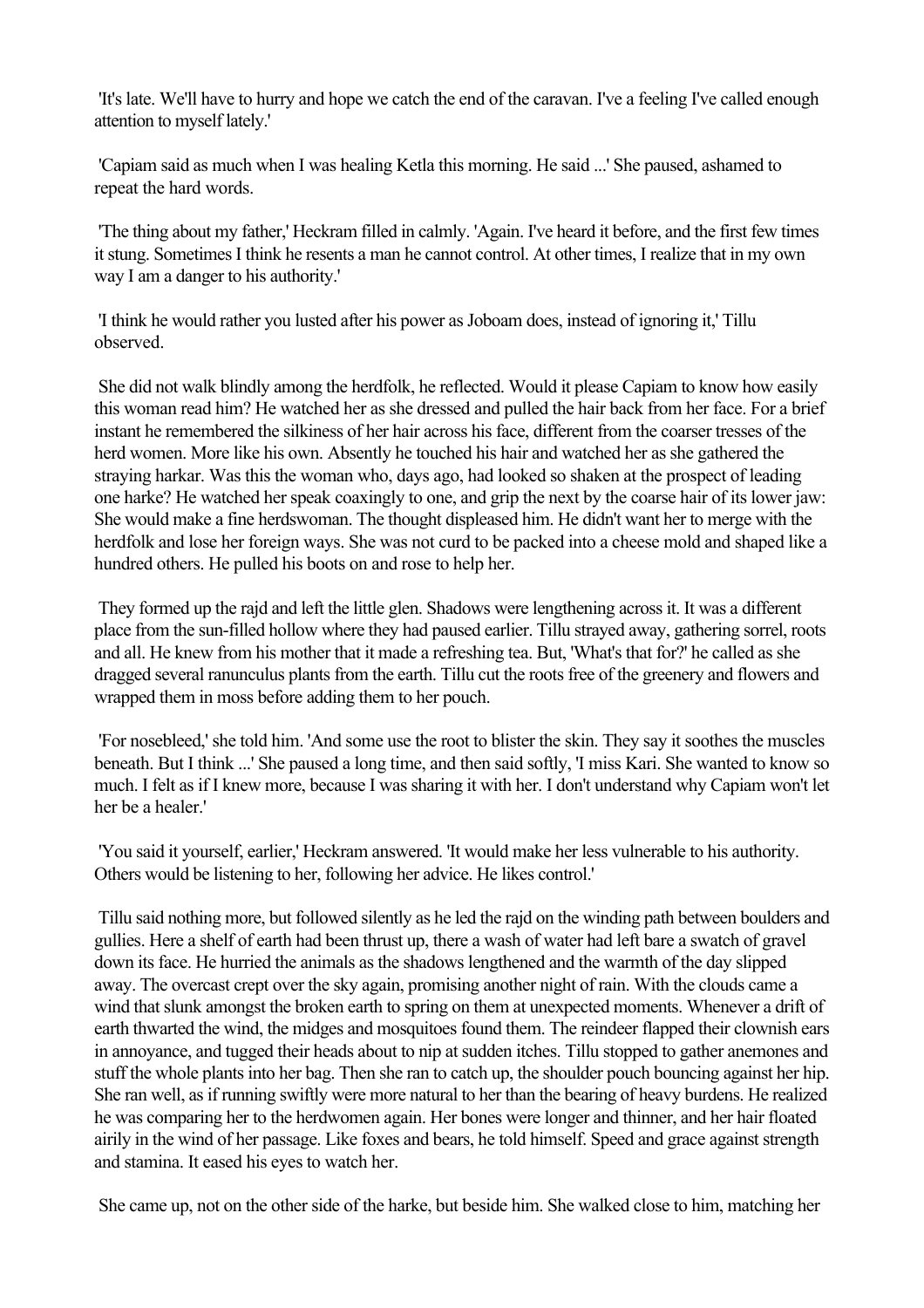hurrying strides to his. He glanced down and across at her and smiled, but said nothing. Instead, he imagined. He and Tillu were journeying alone on the tundra. Their own small herd of reindeer followed them, and they were journeying, not to the Cataclysm nor to the talvsit, but to lands beyond, to a place where the people were taller and slender and lived a settled life. To places where folk spoke a different tongue and ... his imagination faltered. And what would he do among such a people? And there was something else. Kerlew, they would have to have Kerlew with them, to be complete. Both of them, he realized, he wanted both of them, as if together they made up the whole of a new world for him.

 Stars were dim against the still blue sky when he led the rajd from the rugged upthrustings of the earth and back onto the tundra. The lights of the night camp were lower stars against a blacker sky of tundra. 'No sense in hurrying anymore,' he muttered. 'We're coming in late and everyone can talk.' They slowed to a comfortable walk and looked ahead to the lights, not at each other, and suddenly she spoke.

# 'About Elsa.'

 The name hung between them like smoke blowing from a moss fire. With its utterance, she seemed to move apart from him without changing her position at his side. He didn't know what she expected him to say, but the silence grew until he felt compelled to fill it. What was he to say about Elsa? He took a deep breath through a tight throat. Was he supposed to say that he understood why she had given Elsa the medicine that let her slide from sleep to death? Was she asking for forgiveness? Or was she asking how he could lie with her so soon after his loss?

 'Elsa was my friend,' he said slowly. He paused, and was ambushed by the sting of tears. His throat went raw. He gasped for air and was blind as the sudden tears ran. He put his hand on the harke's shoulder. The depth and suddenness of his grief made him powerless before it. He stumbled beside the harke, his words running as freely as his tears. 'I don't know ... what is the use of my tears now? I don't know why I cry. I didn't weep for her then. I couldn't. If I wasn't going to kill Joboam for killing her, then I had no right to mourn. Do you see? If I was only going to miss her as a friend, not as a husband should, then ... she wasn't mine to mourn. The night she died, when I slept by her and held her hand, I dreamed of her. Not as 'Elsa my wife' but as my friend. I was on a hill, watching her, and she was going off to hunt, with her bow on her back and her hair blowing in the wind. I was glad to see her go, because she enjoyed hunting and was good at it. I didn't run after her, or call to her. I let her go.' He swallowed and dragged his arm across his eyes. 'I never told anyone about that,' he said in a strangled voice. 'I let her go.'

 'Hush.' He felt her hands, touching his arm, and then her arm twined around his waist as they walked together. 'You didn't want her to die. You only wanted her to be free.' She spoke hesitantly, as if convincing herself.

 Fury stormed up in him as suddenly as grief had. 'I should have killed Joboam. I didn't have to see him do it to know that he's the only one who could have done it. He cut Bruk's tendons, he killed Elsa, he tried to lose Kerlew and leave him to die. Why don't I kill him?' Bafflement filled his voice.

 Her voice was calm beside him, coming out of the darkness. 'Is it so common, then, for your folk to kill each other?'

 'No.' The idea disgusted him. 'It may happen, sometimes in an accident. Once, when I was small, Nes shot an arrow at what he thought was a bear near his vaja and calf. It was Oso, in a bear coat. Nes was sorry, but Oso died.'

'They do not fight, then, to the death? Over women or status in the tribe?'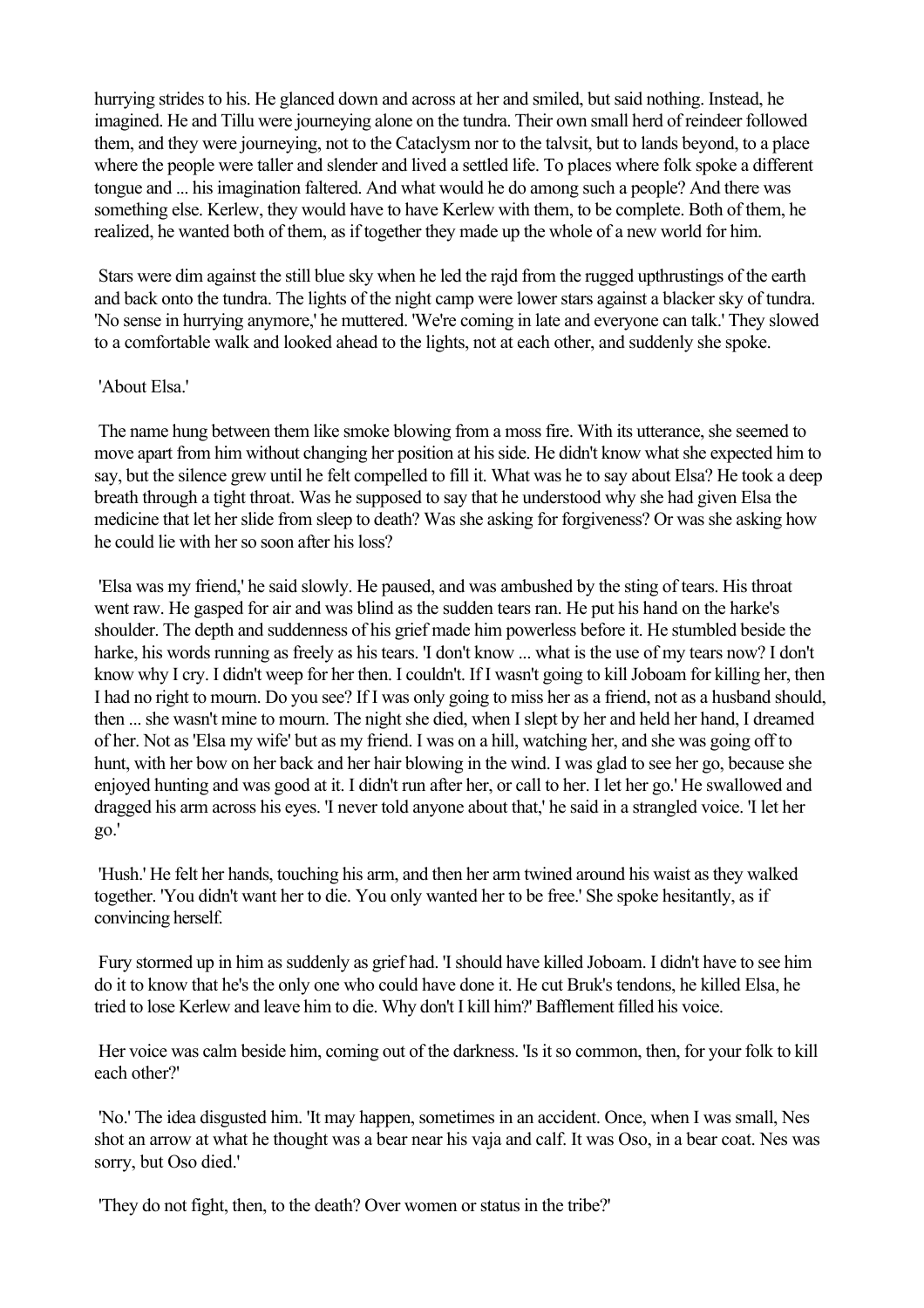Heckram peered at her through the gathering dusk. Her face was unreadable. He shrugged. 'Do other peoples do so? I've heard of such things but ... Why fight over a woman? She will mate where she will. One may be sorrowed by it, or angered. But he is only a bigger fool to let others know of it. And a man's place in the herdfolk is the place he grows to. Capiam is the herdlord, and Rolke will be so after him. Unless his line dies out, so will the position be passed. And if the herdlord has no child to take leadership, then the elders choose a new herdlord. But no man can say, 'I am the leader now,' and have it be so. Followers choose a leader; a leader cannot choose followers.'

 'Some folk choose their leaders that way. The biggest, the strongest, he who can knock down all the others.'

'Not the herdfolk.'

'But your folk ...'

'My folk. Hm.' There was a bitter edge in his short laugh.

'What?'

 'Sometimes I think they are not my folk. That blood has more of a say in me than my rearing. Like a fox cub raised with puppies, I may run with them and try to bark, but it does not make me one of their pack. No, nor Joboam. I can say, they should rid themselves of him, he doesn't belong, he is hurting them. But what of me? What of a man who feels pleasure when he thinks of killing Joboam. Does he belong among the herdfolk?'

'Your heart is here.'

 He was silent, his long strides eating up the trail. 'Sometimes. I like the calving times, I like putting my mark into a new animal. I like watching over my feeding reindeer and keeping them safe from wolverines. But when I dream '

'You dream?' Tillu broke the dangling silence.

 'I wonder about my grandfather's folk. I remember the trading trip I made with my father. I think of their bright bronze tools, and the strange tales they told of the folk that lived to the south of them. And I feel like the marsh birds feel when the edge of fall is in the air. The young ones stand on the rocks and stretch their necks and lift their wings and yearn. And when the pull gets too strong, all of them rise and go. The pull is getting very strong, Tillu. Perhaps it would be a way for me. To leave, before I kill Joboam and shame my mother.'

 Tillu nodded reluctantly and the conversation lapsed. The night closed softly around them as the last of the colors left the day. The midges hummed and the hooves of the reindeer clicked in their eternal rhythm. Heckram felt drained, body and soul. There was no part of him that Tillu had not explored today. She knew him now. It troubled him that he knew so little of her in return. But time would lower her barriers. Time or pain. If she had not been so hurt today, she might never have let him near. He wondered how the night would shape itself.

 He decided he would pitch his shelter beside Ristin's. He would leave it up to Tillu where she slept, in his shelter or Ristin's. He wondered where Kari would set up her tent for Carp. Had Kerlew missed his mother yet? He doubted that the boy realized her pain. Then he wondered if it would make any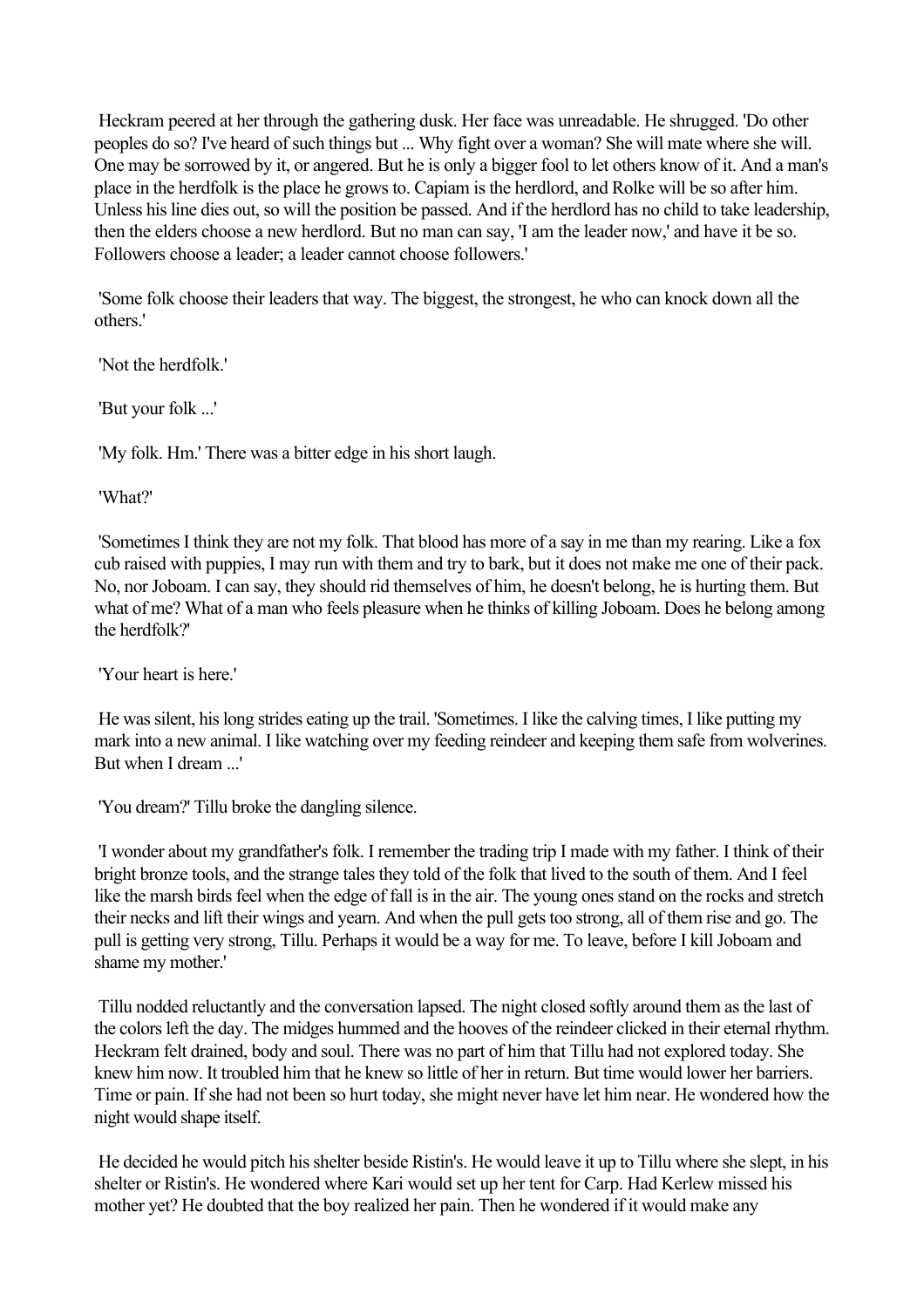difference if he did. Kerlew would regret causing her pain, he knew that much. What he didn't know was if the regret would be enough to make him reconsider the path he had chosen. He doubted it.

 Tillu had become very quiet. Was her head busy with the same thoughts? His free hand had been resting on her shoulder for some time. Now he snugged her closer for an instant, acting before he could wonder if she would resent the action. She didn't. Her own arm around his waist tightened, and for a few strides they walked that way. Then, with a soft shrug, she freed herself, and walked unencumbered at his side.

 The fullness of night had caught them. The wind that slipped the clouds past the stars blew the midges away as well. 'There's rain on the wind,' he said softly.

 He felt her assent, although he didn't see her nod. 'I hope we can get the shelter up before it comes down,' she said, and a small tension that had been riding on his shoulders lifted away. She would be with him tonight. He felt her cool fingers touch his hand briefly. He smiled without looking at her and walked on toward the lights of the camp.

But just when the lights became fires, and the crouching shadows tents, a shape reared suddenly from beside their path and stepped between them and the lights. Shaggy but manlike it stood, too tall to be a man. He heard Tillu gasp and without thought he swept his arm wide to carry her behind him. It spoke.

'If the herdlord's wife and son die, we won't have to look far to fix the blame.'

'Joboam,' he hissed, and set his feet.

'Yes. Joboam.' A sneering satisfaction in the reply.

 The shagginess resolved itself into a hide flung across his shoulders against the night chill, the hugeness became merely Joboam's usual height and bulk. Revulsion swept through Heckram, and for the first time, he thought he might be right to kill this man. It would not be like killing an animal, where the challenge was in the stalking and the satisfaction in the meat afterward. No. Here the challenge would be in matching his strength, and the satisfaction in wiping the blood from his hands. A shiver ran lightly over his shoulders and back, readying him.

Did Joboam sense it? He held out one hand in a gesture bidding him wait.

 'I haven't come to challenge you, Heckram. Though we both know the time for that comes soon. I've heard the things you've said about me, and I'll make you answer for them. But not yet. Capiam sent me, to find the healer he has so generously fed and provided for. Where is she, now that there is something more than a splinter or a rash to cure? When both his wife and his son toss in a fever and vomit and shiver with pain? Has not he upheld his end of the bargain, even taking in her half-wit son and the trouble-making najd that teaches him? The healer has a few questions to answer. And you, too, Heckram. Capiam wonders about a man who does not feel bound by the herdlord's word or the customs of his people.'

 'He will have his answers,' Heckram replied evenly. 'If the healer is late, it is no fault of her own. I will answer for it. And any other questions he may ask me. But only if they come from his mouth, not from a dog that grovels on his threshold.'

 Joboam growled and his shoulders hunched with his anger. Heckram waited calmly for his rush. But it was Tillu who pushed past him brusquely, saying, 'And will not the herdlord wonder what delayed the healer even after she was found? Snarl and savage each other at your own leisure. I won't have time to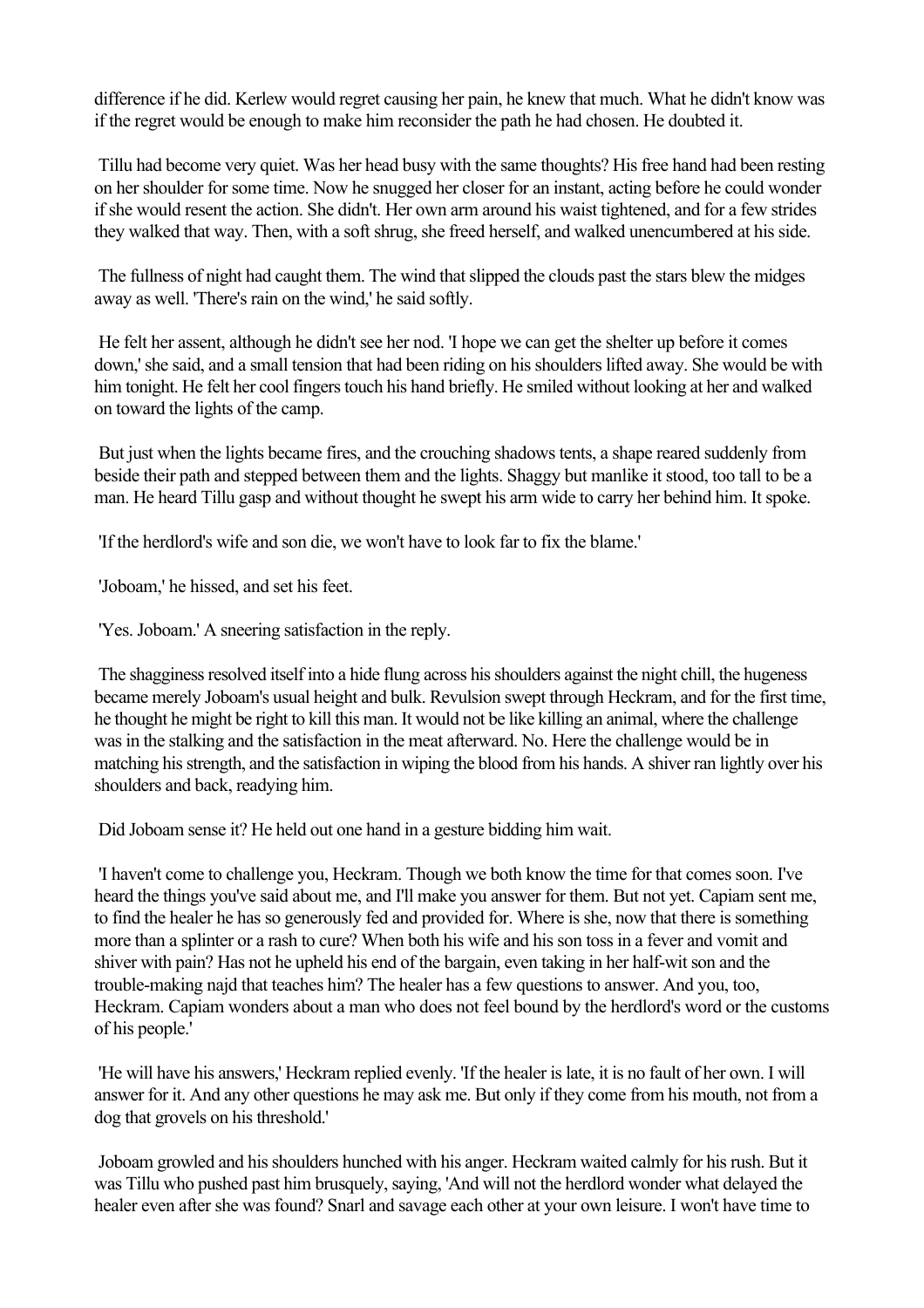bandage you tonight. Let's be on our way. Ketla is in pain.'

 Joboam straightened slowly. 'Yes,' he agreed with slow satisfaction. 'Hurry, Healer. Or you may be too late.'

 Something in his voice triggered Heckram. He surged forward, and his fist carried the momentum of his movement as it hammered into the center of Joboam's chest. It was not the most telling spot to hit a man. Even Heckram knew that from his childhood tussles. A blow to the face would have hurt more and been more debilitating. But the force of his fist was enough to sit Joboam down flat in the mud-churned moss. Heckram braced himself for Joboam to rise and attack him. Instead, Joboam sat, head bowed, trying to pull air back into his lungs. Heckram stared at him, amazed, as he realized that Joboam wasn't going to get up. This was it. It was over.

 'That was stupid!' Tillu's voice sizzled like snow spilled on a fire. She started to crouch down beside Joboam, but Heckram surprised himself by taking her elbow and pulling her to her feet.

 'He's not hurt, and you don't have time. Run ahead, toward the fires. I'll bring the harkar as fast as I can. Here,' he turned and fumbled at the bundles one harke carried. 'This is your healer's pouch, I think. Do you need anything else?'

 She shook her head, staring up at him in the darkness. On her face was a strange mixture of anger and admiration. He nearly smiled.

 'Well, go on, then. And when you are finished, you'll find my tent near Ristin's. I'll check on Kerlew for you. You go to Capiam and see what you can do. Hurry, now.'

 She took a few steps, and then looked back at him. 'Well, go on!' he urged her, and she turned and ran. He took up the lead rope of his harke. As he started the rajd forward again, Joboam had gotten to one knee and was trying to stand. Heckram looked down on him as he passed. The hatred he had felt for the man so long was suddenly lost. Instead, he remembered Wolf, in what might have been a dream, and a bargain. There was another task for him this night, one that had nothing to do with Joboam. He uttered the thought aloud, without thinking. 'I don't need to worry about you. You're Wolf's meat.'

 Joboam gaped at him, his face awash with feelings. Incredulous, angry, and somewhere in a corner of his soul, afraid. Heckram didn't look at him. Instead he fixed his eyes on the fires and the small silhouette with the flying hair. He walked on.

# CHAPTER TEN

 Tillu walked resolutely down the row of shelters and fires of the camp. Conversation died as she walked past each fire, to be taken up in whispers after her. But what had she clone that was so terrible? She and Heckram had been late coming in. That was all.

 A large fire blazed before Capiam's tent, and gathered about it were the elders of the herdfolk. As she approached, all eyes turned her way. Acor stared at her accusingly and Ristor's black eyes peered at her from their nest of wrinkles. Pirtsi moved about the fire anxiously, crouching to poke at it, and then rising to glance at her. She met his eyes, and he turned aside quickly, to lift an armful of moss and dump it on the flames. Smoke billowed, and the midges drawn to the firelight dispersed. She strode up to the fire,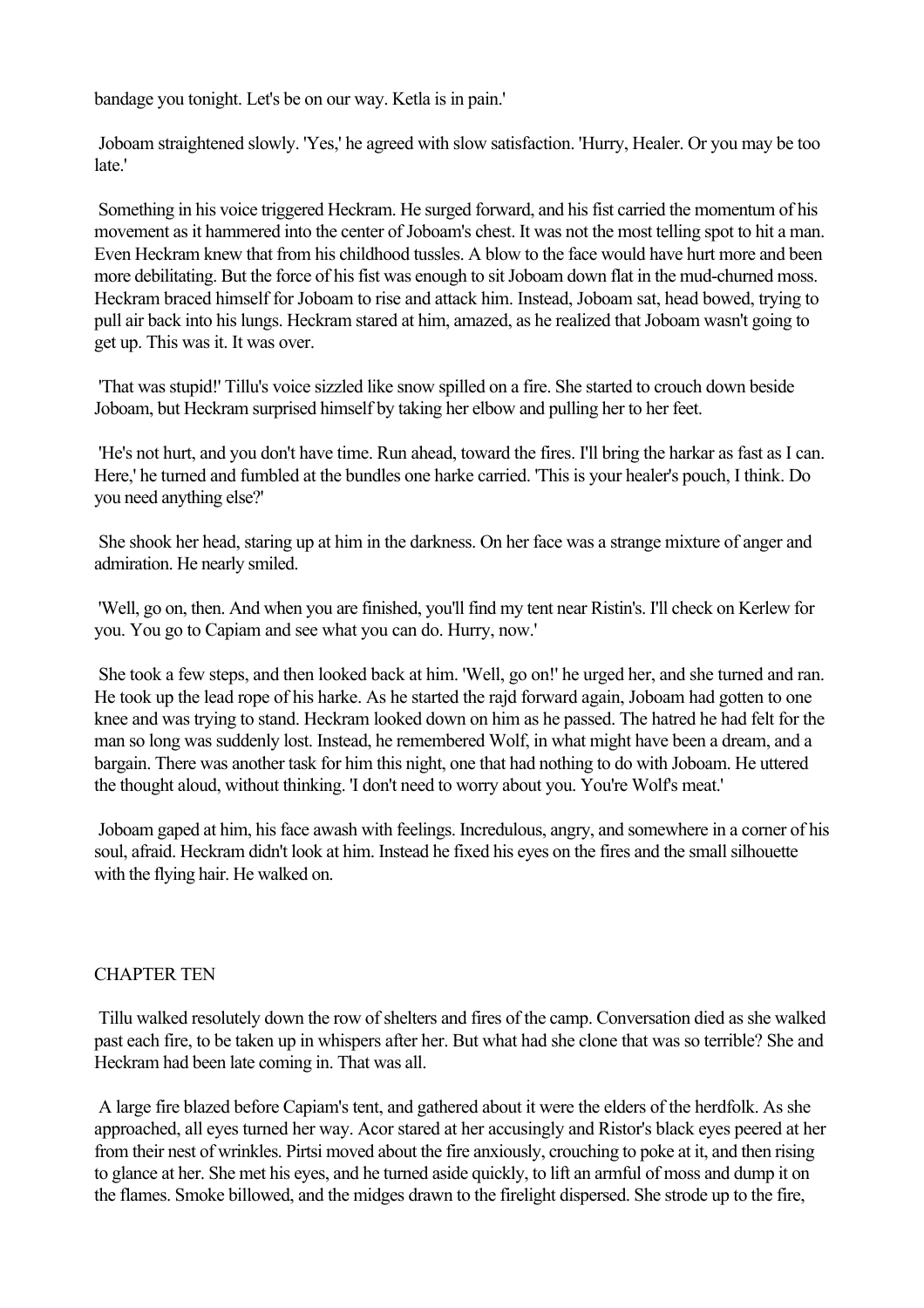still panting from her run.

 'Isn't she here yet?' Capiam's voice preceded him. He thrust his head and shoulders from the tent and glared balefully about. No one else spoke. As his eyes settled on Tillu, they widened in a look between relief and anger. 'Get in here!' he commanded her harshly. He jerked himself back into the domed tent, and she followed apprehensively.

 Within the tent, a bright fire blazed, making the interior so hot that Tillu felt breathless. Ketla was swathed in blankets on a pallet beside the fire. She rolled her head restively, murmuring discomfortedly. Not far away, Rolke moaned inside a huddle of hides. He lay very still. Capiam stood glaring at the healer. His face was etched deep with worry. 'When her fever first came back, I sent for you. No one could find you. So we pressed on to this stopping place, and again I sent for you. And again no one could find you. By then Rolke was sick, too.'

 'What have you done for them?' Tillu interrupted brusquely. She dropped her pouch and knelt beside Ketla. The rank smell of fever sweat and urine rose from her. Tillu placed her hand gently on the woman's face, felt the fire that burned within her.

 'Ibb remembered that our old healer, Kila, used fire to drive out fever. Like fears like, she used to say. So we built the fire, and bundled them close to it. Where were you?'

 'With Heckram.' Tillu spoke tersely, and when she looked up to the anger in Capiam's face, she was tempted to let the words stand alone. But that would focus his anger on Heckram. She bit back her annoyance. 'I was very tired, after rising so early to see to Ketla. Heckram noticed it, and took his rajd to one side of the trail and stopped so I could sleep for awhile. I slept longer than I meant to. Have they taken any water?'

 'No. I didn't want to interfere with the fire driving out the fever. Heckram knows better than to leave the trail. This makes twice he has defied my rules. Does he think I will ignore his insulting behavior?'

 'I don't know what he thinks.' The heat of the fire had already given Tillu a pounding headache. She pinched a fold of Ketla's flesh. 'Bring them water. As much as they will take. The fire may drive out the fever, that is true. But I've had more luck using water to wash fever and illness from a sickly body.' She turned her attention suddenly from Ketla to Capiam. 'And although I don't know what Heckram thinks, I know that I am responsible for my own acts. If I hadn't rested today, do you think I'd have the strength to be tending Ketla and Rolke now? I don't want to talk to you right now. Perhaps what I did was irresponsible. But right now, I must give all my attention to these two. Get me water. Please.'

 He might have argued, but at that moment, Ketla gave out a long, cracked moan. Capiam stepped to the flap of the tent, and ordered Pirtsi to bring water. Tillu pushed the hair back from her face and considered. This was no longer a simple case of gut ache from overeating. She didn't know what it was. Was it spreading? Or had Ketla and Rolke shared some food or drink that had poisoned them both? She moved from Ketla to Rolke, and cautiously lifted a comer of his blankets. The fever burned as hotly in him as it did in his mother. Worse, perhaps, for he did not toss and mutter, but lay still and only moaned. His lips were swollen and shiny. The skin of his hand was dry and brittle as birchbark. As she moved to tuck his arm back under his blankets, she felt a swelling inside the bend of his elbow. She prodded it gently. He pulled away from her, whimpering. She flipped the coverings back and examined him more closely.

 He had been stripped naked before they had bundled him in the hides. His hairless chest was narrow and childish. There were swellings inside the bends of his arms, and in his armpits. She prodded them,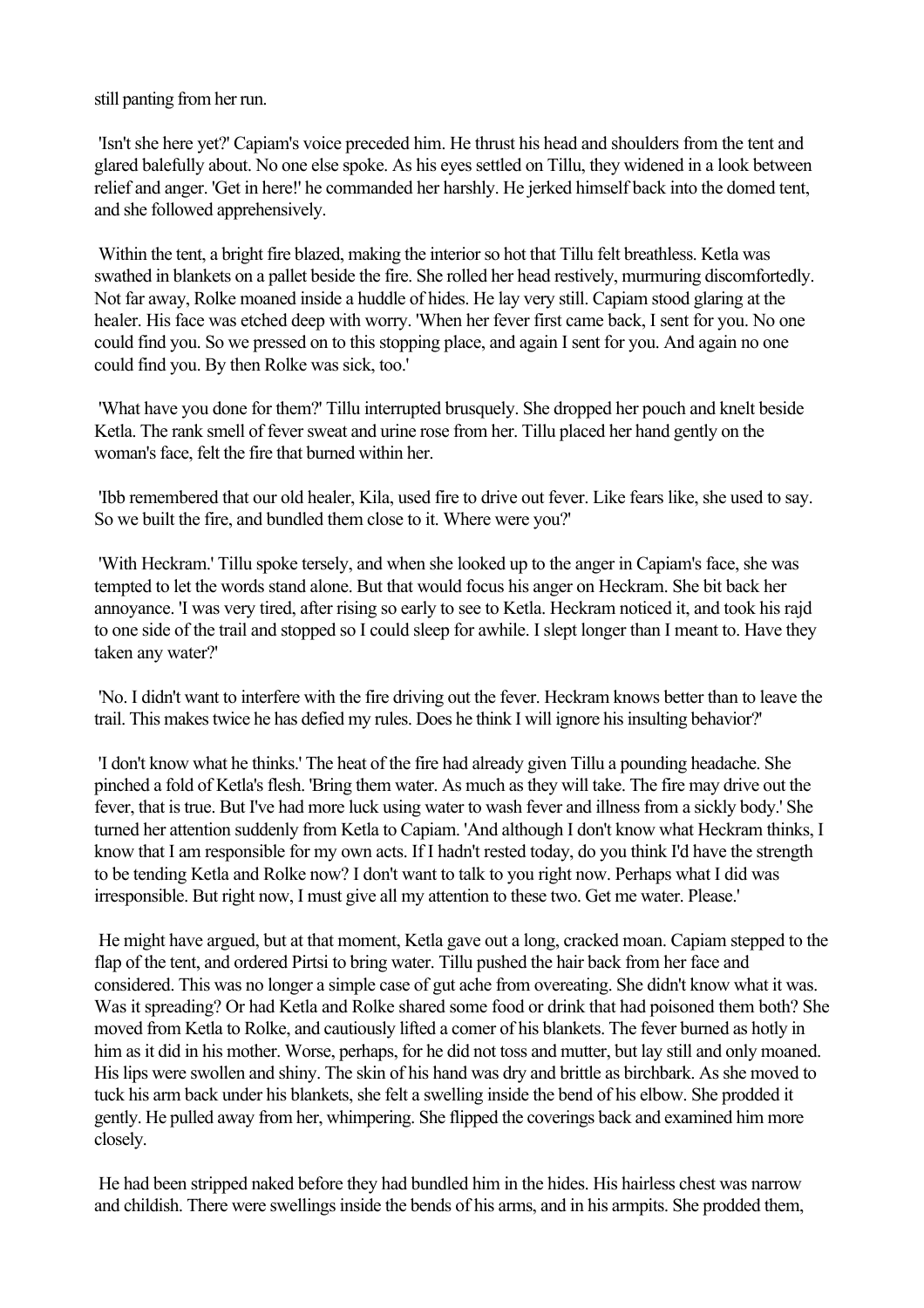and his cry of pain was like the hoarse caw of a crow. 'Like boils,' she mumbled to herself. 'Or cysts. But I don't think I'll try to lance them.' She covered him again. A noise behind her was Pirtsi. Water dripped from his buckets.

'Where'd you fetch it from?' Tillu demanded as she ladled the yellowish water into a cooking pot.

 'A pond at the bottom of a sink near here,' he replied uneasily. He glanced about restlessly, lines of distaste between his brows. Like many folk, he was uncomfortable around sickness.

 'It will do. But moving water is always better. Is there a stream?' When the boy nodded unhappily, she gave one of the buckets back to him. 'Dump this outside. And bring me another bucket from the stream. Hurry.' He left, pouting. She measured willow bark and a few yarrow leaves into the warming water. She pulled the sorrel from her pouch, cut off two of the wilted roots and wiped most of the dirt from them. She cut them into tiny bits into the bottom of a cooking pot and added a splash of water. This she set to simmer, and then rocked back on her heels. The heat in the tent was stifling. She rubbed her eyes and looked up to find Capiam watching her. He had been so quiet, she had all but forgotten him.

 He was sitting on one of the traveling chests. His back was hunched and his hands cradled his jaw. Carefully he lifted his face from his hands to return her gaze. 'Well,' he asked her after a moment of silence.

 'You don't look much better than they do. Have you a fever?' She rose and put her hands against his face despite his look of annoyance.

 'No fever,' he grunted, pushing her hands away. 'Only a headache. As any man would have who faced my problems.'

 Tillu ignored his scowl and ran her fingers under the angle of his jaw. No swellings there, but he might have a slight fever. In the sweltering tent, it was difficult to tell.

'Will you leave me alone, and treat the sick?' he growled irritably.

 'I'll leave you alone. But when that tonic has boiled, I want you to drink a cup. It cannot hurt you, and it may keep the fever from you.' She moved away to stir first one pot, and then the other. She added another splash of water to the sorrel roots. She wanted them to boil down into a salve she could put on Rolke's swellings. A sudden frown creased her brow. She crossed to Ketla, and pulled the covers away. Kneeling, she examined the woman's arms. Fat hung from them in a thick fold, but the swellings inside her elbows and armpits were still easily felt. Capiam came to stand over her. Tillu looked up at him.

'Do you have any swellings like these?'

 Capiam shook his head slowly. 'I told you. Only a headache. And aching back and shoulders. But those are nothing new to any man my age. Where is Heckram? He should be here by now. And the najd. I sent for him long ago.'

 'Heckram will probably see to his animals and set up his tent before he comes. And Carp ...' Tillu shrugged. 'He pays no attention to what others want. Why did you send for him?'

 Capiam gave her an incredulous look. 'When folk are sick as these, with no cause, then is the time to call for the najd. The old najd would come with his drum and his soft chanting. His voice alone could bring rest and ease.' His voice trailed off, and Tillu felt the depth of his helplessness. This was a man who liked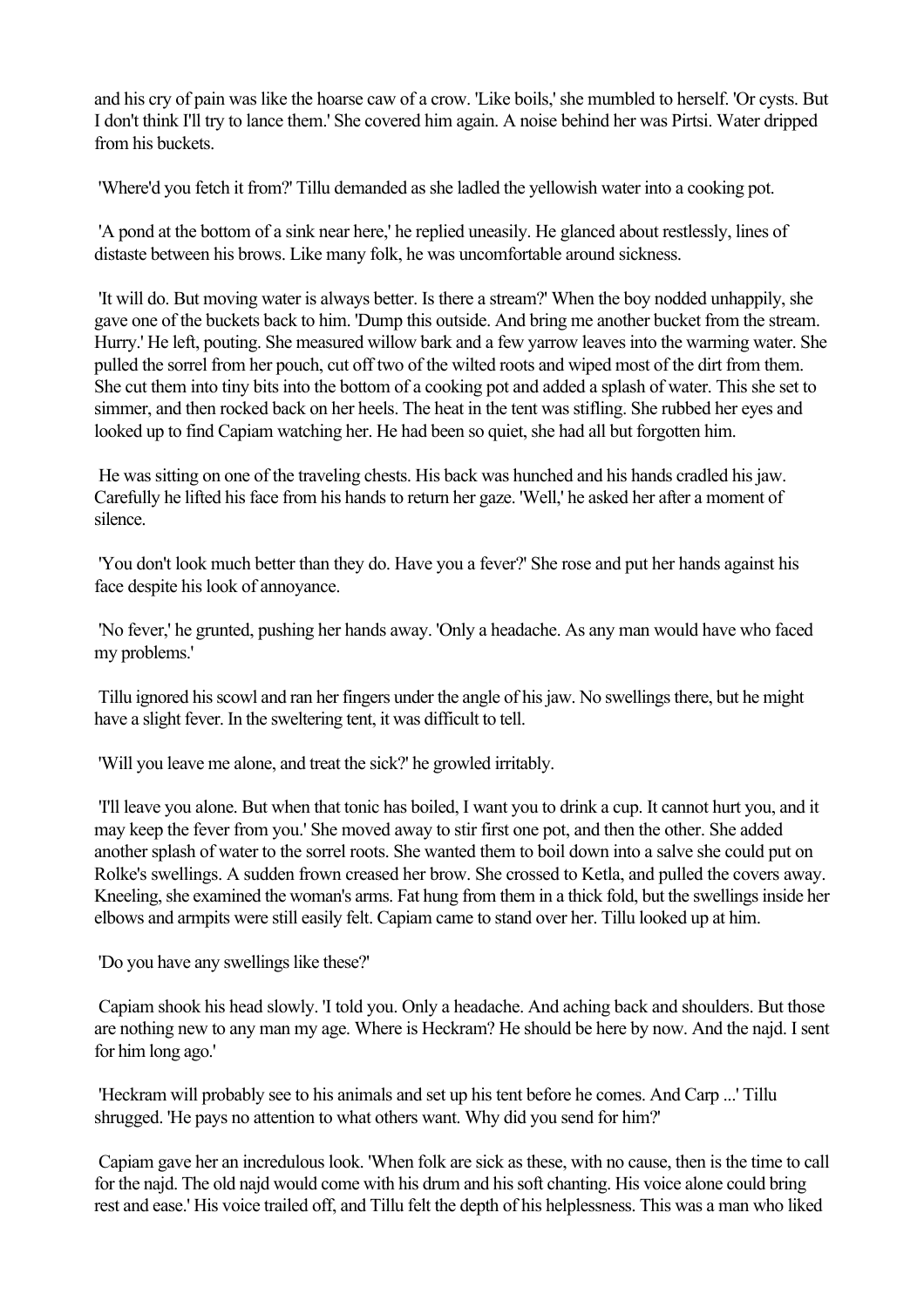to be in control. He'd try anything to master this situation.

 The door flap was pushed aside, and Pirtsi staggered in with the dripping bucket. He set it down by the fire, wiped his forehead on his sleeve, and then stood uncertainly looking at Capiam. 'Herdlord?' he began hesitantly.

 Capiam nodded to him as Tillu lowered a dipper into the water. This water was clear, and cold. Tillu grunted her approval. 'Lift Ketla so she doesn't choke,' she instructed him.

 Pirtsi edged around the woman's bulk and knelt by her. His hands wavered helplessly as Tillu held the dripping dipper of cold water. He didn't want to touch her.

 'Move, puppy,' Capiam said contemptuously. 'I'll do this. You go find the najd and hurry him this way. And Heckram. I've words for him.' As the youth scrambled out of the tent, Capiam knelt by Ketla. He eased an arm under her shoulders, muttering to her softly. Her head lolled on her shoulders. Tillu supported her head and held the dipper to her lips. The cold water lapped against her chapped lips.

 'Drink,' Tillu urged her softly, and as if the words wakened her, Ketla surged against the dipper. 'Slowly, don't choke,' Tillu cautioned her as she gulped the water down. She gave her another dipperful, and then motioned to Capiam to ease her back down. 'That's enough for now. We shouldn't give her too much cold water on an empty stomach.' A sudden thought occurred to her. 'Has she or Rolke eaten anything today?'

He tucked the soft hides around her. 'Earlier Ibb came in and made broth of the rabbit meat for them.'

'And you? Have you eaten anything?'

 He made an irritable gesture of dismissal. 'Yes. Joboam and Pirtsi cooked earlier, and I had some. I'm not sick.'

 'Not yet,' Tillu agreed sourly. She stirred the two simmering pots, and then scooped up a fresh dipperful of water. 'Rolke,' she said, nodding toward the boy. Capiam moved to support the boy's shoulder and head.

 But as Tillu held the dipper to his lips, she felt that sudden coldness in her belly. She was seldom wrong. Maybe it was his sunken, darkened eyesockets or the indifference of his shallow breathing. She tipped the dipper, so the water lapped against his dry lips. 'Rolke,' she said softly. 'Drink this. You'll feel better.' He didn't move. 'You must be thirsty. Drink.' Capiam watched his son's face intently. With her free hand, she parted Rolke's lips, spilled water between them. He aspirated it in, choked slightly, and let the rest dribble from his mouth. Without a word Capiam eased his son down into the hides. He covered him very carefully, snuggling the blankets around him. Then he sat down on the traveling chest and stared long at the tent walls. Tillu didn't lie to him.

 The sorrel had simmered into a thick mass. She set it aside to cool. The tea of willow and yarrow was ready. She added cool water so it wouldn't scald the lips, and ladled portions into three cups. Taking the first one to Capiam, she said softly, 'Drink this.' His black eyes were empty. He took the cup from her silently and drained it. Then he helped her with Ketla, who gulped the tea thirstily. And on to the sham of trickling a little into Rolke's lax mouth. Capiam watched silently as she smoothed the sorrel paste onto Rolke's swellings. She was treating Ketla's when the tent flap was lifted.

Pirtsi came in cautiously. Heckram was behind him. And behind him came Carp, with Kerlew on his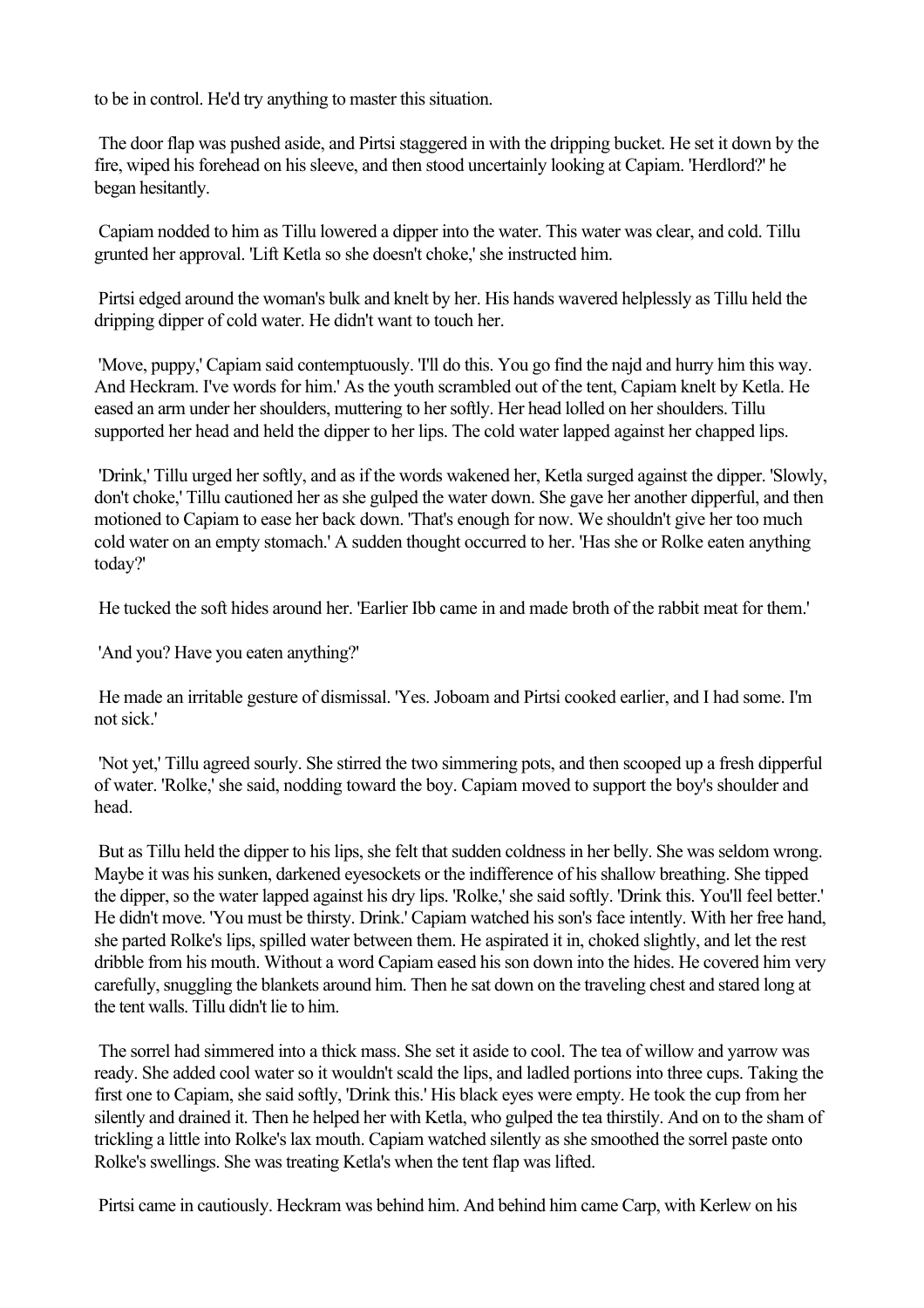heels. The boy's eyes were wide with excitement. He clutched a small skin drum and stared at everything with interest. He was the only one who looked pleased to be there. Heckram looked both wary and stubborn, while Carp wore an expression of resignation. Capiam's assessment of them was plain.

 'Pirtsi. You may go now, back to your own tent and fire. I thank you for your aid this night. Carp. When you joined my herdfolk, you said you would be najd for us. Little have I asked of you. I now ask that you speak to the spirit world on behalf of my son and wife. Heckram. You have both grieved and offended me. You seem to think that my authority is not ...'

 'I will need the liver of a newly killed reindeer,' Carp intoned across Capiam's words. 'And its caught blood and marrow bones. I will need the fat of a bear, and the smoked flesh of a river fish.'

 For a moment Capiam's jaw hung ajar with outrage. Then his eyes hardened and he demanded gruffly, 'What for?'

 Carp sighed theatrically. 'Has it been so long since you had a najd among you, Herdlord? The spirits are not dogs to come wagging at my call. I must invite them as honored guests. Your daughter Kari must cook the liver and prepare the fish while I chant to my spirits and ask them to honor your herdfolk with their presence. When they come, my apprentice and I will eat of the food to show them how good it is, and how well the herdlord treats their friends. Then I will drum and chant, and ask that they find out what troubles Ketla and Rolke.'

 For a long moment Capiam was silent, considering. He frowned, the lines in his face going deeper. He looked from Carp's mask of earnest sincerity to Kerlew's stare.

 He spoke slowly and heavily. 'Tell Pirtsi to give you my harke, the one with the streaked tail. He knows the one  $\cdot$ 

 Carp shook his head sadly. 'No, Capiam. That will not do. The spirits must know it comes from you. You must lead the harke to the slaughter place, you must kill it and take the liver and blood and marrow bones. Leave the rest. Then you must bring them to Kari's fire, where I will be drumming and chanting.'

'But ... Ketla. My son.' Capiam gestured helplessly. 'I cannot leave them alone.'

 'The healer will be here,' Carp pointed out implacably. 'And she can send Heckram running if you are needed. What good can you do here? Watch a woman boil herbs, watch your wife mutter and toss? No, Capiam. Your time would be better spent in killing a harke. Or do you wish to sit and watch as their spirits are stolen away from them?'

 Capiam shook his head like a reindeer beseiged by gnats. He glanced at Kerlew and away, his distaste plain on his face. 'No. I will come.' His voice was dull. When he looked at Tillu and Heckram, the command had gone out of his eyes. 'You will stay?' he asked uncertainly. 'You will come for me if I am needed?'

 Tillu nodded solemnly. She did not enjoy seeing the man humbled so suddenly. Heckram spoke softly. 'I have always been ready to do whatever the herdlord needed and asked of me.'

 Capiam didn't reply. He moved like an older man as he pushed aside the tent flap and went into the night. Carp followed him, and Kerlew, clutching the drum, drifted after them.

'Kerlew?' Tillu asked as the boy brushed past her. Then, as his eyes found her, she asked awkwardly,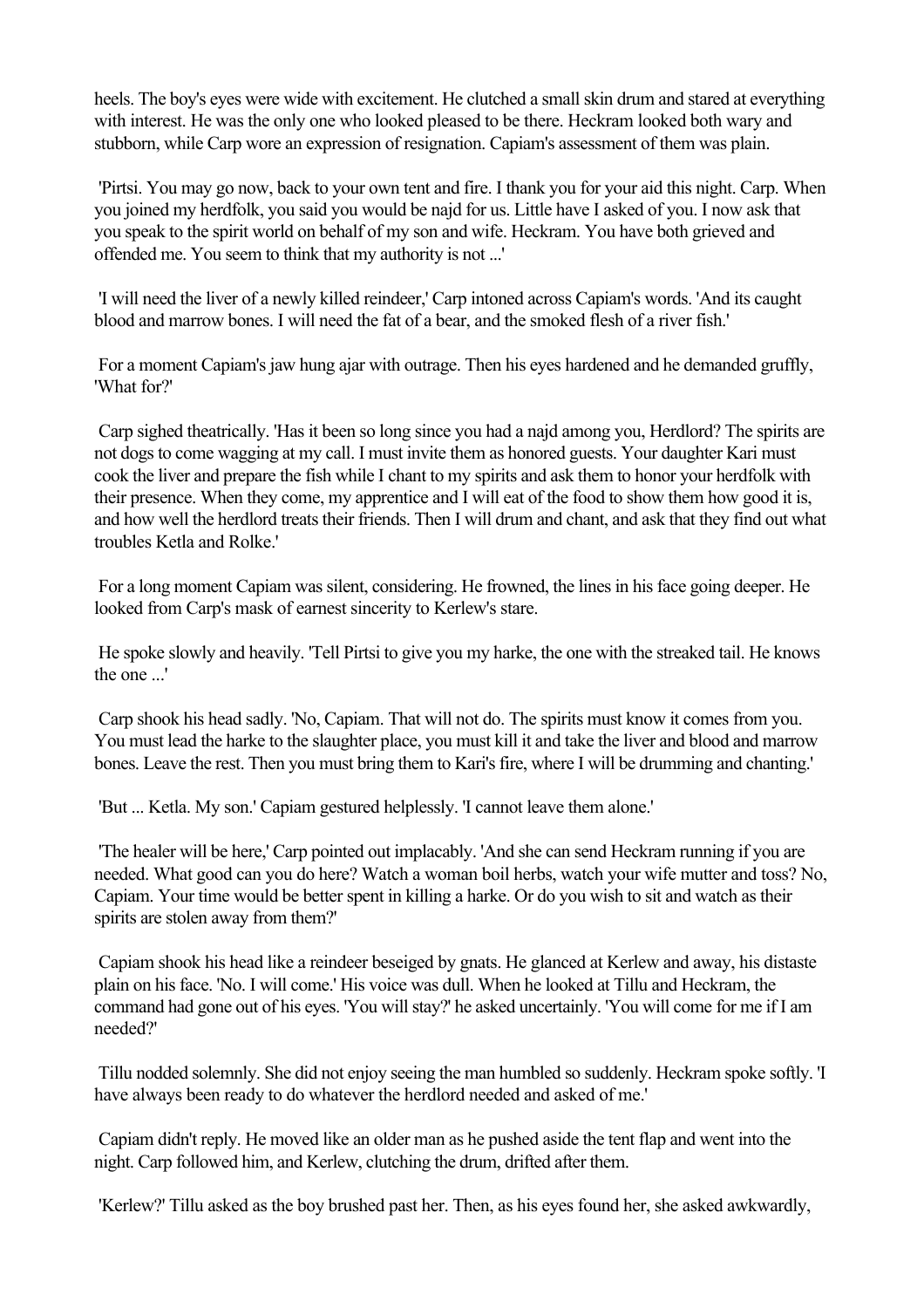'Were you all right today? Did Carp and Kari look after you?'

'Yes.' He lifted one hand to scratch the back of his neck, and then looked suddenly at the drum he held.

 'Did you ... ,' Tillu began, but Carp thrust his head back into the tent. His filmed eyes were narrow with anger.

 'Kerlew! Will you keep your master and the herdlord waiting? You have more important things to do than babble at a woman. Come along!'

'I have important things to do,' Kerlew echoed without apology. He hurried after the old shaman.

 Silence thick and choking as moss-smoke wafted through the hut. For a long time Tillu stared at the door-flap, willing it to open, willing Kerlew to come back and speak to her, if only a word. But he didn't. There was only Ketla's mutter and the shallow rasp of Rolke's breath.

'I've never known anyone like him,' Heckram said quietly.

 'He's always been strange.' Tillu worked the words past the knot in her throat. 'It's not his fault. He's only a boy, in many ways little more than a baby. The last thing he hears is the first thing out of his mouth.' She sagged down beside Ketla.

 'I didn't mean Kerlew. Carp. No one has ever spoken to Capiam like that. Yet Capiam meekly obeyed him. I don't understand his power over men. You know what I found when I went to check on Kerlew this evening?'

 Tillu gave no sign of interest, but Heckram went on speaking. 'Kari was cooking a kettle of meat. Fresh meat, not dried, with big globs of white fat floating in it. I must have looked surprised, for she smiled and said to me, 'See how generous Joboam has learned to be with the new najd? Soon all will come to respect him.' I can't understand it. I thought Joboam hated Carp and Kerlew.'

 'Hate and fear. Carp's best tools, always. Among Benu's folk, there was not a man who dared to forbid him anything. Let a man find good luck, and Carp demanded a share of his fortune as thanks. Let tragedy strike, and Carp was there to wring whatever was left from him, lest something even worse happen. There was no secret shame that Carp had not found out, no hidden treasure that he did not take his share of. His magic is built on pain and greed. You have seen how he mastered Capiam. I have no idea how he has threatened Joboam. No one will ever know, unless Joboam brings Carp's displeasure on himself. Then Carp will ruin him, with no remorse at all. In some ways he is like Capiam. He cannot tolerate one who does not fear or grovel before him.'

 'Like you.' Heckram said softly. He looked at Tillu across the fire, his eyes soft and grave. 'What is it he wants from you? What would you have to give him to get Kerlew back?'

Tillu shook her head slowly. 'More than I could give him.'

'Hides? Meat? Reindeer?' Heckram pressed. 'I am not a wealthy man, but I have ...'

 'No.' The weariness in Tillu's voice silenced him. 'It is too late. I know Carp. He will never give Kerlew up. Nor will he stop until he finds a way to bring me under his command.' She lifted her hands and rubbed hard at her face. 'I have always known that. There is no way that I can regain Kerlew.'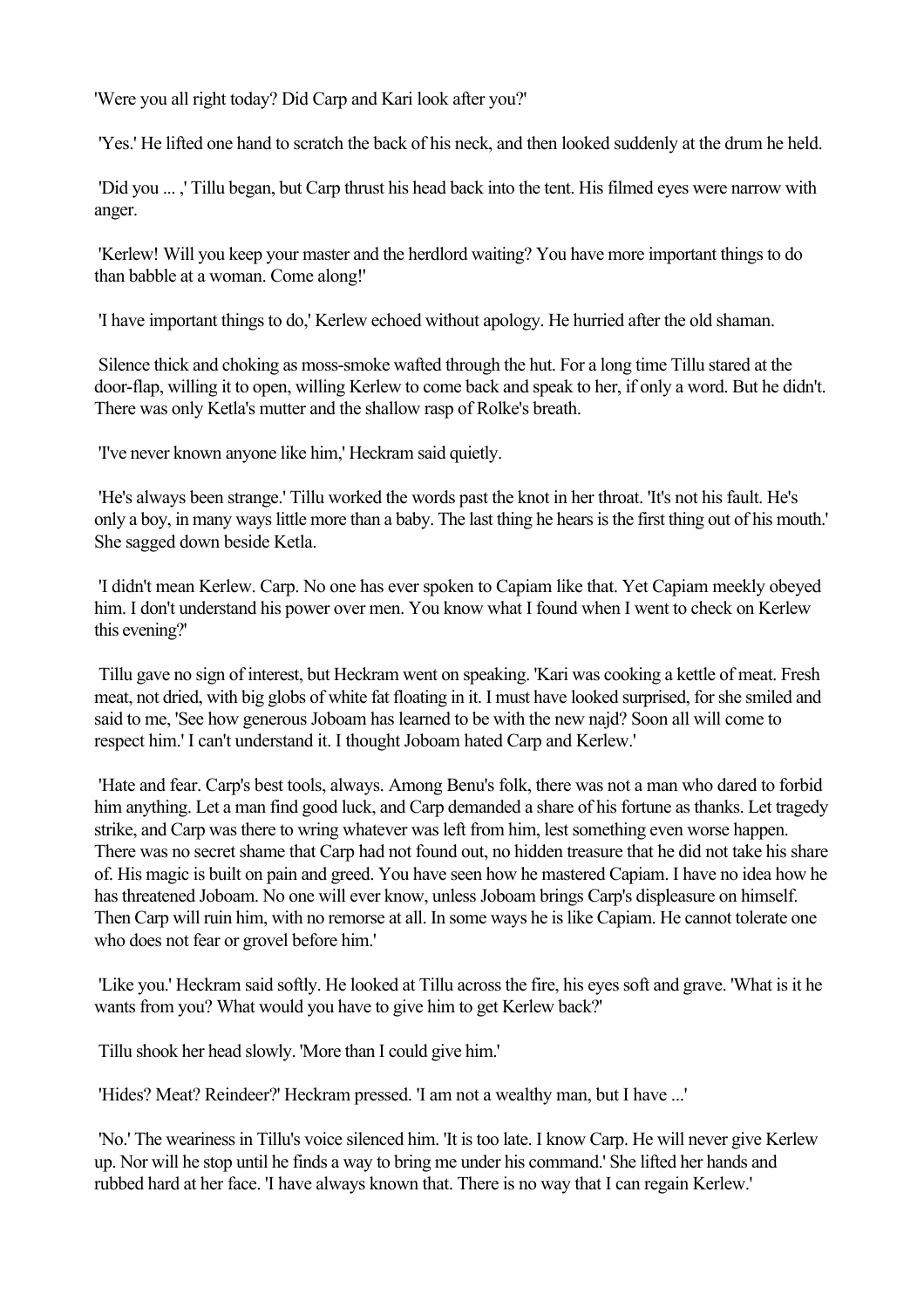Heckram crossed the tent and sat beside her. He didn't touch her. She held herself too tightly; if he touched her, she would break. 'What if you took the boy and went away?' he asked.

 'He'd follow again,' she said dully. 'And he is always with the boy, and Kerlew would never willingly leave him. I've lost him. My son is lost to me. He will be what Carp shapes him to be, a man as conniving and vicious as Carp himself.'

 The depth of pain in the small woman's voice broke Heckram. He reached for her, then drew his hand back. 'Don't give up,' he whispered. 'Let me think about it. But don't give up yet.'

 She looked at him, and through him. Something hardened inside her, some small bit of resistance that she had not known she possessed. Heckram saw it in her face and dared to smile at her. Almost, she smiled back. Then she gave herself a small shake and rose suddenly. 'Can you help me give Ketla a drink of water?' she asked him. He nodded.

 Tillu pulled her sandy eyelids open. A gray dawn had infiltrated the hut to put a merciful end to the night. She lifted her head, felt the jab of a kink in her neck. She had been sleeping with her back braced against a carved chest. Now as she stood up, the ground seemed to rock under her feet. She leaned a hand on the chest and looked around her.

 Ketla and Rolke lay exactly as she had left them. She should check them again. In a moment. She scrubbed at her face. Capiam lay with a single hide tossed across his still-clothed form. A line divided his brows and his face was gray with the fever he wouldn't admit. Heckram was gone. She tried to remember his leaving and couldn't. She remembered the cup of soup and piece of cheese he had brought from Ristin's hearth. She had eaten it, and then he had said something about watching Kerlew and Carp. He must have left then. She rubbed at her eyes and temples, willing the dull pounding inside her head to stop.

 All night she had moved from Ketla to Rolke and back again, keeping water in Ketla, and endeavoring to get Rolke to drink. The stench of sickness was thick in the tent. Sour sweat and urine blended with the aromatic potions she mixed. Tillu felt soaked in the smell. And the drumming and chanting hadn't helped. It had begun soon after Capiam left with old Carp. The varying beats of the drum had continued until Tillu felt it beat within her head, thudding against her temples. More muffled was the chanting, first in Carp's wavering old voice, and then in Kerlew's uncertain tenor. Heckram had left then, to return with food for her and news of the shamanic efforts.

 'Kari has rubbed her face with soot, except for tall ovals around her eyes. She cooks the offering meat for them, while Carp sits on soft hides and drums. He is dressed in white fox skins and wears many necklaces of amber and bone. Kerlew is at his knee, and repeats every chant after Carp.'

 He had whispered the words softly, their heads close together as he supported Rolke and Tillu spooned willow bark tea between his shiny lips.

'Where is Capiam?' Tillu had asked.

 'There, at Kari's fire, as are most of the herdfolk. Those who do not sit about the fire to watch find an excuse to walk past and stare. Capiam sits across the fire from Carp, and watches him silently. I believe it is what Carp told him he must do, if Carp is to present his requests to the spirit world.'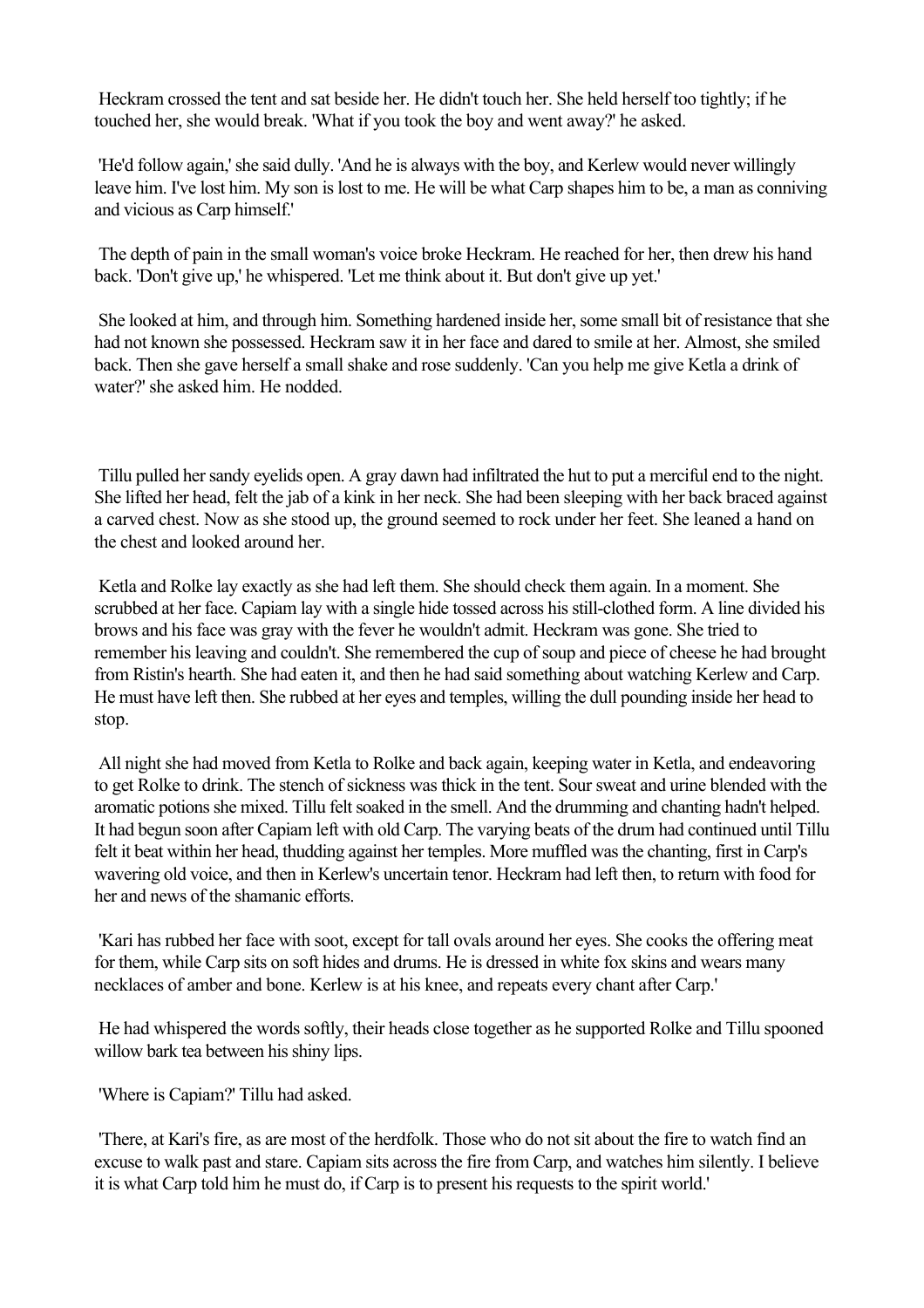'Spirit world!' Tillu had spat out the words and Heckram had looked at her with surprise. Her anger had risen as she met his stare. 'The 'spirit world' to Carp is an excuse to take what he wants. He will drum and chant and demand the best food and drink and soft hides to sleep on. Then, if Ketla and Rolke live, he will say it was his doing, and demand gifts of thanks. And if they die, he will say it was Capiam's fault, that he was not generous enough to satisfy the spirits. He lives like a great black tick fat with blood.' Her voice had dropped as she added, 'And that is what he will teach my son.'

 Heckram had reached across Rolke, to grip her shoulder for an instant. She had felt her eyes drawn to his. His voice was grave as he asked, 'And you have no belief in the spirits at all? I know you have no faith in Carp. But what of your son? You do not think that Kerlew can be a true najd, one who honestly helps the herdfolk to honor the spirits of the earth?'

 She answered unwillingly. 'Kerlew believes what Carp tells him. He honestly thinks his chantings and dreams can change the world he lives in.' She shut her eyes tightly for an instant. 'Carp could not ask for a better tool. Take a boy who has never been accepted, and tell him it is because he is special, that he is destined to be a shaman, that magical powers will be his. ...' Her voice trailed off in helplessness. 'What can I offer him that is better than that? I tell him that he must work harder, try harder. And no matter how he works, he will always be different. There will always be those who taunt him, shame him.'

'Not if he were najd,' Heckram had said softly. 'None would dare!'

'But that isn't what I want for him!' Tillu had insisted.

'But it may be what Kerlew wants for himself,' Heckram had reminded her.

 That must have been when he decided to go to Kari's fire himself, to watch the boy. Not that it could have done much good, Tillu told herself. She straightened slowly, feeling her vision darken and then clear. Never had she felt so drained by one night's vigil.

 Ketla was breathing well. When Tillu offered her water, she opened her eyes briefly and even murmured thanks. Tillu covered her again. With time and rest, Ketla would recover. Her knees creaked as she rose again. Rolke was next. She stooped over him, feeling the grim fear rise in her. But his chest still rose and fell in brief breaths. She lifted him easily from his nest of blankets and held the dipper of willow-bark tea against his lips. A little trickled into his mouth. He swallowed once, twice, and then the rest trickled out the corner of his mouth. Tillu sighed and eased him into his bedding. She damped her hands in cool water and sprinkled it over his face and chest. His skin was hot and dry, and the lumps inside his elbow joints were now painfully obvious. She covered him again.

 Suddenly the tent stifled her, the smells of her own herbs and roots rose to choke her. She stumbled to the door and pushed her way out into the cool morning air. Already the rest of the camp was wakeful. A considerate quiet was kept outside the herdlord's tent, but elsewhere folk were taking down their tents and loading up their harkar. The thought of travel made her feel queasy. She sank onto the thick hides on the doorstep and breathed in the cool morning air. There was a full bucket of cold water outside the tent door. Tillu plunged her hands and face into it, feeling the icy contact as a painful pleasure. She drank from her cupped hands, washing away the clotted taste of the night. She sleeked her hair back and lifted wakeful eyes.

 The Cataclysm leaped up before her. She gasped in the impact of its presence. No description could have prepared her for it. After the long trek across the tundra, the upthrust of the Cataclysm was startling. The clear light of morning brought it closer to the cluster of tents and animals. Her eyes traced the ragged edges of rock, schist, and soil. Layer upon layer of the earth's skin had crashed together in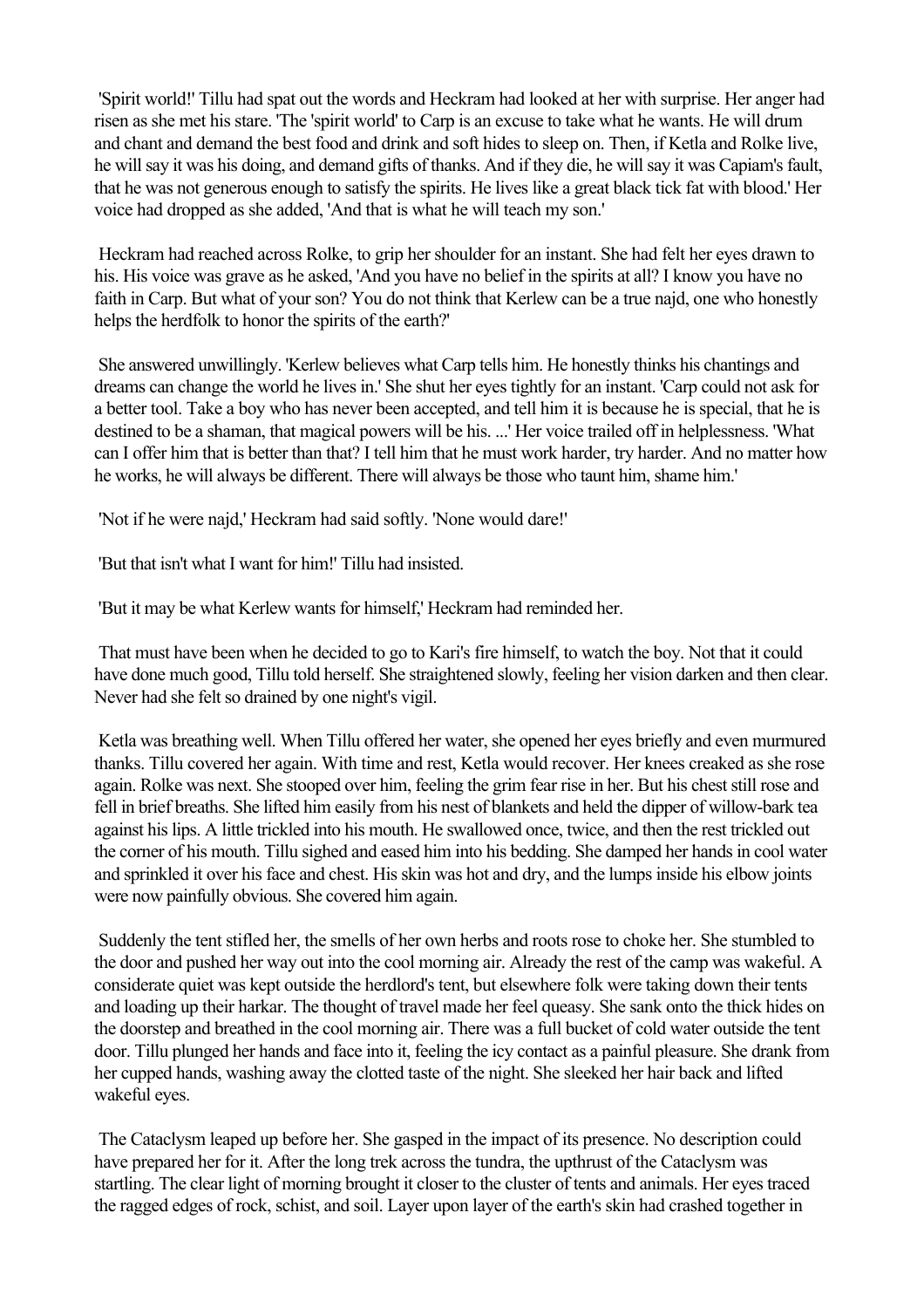mammoth confrontation, had pushed each other into vertical ramparts of stone. Bluish white slabs of ice and snow were trapped in pockets of the Cataclysm, contrasting with the stark gray and black of rock and the verdant greens of plant life. She guessed that the moving dots on the high ice fields were the wild herd.

'By tonight, we'll camp in the shadow of the Cataclysm.'

 There was smug satisfaction in Joboam's voice. Tillu turned to him, trying not to show her uneasiness. This jovial greeting from the man Heckram had knocked down last night? She held her body in alertness, ready to leap away in an instant.

 He looked down on her and smiled. It was not the easy smile of friendship, but the smile of one who knows he has another at his mercy. The smile made Tillu feel both ill and angry. She made no reply to his comment, but only looked up at him warily.

 He stepped to the door of the tent and thrust his head inside. 'Capiam! Shall I bring your rajd up for you?'

 'Shush!' Tillu hissed angrily, but Capiam was already stirring. In a moment the herdlord was swaying in the entrance of the tent. One hand gripped the door-flap; the other rubbed wearily at his blood-streaked eyes. Tillu saw the fever's track in his shiny lips and grayish skin. His years sagged upon his body like ill-fitting clothing. He reeked of sweat and sickness. And Joboam, flushed with life and health, smiled down upon him and said, 'All the herdfolk are ready to leave, Herdlord. I thought that with Ketla and Rolke sick, you might need help to take down your tent and load it.'

 Capiam stared past him, fixing his eyes on the Cataclysm. After a long moment, he nodded jerkily. 'Yes ...' His voice was thick. 'Take it down and load it up. I will take Ketla and Rolke to the coolness of the Cataclysm. We will all feel better in the cool winds off the ice-packs.' He turned bleary eyes on Tillu. 'All the herdfolks come together at the Cataclysm. Did you know that?'

 Tillu shook her head numbly. Joboam's voice was gay as he picked up the tale. 'Yes, Healer. They all come, following their herds. At the Cataclysm, there will be dancing, and many weddings to celebrate. How Ketla does love to dance for a joining! And perhaps this year there will be a girl to catch Rolke's young heart. One with long black braids and a merry hat atop them. Calves will have their ears notched, sarva will be nipped into harkar, and boys and girls from all the herds will smile at one another. It is a good time, Tillu. You will enjoy it.' His smile was cold.

 'Rolke needs rest.' She focused her words on Capiam. 'And Ketla, too. Let me stay here with them, bring them later.'

 Capiam turned from her plea, to stagger back into his tent. Tears of frustration stung Tillu's eyes. He would kill his son. When she felt fingers on her arm, she whirled angrily, ready to claw Joboam's face. But he jerked himself back from her touch and stood grinning down on her.

 'I wanted to ask you if you had heard what the najd said? Surely you should be interested in the doings of the najd and his boy?'

 'His ... boy.' The words hit her like a blow. She stepped away from the man who hurled them. 'Leave me alone.'

'But, Healer, wait! Just let me tell what the spirits told the najd last night. They were not pleased with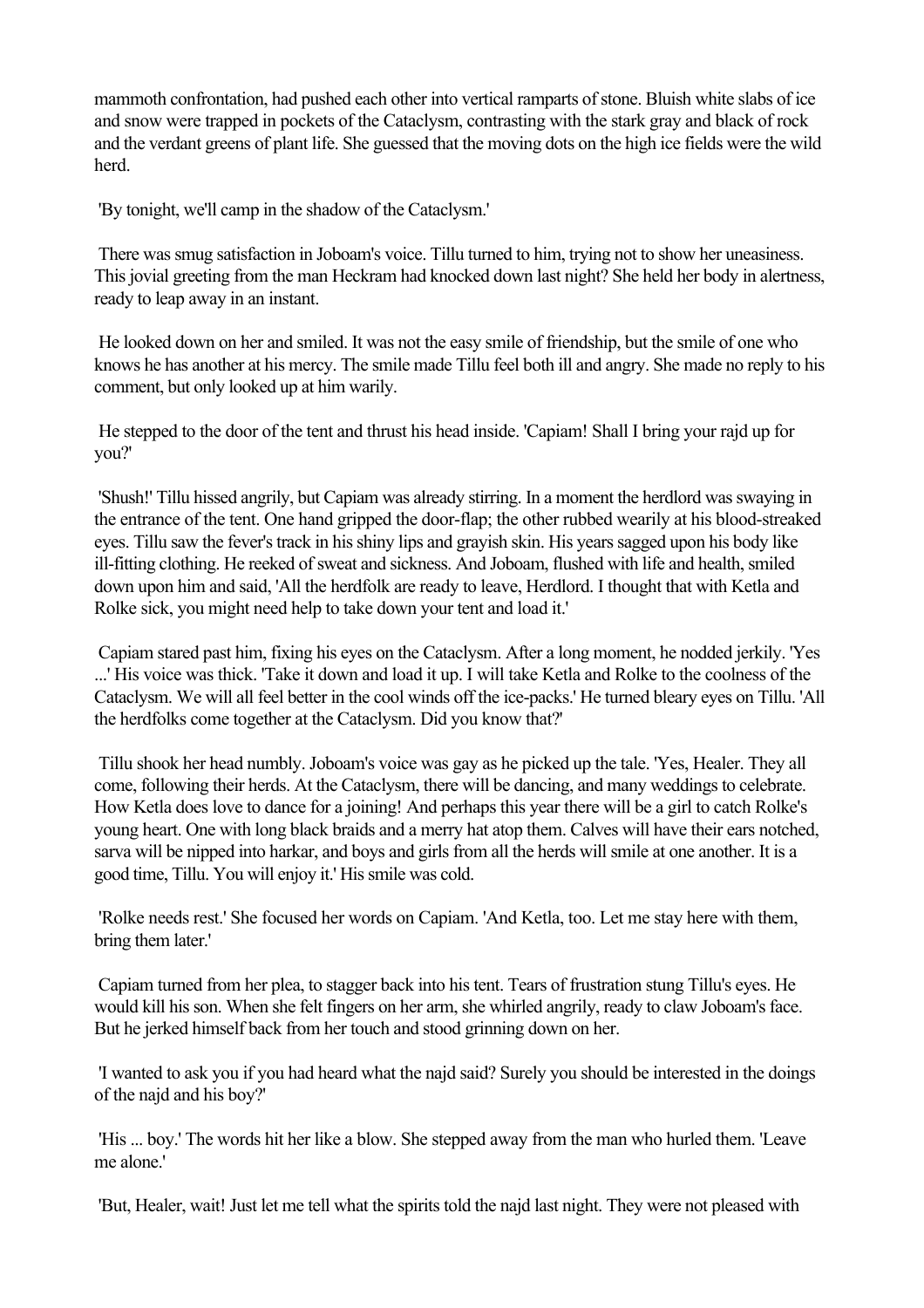Capiam's gift. The harke was too old, the meat tough. But still Carp chanted and drummed. Then the spirits told that in the shadow of the Cataclysm, Ketla and Rolke will be freed from their sickness. Why else would Capiam be so anxious to press on?'

 She turned her eyes from him in disgust, sickened by Carp's remorseless greed, shamed that her son was connected with it. 'I suppose he told Capiam that he must make a larger, better offering to the spirits tonight?'

 'Of course. The spirits ask Capiam to give his best. Tonight Carp will come to Capiam's tent, to drum and chant and drive away whatever evil sucks the life from his wife and son.'

'Where is the najd?' Tillu kept her voice level, but fury seeped into it.

 'At Kari's tent, of course. Though that will not be so for long. The spirits would like the najd to have a tent of his own, a large one, where he can chant and drum and make sweet smells for them away from the eyes of ordinary men.'

 Tillu did not wait to hear more. She spun away from him, hastening through the disappearing village. She wished she knew where Kari had pitched her tent last night. She hurried on, head pounding and eyes stinging in the bright morning light. All around her, folk were dismantling tents and loading their harkar. Children finished hasty breakfasts while adults folded tent hides and strapped loads on patient harkar. Bror stopped Tillu to show her an infected blister on his thumb. She lanced it hastily and recommended he wash more often. The old man's grumblings and his wife's triumphant cackle followed her.

 But Kari was not to be found, nor Carp nor Kerlew. Angry and frustrated, Tillu hurried back to Capiam's tent. She'd see Ketla and Rolke were handled gently, if nothing else.

 But when she reached the place where Capiam's tent had stood, she found his rajd loaded. A bleary-eyed Capiam knelt by a drag fashioned of tent-poles and hides. He was talking softly with Ketla as he held her hand. A few paces away a very still Rolke rested on a similar drag. A short distance away, Kari stood, wearing a face both sullen and worried. Carp was already astride her lead harke, Kerlew at his knee. No time to have words with him now. Tillu gave her son a sharp look. His eyes were blank, almost dazed, and his face pale. Up half the night, drumming and chanting when he should be sleeping. She hoped he was not sick. Heckram stood some distance behind them, watching the goings-on quietly. And standing over Capiam, as if supervising him, was Joboam. His affable manner irritated Tillu.

 Tillu saw Ketla nod carefully. Capiam stood with a sigh and, glancing around, suddenly gestured to Tillu. 'There you are, Healer. You always seem to be gone when I need you. Do you think you can lead the harke that draws Ketla? She says she would not mind. I myself will lead Rolke's. And Kari,' he lifted his voice, commanding, not asking, 'will lead my rajd.'

 Kari's eyes blazed. Evidently she had already had words with her father. But she led her own two harkar forward, and took up the rope of her father's lead harke to fasten it to the harness of her second harke. But her father's gray-muzzled harke objected. Accustomed to leading, he refused to be tied behind another harke. He shook his head vigorously, brandishing his short velvet-covered stubs. The more insistent Kari became, the more the old animal objected, resisting so vigorously that her harke danced away from him, unwilling to have his rump so near the horns of the incensed lead harke. Stifled laughter greeted her efforts, and Kari's face flushed with anger. Joboam stepped into the middle of it.

 'Lead your father's rajd, Kari,' he suggested smoothly. 'My lead harke will not mind following your rajd. And it will give me pleasure to care for the najd for a day.'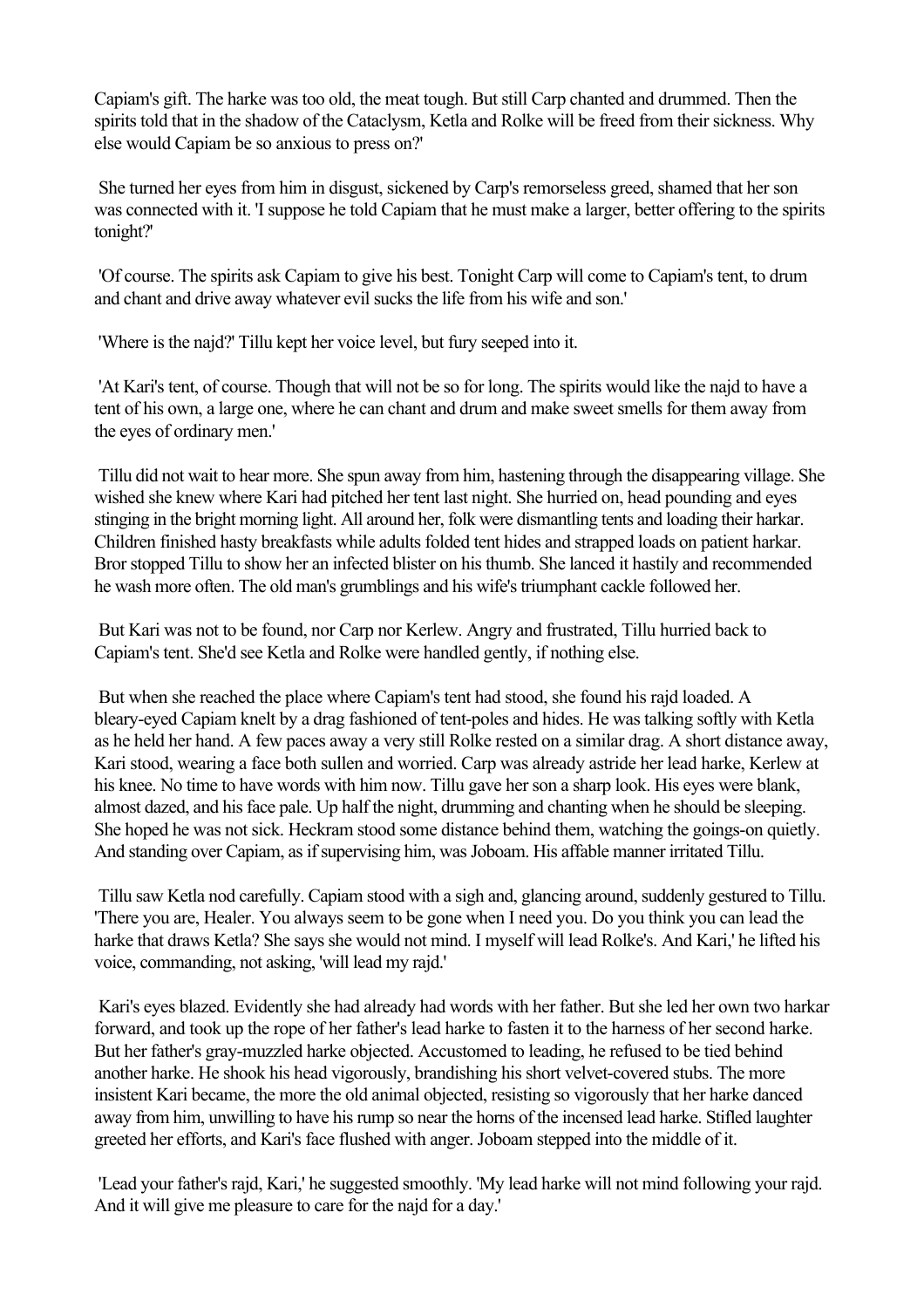Tillu's mouth gaped at his offer. For a moment Kari stared incredulous. Then outrage filled her face and voice as she replied, 'But I think the najd would take more pleasure in my company, Joboam. I have been the one who has '

 'But Joboam is most kind,' Carp cut in sharply. 'And I would be pleased to go with him. It is time we knew one another better, Joboam. My ears have grown weary of chattering women.'

 If he had struck Kari publicly, the impact could not have been greater. The gathered herdfolk were too shocked to murmur or take sides. Kari dropped the lead rope of the najd's harke as if it were hot. For an instant she stood stock still, staring with anguished eyes at the najd. Carp sat impassively, as if unaware of the insult he had given her. Kerlew stood at his knee, blinking. Even Capiam stood with his eyes cast down, unwilling to witness his daughter's humiliation. Kari's eyes roamed slowly over the crowd. Then suddenly she lowered her eyes and silently moved to her second harke. Swift and silent, her fingers freed his rope. She left the harke that carried the najd standing unattended and moved to add the harke that carried her belongings to the end of her father's rajd. There was resignation to her gesture, but also dignity, and Tillu heard murmurs of approval. She watched Kari fasten her harke into the rajd and then come to the head of the line. Tillu tried to catch her eye, but the girl was studiously looking at no one. Tillu turned her head just in time to see Joboam lead away the najd's harke. Kerlew followed at his heels.

 'Kerlew!' she called. Surely her son would not follow the najd now, would not put himself under Joboam's control. The boy glanced at her, but Carp turned and said something over his shoulder. For an instant longer Kerlew looked at his mother; then he turned and trotted hastily after the najd's harke. Tillu was transfixed. He had looked at her as if she were a stranger; or a tree, perhaps. She took a step after him.

 'Tillu!' Capiam reminded her. Kari had started the rajd, Capiam had fallen in behind it, and the gap between her harke and Rolke's drag was widening. She stared in agony after Kerlew. And saw Heckram, drifting silent as a ghost as he shadowed the boy. Their eyes met and his reassurance was silent but unmistakable. Tillu breathed out in relief. She pulled gently at her harke's rope, and it stepped out, dragging Ketla easily. In a moment she was where she was supposed to be. She glanced over her shoulder, saw the caravan forming behind her. Families and reindeer drifted into place, took up the steady pace that Capiam had set. She stumbled, and turned her eyes forward again.

 The Cataclysm rose before them, impossibly huge. Far ahead of them, the domestic herd was moving steadily toward the upthrust of earth and rock. In the distance, Tillu glimpsed other moving shapes. She counted three other herds and two other caravan lines. All seemed to be converging at the Cataclysm. She tried to imagine all those people and animals gathered in one place, and couldn't.

 Yet as the day advanced, both the Cataclysm and the other caravans drew nearer. Several times Ketla lifted her head, to smile weakly at Tillu. Each time Tillu gave her water. And each time, she afterward edged her harke forward, to look down on Rolke's grayed face. Rolke did not refuse water; he was impassive to it. Tillu smoothed it over his face and lips. His breathing had a hoarse, wet sound.

 'Tonight,' Tillu said softly to Capiam, 'I will make a steam of pine needles and birch cones. It may clear his breathing.'

 Capiam nodded wearily. His own breathing was raspy, and his face too flushed for the coolness of the day. Tillu folded her lips and said nothing. Useless to argue with this man. He would not rest until he had reached the Cataclysm. Perhaps then he would behave sensibly. She flicked a tick off her arm, and let her harke ease back into line. She, too, was looking forward to the cool of the Cataclysm and the easing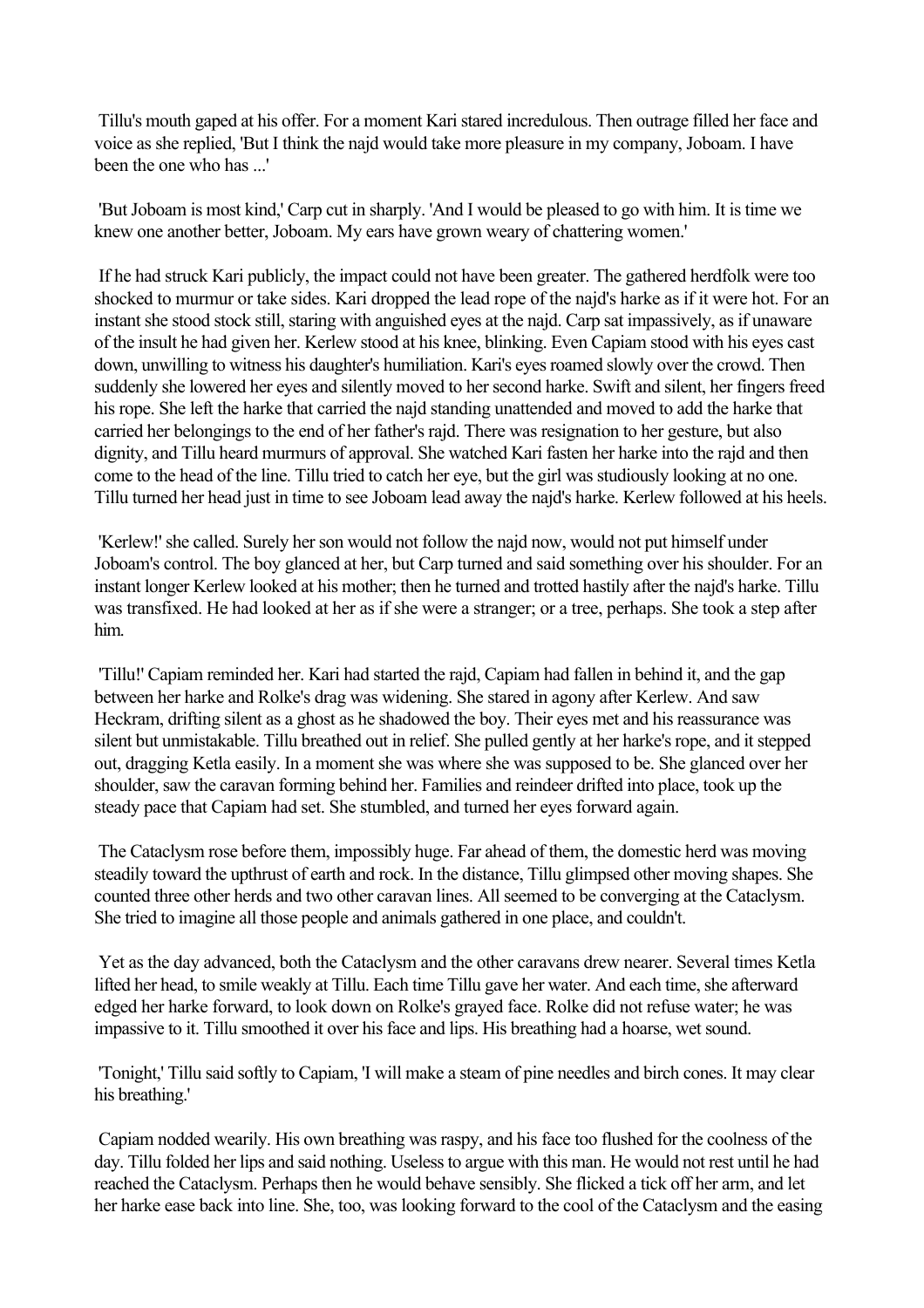of the insect problem. She stared forward, to Kari's straight little back as she led the herdfolk onward. The thought crossed Tillu's mind, that in the final assessment, Kari was Capiam's daughter. Leading her folk onward, finding the courage to keep her dignity in the face of Carp's insult. Tillu wondered if Capiam could see that. Probably not. He was probably too caught up in the illness plaguing his family to notice the one who carried on. But Tillu did. Maybe tonight she would have time to speak to Kari. And Kerlew. And Heckram.

 'Heckram.' She murmured his name like a charm, let her strange feelings for him rise unchecked. For an instant she saw him again, naked in the sun. She stumbled slightly and the harke snorted rebukingly. She patted his neck and walked on. For many years, it had been others who needed her and took comfort in her skills. She had not known that needing could throb unremitting as pain. A pain to savor.

#### CHAPTER ELEVEN

 Two days after arriving at the Cataclysm, Tillu was still not accustomed to it. It was, she thought, like camping by river rapids. The flow of people and sound never ceased. The reindeer clustered on the sides and flanks of the vast upheaval of earth and rocks, watched over by the young boys and girls of the herdfolk; it was taken for granted that more than reindeer herding was taking place on the mountainsides. Many a joining and lifelong partnership had begun in such innocent trysts.

 Folk were equally busy below. Many a joining ceremony was being prepared. Women were sewing and weaving, comparing garments, and trading bridal trims and gossips, speculating about which couples would be joined next year. Some were assessing animals, their own and others. In a makeshift corral of stone and brush, vajor were separated from their calves. The owner of each calf then moved in, to swiftly notch his mark into the calf's ear. Each small flap of skin was strung on. a tally line to keep the count. Bull calves were bloodlessly castrated. One herdsman would hold the calf down while his partner carefully took the calf's scrotum into his mouth. Two quick nips of white teeth severed free the testicles inside the pouch without breaking the skin. A brief massage of the pouch, and the calf that had lain down a sarva stood up as a harke, to run back to its frantic mother.

 Goods and animals were traded and compared, children fought, screamed, and played, and all folk continually visited one another. Their voices were lifted in a sound as constant as the patter of rain. The whirl of people and activity flowed past Tillu's awareness, washing from her mind any personal thoughts. A blanket of noise and movement insulated her from her problems.

 Of Heckram she had seen little; of Kerlew, even less. She was healer now for all of her day, and Tillu only in odd moments. She felt as if her personal life and problems had been set aside, like a piece of sewing that could be completed later. Dimly she was aware that this was not so; that the lives of Kerlew and Heckram and Kari went on without her intervention. But in the herdlord's tents the threads of lives lay in her hands. She was all that held them intact, and she could not let them go, no matter what pain goaded her.

 Although Ketla was feeling better, she was not well. Even a few steps made her lose her breath, while Rolke did little more than breathe and moan. The fine bones in his hands and feet stood out clearly, and his skin burned under Tillu's hands. Capiam refused to admit his illness, but Tillu added ground willow bark and birch root to his tea at every opportunity. She stayed in the herdlord's tent, Rolke's constant nurse, though there was little she could do for him. She trickled tea and broth into his lax mouth. She rubbed water and oil into his papery skin and endured Ketla's predictions that any hour now he would be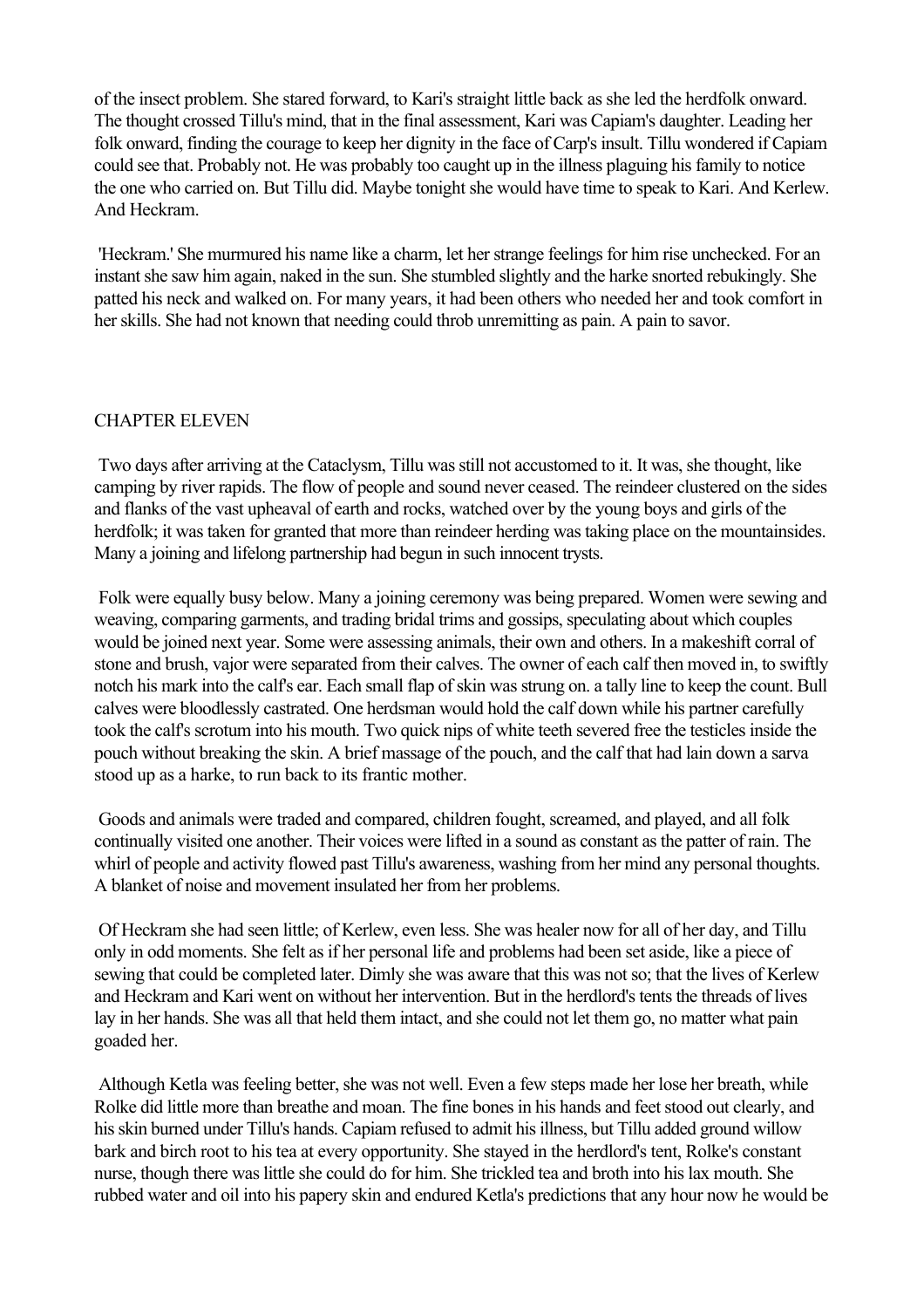better. Hadn't the najd said so? All the boy needed was rest.

 Rest. She would have liked to take it for herself. But there were always distractions to claim her energy. Capiam's najd and healer had attracted attention in the summer settlement. Folk from another herdlord brought her a boy with a broken arm. Her setting it unleashed a stream of visitors to Capiam's tent, most with minor ailments, but some with bad teeth, infected cuts, or injuries from the scuffles in the reindeer pens. The warm weather brought tick bites, many of them infected or abscessed. Some complained of a fever and headache that came and went. The symptoms were too like Rolke's and Ketla's for Tillu's liking. She treated them all, and wondered when she could sleep. Despite his feverish headaches, Capiam seemed to welcome the attention his new healer attracted. Even Ketla sat up in her robes by the fire, and chatted with the folk that came for healing.

 Evening brought the najd with his incessant drumming and chanting before the herdlord's tent. Then folk came in threes and fours, to gawk at Capiam's najd and whisper of other najds they had known. A fire would be kindled for the najd, and savory offerings set out on wooden platters. There would be a spread of soft hides where he might sit or stand, and a sweep of clean earth where he might dance. At those times Tillu might get a glimpse of Kerlew. He squatted at Carp's bony knee, swaying with the rhythm of the small drum he patted in time to Carp's chanting. Carp attired himself in Joboam's best tunics and his neck and wrists hung heavy with strings of amber and ivory beads. From time to time he drew strange and grisly objects from his pouch and chanted to them softly, or made mysterious passes that brought the flames of his fire leaping at his command or sent gouts of yellow smoke pouring up into the night. Then the gathered folk hummed and muttered to themselves and stared fascinated at the najd who chanted for Capiam's son.

 Tillu watched only Kerlew. The boy would be near naked but for a twist of leather about his loins. His hair was longer and unkempt, hanging about his narrow shoulders. His pale-brown eyes seemed overlarge in his gaunt face. His chest was ribby, his knees and elbows painfully large in his thinness. Only once had Tillu tried to speak to him. During a lull, when Kerlew's fingers whispered against the drum as Carp muttered to a tangle of teeth and feathers, she had crept closer to him, reached a hand to brush his back. Her fingers had felt the knobs of his spine, the high warmth of his skin. 'Kerlew,' she had whispered.

 Carp had sprung at her, shaking his talisman at her frantically as his chanting rose to an angry scream. A man from another herd had dragged her roughly back into the crowd, but for long moments Carp had pranced his stamping dance and rattled his talisman angrily at an awe-stricken crowd. Kerlew had given no sign he was aware of her. She had crept back to Capiam's tent, hiding her thoughts from herself in the chattering of the women who clustered about Ketla's hearth, drinking tea and sewing. Later Capiam had observed, 'A boy of Kerlew's age is not a child anymore. Parents must know when to let go of their children.' Tillu had only stared at him, hard and silent.

 She could have turned his rebuke back upon him. She could have asked why he and Ketla forced Kari to this joining. But she did not. She didn't want to do anything to make the girl any more miserable. When they had arrived at the Cataclysm, Capiam had ordered his daughter to move back into his tent. Tillu had expected her to protest angrily, but Kari had obeyed with uncharacteristic meekness. The fire had gone out of her eyes since the day Carp had gone with Joboam. Nothing seemed to interest her anymore. Kari spent most of her time staring into her mother's hearthfire. Tillu's efforts at rousing her were ignored; she no longer asked questions about healing. She reminded Tillu of a mother who had lost a new-born child. She had that same baffled look of shattered expectancy. Tillu wondered what promises Carp had made her and forgotten. Once she dared to speak to Capiam of his daughter's withdrawn silence. Puzzled, he had replied, 'But Kari has always been that way; quiet, idle, dreaming. It is why Ketla and I have decided that marriage is best for her. With a hearth and a man, she will have to talk, to take care of things. She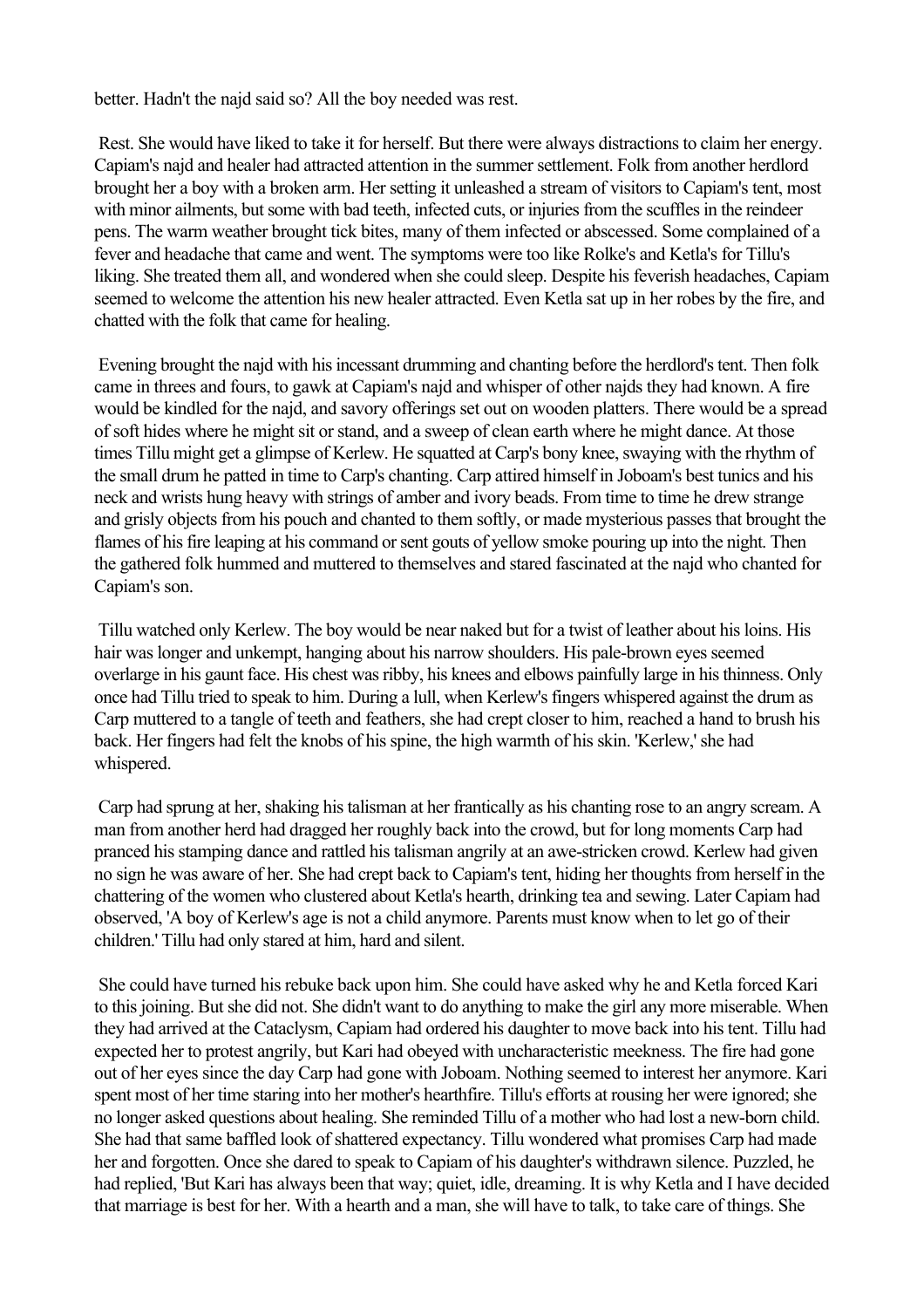will be a different woman'

 Tillu wondered. She suspected marriage would not change the girl. When Kari was not staring into the fire, she busied herself with needlework. From somewhere she had acquired baskets of black pinion feathers. Row upon overlapping row she stitched to a cloak of calf-leather. Ketla seemed proud of her new domesticity, but wrinkled her nose at the work, declaring it would smell horrid the first time it was rained on. Kari never replied. She only bent her dark head closer over her work, sealing out their words with her tiny even stitching.

 And so the days passed, one after another, as alike as beads carved painstakingly from bone. Rolke was no better, Kerlew seemed only thinner, his eyes more vacant. Of Heckram she had but a few guilty words a day, whispered at the door-flap while Capiam stood watching as if he begrudged every instant Tillu did not give his son. Heckram's news was sparse and not comforting. Kerlew lived in the najd's new tent, and should be eating well, for Joboam furnished the najd with fresh meat daily. Heckram and Ristin were fine; they missed Tillu's company. And sometimes there was the touch of his hand on hers, sending her strength and warmth before she had to return once more to the herdlord's son.

 But the days did pass, with or without Tillu's cognizance of them. There came an evening when the tent seemed full of women, clustered about Ketla, making merry chatter over their sewing. Rolke was sleeping, and Capiam out. Kari sat apart from the others, her lap cloaked with the black feathers, her shoulders hunched to her endless task. Tillu slipped quietly from her place by Rolke, to hunker down beside Kari. She glanced at the girl's dull eyes. Their edges had been reddened by the close, meticulous work. Tillu put out a cautious hand to stroke the evenly set feathers. 'It's a lovely piece of work, Kari,' she ventured gently.

 Kari lifted her face slowly. Their eyes met. 'It's useless,' Kari said dully. 'He'll refuse. He won't have me.' Then she abruptly stood, letting her work slide from her lap, and walked over to her bedding. She lay down and pulled the hides up over her head. Tillu was stricken with terror. Death had looked at her from Kari's eyes.

 Ketla had noticed her daughter's rebuff of the healer. 'Don't mind the girl,' she had called laughingly to Tillu. 'She is only nervous and thoughtful, as any girl is the night before her joining. Come and help us with the sewing.'

 Tillu felt buffeted by the commiserating laughter that rose from the other women. How could they be so blind? Her own voice sounded thin to her as she answered. 'Thank you, but no. I think I shall go outside into the cool for a while. If Rolke awakes, call me.'

'Let him get his rest,' Ketla clucked fondly. 'Soon he will be better. The najd has said so.'

 Tillu bit her tongue and left the stifling tent. Outside, the soft twilight and the cool air off the Cataclysm soothed her. She would enjoy this quiet time. Soon enough Carp would arrive with his acrid smokes and monotonous noise. She sank slowly down onto the hides and tried to let go of her worries. If Kari worried that Pirtsi would not have her, then surely she had changed her heart about this joining? Why could not Tillu lift her own spirits, be happy that Kari had decided to take a man?

 When Heckram stepped out of the darkness to stand over her, her heart leaped with gladness. His quiet strength drew her like the warmth and light of a fire. She reached up easily to seize his hand and draw him down beside her. He smiled at her and kept her hand in his. But his first words were 'I cannot stay long.'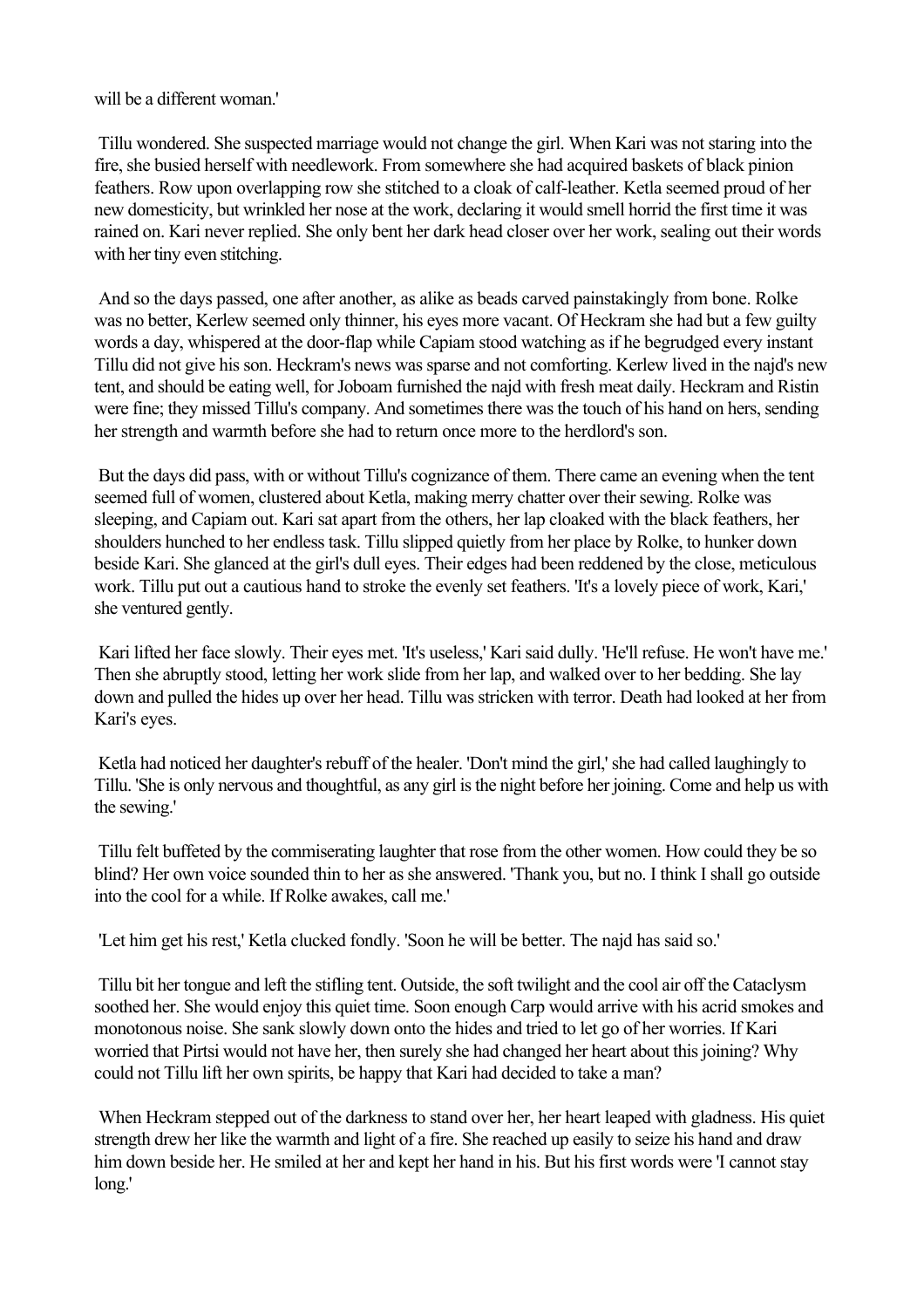'Why not?' Sharp disappointment.

 He hesitated. 'So much must be done in the next few days. I've been at the reindeer pens all day. My calves and Lasse's are marked now and castrated. But there are still Ristin's, Missa's, and Kuoljok's to do.' He laughed softly, without humor. 'Sometimes 1 feel I am marking half the herd. I don't know how many calves carry my teeth marks.'

 Tillu nodded. 'Sometimes I feel I have healed half the people here. And more are coming every day. Ticks. Most of them have infected tick-bites. Or a fever that comes and goes, and then comes again.' Tillu stopped, tried to veer her mind from her own secret fears of plague. 'Or a calf's hoofprint somewhere. Never have I seen such a people for breaking bones and twisting joints.'

 With the ghost of a smile, Heckram held up his free hand. Three of his fingers were bound together. 'I wasn't going to mention it, but ...'

 With an exclamation, Tillu seized his wrist and pulled the hand to her. She unwrapped his crude bandaging and gently felt, then manipulated each finger. 'Not broken,' she said as he flinched and pulled his hand away. She recaptured his hand and massaged it softly. 'Heat a pot of water tonight, as hot as you can stand, and soak your hand in it. Does Ristin have alder bark or yarrow? If so, grind some and add it to the water. And wrap the fingers again tomorrow, before you try to work.'

 Heckram listened gravely, but amusement danced in his eyes. 'I came to see Tillu, not the healer,' he observed quietly.

 Tillu laughed, but didn't stop massaging his hand. 'I think the healer is all I am these days.' Her smile faded suddenly. 'Unless I want to sew on Kari's wedding clothes. Her joining tomorrow is all they talk of within the tent. No matter how often I tell them they must be quiet, that Rolke must rest and Ketla should lie down, they do not listen. I will almost be glad when it is done. Perhaps then there will be enough quiet for Ketla to get better.'

'And Rolke?' Heckram asked.

 Tillu turned worried eyes up to him. 'I don't know. He lives, but seems no better. Whenever Ketla looks at him, she turns pale. Capiam will not talk to me about it. All he says is 'the najd said he would be better when we reached the Cataclysm. We are here. You are the healer. You know what to do for him. Do it.' Then Ketla goes back to planning Kari's joining, and Capiam goes off to count reindeer, or take Carp another gift. No one listens to me.'

 'It is the way of the herdfolk. And Capiam most of all. What he cannot fix, he will not worry about. Instead, he does the things he can. He marks calves for himself, and Ketla, and Rolke, and even Kari, who should be doing her own. He increases the stature of his folk by letting all know what a good healer he has. He catches fish to dry for the long winter, and does all a man can do to see that his family is provided for. If death comes, he will mourn. But he will not mourn before then.'

 After a moment, Tillu nodded. 'I see.' She paused. 'Without realizing it, I have been doing the same myself.' She turned beseeching eyes on him. 'I haven't seen Kerlew today. How is he?'

 Heckram looked uncomfortable. 'I haven't seen him either. But he seemed fine the last time I did. Thinner, but perhaps he is growing taller.'

'Is he eating well?' Tillu asked anxiously.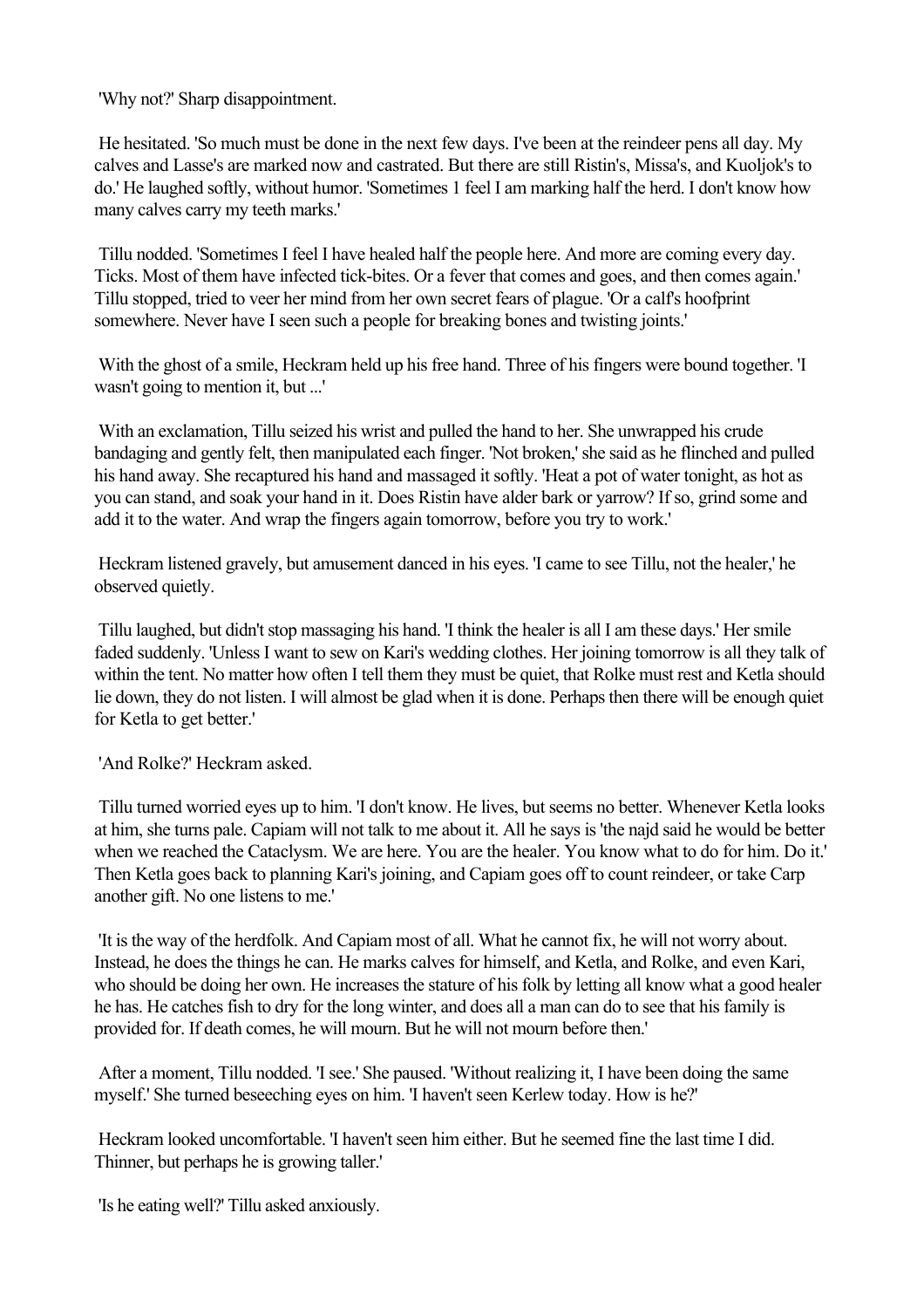'I ... I would suppose so. There is never a lack of food in Joboam's tent.'

 Tillu stared at him without speaking. Heckram sighed. 'I can do little about it, Tillu. I do not like him to be there, but he stays where the najd stays, and Carp stays with Joboam. Capiam has given hides and paid women to sew him a fine new tent. The tent is up, and the najd likes it, but he also likes to stay in Joboam's tent. There he does not have to build his own fire or cook for himself. Joboam does it all, but not as willingly as he did at first. Still, in that tent Carp has much to eat, rich furs to sleep on, and many gifts. I wonder at the things Joboam has given him. Yesterday I saw the najd wearing a bronze neckpiece that was Joboam's favorite. He dressed in Joboam's best tunics, for all that they hang to the ground on him. Yesterday Pirtsi was butchering one of Joboam's calves; the najd wished to eat calve's heart and tongue. I cannot walk into Joboam's hut and demand the boy; Kerlew would not leave the najd, and Joboam would cause an uproar. But I do not think the najd would allow Joboam to hurt the boy.'

 Tillu had listened in silence. 'I understand,' she said. 'There is little either of us can do right now. When Rolke is better, then I will find a way to speak to Kerlew.' She suddenly looked up at Heckram. 'I may have to take him away with me,' she whispered. She fumbled suddenly for words to express her sudden resolution. 'I do not want him learning what Carp is teaching him; that a friend is the one who gives you the most. Look at poor Kari, and how he repaid all her care and hospitality. Since the najd tossed her aside, she has grieved like a heart-broken child. She scarcely speaks at all. Tomorrow they will join her to Pirtsi, as if they were giving him a puppy from their best bitch. No one asks her what she would like to wear for her joining, what she would like to eat, let alone if she likes the man. It all goes on without her.' Tillu's outrage broke into her voice as she asked. 'They do not even know who she is. How can they decide what is best for her?'

'They are her parents,' Heckram reminded her gently.

'They do not see her as she is.'

 'Perhaps no parent sees when a child is grown. You do not wish to give Kerlew to the najd. You would choose differently for him. But he has chosen for himself that which makes him happiest. I know you do not care for Carp; nor do I. But he is teaching Kerlew what the boy wishes most to learn. There is something I have come to believe. In time, Kerlew will be a powerful najd.'

 A coldness came into Tillu's voice. She released Heckram's hand. 'Powerful, yes. He will excel at taking from folk their food and clothes and shelter, by threatening them with his mystical powers. He will trick the clothes from their backs, threaten the food from their children's mouths. What do you think Carp does right now? He has found a weakness in Joboam, a way to threaten him. And he will use it, until he has taken from Joboam all he can give. Or until he finds a wealthier victim. Already he drains Capiam. Carp is a sucking tick, Heckram. Do you wonder that I do not wish Kerlew to become one?'

Heckram retreated from the bristle in her voice. 'Tillu, I did not mean that ...'

 'Healer!' One of the women leaned out the tent flap. 'Ketla bids you come and see! Kari has tried on her clothes for tomorrow's joining.'

 'Tillu,' Heckram began again, but she cut in, 'I have to see to Rolke. Be careful of your fingers. Remember what I told you to do for them.' She rose, and the back she turned to him was stiff and straight.

'I'll be back tomorrow,' he said to the falling tent-flap.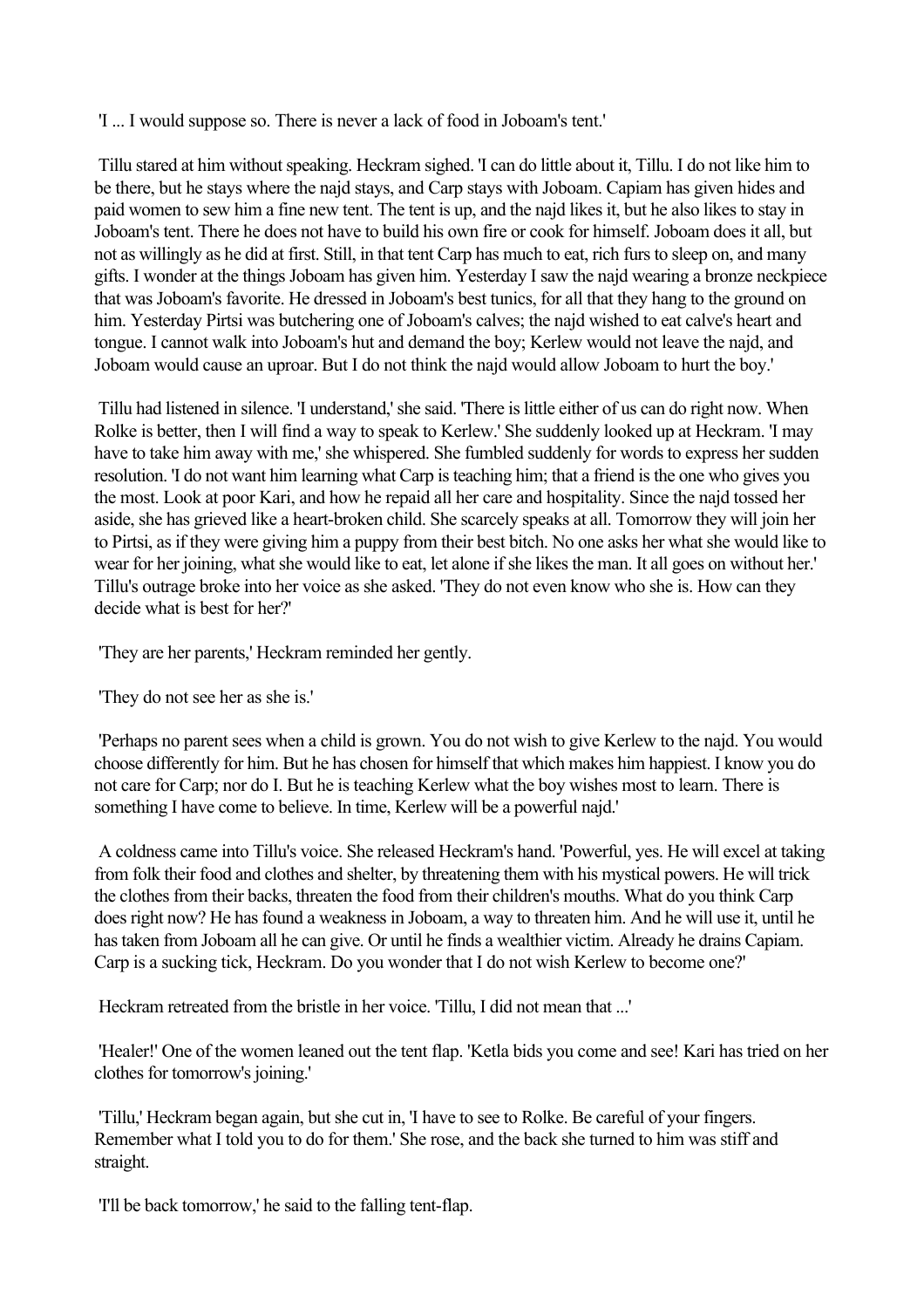Within the tent, Kari stood like a stretched hide. She wore a jacket of soft leather with half-length sleeves, trimmed with amber beads and Ketla's woven work. Her knee-length woolen skirt was decorated with fringe around the hem. Bracelets of bronze wrapped her arms. Carved bone combs restrained her sleek hair. And her face was yellow and stiff as poorly cured leather.

'Have you ever seen her so beautiful?' Ketla demanded.

 Tillu couldn't speak, but her silence wasn't noticed in the general assent. 'I must see to Rolke,' she said, and slipped to the back of the tent where the boy lay. She stooped over him, to trickle willow bark tea into his mouth, while the women clustered about Kari, removing her finery and chattering of tomorrow's joining. Tillu shut them from her awareness. The boy wasn't getting better. He clung to life but each day he was weaker. 'Rolke?' she called gently. His eyelids twitched, but didn't open. The fever burned him like a flame consumes oil. He was melting away before her eyes. Her own pallet was not far from his. She lay down on it, wondering if there was any way she could help any one.

 The tent had been long dark, the chants and drum stilled for hours when Kari nudged her. 'Wake up,' she pleaded, tears in her voice. 'Please, Tillu, you have to help me.' No sooner had Tillu sat up than Kari had her by the arm, tugging her to her feet and out of the tent. The flap fell behind them and Tillu rubbed her eyes in the mellow undark of the summer night. The sun hovered still in the sky, making night a pale parody of the day. The camp around them was still.

 'Here is the knife,' Kari said, pushing the sheathed blade into Tillu's sleepy hands. 'Do you need a light to do it?'

'What?' Tillu felt trapped in a dream where none of the events were connected.

 'My nose. Remember, you said you would help me notch my nose and ears so Pirtsi wouldn't want me. Hurry.'

'Kari,' Tillu began in confusion. 'I can't. I'm a healer, not one who ...'

 'No one will help me!' Kari's whisper screamed. 'Not you, not Carp! You will not keep your promise to scar me. He will not say that I am Owl's, and not to be given to Pirtsi!'

 Tillu suddenly realized who had refused Kari. Owl, not Pirtsi. 'Is that what Carp promised he would do?' Tillu interrupted. 'That he would say you were Owl's, would give you to Owl?'

 'Yes!' Kari sank to her knees on the hides before the tent. Her hands rose to claw at her breasts. 'Yes. He said that if I would do favors for him, find secrets for him, he would see that I belonged to Owl alone. He said that when I served him, I served the spirits and they would be pleased with me. He promised that as long as I served him, I would be safe. But then he left with Joboam! That wasn't my fault! I didn't leave him, he left me. But when I went to him tonight, to ask him to tell my father that Pirtsi must not have me, he laughed at me. He laughed. He said the spirits cared little about women, that I was not fit to be Owl's. He told me to go home and do as I was told. And then Joboam came into the tent. He was angry to see me there. He asked, 'Is this how you keep your promises, Najd?' And Carp said, 'Men do not direct me, Joboam, but the spirits. So far they have asked me to be kind to you. Do not risk angering them with wild words.' Then Joboam got very angry, but Carp only laughed more, and said to me, 'Run back to your tent, little woman. Sleep well tonight, for tomorrow is your joining day.' And Joboam looked so angry that I ran back here. Thinking you would help me. But you won't.'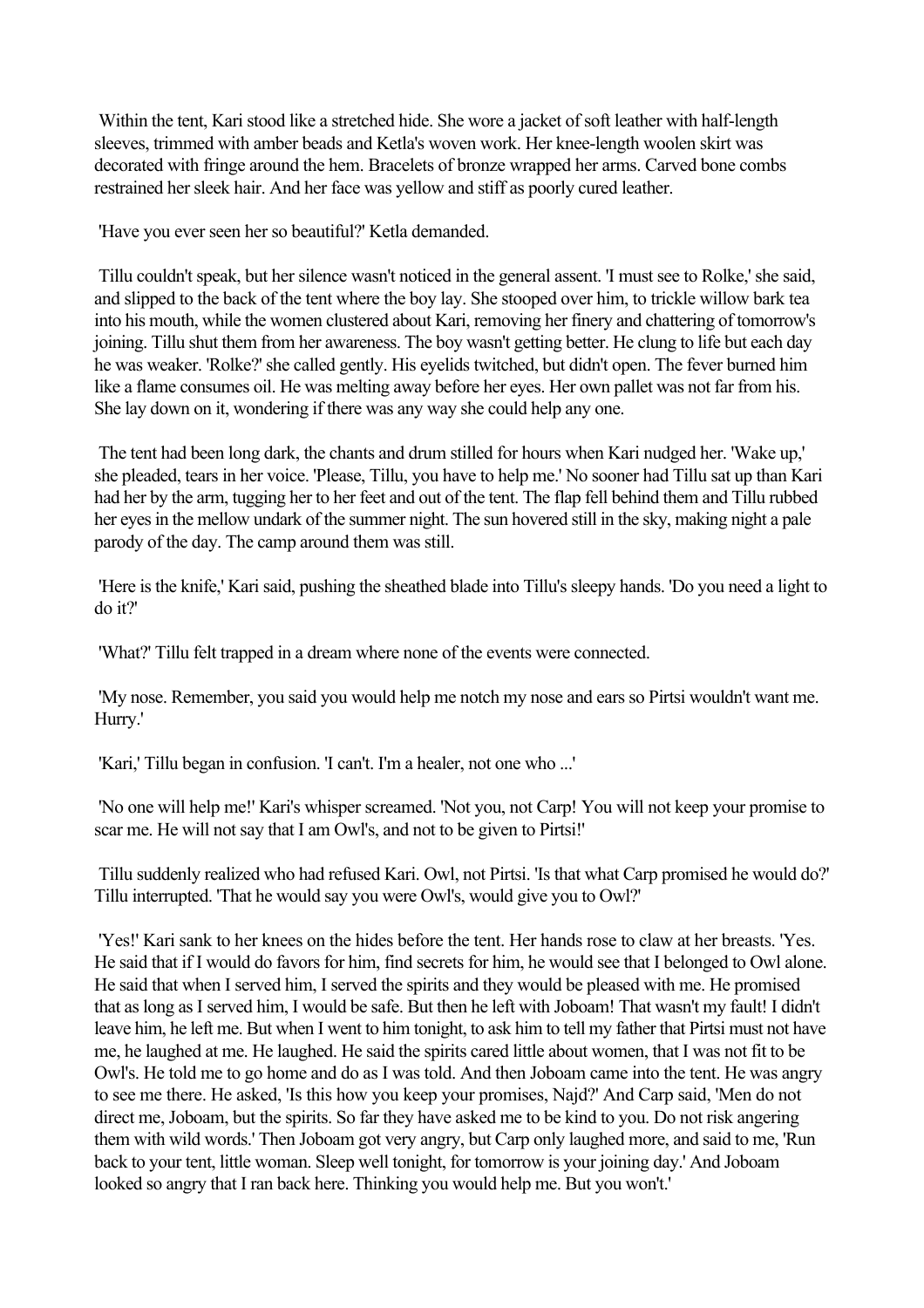'Kerlew. Where was Kerlew?' Tillu demanded, grabbing Kari by the shoulders as she knelt down to face her.

 'I ... he wasn't there, I didn't see him. Tillu, you must help me. I cannot be joined with Pirtsi. I will not let him touch me. I can't.'

# 'Why?'

 Kari only stared at her, her eyes going bigger in her face. Then her mouth crumpled like a little child's and she pushed into Tillu's arms. She held the girl, feeling the sobs that shook her. 'Why?' Tillu asked again, gently, but Kari shook her head. The words finally came in hesitant gasps. 'When I was little. He used to say he'd kill me. So I couldn't tell. Then, last time, he said. If my father challenged him about it. He'd kill him. It would be my fault. Everyone would say I was a liar and a troublemaker. No one would believe me, ever. No one. Joboam was always bigger, always stronger. Rolke knew, but he wouldn't tell. Because of the presents. Never again. Never.'

 'Hush. Hush.' Tillu rocked her as if she were a small child. It was the only comfort she could give her. Somehow she had known all along and was not surprised. What bandage could be put on an injury like this? What poultice could draw the poison from the past?

 'Listen,' she said, whispering over Kari's sobs. 'Listen to me. Tomorrow morning, I will go to the herdlord. I will speak up for you, I will say ...'

 'No! No, then my father would attack him, and he would kill my father. No. No one must know. And I must not be joined to Pirtsi, either. No. No.'

 'All right. All right,' Tillu agreed frantically. 'We'll think of something else, then. We'll think of something else.' She hugged the girl tightly, then released her. 'Kari. Listen to me. I want you to go inside, and lie down and sleep. Get some rest. By tomorrow, I will have an idea, and we will not let them join you to Pirtsi. Will you do as I ask? Will you?'

 Tillu leaned closer to peer into her face. Kari had suddenly gone slack in her grip, as if she had lost all life. Slowly the girl lifted her dark head. Her eyes caught the starlight as she asked, 'Do you think I am unfit to serve Owl? Or do you think Owl might help me?'

 'Of course. Of course Owl will help us,' Tillu lied to ease the girl's pain. 'Go inside. Sleep now. I have much to do before morning. Please.'

 'Owl will help me,' Kari said softly. Her voice was suddenly relaxed and trusting. 'I should have thought of it before, Tillu. I can go to Owl and ask for help. He came to me first when I was alone, by my father's fire. Carp was not with me then, yet Owl came to me. And I may yet go to him.'

'Yes, yes. But sleep now, Kari. Sleep.'

 Tillu forced herself to be still as Kari rose and lifted the tent-flap. 'It's going to be all right,' she assured Kari once more as she stooped to enter.

'Yes,' Kari agreed, and the tent-flap fell behind her.

 In an instant Tillu was on her feet. Kerlew. Where was Kerlew? And what could be done for Kari? The trodden earth was cool beneath her bare feet as she trotted down the path between the tents. She peered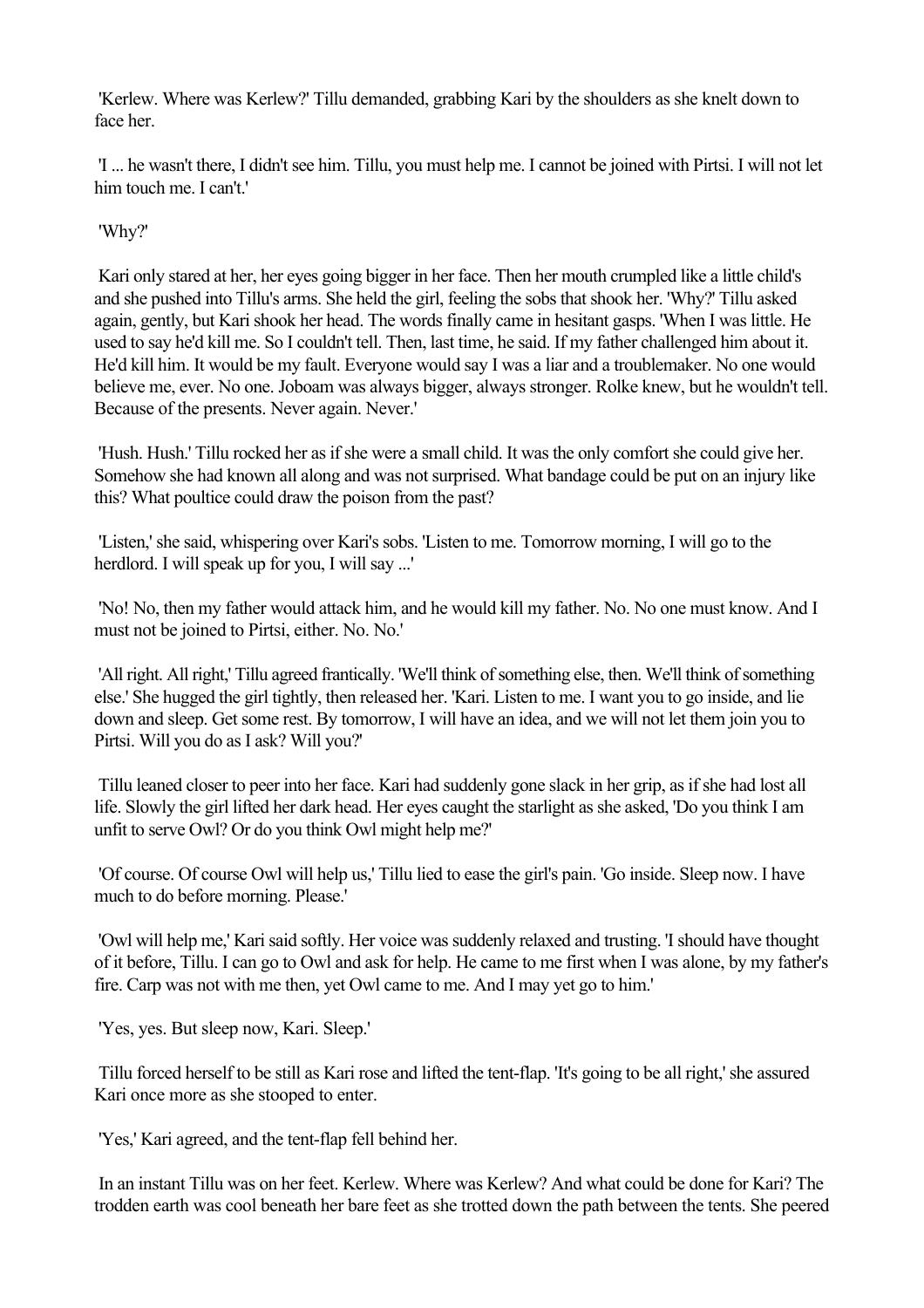at the tents as she passed. There was Ristor's, that one Acor's. On. There was Stina's tent, patched with a new hide sewn pale against the old ones. And Ristin's. And beside it, a pale new tent she didn't know. She hesitated.

## 'Tillu!'

 Her name from behind her. She was caught in a fierce embrace. An instant she struggled, until the rasp of his beard against her face and familiar scent calmed her. She clutched back at him, abruptly became aware that she still gripped Kari's knife. She wriggled from his grasp, thrust Kari's knife into her belt. At least she wouldn't cut her own face before morning.

'I was coming to find you,' Heckram was saying. 'When I saw you on the path.'

'I was coming to find you, because ...'

 'Listen to me, first. Kerlew is gone. I hadn't had a sight of him all day, so I finally made an excuse to call on the najd. I took him a nest of eggs I found this morning. He seemed glad to see me, but Joboam was not. They had words about it, and Carp said he would invite whomever he wished. Joboam became silent, then, but his eyes were full of anger. Carp is not wise to bait him. But Kerlew was nowhere in sight. And when I asked about him, Carp said that he had gone to seek a vision. I asked more questions, but all he would say was that he could not speak of it, but all would soon be clear.'

 The words had tumbled from Heckram's lips without pause. Now he stood before her, his eyes black in the night. He lifted a hand toward her, as if asking forgiveness. She seized it.

 'He's sent Kerlew on a vision-quest. I know that much of the shaman. He spoke of it often when we lived among Benu's folk. He encouraged the young men to fast for long periods, and then to isolate themselves from the tribe and seek a vision. It was a way of gaining spirit protection.'

 'That would be why the boy looked so thin lately,' Heckram said slowly. 'A long fast and then ... but Kerlew is not old enough to be sent out alone for such a thing. Nor wise enough.'

 'It matters little to Carp. Unless the boy comes back with a vision, he cannot be a shaman. If he isn't a najd, he's no use to Carp. Kerlew used to mutter about it when he thought I was asleep. Visions and guardian animals. Where would he go?'

 Tillu's question was despairing, not seeking an answer. Silence stretched long and brittle. Then Heckram spoke in unwilling answer. 'To the Najd's Steps.'

'What?'

 'I had not thought of it in years. It is a dare game that some boys still play at. There is a part of the Cataclysm that is all buckled stone. Not a grain of soil, not a stem of grass grows there. It is all a tumble of black sharp-edged stones, like a torrent of rock down the Cataclysm's face, and above it a sheer rise of stone, broken only by narrow ledges. When I was very small and there were summer storms, the old folk used to say the ancient najd was angry. The tale was that he had gone up the steps to speak with the sky spirits and never come back. That he was up there still, and looked down on the herdfolk and would know if one was less than honest or brave.'

 He looked down into Tillu's face. She came into his arms, shivering at his words. 'The other boys used to challenge one another, when adults weren't around. No one was supposed to climb the Najd's Steps.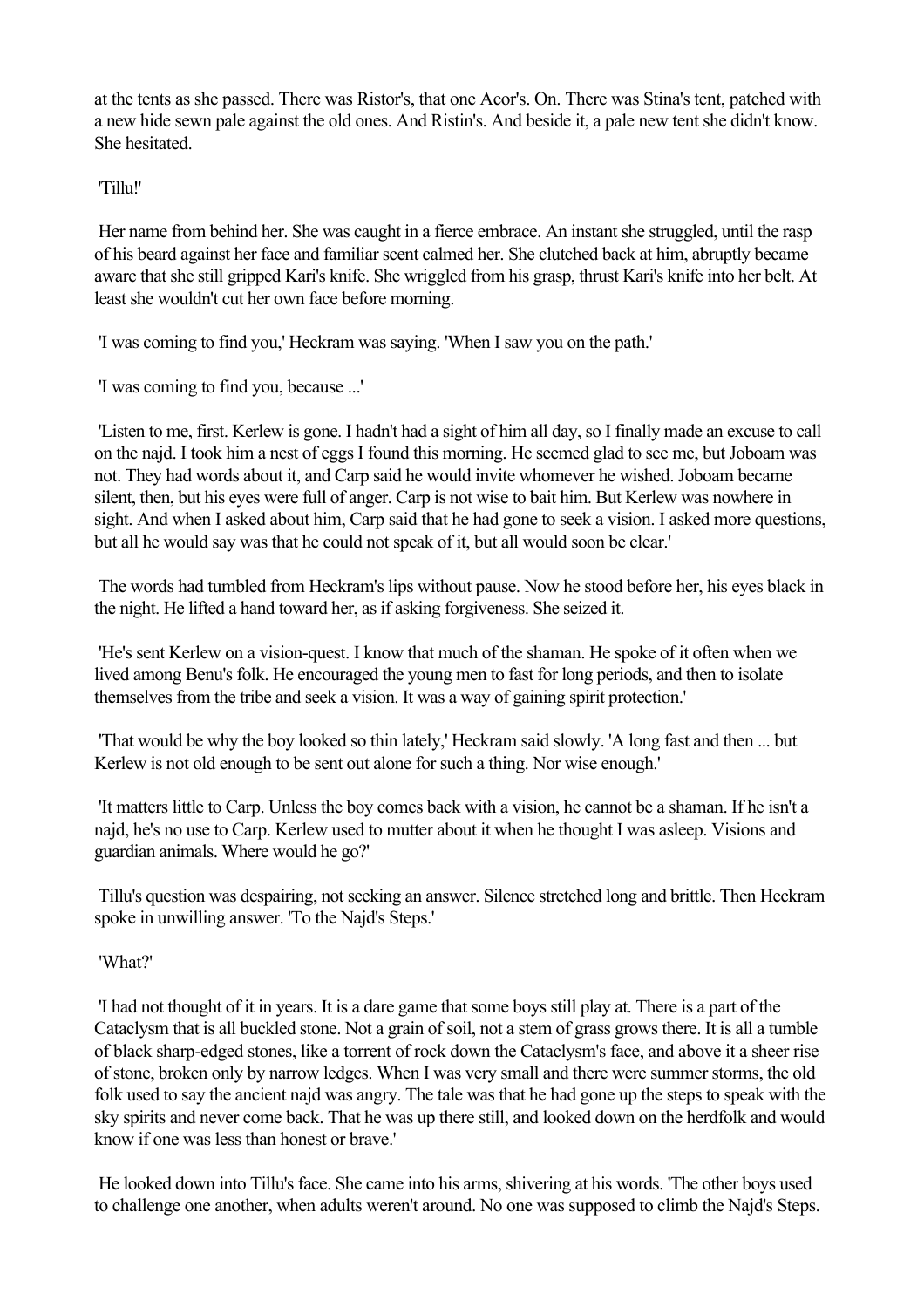To do so was ... more than unlucky. The najd might send something to steal you from your tent if you dared his steps. So, of course, boys did.' He paused, then added, almost ashamed, 'Except for me. I heard about it, but my days were too full of chores to run and play with the others. Then I heard one day that Joboam had gone higher than anyone else had ever gone, to the very top. And to mark the top of his climb, he had left on the highest step a bronze wristband that his father had just given him. All the boys could talk of nothing else, for days. Joboam went about saying that he had proved forever that he was the bravest of us all.'

 'It must have chafed you, to hear them brag of what you could not even try.' Despite her worries, Tillu had been caught up in the story.

 Heckram choked down a laugh. 'It did. It did for days. Until one drizzly morning, I rose before anyone else, and tried myself against the Najd's Steps. They were slippery in the damp, and once I looked down and all the camp was hidden in mist. As if I climbed through the very clouds. But I was stubborn and pushed on. At first I had had some vague dream that the other boys in the camp would look up and see me high up the Najd's Steps. Now I knew they couldn't, that I would be hidden by the mist and the steepness of the climb. But I went on. For myself. And I discovered two things.'

## He paused, forcing Tillu to ask, 'What?'

 'There is a place where the steps narrow and work out across the face of the Cataclysm. Too narrow a place for me to safely go. Or Joboam. A place a smaller boy might walk, but not he or I. And at the narrowing place is where I found his wristband. Not at the top of the Najd's Steps. So I took it. And then I pressed myself flat against the rock face, and I went beyond it. Five steps beyond it. I counted them. And then I discovered the other thing. At the end of the Najd's Steps.'

 Somewhere a small animal screamed as talons found it. Tillu started as if she felt the claws in her own back. Heckram held her closer.

 'The najd is still there,' he whispered. 'The steps stop. But beyond them is a tiny niche, less than a cave, in the cliff's face. And in that place, with his basket and his magic tokens spread before him, is the najd. Crouching and grinning out over the Cataclysm and the herdfolk below.'

Tillu gasped in horror, then asked, 'What did you do then?'

 'I left it alone. Even I was smart enough to know no good could come of meddling with a najd's bones. But I scratched my mark there on the wall of the Cataclysm. And I worked my way back off the narrow place and back onto the steps. And I came down. That evening, I went to Joboam's father's tent. With his father looking on, I said, 'I found this today. Isn't it yours?' And I gave him back his wristband.'

'And you wonder why he hates you,' Tillu said softly.

 'Not really. He had his revenge. He told the herdlord that I had been making mock of the Najd's Steps, playing there. He was very angry and scolded me before all the elders. Ristin was furious that I had taken such a chance, and made sure my chores kept me too busy to try it again. But I did not mind. For all that, Joboam and I both still know that his wristband was not on the top step. That he was not as brave as he had said he was.'

'And you think Kerlew would go there?'

'I do. Joboam would make sure of it, if he thought of it. It is not an easy place to return from.'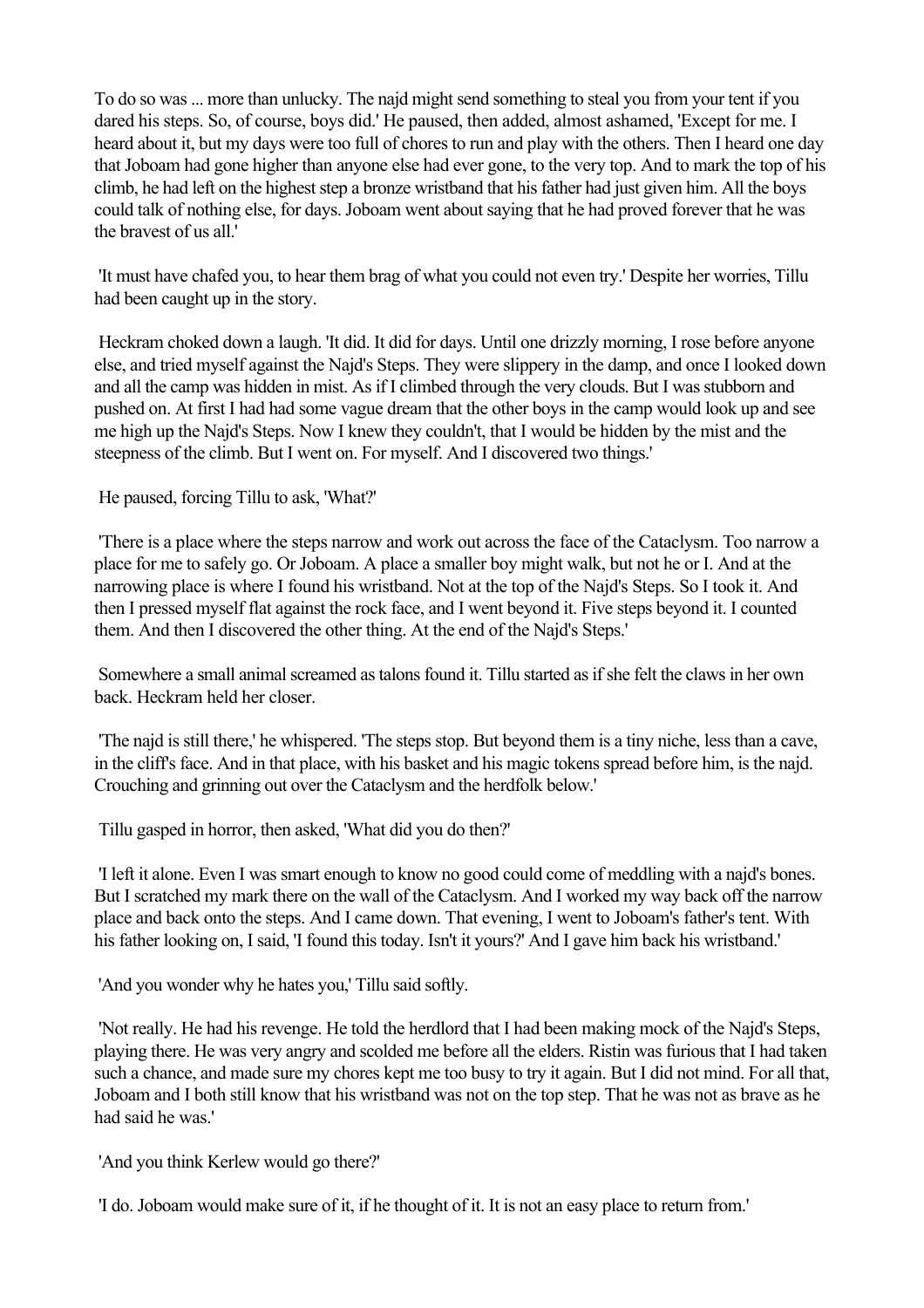A silence fell, but when Tillu opened her lips to speak, Heckram bent to swiftly kiss her. He held her close as he spoke. 'But we will both come down, tomorrow. The night is mild, and the lower steps are easy for a boy Kerlew's size. I will let him have his night on the Najd's Steps. He won't go very high. I know you will worry. But you must understand these dares are important to a boy. And he has his own kind of wisdom. He will be safe. And tomorrow I will bring him down to you.'

'You are sure of this?'

 Honesty saddened his eyes. 'No. But it is the best I can do. In the dark, a man my size would not get one-third of the way up the Steps.' He could see her thoughts. 'And you yourself would not even get that far. One has to have seen it by daylight to climb it. In this false light, it would be suicide. Besides ...' He paused. 'To bring Kerlew down now would be to take something from him, something he might never find again. He has to have this night alone, on the Najd's Steps, Tillu.'

 She understood, but unwillingly. There was nothing she could do for her son this night. Tillu sighed deeply and leaned into Heckram's chest. Kari broke suddenly into her thoughts. 'Heckram. What do the herdfolk say about a woman being, forced into a joining she does not want?'

 His brows knit at the abrupt change of subject. After a moment he replied, 'It very seldom happens. Sometimes, a woman desires a man who is already joined to another. So, she takes another man instead. It is sad, but it happens. Sometimes they learn to get along, though. Look at Ibb and Bror. It is gossiped that Ibb took him only because no one else asked her. But they are long and happy years they have shared.'

'But if the woman did not want the joining at all? If she hated the idea, but her parents insisted?'

His mind leaped the gap. 'Kari is that unhappy?'

Tillu nodded. 'She wanted me to cut her nose off this evening. So Pirtsi wouldn't take her.'

 Heckram's expression reflected his dismay at the idea. 'But she is right,' he conceded. 'Pirtsi is too vain to take a disfigured woman. He'd find a way out.'

'Then you think I should do it?' Tillu asked in horror.

 'No!' Heckram was vehement. 'She should go to Stina or old Natta. One of the older herdwomen. Or several of them. She should say she is being forced, and that she is truly unhappy. They'll be swift to take her side. They've been on their own long enough to know that sometimes a woman is better alone than bedded with someone like Pirtsi. And neither of them like the boy, anyway. Capiam will be very unhappy when they come to him, and greatly embarrassed. But he can't stand against them, nor can Ketla. If he did, those women would raise such an outcry as would have every woman in the gathered folks angered and impatient with the men. Better embarrassment than the whole folk disturbed. Old women will not be ignored.'

'You mean this? This is true, among the herdfolk?'

 'So it has always been. Didn't you know that? I recall Ristin mentioned some time ago that she thought Kari was unhappy. But no one was sure. Sometimes a woman pretends reluctance to make a man more attentive. Send her to Ristin, if you wish. She'll know which matriarchs will scare Capiam the most.'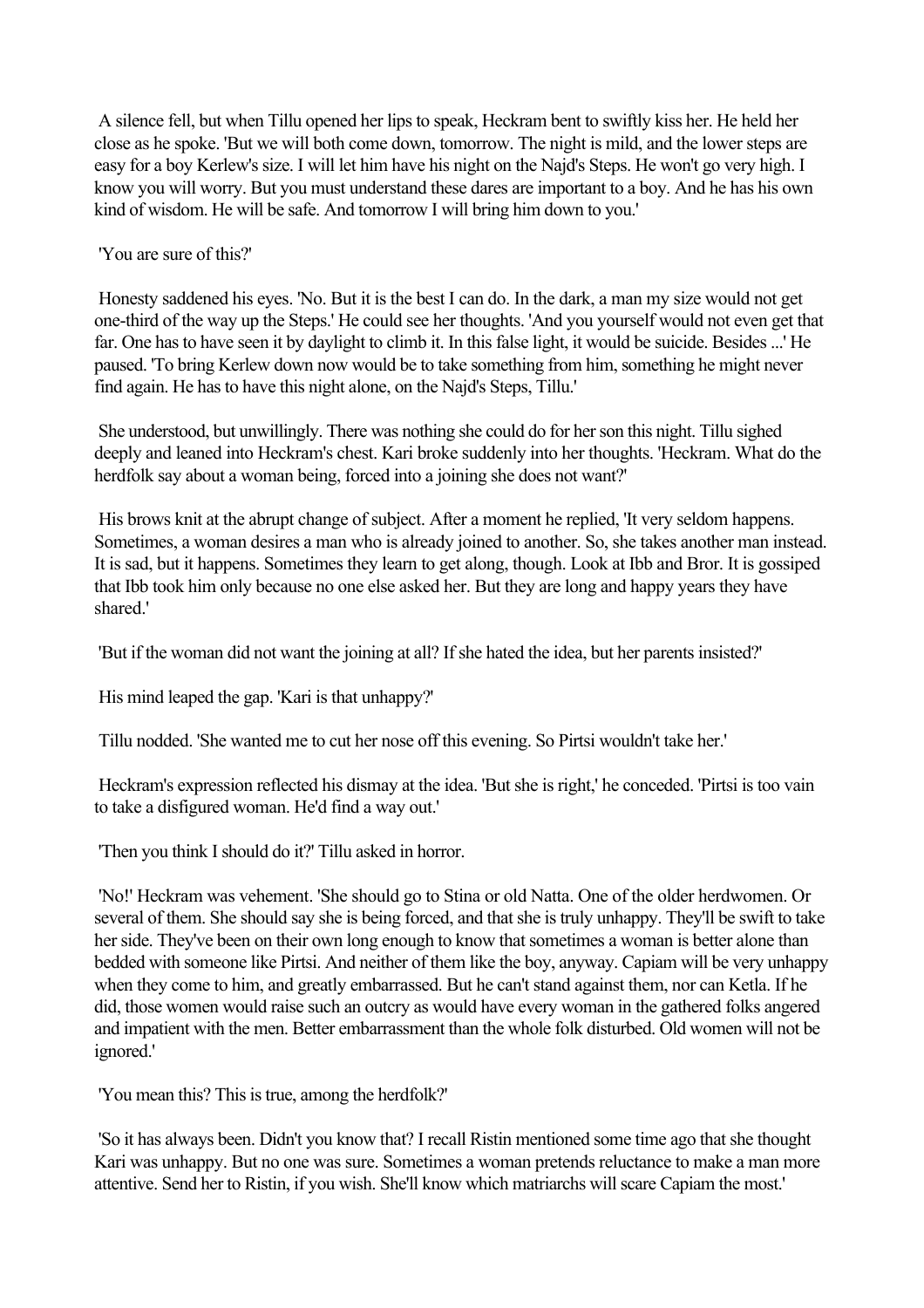She hugged him suddenly, tightly. With her face pressed against him, she said, 'I did not even know why I was running to you tonight. But you had the answers, to all my fears. I think I shall even be able to sleep a little this night.'

 He stooped suddenly, lifted her off her feet. The strength of his arms around her, the ease with which he held her made her feel, not weak, but protected by his strength. She put his arms around his neck and hugged him close. He nodded toward the new tent. 'Sleep? I have a better idea,' he whispered.

 She clung to him, teasing herself with the idea. 'I can't,' she murmured against his neck. His skin was salt against her mouth. 'I have to go back to Capiam's tent. I have to talk to Kari.'

 'No,' he chided her. His hands supported her against him, sent warmth flowing across her skin in waves. 'Don't tell Kari now. She'd run right to Stina and Natta, wake them from a sound sleep, and sound like a foolish girl with marriage jitters. Have her go in the cool gray of morning, dressed sensibly and talking calmly. They must see her as a determined woman, not as a willful teasing girl.'

 'Mm,' she said into his neck. She could not decide if his reasoning was sound or if she merely wanted it to be so that she could linger here with him. And Kerlew ...

 'And stop fretting about Kerlew. If you will not believe as I do, that there is something about the boy that brings him through danger unscathed, then have faith in what you yourself have taught him. The boy is cautious to a fault. Let him have this bit of a dare; the other boys will hear of it, and respect him for it. But not if his parents run to fetch him down.'

 A great stillness spread through Tillu's body. He could not have meant what he had so casually implied. He had been speaking in generalities. But never had any man ever spoken so of Kerlew, thoughtfully, as if he were a boy to be raised instead of a problem to be solved. A small part of herself hackled possessively; but within bloomed the perception that Heckram might know more of being a boy than she could.

 He took her silence for assent. The top of the tent door brushed her head. He set her gently on her feet and stood in silence. She looked around. It was a man's tent, sternly practical. The one traveling chest in it was dark and scarred and plain. She wondered what had become of Elsa's unfinished trunk, then pushed the thought away. There was nothing here that was not Heckram. She saw him in the tidy pallet and the simple implements of his life. Then he touched her, his callused fingers running softly down her bare arm and setting her skin singing. The simple touch, the smell of man in the tent, the gentle glow of the coals on the hearth undid the catches on her self-control. The frustrated imaginings of the last few days rose rampant. Urgency seized her.

 There was no time for careful undressing. She sensed his surprise as she tugged his shirt open and ran greedy hands over his chest. Her mouth followed them, and the taste of his skin made her dizzy. His tiny nipples stood up beneath her tongue. She felt him take a sudden breath. His hands ran down her back, slipped up inside her shirt. Callused fingers stroked her breasts. She wondered who this woman was, who did not hesitate under his touch, but only felt her heat rise higher. Fear this man? His body seemed a part of her own already, hers to touch and use. It was natural to show him her wants, to guide one of his big hands down her belly. His hand slipped lower, exploring, and she held suddenly still, her mouth on his skin, her eyes closed. He moved so slowly, so carefully. But she was suddenly ready, more ready than she had ever been and unwilling to wait any longer. So a herdwoman could say who she would join? A woman could decide such things? Then ... She fumbled at the fastening of his trousers, dragging them down to expose his readiness. 'Tillu,' he murmured in pleased rebuke as she pushed him toward the bedding. She heard herself laugh softly, the sound of a woman who had taken possession of the moment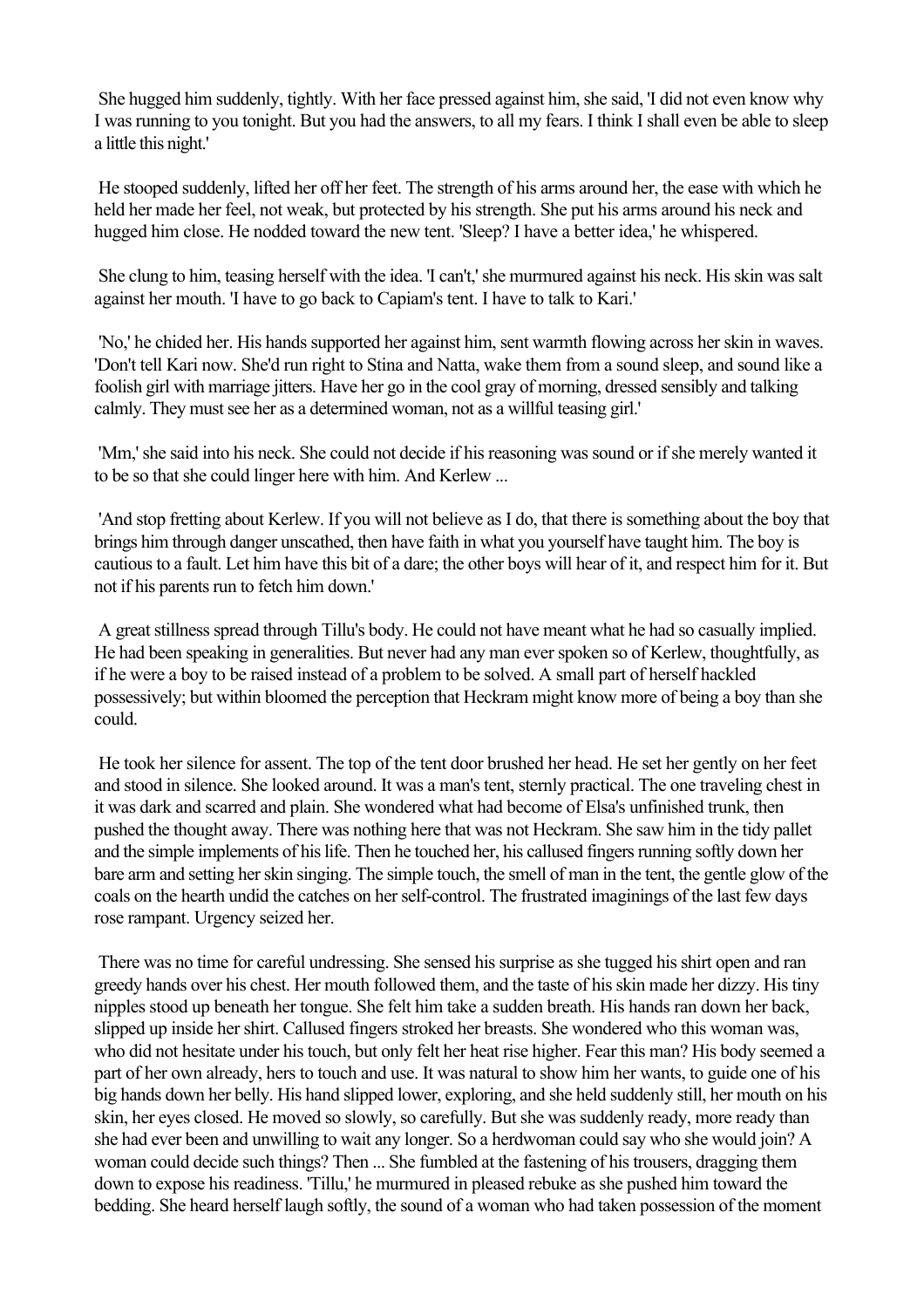and knew no fear. Her own boldness and his delighted response amazed her, feeding her aggression. She pulled him down onto the bedding, but was astonished when he rolled onto his back, ceding control to her. She hesitated.

'Shy?' Laughter behind his challenge.

 She met his eyes frankly, found that she, too, could smile. Mating, she realized, did not have to be so serious a thing. Had only to be whatever they wanted to make it. 'No,' she discovered aloud. 'But I'm not going to make all the efforts, either.'

'The second time, I'll do the work,' he promised, and pulled her down laughing atop him.

### KERLEW: THE VISION

 He sat quite still, his knees drawn up to his bony chest. Kerlew's buttocks were cold against the stone, but he didn't move. Moving didn't help. He was cold all over, he ached and his head felt light. Even when he sat still, he quivered. The shaking had been worst during the long climb; now it had settled down to a humming, like bees crawling over his skin. The only thing he didn't feel was hungry. Yesterday he had stopped feeling the pangs and nausea of extreme hunger. That was how Carp had known he was ready. He thought of food, of boiled eggs or meat seared hot. His stomach squeezed with revulsion. No. He wasn't interested in food anymore.

 He braced his feet and pushed his back against the cold stone. He wasn't going to look down again. In the dimness of night, he hadn't minded so much. The tiny red fires below had not been, so different from the far stars above. Above. Below. He chuckled foolishly. Here he was, up again when he wanted to go down. Up the stone ridges, to the top of the Najd's Steps, when he needed to go down, into the caverns of the spirit world. He had tried to ask Carp about that, but the old najd had only flapped his question away with his leathery hand. He had been so impatient with Kerlew lately. Chasing him outside so he could talk alone with Joboam, commanding silence when he asked about Kari or his mother. As if Kerlew didn't know what Carp and Joboam spoke of when they were alone. He knew. Spirits whispered to him while he slept, secrets crept into his ears. But Carp no longer wanted to hear what the spirits whispered in his dreams. Carp wanted only to eat, to wear fine garments, to chant and dance before all the people. He had no time for Kerlew's questions or objections.

 'Just do,' he had said. 'Do what I tell you and do not wonder. You will know the place when you see it. When you get there, do what seems right, and wait for a vision. You may have to wait several days and nights. But do not be discouraged, nor afraid. Stay there, and stay awake until your vision comes. Do not sleep, do not eat, drink nothing. Only wait. Then the vision will come. And you will be a najd.'

 Then he had given Kerlew the little yellow root to chew. And sent him across the hummocky meadows to the base of the stone steps. When? A long, long time ago. He tried to put boundaries on the time. It had been morning at first. Then it had been the warm part of a day. He wasn't sure if there had been evening. But now there was a night. Or was this a morning? He opened his eyes quickly. He had to stay awake. And yes, it was day again, almost. He wondered why this day was still so cold. Down below, gray smoke rose from the domed tents. Tiny reindeer milled around in a pen, chased by a single man. Usually many men chased them. It made no sense to Kerlew, but the herdfolk did it every day, and it was very exciting to watch. The plunging hooves of the animals threw up mud or dust, and the men and women chasing them yelled and fell and wrestled the animals in it. Kerlew wished he could be there now,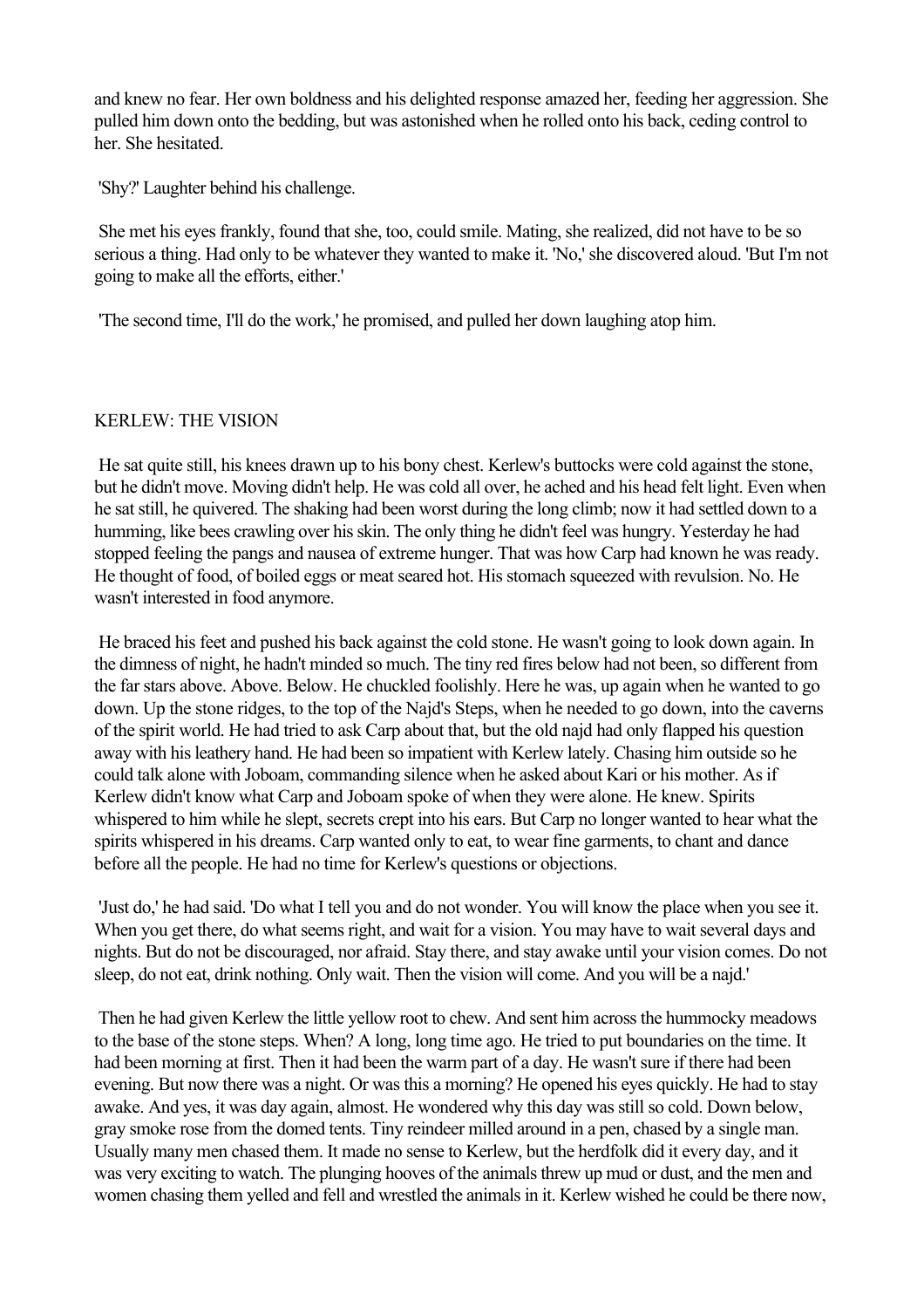but Carp had said he must go find a vision. He looked down again at the pen. The man had stopped chasing the reindeer. They churned around in the middle of the pen for a short time, then gathered in a corner. No more excitement. He wasn't missing anything. So wait for the vision.

### How long?

 As long as it took. There was no going down until he had the vision. Kerlew settled back with vague resignation. He glanced once more at his companion. Was he still waiting for his vision? He hadn't spoken to Kerlew. He simply sat, his knees drawn up to his chest. A basket was beside him. Before him were many fine and wondrous things. There was a knife, with a blade of shining black. Some painted bones. A bundle of draggled feathers, tied in a bouquet with faded string and bright beads still. The shriveled talons of a hawk. But the best of all was between his two bony knees. A small round drum, such as Carp drummed upon. But better. Kerlew had never known there could be a drum better than Carp's. The leather drum head was fuzzed with green mold. But it didn't hide the faded figures in red and blue. Kerlew stared at it enviously. Reindeer. Those were reindeer, and behind them were men, long men painted in blue and red. The small hammer had fallen from the bony fingers that clutched the drum. It lay on the stony floor of the niche. One end was shaped like the curled foot of a bird, the other like a raven's head and beak. Kerlew thought of picking it up. No. This bone najd might be angry if he did that. He glanced warily at the najd, but the najd only smiled the wider.

 Kerlew lifted a finger to touch his own teeth, to outline the hidden sockets of bone around his eyes. Yes. His face was like that face, but hidden behind flesh. A mask of skin, he was wearing a mask of skin, but that najd had taken his off and greeted Kerlew bare-faced. Kerlew grinned back at him, trying to show his teeth as wide. When he had first crawled in here, the old najd had frightened him. But he had sat very still beside him, all night long, because this was the end of the steps, there was nowhere else to go, but he couldn't go back without a vision. Maybe this was the vision. Maybe this was what he was supposed to take back with him. No. Carp would have told him more plainly. After a moment, he was sure of it.

 'Did you never have your vision?' Kerlew asked the grinning najd. The najd didn't answer, but Kerlew began to feel friendly toward him. He had such fascinating things. And he asked nothing of Kerlew. He didn't eat while making Kerlew stay hungry. He didn't demand he fetch wood or tend a fire. He didn't send him out of the tent into the cold night. He didn't tell him to find a vision. No. This was a very kind najd, who shared his niche with Kerlew. Kerlew liked him. He patted him gently on the shoulder. Dust rose from his feathered mantle, skin crackled and bones shifted beneath his hand. Kerlew took his hand away swiftly. He hadn't liked that sound. Like a bone drum. The old najd was like a hollow bone drum. Bone drum.

 He pulled his eyes open again. Had he slept? No. He was sure he hadn't slept. He had only closed his eyes. He leaned his chest against his knees and looked down at his bare feet squinched against the black stone. They looked very far away, as far as the misty tent village below. He reached out his hand, watched it travel a long way until it was beside his toes. He touched one of his toes, pressing his finger down on it. Nothing. His toes were so far away he couldn't feel them anymore. '1 can't feel my toes,' he whispered. The bone najd looked at him but said nothing.

 Giddiness swept Kerlew. He clutched his knees, fighting it. His toes, the edge of the ledge, and the far misty village rippled like stones in a stream. The village washed up against the ledge. He reached past his toes to touch one of the tiny tents. He put his fingers against it, but couldn't feel it. Of course. If his toes were too far away to feel, the tents were, too. He giggled, then leaned back suddenly as another wave of dizziness swept him. The world rocked. He pressed his back to the cold hard stone, pushing hard with his feet, trying to make things be still. Then, without warning, the world tilted sideways and he fell backwards into darkness.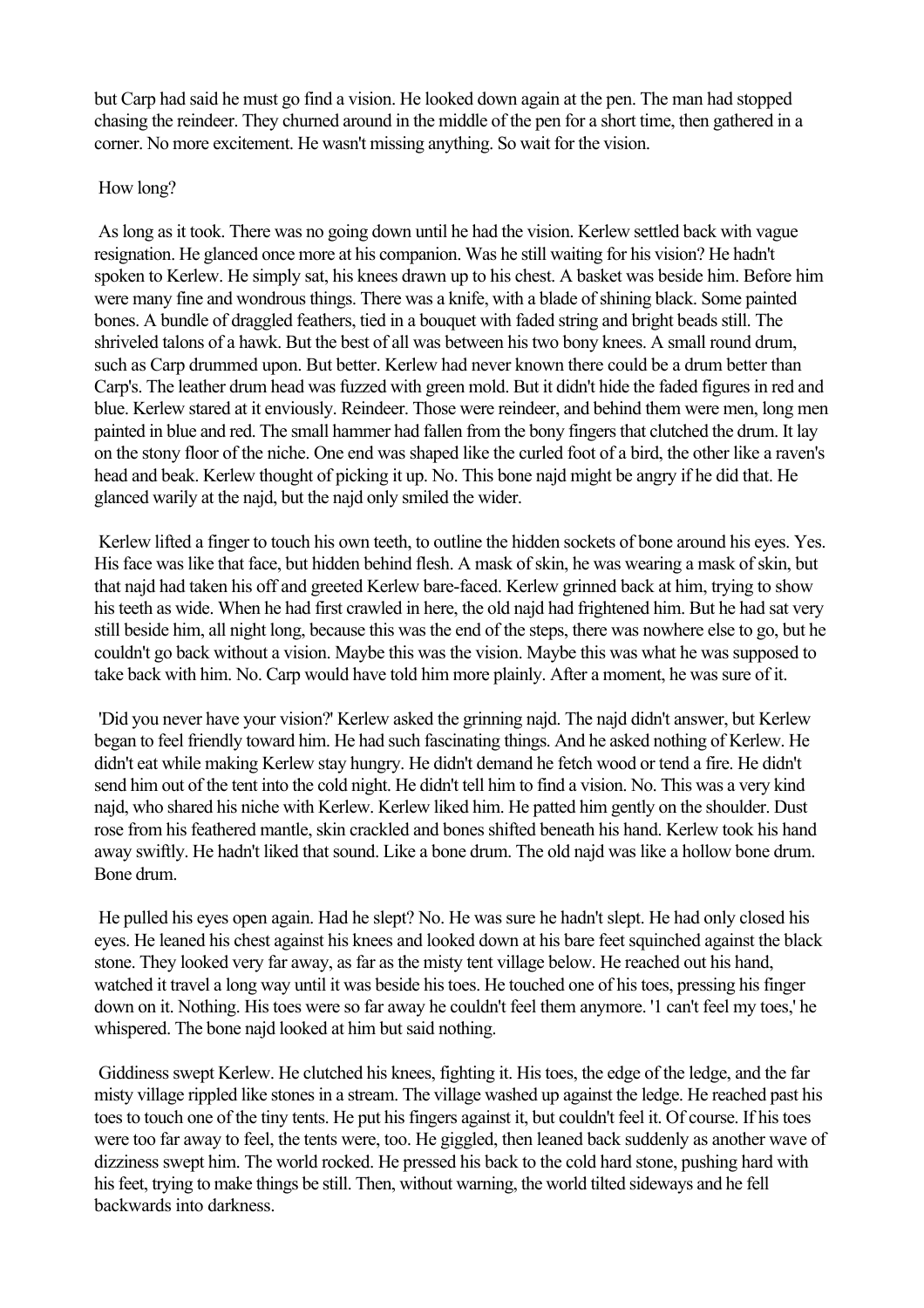He was in a dark place. Water dripped down the cold stone walls, clung to the roots that festooned the ceiling. He tried to stand up, but could not. He couldn't move at all. He tried to touch his own body, but couldn't find his hands. He couldn't find himself at all. He couldn't even see himself. But he could see the others.

 They sat about the small chamber, backs braced against the stone walls. Two were playing tablo. The other had his talismans spread before him.

 'Here's one who hopes to be a najd,' said one of the tablo players. He looked over at Kerlew and smiled. He was very old; his face was like a wrinkled hide and his hair as sparse as a dog's whiskers. Even his scalp was brown and wrinkled. 'Would you care for a game, first?'

 Kerlew kept still. These were the ones who would trick him, the ones trapped between. If he spoke to them, he would be trapped with them. He did not even shake his head.

 'Ah, he's too wise to be caught that way,' observed the other tablo player. He was much younger than the first najd. He was dressed in sleek otter skins and his teeth were very white. 'Carp warned you not to speak to us, didn't he? He's a sly one, Carp is. Did he tell you not to be afraid of anything you meet?'

 Just in time he bit down on his tongue and kept it from moving. He wondered how he was going to get out of the chamber. Everywhere was darkness and damp, and all he could see clearly were the three old najds. And he could not find his body to make it walk away. All he could do was keep silent and watch.

 'Ah!' muttered the last najd to himself. 'This is what was needed. Here he is at last.' This najd was a small man, not much larger than Kerlew. A sleek black cloak wrapped his shoulders. Even in the dim chamber, it had a blue sheen. His hair was black streaked gray, and he wore a necklace of bear's claws. He had been rummaging in a small basket beside him. Now he took out something small and brown. He held it in his cupped palm, and turned his head sideways to bring one bright eye close to it. His eyes were very black and shining and when he smiled he bobbed his head up and down. He reminded Kerlew of someone. Something. Now he turned his head sideways and smiled. 'Come here,' he said. 'Don't speak. But he never told you not to look, did he? Come and see what has been missing?'

 Then Kerlew was beside the old najd, looking into his wrinkled hand. The tablo players had receded into darkness. Only this one was left. He patted the soft green moss beside him, and Kerlew found himself. He sat, wondering at possessing a body again. Birds were singing in the willows on the river-bank behind them. The old najd waved them to silence. Eyes shining, the old najd tipped his hand to the boy. His callused palm cupped a tiny wolf of brown bone. Its eyes were black and its tongue was red. As he watched, it sat up on the najd's hand and looked up at Kerlew.

 'Ah! Ah!' The shaman made a laugh of the words. 'He knows, you see! He should not be in my basket at all. And you have something of mine, perhaps? No? Look in your pouch, young najd. Something there does not belong. Look in your pouch.'

 Kerlew hesitated. But Carp had told him to do what felt right. This felt right. He unslung his new pouch, the one Carp had demanded from Joboam, from his shoulder. He untied the thongs. Slowly he drew the items from his pouch, spreading them in an arc before him. Knife and bloodstone and piece of blade. Amber and bird's foot and rabbit's tail. Wolverine's tooth.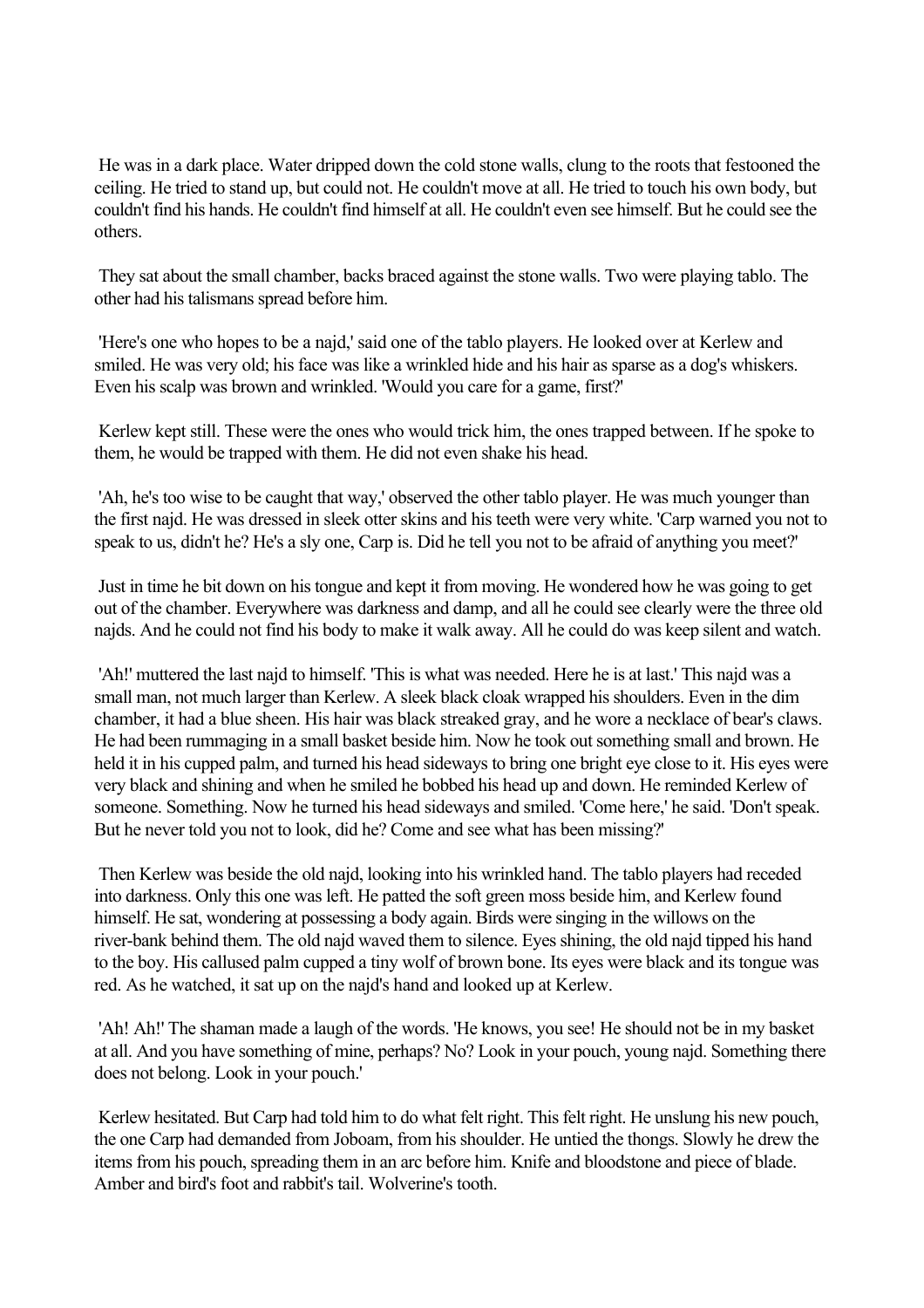'Aahh!' The old one sighed, impressed. Then he lifted cunning eyes to Kerlew's face. 'You would not trick an old man? The trade must be fair. I have what is yours. But I shall not give it to you until you give me what is mine. These are objects of power, but mine is not among them. Give me what is mine.'

 Kerlew's eyes wandered over his talismans. But everything here was his, gathered fairly. All of these, he knew, were his. But the old najd only smiled the wider, so many teeth, and said, 'Give me what is mine.'

 Kerlew picked up his shaman's bag to see if something had rolled under it. No. Nothing. But within the bag, something whispered and rustled. Something light and bony. Trepidation washed through him, but he reached into the pouch. Brittle, it rolled under his fingertips, making his skin crawl. He lifted it into the bright sunlight.

 'Mine,' said the old najd, and the little bird skull grinned at him. 'It is what I have been needing. Just as you have been needing this.' He extended his hand with the tiny wolf to Kerlew. The wolf sat alertly, his tail swept neatly around his forepaws. His little black eyes were bright as he looked up into Kerlew's face. Kerlew's heart howled for the wolf. He did not need to think. He dropped the little owl skull into the old najd's hand. And was suddenly glad to be rid of it. Then the old najd's hand tipped. But the tiny wolf scrabbled his claws against the old najd's hand and would not leap to Kerlew.

 The old najd looked suddenly troubled. He righted his hand and the tiny wolf once more sat flat in it. The old najd looked at Kerlew with his round black eyes. 'Something is wrong here,' he said gravely. 'Something is very wrong.' He tilted his head toward the tiny wolf, listening. Then he straightened to regard Kerlew stonily. 'You are not herdfolk.'

 A coldness swept Kerlew that made the hot sting of tears a sharp pain. The tiny wolf in the najd's hand curled up, swept his tail over his nose and closed his eyes. Shut Kerlew out. He would have spoken, forgetting Carp's warning, if he could have thought of words. He could only stare mutely into the najd's bottomless eyes.

 'Ah.' The old najd nodded somberly. 'Well, let us see what is wrong. Let us see why you are not herdfolk.' He closed his hand into a knot around the tiny wolf, and gestured to Kerlew's spread talismans.

 'Ah. See this?' The bony finger that pointed at the blade fragment had a long yellow nail. It swept suddenly across the arc of the power items. 'See here?' The wolverine tooth. 'And see.' To the Knife. 'And at last.' The amber. 'It is all very plain.'

 Kerlew lifted eyes to the old najd, silently begging him to explain. He put a cautioning finger against his lips. 'Listen. It is plain. This,' a finger tapped the knife fragment, 'is a debt. This,' the Knife, 'will pay it. The one who holds the knife will draw the wolverine's teeth. The stone is on the blood, and the blood is on the stone. And Wolf will bring it all together.' The old najd nodded with immense satisfaction.

 Then he looked very stern. 'But you are not herdfolk. You have no Wolf, nor do you belong to Wolf. You know why. When you took on the debt of the Knife, you took on a duty to the herdfolk. You have not kept it. You have let harm walk boldly among them. What he does is wrong. Reindeer, who watches over the herdfolk, who feeds and clothes them, is very angry with him. He will demand an accounting. And you. You must arm the Wolf and destroy the Wolverine. I will free what is mine. But you must do the rest, little najd.' He leaned very close to Kerlew.

 'I could whisper a word to my little wolf. I could tell him that to go with you would be to go with me. That you are to be the najd of the herdfolk. That it is right for you to hold the tokens of the herdfolk in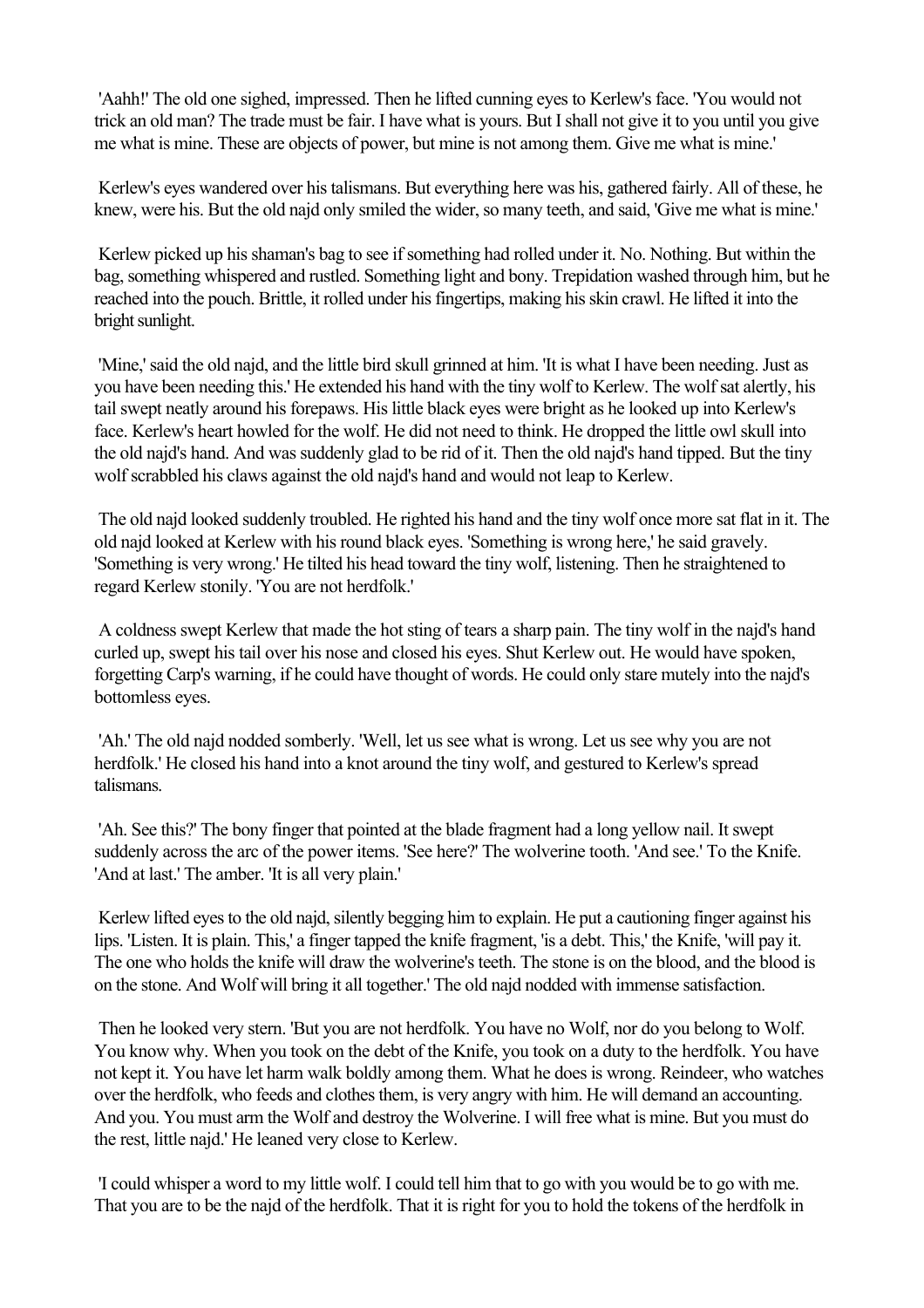your hands. Ah, but then, but then if you did not keep your duty ... Wolf would tear your throat out!'

 The old najd had leaned ever closer as he spoke, and on the last words his mouth elongated into a snarling muzzle that opened wide and his canines flashed long and white before Kerlew's face. Kerlew tightened his belly muscles but did not draw back. The old najd sat back suddenly and laughed softly. He pulled his lips down over his teeth and resumed his own face. 'Yes, yes. You are the Wolf's, yes. But he will not be yours until you are herdfolk. Will you be herdfolk?'

 Kerlew hesitated fractionally before bobbing a nod. He would have offered the blood warm from his body to hold Wolf in his hand. His chest heaved with the depth of his wanting.

 'Ah. Then. Keep the bargain of the Knife. That is all. She who you freed left a place empty, a task unfinished. Finish the task and take the place. Free your people of that which plagues them. Will you do this?'

 Again Kerlew nodded. The old najd copied him. 'Good. They have been alone long, and I have suffered with their pain. You take a burden from me. Here.' He turned slightly aside from Kerlew, lifted the wolf to his lips, and whispered over him. Then he reached suddenly to grip Kerlew's wrist with fingers as cold and hard as bone. He dragged the boy's hand toward him, pinched his thin wrist until his coiled fingers opened.

And dropped Wolf into his palm. Kerlew looked down on the coiled figure.

 'He sleeps,' the old najd whispered. 'But he is with you. Listen. Once you have earned him, he will help you. He will make a proper cover for the drum. Then, when you are alone, you can drum for him and he will dance for you. But, first!' A cautionary finger in Kerlew's face. 'First, you must listen and obey. This is what you must do to earn him.' The old najd paused suddenly, listening. His face became very grave and sad. 'To the first who comes, you must say nothing. NOTHING! This will be hard, and your pain will be great. But Wolf will drink the blood of your pain, and be satisfied. It is the beginning of being herdfolk. This you do for Wolf.' He nodded to himself. 'To the second one who comes, give this.' The owl's skull rustled icy against his palm. 'Say, 'Be free!' Then that debt is paid.' His expression softened. 'This you do for me.'

 The old najd smiled suddenly, black lips writhing back from white teeth. 'Then comes Wolf. Yes, Wolf comes and you place your hand between his eyes. And go with him, to be najd of the herdfolk, and to pay your last debt. That, you do for yourself.' The old najd leaned back with a sigh of deep contentment. 'Long have I waited for you. Long and long. Now you are here. And I can rest. Gather your things and come. Take them all, now. All are properly yours.'

 Kerlew picked up his power objects, dropping each carefully into his pouch. Then he watched the old najd place each of his in a basket. The bright bundled feathers and the dyed cubes of bone in red and blue; a string of fat ivory teeth; the black-bladed knife and a talley of calf-ear bits. He put the lid on the basket and tucked his drum under his arm. The owl skull Kerlew kept in his hand. 'Come now,' the old najd said. He rose with a crackling of knee bones. 'We cannot keep her waiting.' Kerlew put his hand in the najd's bony one and they stepped into darkness. And out again.

 The bright light of the day blinded him. Tears ran and rainbow colors washed over the village below. Kerlew swayed on the ledge, feeling the fresh winds of the high place brush past him. He was back. He was back and alive. But what of his spirit guardian? What of a vision? He turned to the old najd at his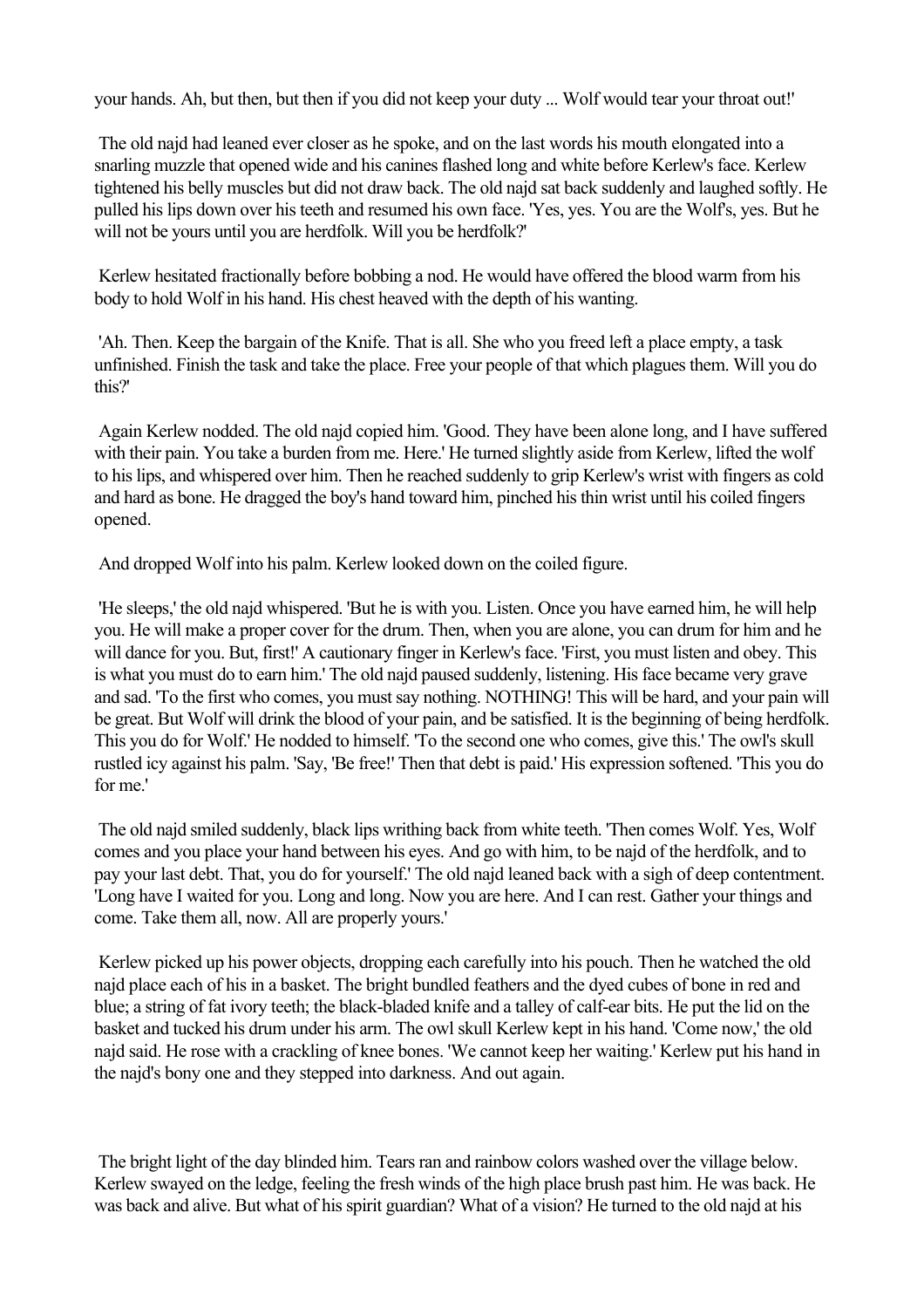side.

'Comes the first,' breathed the najd.

 Kerlew looked up. Carp stood before him, smiling, showing the familiar blackness between his teeth. Then the blackness went blue as Carp rippled in the wind. Kerlew recoiled in surprise. 'Well, apprentice?' Carp demanded in an airy voice. 'Have you no word of welcome for me?' He leaned over Kerlew, smiling insubstantially. 'Are you not glad to see me? I have decided to come with you, to guide you to the spirit world. There I will show you many wonders and gift you with many powers. Give me greeting, take my hand, and we will go together.'

 Kerlew sat still, frozen with fear. Confusion milled through his mind. The bone najd had told him not to speak to the first one. Carp had told him, many times, that he must find his own path to the spirit world, and enter alone. Something was wrong here, something chilling and evil.

 'Do not be afraid, little apprentice.' Carp's words were warm and dripping, rich as fresh liver. They reached inside Kerlew, pulled at him. He bowed over his knees with the pain of resisting them.

 The bone najd spoke coldly. 'There is no place for you here, forest najd. And Kerlew will not take your place nor give you his. Walk the path you have chosen.'

 Carp suddenly went flat and snarling, his back rippling as angrily as his spirit beast. His growl was the growl of Wolverine enraged. His teeth were sharp and white as he leaned forward and sank them into Kerlew's clenched fist. The blood ran red between his fingers, and the tiny wolf within his fist stirred and growled. Kerlew's mouth stretched wide in soundless agony. Blackness closed in on him. He felt Wolverine worrying his hand from his wrist, felt the parting snap.

'Go back.' The bone najd lifted his drum-claw. 'Go back and finish dying, forest najd.'

 There was a sound like an old tent splitting in the wind. The pain stopped. Kerlew opened his eyes. His hand was on the end of his wrist, unmarked. He felt Wolf stir within it. Carp stood just off the edge of the ledge, looking suddenly mournful. 'A last word,' he begged, and it was the voice of the tired old man Kerlew knew.

 'No.' The bone najd forbade it, and Carp suddenly tattered to pieces and was swept away on the wind. Something ripped out of Kerlew and went with him, like a hook tearing free of his flesh. He hunched over his knees, feeling his pain run hot down his face. He did not know how many lifetimes it lasted. When he could lift his head, the day was blue and clear before him. He looked down on the tiny herdfolk village below him. Below him, their lives went on. Folk clustered and shouted thinly by the reindeer pens, children raced between the tents, the herd gazed on the meadows and flanks of the Cataclysm.

 The ledge was suddenly darkened, the opening to the niche blocked by a dark shape. Kerlew breathed in sudden fear, hid his hands from more pain.

 'Comes the second,' the bone najd sighed. She filled the opening to the niche, closing the day away from them. Her feathers were sleek and gleaming. She stood, looking down on Kerlew and he almost knew her. But she was not for him. She had come for the bone najd with the bird-bright eyes, and it was for him that Kerlew lifted the tiny skull in his hand. She took the owl talisman into her hand. 'Be free,' he told her. She smiled suddenly, eyes as black as Raven's feathers. She leaned far out, looked down to the village below. Kerlew followed her gaze. The meadow at the foot of the steps teemed with folk, all crying out in thin voices and waving their arms. Owl gazed down on them for a long moment. Then she spread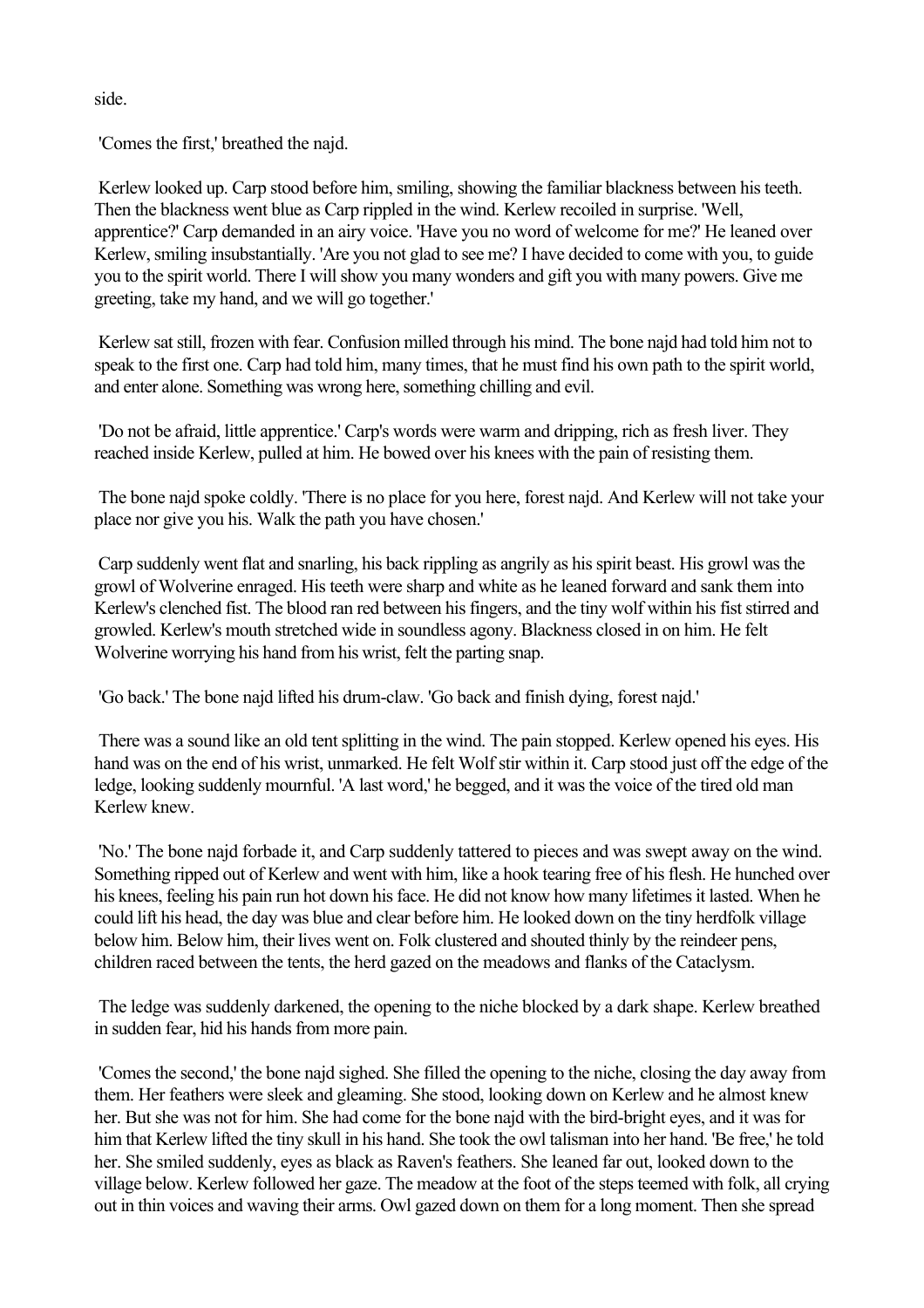wide her wings and swooped. Kerlew watched her silent flight. Shrill squeals of terror rose as she descended on her prey. She would feed well. The bone najd looked satisfied. Kerlew leaned back once more in his niche, to await the third. The morning passed its peak, and the warm sun of afternoon touched Kerlew's feet with feeble fingers. And still Kerlew was patient, knowing he would come.

 He came as hot panting breath, as the scent of warm life and fresh blood. He felt like a rush of sleek fur under Kerlew's hands, like a tumble of cubs against his chest. He stood before Kerlew, larger than the moon, and his eyes were green. His narrow black lips writhed in a smile that bared brave white teeth, and Kerlew laughed in joy with him. Tears washed his eyes clean and he saw his brother. The hand he reached was not to claim or to subdue, but to touch with fondness. His brother suffered the touch of his human fingers upon his furred brow. 'Wolf,' he whispered. Joy was hot in him. 'At last you have come.'

'Kerlew,' whispered Wolf, and his voice was a voice to trust at last.

### CHAPTER TWELVE

 Tillu awakened slowly. She had drifted at the edge of sleep for much of the night, feeling that she should rise and go back to Capiam's hut, but never finding the willpower to leave the body comfort of the nest of hides and Heckram's warm chest rising and falling beneath her cheek. She pushed a handful of hair back from her eyes. A dim light gave substance to the furnishings of the tent, color to the woolen blanket that wrapped her close to Heckram. Bird sounds, and the mutter of folk moving past the tent. Morning sounds. She sat up abruptly, suddenly awake.

 'Kerlew!' she said aloud. And then, 'Kari!' At the sound of her voice, Heckram reared up and sat blinking in the light.

 'It's morning,' he said blearily. For a moment he sat still, catching up with himself. Then he reached across Tillu to scoop up their clothes. 'Here,' he said, thrusting the wrong shirt at her, 'you've got to get to Kari, talk to her. Take her to Ristin, if you want. Or to Stina. Tell them what's wrong, and let them take care of it. But do it quickly, before they start making her ready for the joining ceremony. I've got to get up the Steps, after Kerlew.'

 Tillu experienced a moment of disorientation. Someone else had taken charge. She smiled a crooked smile as she pushed his shirt back at him and found her own. She wasn't sure if she liked being directed. But as she pulled her shirt on, she thought of the alternative; of being responsible for everything, handling not only every problem but every decision, however minor. She could find nothing wrong with his suggestions; it was only that he had voiced them first. 'You'll find Kerlew for me.' She said the words aloud, trying them out. The confidence she felt in him surprised her.

 'Yes. And I'll bring him back to you, not Carp.' Heckram pulled on his leggings as he spoke. He glanced over his shoulder at her. He stopped suddenly and looked at her, long. She looked back, wondering what to say. Nothing, she decided. They would not need to always explain things to each other. They already understood. So she didn't apologize as she stuffed Kari's knife into her belt and ducked out of his tent. It wasn't necessary.

 She hurried past children carrying birch scoops of reindeer milk, thick as cream, and women fetching buckets of water. She nodded hastily to those she knew. 'Oh, Healer!' called one, 'My husband's fever is back again and ...' But Tillu only nodded quickly and hurried on. Soon, she promised her guilt, soon. The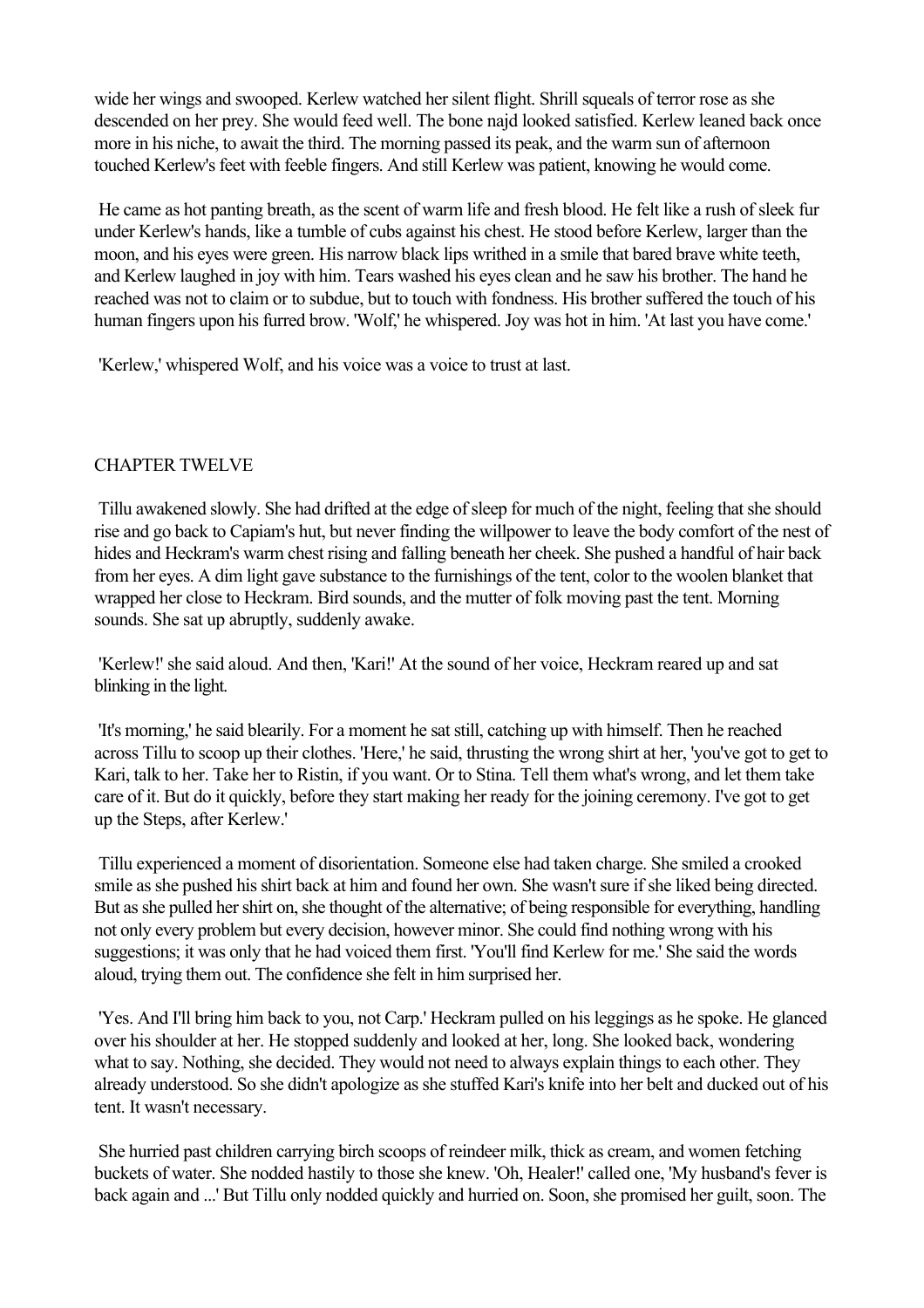fevers and headaches that came and went, the tick bites that suddenly abscessed, could be tended tomorrow. Kari's joining had to be stopped today.

 'Here you are! I've had the whole herdfolk searching for you!' Ketla exclaimed, annoyed, as Tillu pushed into the tent.

 Tillu's eyes flew to Rolke, fearing the worst. But his thin chest still rose and fell, and the fever still tossed him. Habit made her push past the women to him, kneel to feel his skin.

 'But where's Kari?' Ketla demanded of her back. 'Surely she's been out with you this morning? When we awoke and you were both gone, we worried. It's like her, off playing like a child when she should be preparing herself for her joining. A hundred things to be done, and she leaves them all for me. But now you are back, and we can ...'

 'Kari's not with me,' Tillu replied distractedly. The boy's fever was higher today, consuming what little flesh he had left. But his breathing disturbed her most. It sounded like water splashing over stones, a nasty, gurgling sound. She scooped up a dipper of yesterday's cold willow-bark tea and held it to his lips. He didn't even turn his head away. He was unaware of her. Tillu closed her eyes tightly.

'Kari's not here?' she demanded an instant later. Ketla glared at her.

 'Isn't that what I've been telling you? She's not here. We thought she was with you. I sent Joboam out to find you both. When he didn't come back, I sent Pirtsi. Don't think that was an easy thing to do; you tell a young man that his girl has run off on their joining day! But he took it well and went.' The other women murmured assent.

'You sent Joboam after her?' Tillu asked in outrage and dismay. 'Where's Capiam?'

 'Well, of course I sent him after her. What else was I to do? Capiam would have done the same thing, had he been up to it. We've always sent Joboam after Kari when she ran away and hid from us. He was always the best at finding her. Rolke was no use at all. And he certainly couldn't be asked to do anything now, sick as he is.' Ketla looked flustered and a little angry. The healer wasn't listening at all. 'As for Capiam, he's still abed. Feverish, like Rolke, and not feeling well.'

 Snorting her exasperation, Tillu stepped over to the pallet Capiam and Ketla shared. The man was lost beneath blankets and hides. She tried to pull his blanket down, but he gripped it tightly. His eyes were shiny, his lips papery as bark, but he spoke in weary command. 'I am not as ill as Ketla thinks I am. I am just tired, and a bit feverish. Leave me alone.'

 Tillu pulled stubbornly at the hides, but Capiam was just as stubborn in retaining them. 'Leave me alone,' he repeated obstinately. She sighed and sat back on her heels.

 'All right. I'll leave you alone. But I will leave some tea that I want you to drink, whenever you are even a little thirsty.' She glanced about. Ketla was directing the women who were setting out Kari's joining clothes and discussing the food to be prepared. Tillu leaned closer to Capiam. 'Have you any idea where Kari is? Where did Joboam say he would look for her?' Capiam only flapped a hand at her irritably.

 'Can't you leave me alone? Joboam will find her, and Ketla will handle the joining ceremony. It isn't until this afternoon. By then, I will have rested, and I will be there. Until then, Joboam will find her. Joboam will ... he can see to things. Ask Joboam.' Capiam's eyes sagged shut with weary finality. His hand fell limply atop the blankets. Tillu rose abruptly.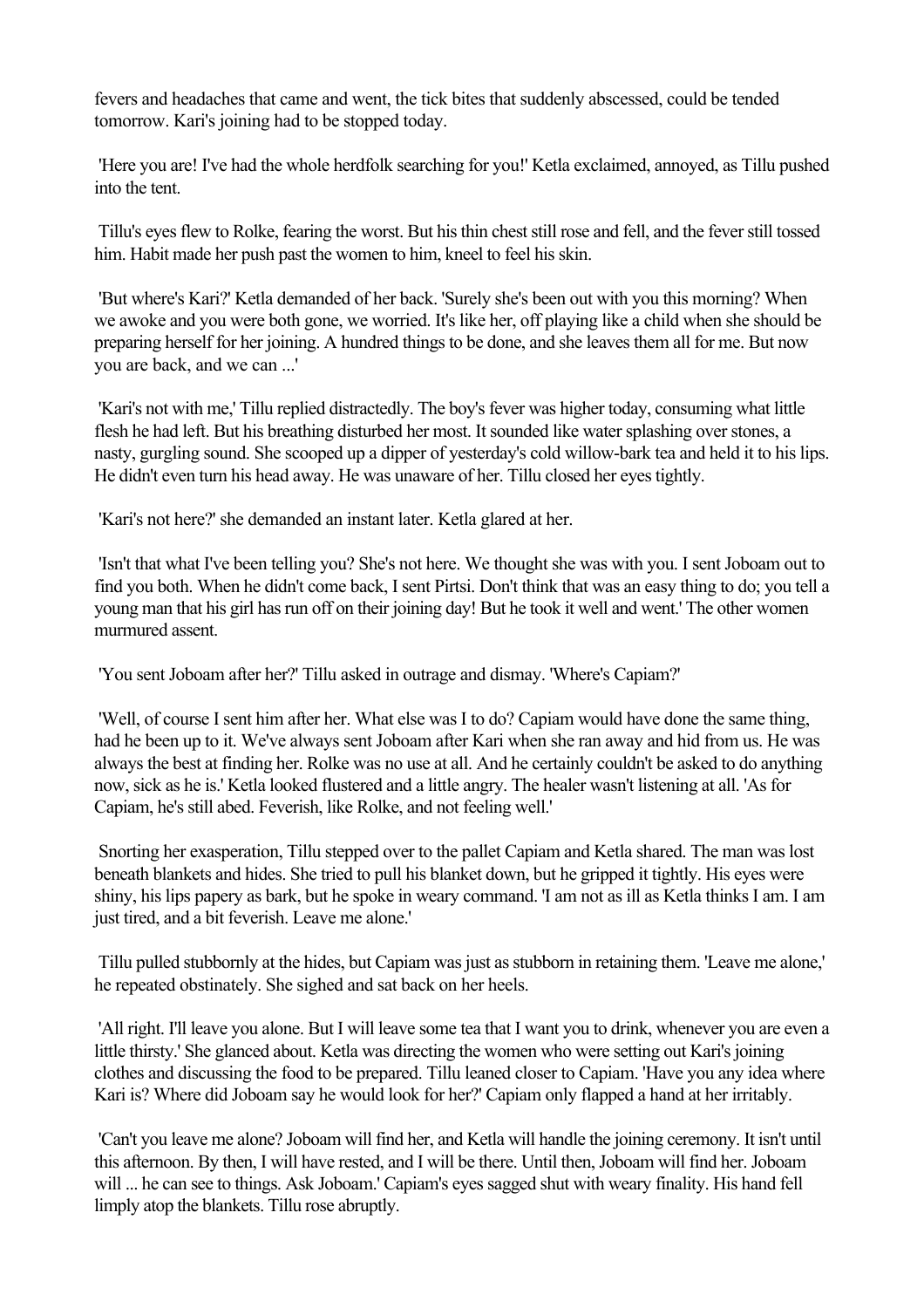'Ketla,' she said clearly, slicing through the women's conversations. Recklessness settled on her, a premonition of hovering disaster that could be averted only by direct action. She pushed through the circle of women and knelt to put her face on a level with Ketla's. She took the stout herdwoman's hands in hers, noting the fever that still simmered in them.

 'Put off the joining,' she said in a voice so deadly soft that it filled the tent. 'Your husband is ill, you yourself are not well,' and, over the beginning of Ketla's objections, 'and your son is dying. Dying. Now is not the time for a joining.'

 'No! Oh, no, not dying, Tillu.' Fear and refusal whitened Ketla's face. 'You'll see, Healer, he's a strong boy. And the najd has said he'll get better. He's sleeping now, resting, and when he awakes he'll feel better. He'll be up to the feeding grounds, watching the reindeer and the young girls before the end of summer, you'll see.' Ketla's voice rose higher and higher as her frantic words tumbled out. Tillu shook her head.

'No. Dying, Ketla, despite the best I can do.'

'But the najd ...'

 'The najd has ways of making words say nothing at all. What did he say, exactly? Wasn't it, 'In the shadow of the Cataclysm, Ketla and Rolke would be freed of pain.' Don't you see? He will be right, whether Rolke gets better or dies. That is always how he speaks. With promises that offer nothing, predictions that take no chances. No, Ketla. Listen to me, even though I tell you hard things. Put off this joining. Don't make me leave Rolke to run and find Kari. For she must be found before Joboam finds her. She must be told she doesn't have to join with Pirtsi. You know she doesn't want to. That's why she has run away. And you've sent Joboam after her, the very one who has made her hate and fear the idea of being any man's mate. And you know that, too!'

 Certainty grew in Tillu as she watched Ketla's eyes widen in horror. She felt a flicker of hope. Ketla would put off the joining, would hear Kari out. But Ketla's face set more deeply into stubborn denial. The gathered women, shocked to silence by Tillu's words, began to mutter among themselves. Sudden glints of anger kindled in Ketla's deep eyes.

 'Get out!' she shrieked abruptly. 'Healer, you call yourself? And kneel before me and wish death on my son, and carry wild tales about my daughter! Speaking lies about the najd who chants for my son, and has taken your own son into his tent! Get out! Take your evil tongue and useless medicines with you! Get out of my tent! The najd. Someone fetch the najd for me! I want him to come now, to drum and chant for Rolke and Capiam.'

 'Ketla!' came Capiam's weary rebuke from across the tent, but Tillu had already risen. She was not surprised at Ketla's behavior. It was how she dealt with things she did not wish to face; she denied them. Tillu stiffened her back and forced herself to speak calmly.

 'I will go. There is little I can do here that you cannot do yourself. Rub Rolke with water often, and pour tea into his mouth; even if he does not swallow, it will wet his tongue. And give the same tea to Capiam. It may keep his fever down. The sickness is rising in him, as it did in Rolke.'

 'Get out! Get out! Get!' Ketla was shrieking now, shaking with fury. The healer's calmness only incensed her more.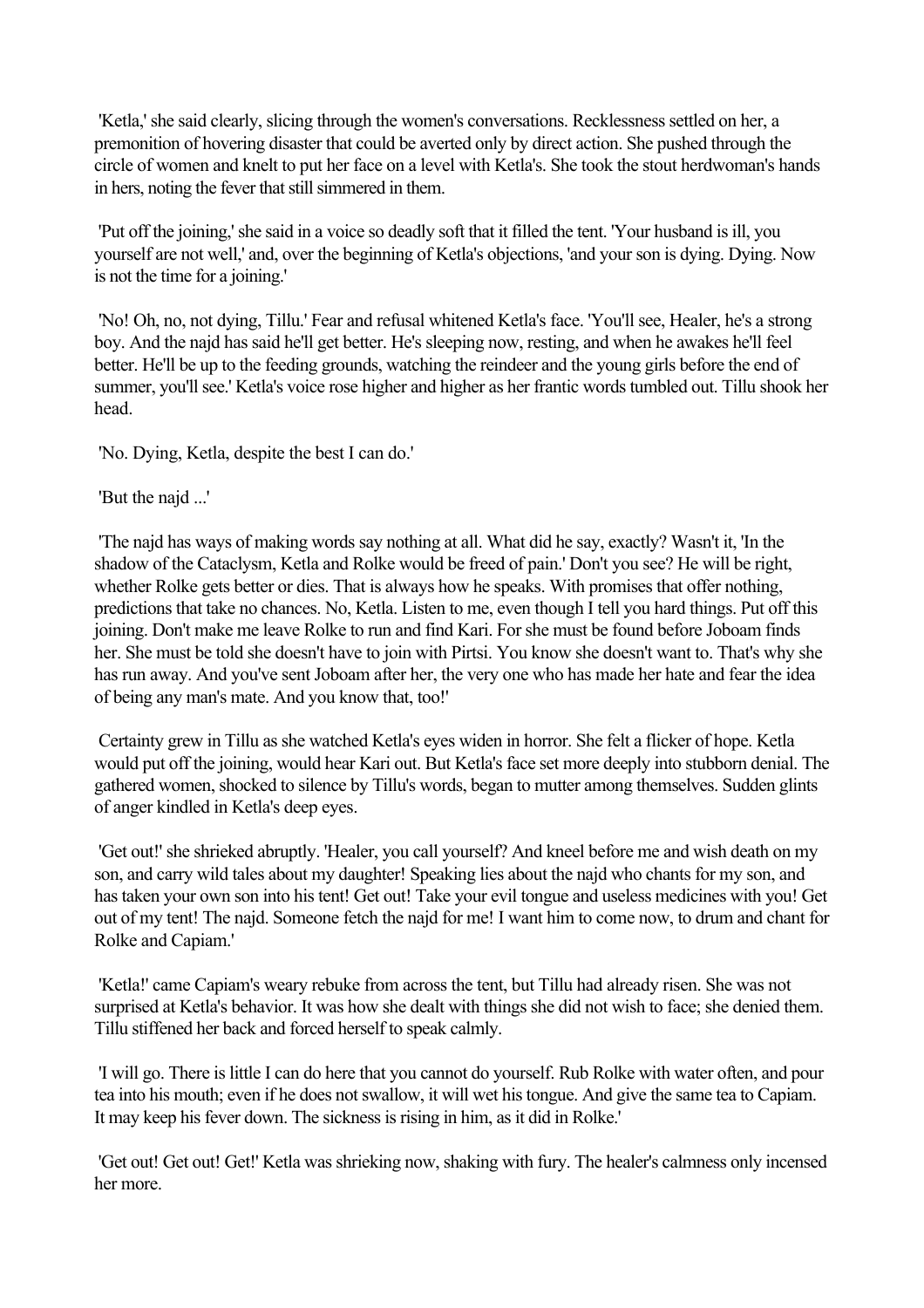'I will. I'm going to find Kari. I'm going to tell her she does not have to join with Pirtsi, that she can go to Stina and the older women. They will tell her that she is free to join or not join. And they will see that no one forces her. Some of the herdwomen seem to have forgotten their old traditions.' Tillu's eyes raked the women standing speechless around Ketla. They shifted uneasily, their sudden silence more unsettling than their previous whispering had been.

'Is it true Kari does not wish to join with Pirtsi?' asked one softly.

 'Get out!' Ketla shrieked, and Tillu did not bother to reply. She swung her pouch of herbs to her shoulder and left, slapping the door-flap aside. A panting Pirtsi stood before her.

'Well?' Tillu demanded recklessly. 'Are you going to say you didn't know Kari didn't want you?'

'I ... no ... What?' He took a breath, gathered his wits. 'Healer! You are needed at the reindeer pens.'

 Tillu gave a wordless cry of frustration, stamping her foot. Some fool with a broken shoulder or leg, no doubt. 'It will have to wait!' she declared fiercely. 'Have him lie still and put a cold wet cloth on it until I can come! Do what you did for a broken bone before I came along.'

'But it's the najd!' Pirtsi exclaimed, horrified.

'All the better!' Tillu snarled.

 'But he's dying ...' Pirtsi's voice trailed off. Tillu looked at him hard, seeing the shock in the boy's face, the trembling of his hands. 'Like Elsa,' he added on a breath.

 'What do you mean?' Tillu demanded. She stepped closer to the youth, steadying him with her hands on his shoulders. She locked gazes with him, willing the truth out of him.

 'He's crumpled,' he said abruptly. 'Broken like dry sticks.' He shuddered violently and turned from her. She let him go. 'Tell Capiam,' she instructed him and began to run.

 She did not see the tents she passed, didn't hear the folk who cried out to ask what was wrong. Her savage expression was enough to bring men and women running after her, all eager to witness whatever disaster she raced to.

 The sorting pens were on a hillside above the camp. Years ago, the pens had been built of boulders and stones. Brush and bushes had grown up around them. The men standing at the open mouth of the pen shouted when they saw her. She pushed past them, ignoring their words. Abruptly she slowed to a walk.

 Carp lay like a crumpled doll. A herdsman from one of the other herdfolk stood over him. At the far end of the pen, herders shouted and trotted, keeping the restive vajor and their calves back from the shaman. Tillu drew near reluctantly. He had to be dead. No one could be so crumpled and be alive. One leg was bent under him and out from his body. The wrongness of the twist hurt to look at. The herdsman stared down at the body entranced. When Tillu touched him to move him aside, he looked at her as if she were an apparition. His wet lips trembled.

 'They must have thought he meant harm to the calves. The vajor trampled him. Usually they jump over a fallen man, swerve aside from a standing one. I've never seen anything like this. What was he doing up here before dawn? Why did he come in here?'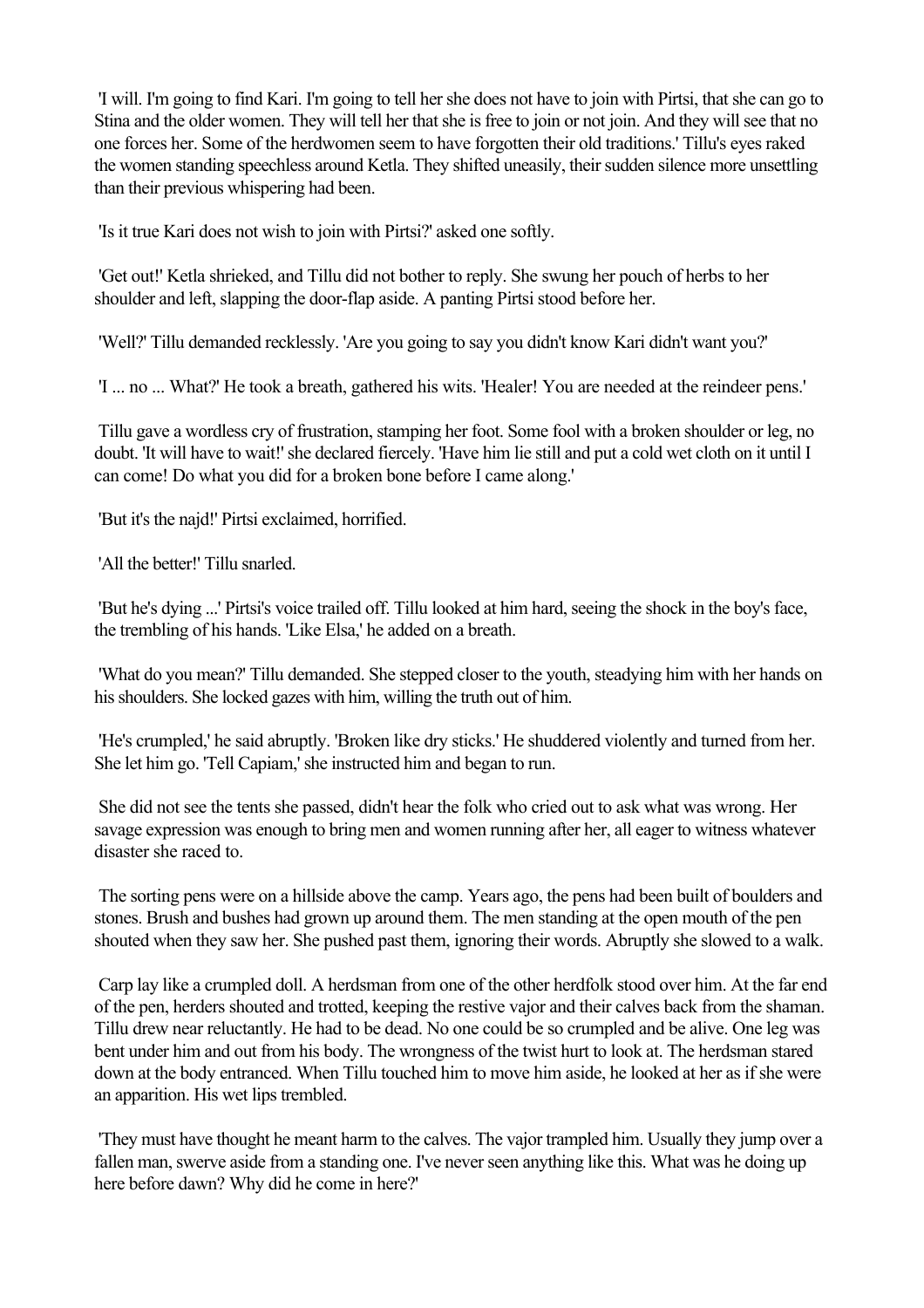Tillu didn't answer. The print of a cloven hoof was clear on Carp's face. His left eyelid was split open, and the eyeball dangled on his bloody cheek. He wore one of Joboam's fine tunics of bleached leather. Mud smeared it and blood seeped up through it. His hands were curled defensively over his chest. Two of the fingers twitched, and Tillu cried out softly. He heard her.

 'Kerlew.' Blood came out with the name. 'A last word,' he begged. She knelt in the churned mud and dung beside the old man. Something moved her to put one hand softly over his.

 'Guilty hands. Say he has guilty hands.' A grayish tongue moved briefly inside the bloody mouth. 'I didn't touch it, but he did. I knew it would show.' He stopped, struggled to draw a breath. Tillu heard a wet bubbling from his chest. She could not move. The herdsman was transfixed with horror. At the mouth of the pen, voices were raised, but no one came near.

 'Fool to fear a woman. Only a woman. He say, kill her, kill the secret. I say, no. I laughed at him. Thinking he could kill a secret. Not when I knew. Fearing a woman. Weak man. Strong hands. When wolverines fight, one must die.' His other eye opened, stared sightlessly up. 'Take his drum. It's a good drum. Kerlew. My. Son.'

 His mouth sagged open, blood running thinly over his chin. Tillu bent closer to hear his last words. There was only a sigh.

 'He's dead.' She did not know how much time passed before she finally uttered the words. Time had paused as she knelt there. My son, my son. Her heart beat out the words. She could no longer hate the bones and flesh heaped before her. He was gone, and in his passing had stolen the hatred that had fueled her resolve. Like a mask cast aside, the najd was gone. An old man had died, an old man who had longed for a son. For a short time, he had had one. Could she begrudge him that?

 She rose stiffly, not feeling the caked mud that clung to her legs and feet. She pushed through a crowd of herdfolk. They milled past, crowding about the body to exclaim over the horror of it. No one detained her. The ones that met her eyes faltered and looked away. Old Bror caught her arm, speaking words of concern, but she pulled free and walked on. She was nearly outside the pen when Joboam confronted her. She shook her head, not looking at him, and tried to step around him. He moved to block her. 'What do you want?' she asked dully.

 'Only to know what you saw, Healer.' The contained glee in his voice lifted her eyes to his face. His mouth was solemn, but his eyes gleamed with a mocking challenge.

'Where is Kari?' she demanded suddenly.

 For an instant his control slipped. She looked up into black anger, and felt suddenly small as the man towered over her. Then he smiled, slowly. The anger stayed bright in his eyes but he kept it from his voice.

 'Why, Healer, I don't know. I looked all morning for her, but found no trace. When I went to tell Capiam I couldn't find his silly little daughter, he told me the najd had been killed. As he is too ill to move, he asked me to look into it. Pirtsi said the reindeer trampled the najd. Is that what you saw?'

 The challenge was plain now. 'I saw an old man dying in the mud and filth,' Tillu said carefully. Anger shook her body and voice. For an instant Joboam's confidence faltered.

'Pirtsi told me he was already dead,' he said unevenly.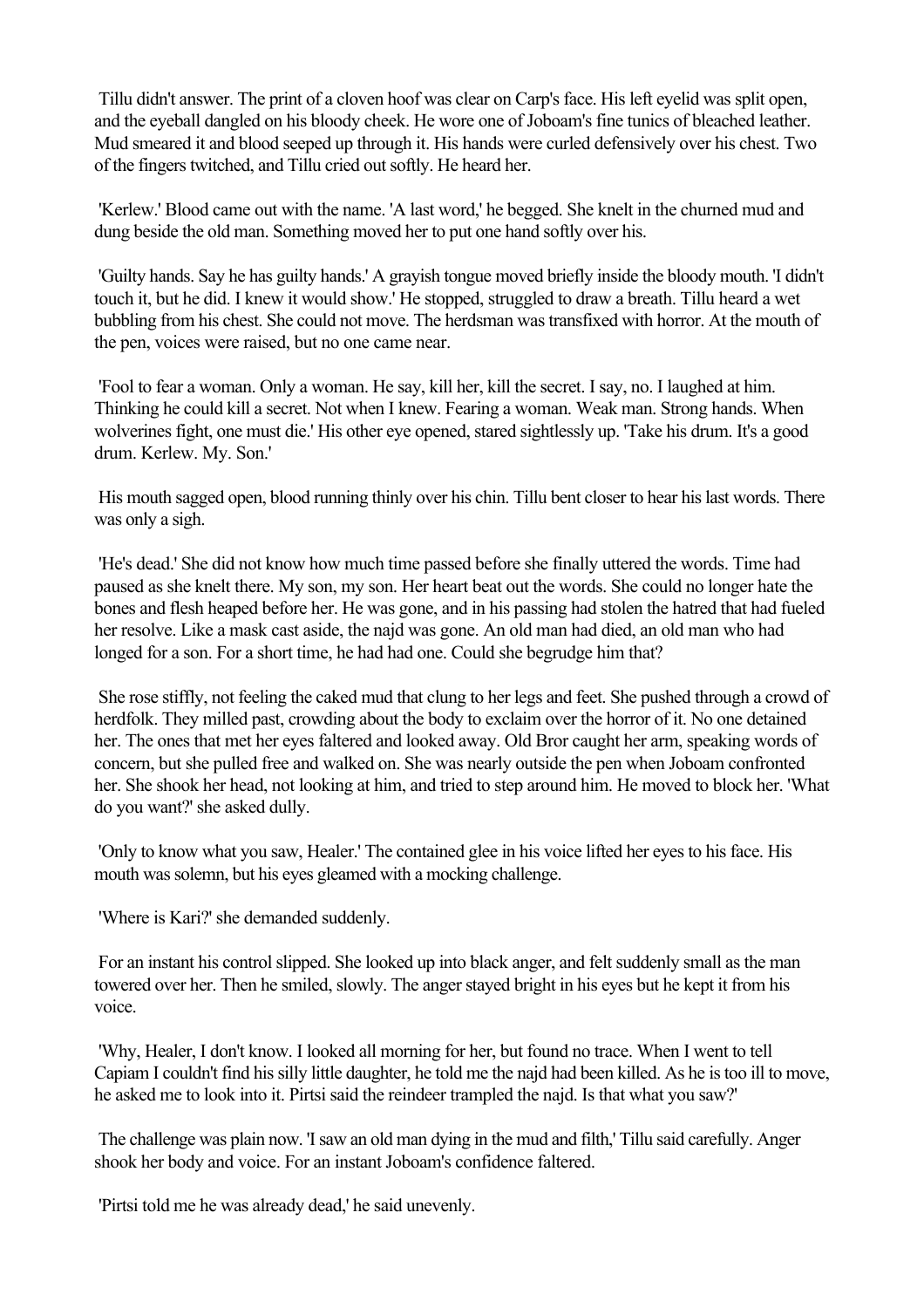Tillu stood silent. Joboam lifted a hand to grip her, thought better of it and let his hand fall to his side. 'Don't toy with me, Healer.' His voice was deadly soft. 'We both know how ill Capiam is. And his son. You see who has been chosen to take up the reins for him. Be wise. Please the next herdlord.'

 'Have you buried him already?' Tillu asked calmly. Some small part of her mind screamed for caution, but she could not find the control to be wise. Her eyes tracked the long, livid scratch down the side of his neck. 'You'd better beware of infection in that,' she said coldly. 'Scratches from nails often infect.' He twitched as if stung, but made no reply. She turned away from him, and he let her go. She walked on. Behind her, his voice lifted in command, calling for quiet and for one man to explain what had happened to the najd. The gabble behind her died. They would obey him. They would follow him, when the time came. She found she didn't care.

 She walked back toward the tents, scarcely watching where her feet took her. Making plans. Heckram would bring Kerlew to her, and she would leave. She'd take her boy and leave these people, strike out across the tundra while the summer days were long. And Heckram? asked a small voice inside her. And Kari? And Ristin? And Lasse? the small voice nagged. 'I can't help them!' Tillu heard herself declare aloud. 'Kerlew and myself. That is as much as I can take care of. Kerlew and myself.'

### 'Tillu?'

 Lasse. She hadn't seen much of the boy lately. He was taller than she remembered him. Was he growing that fast? After an instant, she realized he was silently staring at her. She tried to gather her mind. 'What is it?'

#### 'Are you all right?'

 The question puzzled her until she glanced down at herself. Carp's blood was on her hands, and mud caked the front of her legs from her knees down. She couldn't know that it was the look in her eyes that most rattled Lasse.

'I think so. Were you looking for me?'

 'Yes. Actually, no. I was looking for Kari, but no one knows where she is. I had heard she was missing. I wanted to talk to her, to tell her ... there is a way to keep from joining Pirtsi. To join with ... someone else, instead. I went by Capiam's hut, finally.'

Tillu could guess the courage that must have taken.

 'Ketla screamed at me to go away, but one of the women there came after me. She told me you had gone to look for Kari, and might know where she was hiding. Ketla thinks you told her to run away early this morning. She's very angry at you, but Capiam is too sick to do anything about it. I thought I should warn you ... she's sent for Joboam. She's saying he'll bring you back to the tent and make you tell where her daughter is. Please, Tillu ...' He looked desperate. 'Do you know where Kari is?'

 Tillu turned her worries carefully. She counted them out to herself. 'Kerlew is missing. Heckram's gone to look for him. Carp is dead. Kari is gone, and I don't know where. But I know she's run away because she doesn't want to join with Pirtsi. And Joboam is coming to look for me.' She looked into Lasse's stricken face. 'Do you know the way to the Najd's Steps?'

He hesitated. 'Yes. Yes, I do. Follow me.'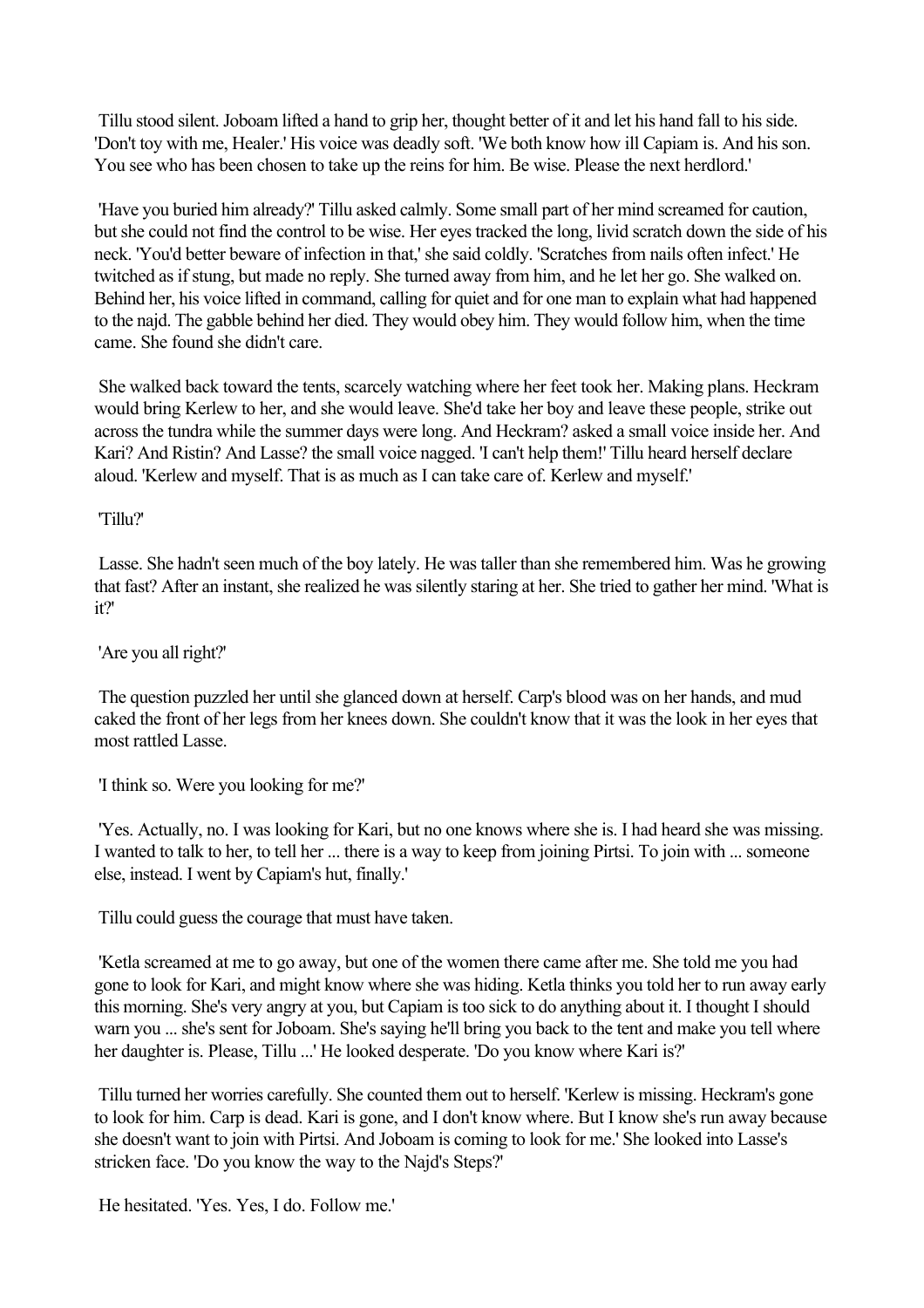She trailed after him as he led her swiftly through the village, slipping between the tents and threading their way past meat racks and hides stretched to dry in the sun. The effort of trotting brought order to her mind again.

 'Heckram was going to climb the Najd's Steps,' she explained to his back. 'He thought he might find Kerlew there. He went seeking a najd's vision,' she added in answer to Lasse's puzzled look. 'I think I had better find Heckram. He'll know best what to do. And perhaps he has found Kerlew by now. Perhaps we could just slip away.'

'Slip away?'

 'Leave,' Tillu said tersely. 'Run away from the herdfolk and Joboam. Kerlew and I. Find a new life somewhere else. Again.'

Lasse looked at her incredulously. 'Alone?'

 She didn't answer. Her eyes had gone ahead of them, up the gentle swell of grassy hill to where a group of young men and women gestured and exclaimed to one another, and beyond to where the wall of the Cataclysm rose, sudden as pain. It shone black against the blue sky, and Tillu's neck protested when she rolled her head back to see its top. It was a wall across the wide world, a buckled wedge of stone and earth pushed up to bar the herdfolk and their reindeer from further wandering. Some places were tumbled and rounded with weather, cupping small green pastures or pockets of blessed white snow where the stinging insects never ventured. Reindeer clustered on the white patches in refuge from the bugs. But at this place the Cataclysm rose, vertical and uncompromising. A slide of schist and shale at the base marked its only flaking concession to wind and rain.

 She could not see what held the herders' attention but she thought she saw the Najd's Steps They scarcely merited the name. A jutting scar crawled across the Cataclysm's face, up the expanse of sheer black stone, and ended abruptly far short of the peak. The ridge of stone looked as if it projected no wider than a foot path from the precipice, and in places seemed to have crumbled away entirely. Other cracks and juttings marred the surface of the Cataclysm, but only one could be the Najd's Steps. She was scanning the long narrow way for some sign of Heckram or Kerlew, when she heard Lasse give a low cry of despair. He gripped her arm suddenly, pinched bruisingly as he pointed up.

 The figure materialized on a tiny outcropping of stone beyond the end of the Najd's Steps. For a moment it hung there. The wind billowed under its wings, spread the pinions black and wide to the bright fresh day. The bird rose, impossibly immense, lifting wide for flight.

## And plummeted.

 'Kari!' Lasse cried out, his voice cracking from boy to man on the name. And in that utterance, Tillu saw her, the wings becoming Kari's feathered cloak. Her small face was pale, her black hair streamed behind her. She did not scream. The Cataclysm thrust out a rocky spur to grip her. She caught on it and tumbled, the wind roaring through her cloak as she fell. Screams rose from the watching herders. The instant was forever.

 Lasse dragged Tillu with him as he ran, plunging through the horrified herders. It was farther to the base of the Cataclysm than it looked. Her breath caught painfully in her ribs. Tufts of grass and low bushes scratched her ankles and tore at her calves, but it could not distract her from the crumpled black figure on the green sward.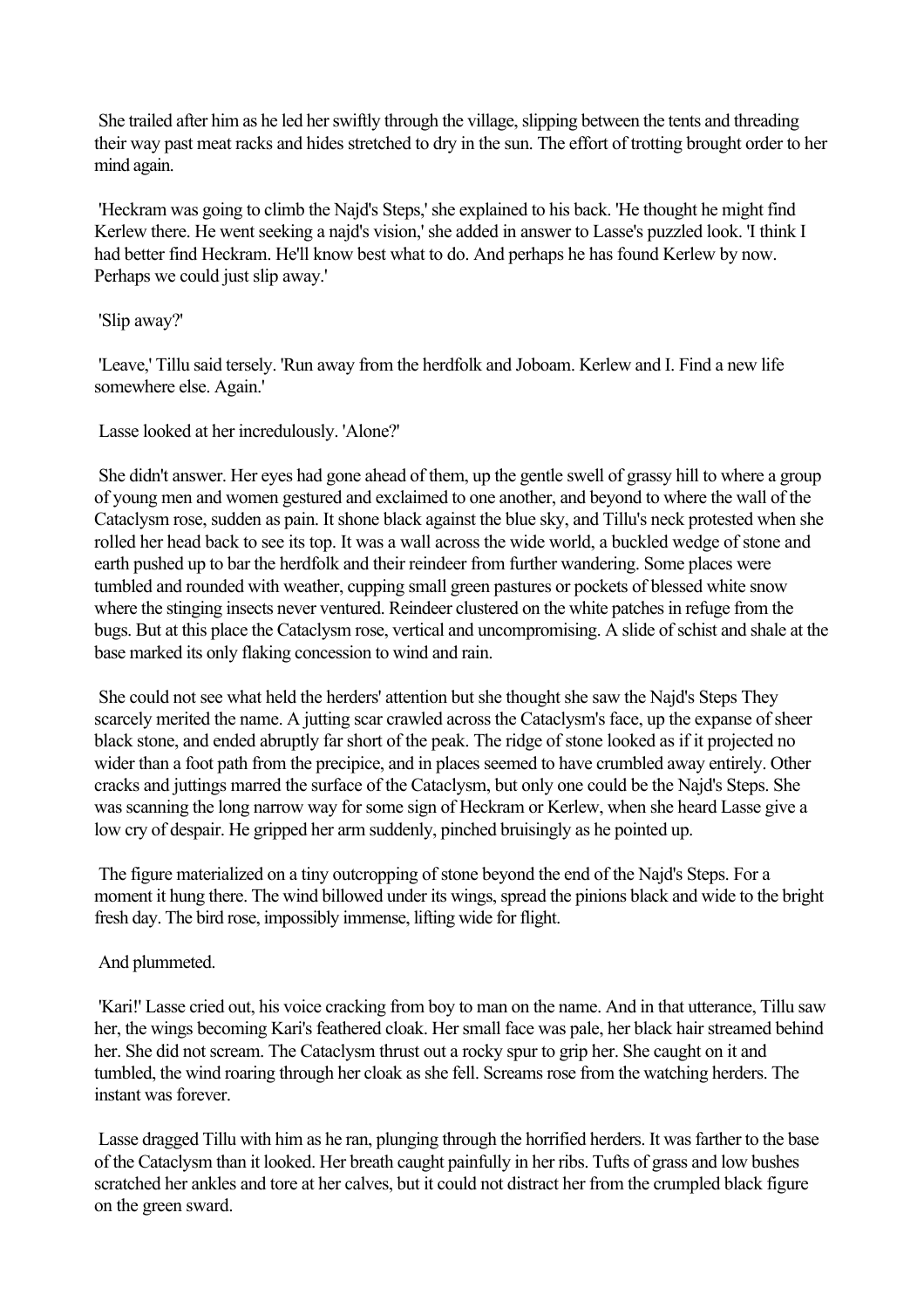They were there too soon. Lasse flung himself to his knees beside her, reached to roll her over. Tillu didn't try to stop him. He couldn't hurt her any more than she was already hurt. But he pulled his hand back from the body with a stifled cry. He turned a wide, white face up to Tillu, horror and grief shaking his lips. Tillu dropped stiffly to her knees, put a hand on Kari. And pulled it back. Gelid. Beneath the black feathered cloak, the body was sodden and still, pulped organs and bones inside a sack of skin. Tillu swallowed dryly, her mind reeling. If she had not stayed with Heckram last night ... if she had asked his advice earlier. If, if, and all useless.

 'Get up,' she croaked, rising on shaking legs. She tugged at Lasse's sleeve, then gripped his collar and dragged him to his feet. He did not resist her, but he didn't cooperate as she pulled him back from the body. 'Don't look at her. Don't touch her. You can't help her now, Lasse. Come away. Come away.'

'What's happened?'

'Who was it?'

'Is he dead?'

 The bright-cheeked girls and tousle-headed youths had caught up with them. Their urgent questions rattled around Tillu as she dragged Lasse back from the body. She didn't want to be here when they rolled her over. Two deaths in a day. She couldn't take anymore. 'I have to see Capiam,' she insisted, pushing her way past the young herders. 'Let go of me. Let me through.'

 'It was the healer,' she heard a young voice say behind her. 'Why isn't she doing anything?' And then a sudden scream rose, piercing the bright morning. They had rolled Kari over. She kept her grip on Lasse's wrist, dragging him along.

 The screams floated thin as splinters in the wind. Heckram flinched himself more tightly against the rock face. He wondered if someone had seen him. He doubted it. He considered leaning out, to look down the sheer rock face and see what the cry was about. He grinned harshly at the notion. He kept his hands and cheek pressed against the rock face and edged on another step.

 He forced his thoughts away from the sheer fall behind him. He thought of Tillu, and how he had told her of his youthful venture up this same path. He wasn't sure if bravado or forgetfulness had made him speak so lightly. Now that he was up here, he remembered the ache of calf and back and shoulder. And fingers. He had taken the bandages from his injured hand to improve his grip. Every time he closed his hand now, the pain leaped up his arm. He refused to let himself focus on it. The path was substantially narrower than he remembered. He had been smaller then, he reminded himself. Narrower of shoulder and more sure of foot. Certainly more blithely unaware of death and pain. He pushed on, sliding his foot forward through the gritty rock dust that coated the trail. His toes felt raw. He had discarded his boots long ago, left them on the last wide piece of the Najd's Steps. His bare feet gripped the cold stone more surely, but felt every abrasion. Something light brushed against his foot. He looked down in the narrow space between his body and the cliff-face. A black feather. Another one. Odd. He had seen cliffs full of birds' nests before, but they weren't as windswept as this one. He wondered that the feather stayed on the narrow path at all. He pushed on.

 The trickling sweat was from the warmth of fear and weariness. The sun on his back was still the thin warmth of morning. Its light touch reminded him of Tillu's hands on his body, of her hands spread against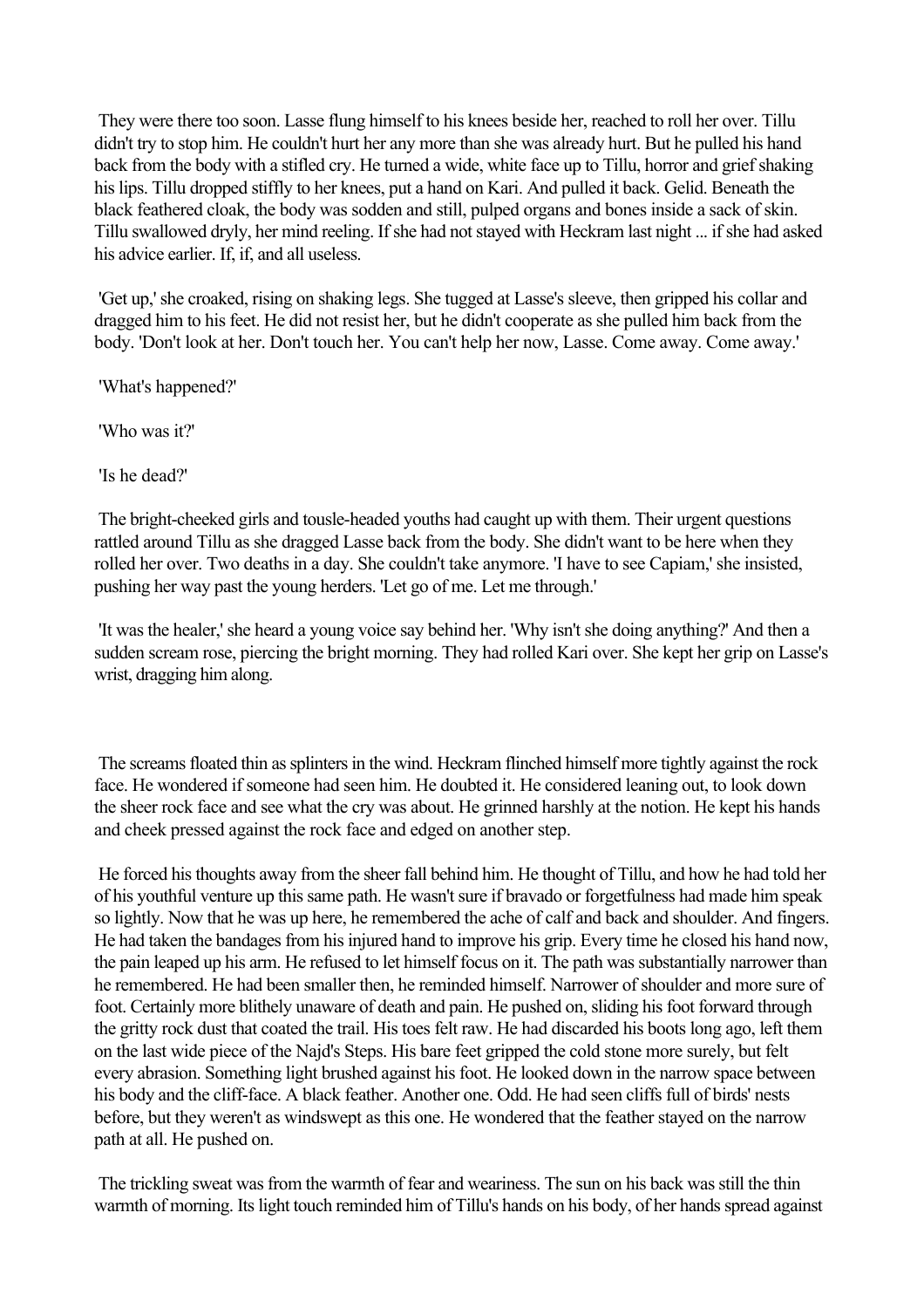the small of his back as she lifted herself against him. A smile, almost foolish in its softness, came unbidden to his lips. Every time he thought he knew her, she surprised him. Her concern for Kari, her constant anxiety over Kerlew, her sober caring for Rolke had never prepared him for the woman she had shown him last night. She had cast her wariness aside, and revealed beneath it a deep hunger and an almost innocent joy in satisfying it. Like a child with a new toy, he thought, and blushed despite his isolation. No woman had ever so thoroughly explored his responses to her touch. The newness of it had made him a youth in her hands, ignited energies and curiosity he had thought outgrown. Even now, he wanted her again. This, he realized suddenly, is what Ristin meant. The feeling she had hoped he would have for Elsa, that no hardship was too great. Did Tillu feel it, he wondered? His face sobered an instant. Hadn't she trusted him to bring Kerlew safely home?

 He wondered what he would do if he didn't find the boy up here. Look elsewhere, he told himself pragmatically, refusing to worry about time lost. He chuckled sourly at a sudden idea; how would it be to return to camp and find that Kerlew had already returned on his own? Good, he decided. It would feel good to find the boy safe anywhere. An image of his small, uncertain face rose in Heckram's mind. There were so few times when he had seen the boy's face unshadowed by fear or uncertainty. When they had carved spoons together. When he had given the boy the bone-knife for his own. The night his thin fingers had awkwardly plaited strips of leather for a new harke-harness. He understood suddenly a father's pride in his child's small accomplishments. A lost memory bobbed into his mind. He held a tablo board up for a tall man's inspection, and his heart swelled tight with pride at the grin that split the man's dark beard. 'Well, and will you be the wolf now, son, and give your father a chance to win on your new board?' Heckram pressed flat to the cliff for a moment, feeling the light morning breeze finger his garments and hair. How had he lost a moment like that, forgotten it so completely? He had had so few moments like that. He stood very still. When he moved on again, he understood what drove him. It was time to close the circle. He wanted to look down into a boy's face and see that flush of accomplishment.

 He edged on, occasionally finding a wider spot in the trail where he could crouch and ease his screaming muscles. At such times he glanced out over the tundra but never looked directly down at the tents below. In one such spot he found two small feathers and the clear outline of a small foot. Had Kerlew brought a dead bird with him? He shrugged and pressed on, step after careful step, his determination refueled by the footprint.

 The afternoon heat found him at a wider spot in the trail. He crouched, stiff muscles screaming in the new position, and sipped water from his small pouch. He tried to relate today's climb to his boyhood one. Had it taken him this long that time? Had the boy Heckram moved faster, been more agile than the man? He poured water into his hand, washed the salty sweat from his eyes and lips. The end of the Najd's Steps could not be far. He was sure of it. He tried to see the end of the climb but the subtle rippling of the Cataclysm's wall and the climb of the path denied him. Kerlew might crouch at the end of this trail, or he might find only an empty spot and the sheer fall beyond it. Well, he would see. He started to rise, and then hunkered down in sudden consternation. With one thick finger he traced a peculiar imprint in the rock dust and fine gravel of the ledge. It was his imagination. Probably the boy had crouched here a moment, weight balanced on his toes. Yet he could have sworn the track was that of a wolf. He shook his head and pushed the fancy out of his mind. He slung his water skin over his shoulder, tugged it tight against his hip. On again.

 The path narrowed drastically. Heckram hesitated. But Kerlew had gone this way. And so he must follow. Face to rock, damp hands suctioned against cold stone, he shuffled along. He peered ahead and down between his chest and the cliff. When he came to it, he stared at it for a long moment. Yes, he had grown. The mark he had scratched at eye level was now between his chest and the cliff. It seemed little weathered, the scratches gray against the cliff's black face. It was the same shape as the small flaps of skin he cut from his calves' ears. His mark, as individual as his face, never given to anyone before him,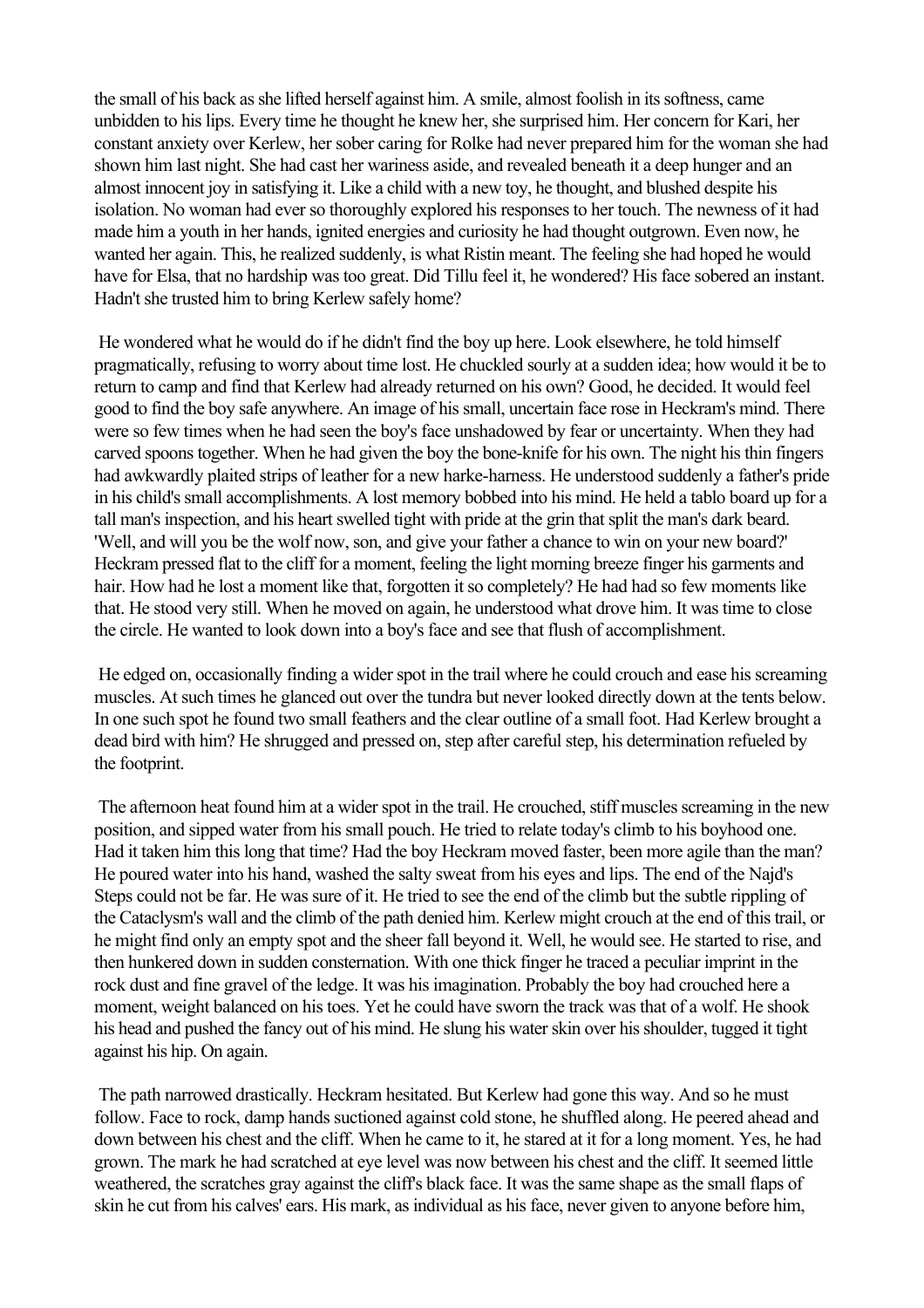never to another after him. He shivered at touching hands with his childhood. He pushed his thoughts back to that day, leaned slightly out to have a better view of what came next.

 It was as he remembered. A step or two more, and then nothing. Nothing. No path, no boy, just the narrow ridge of stone dwindling away to a crack in the stone's face. He felt the trembling start, suppressed it as he pushed himself tightly against the cliff face. He had seen the boy's footprint in the dust; he must have come this way. The next thought followed mercilessly. He must have gone that way. To the end of the trail and down, taking a false step in the darkness. Tears blinded him. Damn the old najd and his cursed vision. His wisdom had sent a confused boy to die. 'Kerlew,' he whispered agonizedly as the screams he had heard earlier took on a personal note.

 The rustling of clothing, close at hand. The sound startled him, set his heart thumping. Awkwardly he turned his head, glancing forward and back along the ledge, but saw nothing. He edged another step along the dwindling ridge, felt the bare edge of stone press his sole. He looked again, and cried out in despair. 'Kerlew!'

 He had forgotten the najd's alcove. There it was, three steps beyond the end of the trail. He could barely glimpse inside. He thought of leaning back for a better view, but there was nothing to cling to. What little he could see was chilling enough. Kerlew stood within it, face suffused with gladness. His arm stretched out straight before him, hand pressed flat against the empty air at the cliffs edge. His eyes were bright but unfocused. Behind him the shriveled body of the mummified najd was exactly as he remembered it. Time had not touched it. 'Wolf?' Kerlew questioned softly.

'Kerlew, it's me. I'm on the ledge. I've come to get you.'

 The boy jerked suddenly, then swayed and put a hand on the rough wall of the alcove for balance. The shallow cave in the stone was no more than two steps deep. Kerlew licked his cracked lips. 'Wolf?' he asked again.

'I'm over here, Kerlew. Right here.'

 The boy's eyes moved in slow jerks until they came to Heckram. No recognition kindled in them, only curiosity. He stared at the man, and then stepped forward so that his bare toes curled over the lip of the cliff. Heckram's heart slammed in his throat. 'Step back!' he cried.

The boy swayed. 'Why?' he asked distantly.

 Heckram's fingers found a tiny crack in the rock. He wriggled them into it. The sight of the boy standing so boldly on the edge of the fall rocked him with dizziness. 'How did he get there?' he demanded of the inscrutable stone.

 The question engaged the boy's mind. Kerlew's eyes suddenly met his and a faint smile touched his dry lips. 'I saw the bone najd waiting for me. He had come here, so there was a way for me to come. So I stepped across.'

 Heckram tried to take deeper breaths. Fear had been an abstraction when he was climbing the Najd's Steps alone. Danger had been behind him, a thing he could cheat by clinging to the cliff face. But now that he saw the boy, fear boiled through his veins. Should Kerlew slip now, he could do nothing. But he knew he would reach for the falling boy, tumble alongside him, feeling his stomach lift into his throat, the wind past his eyes. He closed his eyes, squeezed the images away.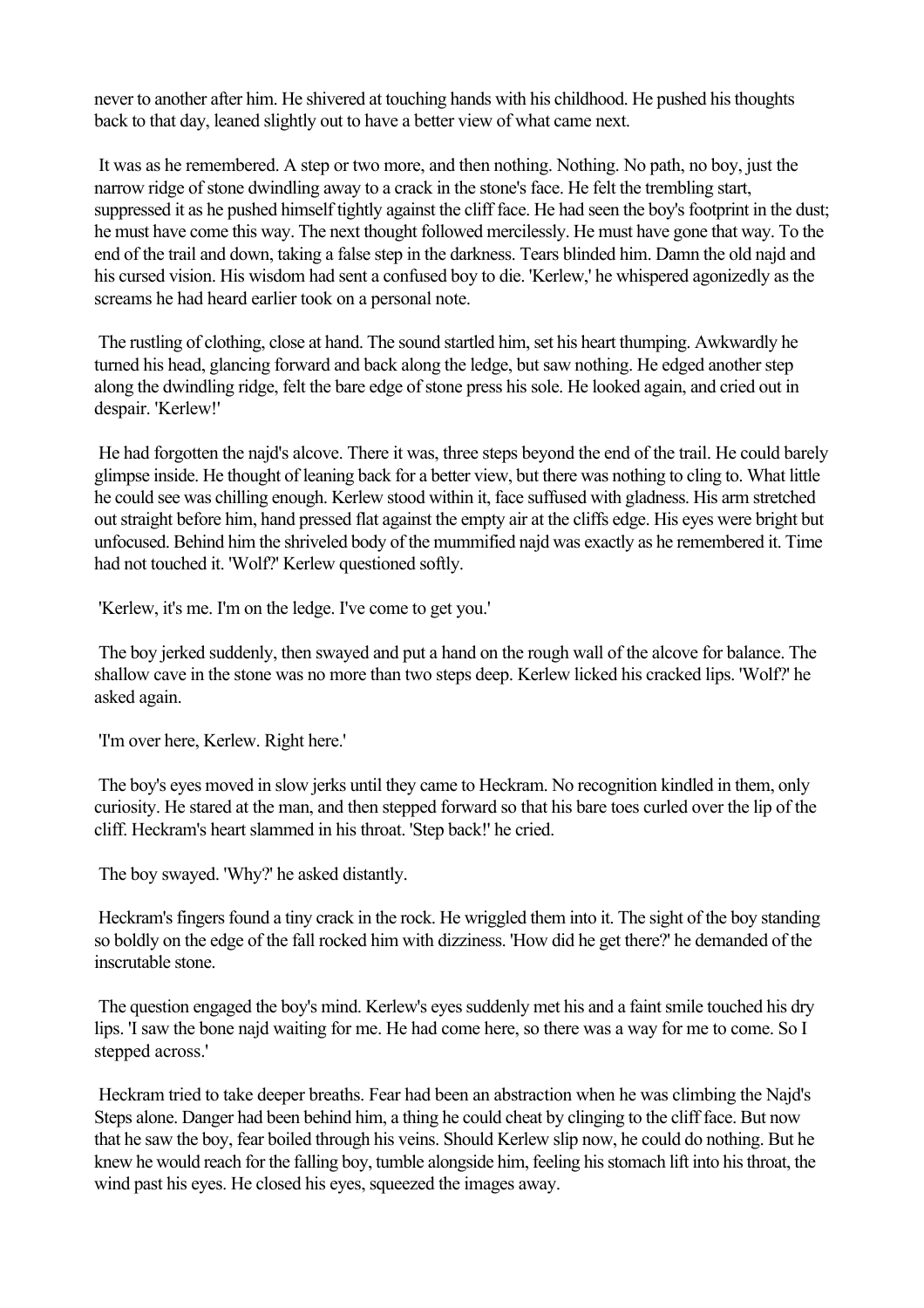Slowly he opened them. He forced himself to look from his ledge to the alcove. Yes, there were lips of stone, cracks, and knobs that an agile boy could use to get across. He doubted he could squeeze his toes onto those minute ledges or wedge his thick fingers into the narrow cracks. But Kerlew had. And Kerlew could.

 He licked his dry lips, felt the wind snatch the moisture from them and crack the skin. He took a breath and steadied his voice. 'Why don't you show me how you did it?' he suggested. 'I'll move back out of your way. and you come across to me.'

The boy stared at him. The wind blew long between them. 'You want me to come down with you.'

 Heckram hesitated. If Kerlew came across, he would have to come of his own will. He could not seize the boy and drag him down the narrow path. It would be all both of them could do to get down safely. 'Only if you want to.'

'And if I don't?'

Heckram pressed his sweating forehead against the cold stone. 'Then I'll wait for you until you're ready.'

 Kerlew smiled suddenly. 'Did you think I would be afraid of you? You are already mine, for I've held you in the palm of my hand. I will come. Let me gather the things.'

 Heckram watched but saw little. Most of the tiny cave was out of reach of his eyes. He heard a rustling, and muttering. A shiver ran up Heckram's back and he edged himself down the trail. There. There was room for the boy now. In a few seconds he heard the rasp of his shirt against the stone, and Kerlew edged into view. His bundled shirt bumped against his back. His bared arms were thin and pale. He spidered over the rock until he was beside Heckram. His eyes were boyishly bright and alive as he said, 'I see it is not the first time you have come this way.'

 Heckram grinned at the humanness of his words. He felt dizzy with relief, and warm with sudden comradeship. 'Shall we make your mark beside it, to show you that you, too, have come this way?' he suggested.

 Kerlew grinned with mischief. 'Are you trying to trick me? Do you think I don't know we are of one and the same? One mark is enough for us both.' He lifted his hand free of the wall, and pointed a thin finger. Blazoned slightly above Heckram's eye level, it glowed red against the black stone. The five spots of Wolfs track.

# CHAPTER THIRTEEN

#### 'Where is Kari?'

 Joboam's demand boomed across the distance between them. Tillu felt her body wince, but refused to let it cow her soul. She continued walking doggedly toward Capiam's tent. Busy folk paused, their eyes darting curiously from Joboam to the healer. She ignored them, her deep pain and anger driving her to the confrontation.

She had left Lasse sitting in Stina's hut. The boy was in shock, shaking and pale. But Stina had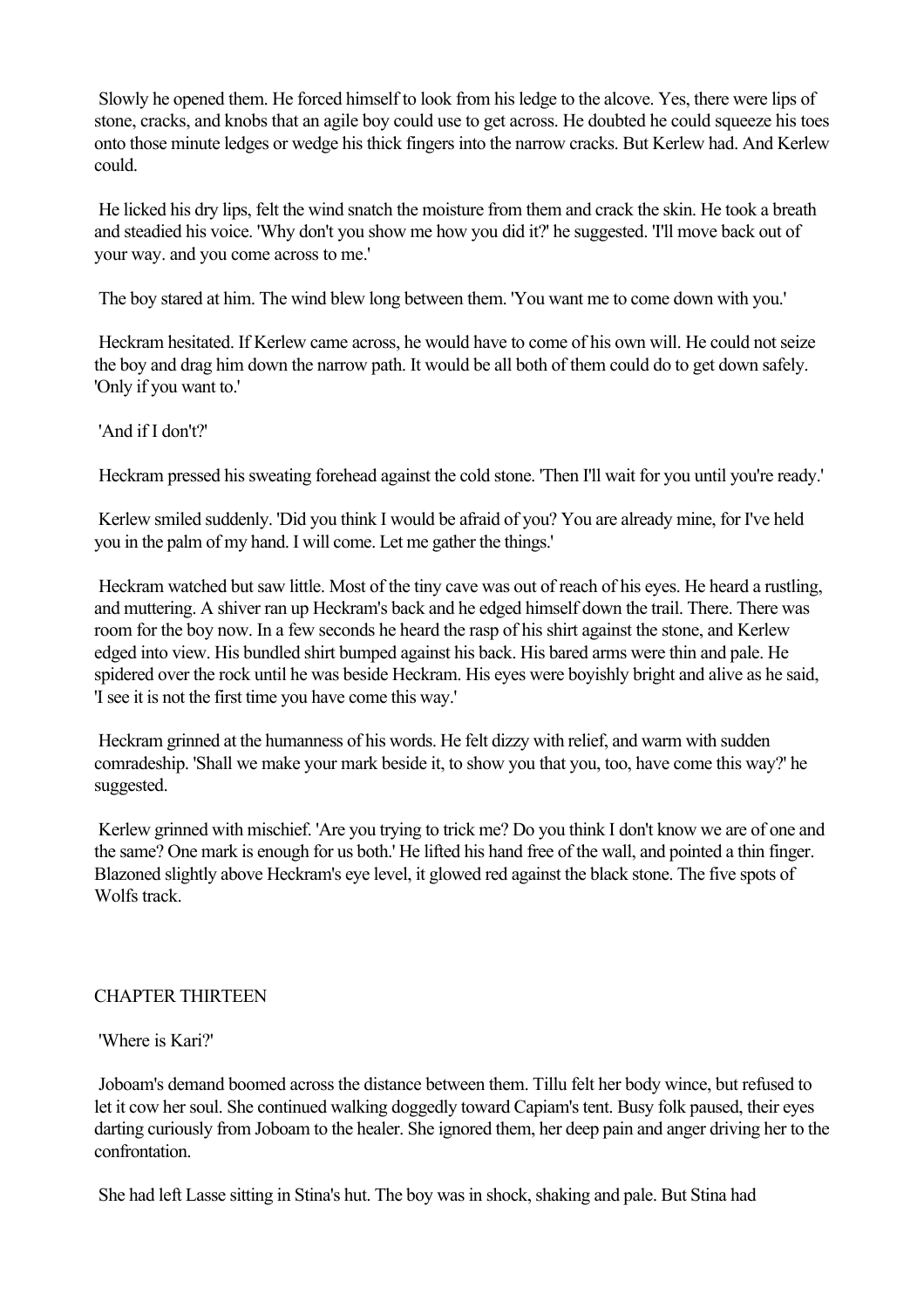understood Tillu's brief explanation, and had immediately begun to warm tea for him and make up a soft bed. Tears had run down the old woman's seamed face. 'If only she had come to me,' she said once, brokenly, and then turned aside to her grandson. 'To think that herdfolk could come to this. What is Capiam thinking of?' There was anger in her voice then, and it ignited the anger in Tillu's soul. She had left then, knowing Lasse would be all right again, given time and Stina's care. Tillu was not sure about herself. She wished she could slip into that distancing trance, could stare sightless until her soul had absorbed the impact of Kari's death. Instead her pain was a wound gushing blood, a thing she must cauterize. She went straight to Capiam's tent. She would be heard.

 But Joboam guarded the tent, arms crossed on his chest. His flung question had drawn eyes. Folk were already beginning to gather. Tillu didn't care. She lifted her voice, careless of the shrill, hysterical note that rang through it. 'Kari is dead, Joboam! Dead at the base of the Cataclysm, as you have probably guessed. Didn't you find her this morning and chase her up the Najd's Steps? Aren't you the one who taught a little girl that death was preferable to the touch of a man?'

 Joboam stood still. Women spilled from Capiam's tent and milled behind him, anxious to witness this confrontation but not to become part of it. Other folk, attracted by the raised voices, drew closer. Tillu ignored them. She saw only the fury in Joboam's eyes, and the careful way he cloaked it.

 'Healer, you rave!' he observed calmly. 'I have not seen Kari today. I have just come from Ketla's side. She weeps, for you have hidden her daughter away on what should be a joyous day for her whole family. She asks why you have done this, when the herdlord's family has shown you only kindness?'

 Tillu knew that she should meet his calmness with cold composure. But her outrage gushed hot words, an unquellable flood of grief and anger. 'NO! I did not take Kari away! She took herself away from a joining she did not want, and then took herself out of a life she could not face. She is dead, Joboam! She leaped from the Najd's Steps. Can you look shocked? How safe you must feel now, knowing she can never speak of the things you did to her when she was a little child trusted to your safekeeping!' Tillu's voice broke on a sob. She clutched at her throat, forced the weeping away.

 Joboam turned calmly to the women behind him. 'Telna and Kaarta. Please go to the base of the Najd's Steps and see if there is truth to this tale.' He let his eyes roam over the assembled folk. 'I fear it may be true. For since this 'healer' and her son joined our herdfolk, we have seen nothing but death and misfortune. Elsa died under her care, a death that so outraged the forest spirits that they sent a killing storm upon our new calves. The najd that sought to intervene for us lies trampled to death by our own reindeer. And the family of our herdlord is sickened to death, or driven to madness. It is no secret that Kerlew hated Rolke and was jealous of the najd's attention to Kari. Everyone has seen his strange tempers, felt his cold stares. There is no najd now to control him. Poor Kari. Her dreams of a joining poisoned by the wild words of a stranger. Ah, Capiam, Capiam! You were a good herdlord in your time, but too trusting. I wish you had listened to me. I marked her and her boy as demon spawn the first time I saw them.'

 Tillu could not find words to reply. She saw the people drawn to his steady words and calm manner, listening to his solemn tale, and murmuring agreement. Surely, Capiam's folk were sorely afflicted with troubles and woes. For a herdfolk's najd to die was the worst of bad luck. And where was their najd's apprentice, this woman's strange child? Where had he been when his master died? Tillu took a deep breath.

 'No healer can cure everything. We can but help the body find time and strength to heal itself. Elsa's body was too broken. Her head was ... damaged. Inside. Do not blame me for her death, but blame the one who beat her. ...'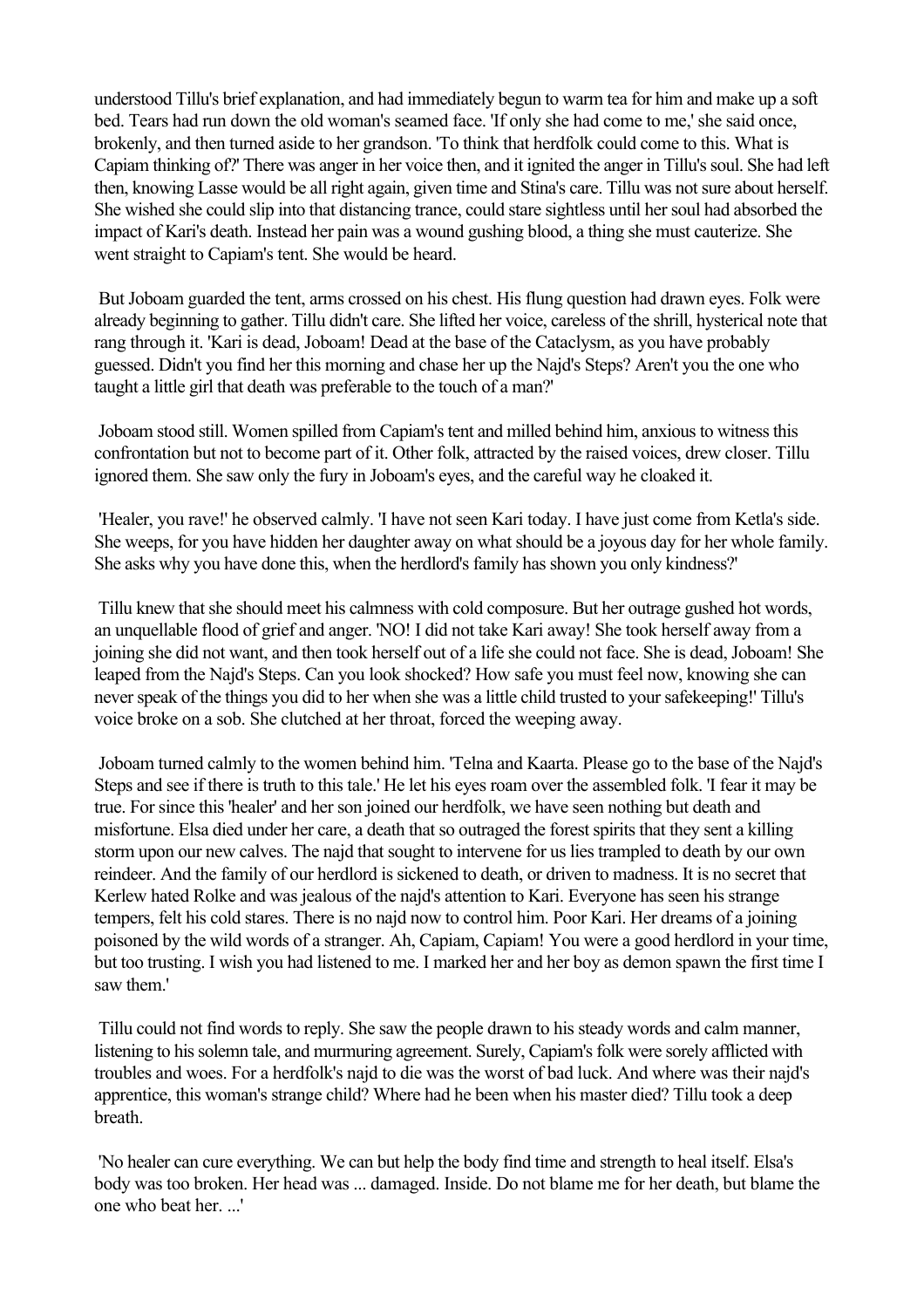'And where is Heckram?' Joboam broke into her words. The deep timbre of his voice, his proud stance as the wind ruffled his soft hair drew the people to him. Tillu was the stranger, wild haired and dirty, blood upon her clothes. Joboam they had known since he was a boy, a sturdy, charming boy. Words were futile. They could only be turned against her.

'I asked you, where is Heckram?' Joboam's voice had taken on a note of menace.

 Tillu lifted her chin. She spoke softly, and the crowd hushed to hear her. 'I am the herdlord's healer, Joboam. I answer to him, not you. Or do you already claim his position?'

 His silence was a moment too long. A subtle change of feeling washed through the gathered folk. 'I but speak for the herdlord, doing as he bids me!' Joboam cried out too loudly.

 Tillu laughed a short, ugly laugh. 'I came to speak to Capiam, not to you,' she said, and walked boldly forward. Herders edged away, making a wide path. Joboam alone blocked her way. 'Do you dare to keep the herdlord's healer from his tent when his family is ill?' she asked in a deadly voice.

 'Rolke!' The scream ripped the tense moment. Tillu dove for the tent-flap, but Joboam blocked her, thrusting her to the ground with his casual push. Ketla stumbled from the tent. Her black hair was wildly bedraggled, her eyes red and swollen in a face pale and sagging with illness. She took two steps before sinking into a shaking heap. 'Rolke is dead!' she moaned. 'Dead and stiff in his blankets. His skin was cold when I touched him. Cold! Ah! Rolke. My own little boy, my Rolke.' Ketla's eyes suddenly found Tillu. 'Where were you, Healer?' she demanded. 'Why weren't you here to save him? And where is my Kari?'

 'Oh, Ketla,' Tillu began in shared grief, but Joboam's hand descended on her shoulder, gripping her with stony fingers.

 'Do not listen to her, Ketla! She has just come with a wild tale that Kari is dead, fallen to her death from the Najd's Steps. What have you known but sickness and bad fortune since she came to your tent? Cast her out before she can do more harm to you! And throw away the herbs she has been feeding your family, lest you and Capiam be poisoned also!'

 Joboam pushed her suddenly, contemptuously. 'Relna! Keep this woman away from Capiam and Ketla. Do not let her add to their grief.''

 'Ketla!' Tillu cried out, but the woman was dazed. The deaths of her children were too great a shock. A sturdy woman seized Tillu's arm. Her eyes were full of disgust as she pulled Tillu away from the crowd. Tillu had a glimpse of Joboam kneeling by Ketla, talking to her gently while a sympathetic crowd murmured to itself. Tillu's mind reeled. For a short ways she stepped along blindly at the herdwoman's heels. Then she set her feet suddenly and jerked her arm free of the woman's grip.

'Where are you taking me?' she demanded.

 Relna spun to face her, and then looked startled. 'I don't know. I certainly don't want you in my tent. What would my own herdlord say to me if I brought upon us the same misfortune that Capiam's folk have found?'

 'It was none of my doing!' Tillu hissed angrily. 'It was Joboam, if it was anyone. He killed Elsa. If you do not believe me, ask Ristin. Ask Stina, or Elsa's parents what they suspect. And he drove Kari to kill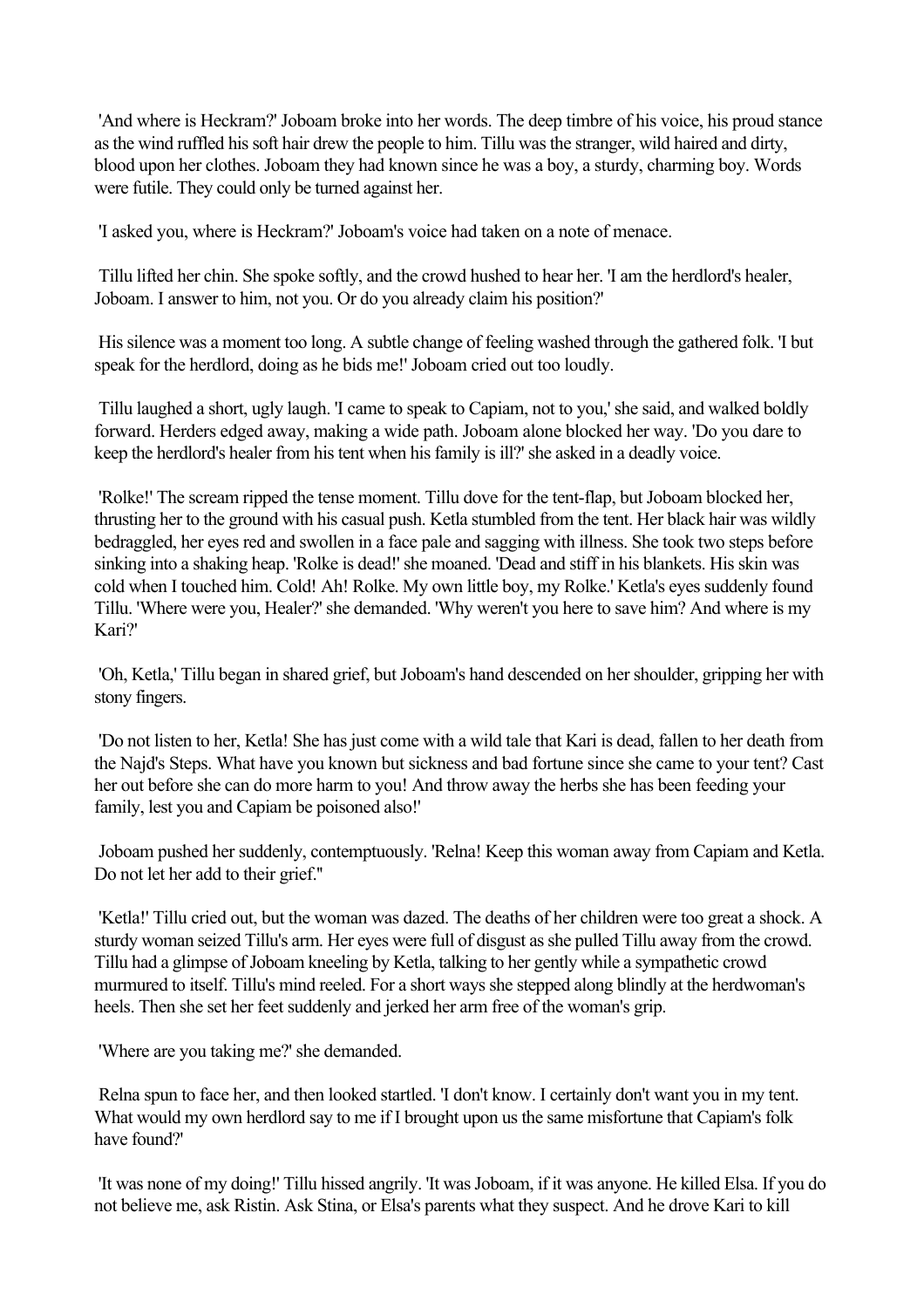herself with what he forced upon her. Do not tell me you remember Kari as a merry girl excited about her joining, for I shall know you lie! And Rolke and Ketla and Capiam suffer from an illness I do not know. But taking my herbs and care from them cannot make them better. Nor anyone else. Haven't you wondered about those with infected tick bites, those who have a fever this day, and are fine the next? Will you say I have brought this sickness on all of you?'

 Sudden alarm wiped the anger from Relna's face. 'My husband has a tick bite on his foot.' She stepped hastily back from Tillu. She was not a member of a crowd now, to be swayed to Joboam's words. Alone, she had to listen to Tillu. And she feared what she heard. 'I am not Joboam's to command,' Relna suddenly exclaimed. 'If he wants you kept away from Capiam and Ketla, let him see to it, or one of Capiam's herdfolk. Let Capiam's folk live under their own misfortune. If you are their bad luck, then let them cleanse themselves. Stay away from my folk!' The last was a low growl. Relna strode away from Tillu.

 Tillu sighed in a mixture of relief and frustration as she watched her stomp away. She did not need to fear her or her folk anymore. But by sundown all of Relna's herdfolk would know that Capiam's healer was bad luck, a woman to be avoided. She would have no chance of leaving Capiam's folk by becoming healer to another herd. She would have to go alone.

 Alone. She and Kerlew. Once that would not have meant 'alone.' Before Heckram. Her heart gave a sickening lurch. She had to gather her things now and go to find Heckram and Kerlew. She would leave with the boy now, while she had the chance. Joboam was too adept at stirring the herdfolk against her and her son. She had to leave now. Alone.

 Most of what she owned and used day to day were in Capiam's tent. No chance of reclaiming them. Kerlew's things were in the fine new najd's tent, next to Joboam's. She dared not go there, either. The rest of what she had was at Heckram's tent, unloaded from the harkar he had led for her. She listed it to herself; the new tent, unused, that Capiam had given her when she had first joined the herdfolk, her cooking utensils, the extra skins and tools she had earned from her healing. She turned her steps that way, alert for any who might try to stop her. She would gather her things quietly and take them out of the camp. But when she pictured the burden that the tent and utensils would make, her step lagged. There would be no sturdy harke to carry them, no Kari to help her manage the beast. Did she imagine no one would notice a woman going laden as a harke? She would be stopped. It was not the first time she had fled from an angry and suspicious people. She must go lightly and travel fast. She could take only what would fit in a shoulder pouch or two. And she and Kerlew must recross the tundra alone, must get to the safety of the forest before the winter winds blew. Where would she get hides for a tent? What would they eat as she travelled? She pushed the questions from her mind. No use in asking them. She tried to find courage in reminding herself that she had taken care of herself and Kerlew all winter. They would survive again. She could not stay among these people. Joboam would stir them against her and her son, would agitate them until they turned on her. Better the wolves of the tundra and the rigors of privation than the unbridled fear and hatred of the herdfolk. Humans were the cruellest predators.

 Heckram's tent was dark and cool inside. The sleeping hides were rumpled as they had left them. She stared at them without comprehension, wondering where the warmth and security of the night had fled. When she moved, she went stiffly, feeling as if she had plundered a stranger's tent.

 She found her cooking pots hung alongside his. She selected the smaller, sturdier ones. It was harder to separate her sleeping skins from the tangled pile on the floor. She took up Heckram's one of fox-skins, reds and blacks sewn together in lustrous contrast. She held it against her face, smelling his smell on it. She wanted it. She hugged it tightly against her, fearing the tears that stung her eyes. It smelled of him and their brief time together. She lifted her eyes, suddenly saw an unspoken assumption in the way he had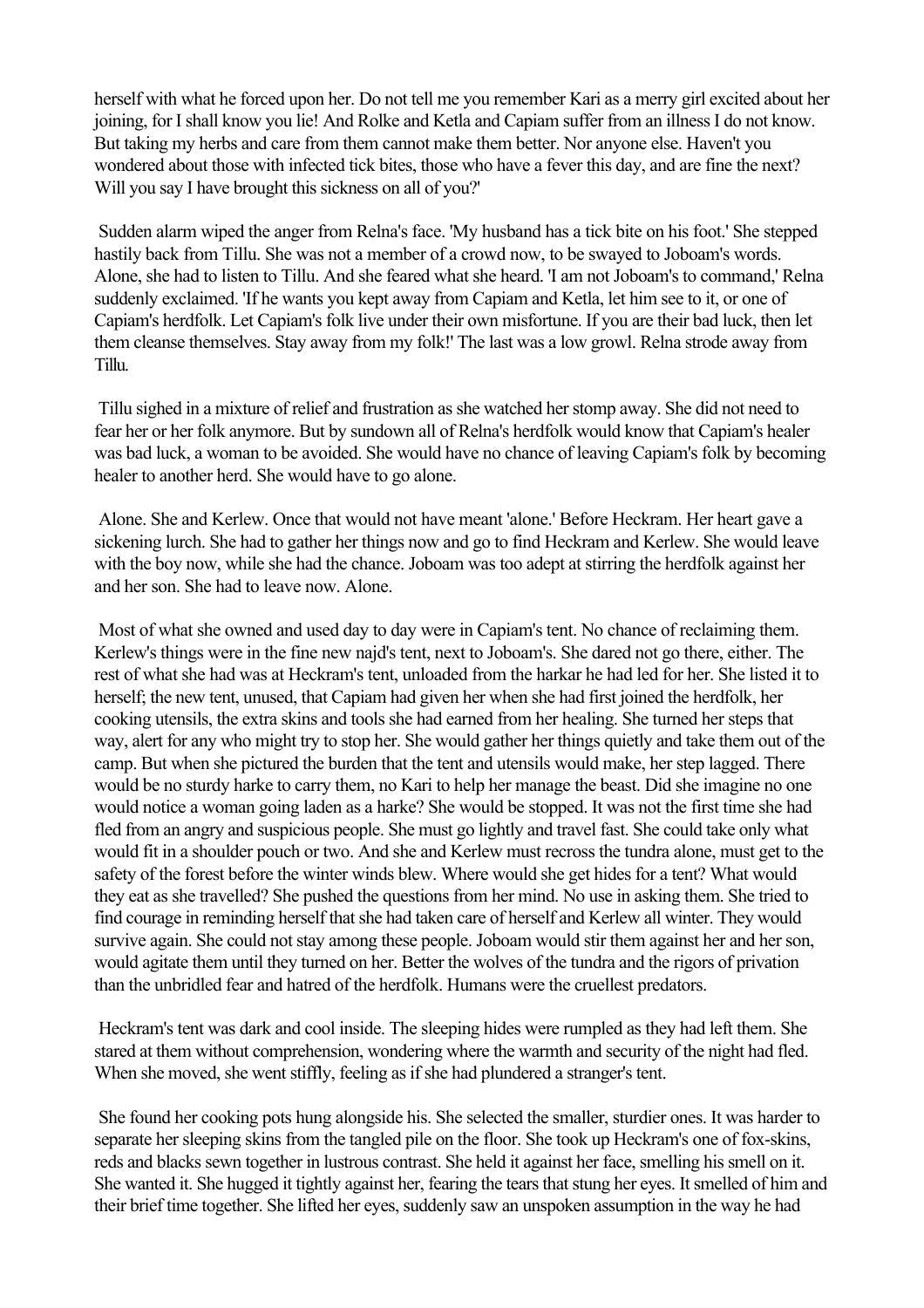unloaded her possessions and mingled them with his. It touched her soul and stole her determination. All the other times, when she had run away from people who wished harm on her son, she had taken her world with her. This time she would be leaving a part of herself behind.

 Slowly she folded the fox-skins into a careful bundle. She set it down atop the other crumpled bedskins. A dull ache numbed her body, while her temples pounded with the pain of grief and unshed tears. She did not move swiftly as she gathered the few possessions she and Kerlew could easily carry. She paused often, the effort of deciding which item to take overwhelming her. There came a time when both packs were filled and yet she did not have the will to leave the place. She sat down for a moment on the rumpled bedding and took the fox wrap into her lap. She stroked it, feeling its warm weight, cuddling it against her as if it were an infant. Slowly she lay down, her cheek pressed against the soft fur, thinking of all that would not be.

 I am like Kerlew, she thought bitterly. Full of wild dreams and foolish fancies. What was I pretending last night? She thought of how she had taken him, in lust and laughter, finding a freedom she had never imagined a woman might know. And Heckram, delightedly encouraging her. Letting her be bold. And after, when she had been sated, on the verge of sleep in his arms. Then it had been his touch on her skin, his fingers trailing her thighs so softly that she shivered in their wake. 'Lie still!' he had commanded her gruffly when she tried to capture his hand. And she had, while with fingers and lips he convinced her that her satiation was an illusion, was only the first quenching of a thirst he understood better than she did. His fingertips had twined gently through the dense curls until with a pleading moan she parted her thighs and pushed up against his hand. He put his hand flat on her belly. 'This time,' he reminded her, 'it's my turn.' She nodded slowly, shivered as he knelt between her knees. Slowly, so slowly he moved, watching her face as he touched her, learning by experience what pleased her most. He was not shy. He smiled as he teased her with his body, until in her eagerness she gripped his buttocks and pulled him into her. 'I thought I was in charge,' he reminded her. In reply she had bucked beneath him, never releasing her grip, pulling him into her frantic rhythm, thundering him into joining her climax.

 A sob shook her, and another. She wept into the furs, mourning him as if dead, while every breath she took brought his smell to her and reminded her of her body's hungers. She wept with abandon, hiccuping sobs like a small child, until she was exhausted. 'I should never have touched him,' she told herself. She smoothed the fur beneath her cheek. His hair was softer than this. She wished she had never known that. 'All the rest of my life ...' The enormity of the thought was too much for her. 'Heckram,' she said. She hugged the furs tightly, unable to let go of them, and let the quieter tears come.

 She awoke to a touch on her face. A small fire burned in the arran, and Heckram knelt over her, outlined by the flames. On the other side of the fire Kerlew sprawled, his deep eyes full of orange light. She sat up, slamming herself against Heckram and clutched him tightly. He grunted with the impact of her hug, and then held her, muttering softly, 'And I was about to complain that at least you might have made food for us.' For a moment he held her, his breath soft against her hair. Then he moved to gently disentangle himself. Tillu only clutched him more tightly. 'What is it?' he asked through her fierce hug.

 'Everything. Everything that has happened. It is too much to tell kindly and slowly. Carp is dead. He went to the pens and the reindeer trampled him. Or so all others say. From his final words, I think Joboam had something to do with it. And Kari is dead, from a fall from the Najd's Steps. And Rolke has died, from the sickness, and Capiam now lies ill with it. And Joboam blames me for all of it, and has made the others believe him. I must leave and take Kerlew, I must run away tonight.'

 Heckram had gone stiff in her arms as she spoke. Kerlew sat up suddenly, his eyes gone huge. 'NO!' he screamed, his cry sharp in the night. Tillu sprang clear of Heckram, seized the boy before he could flee from the tent. It took all her strength to drag him down and back. He struggled wildly, and only his long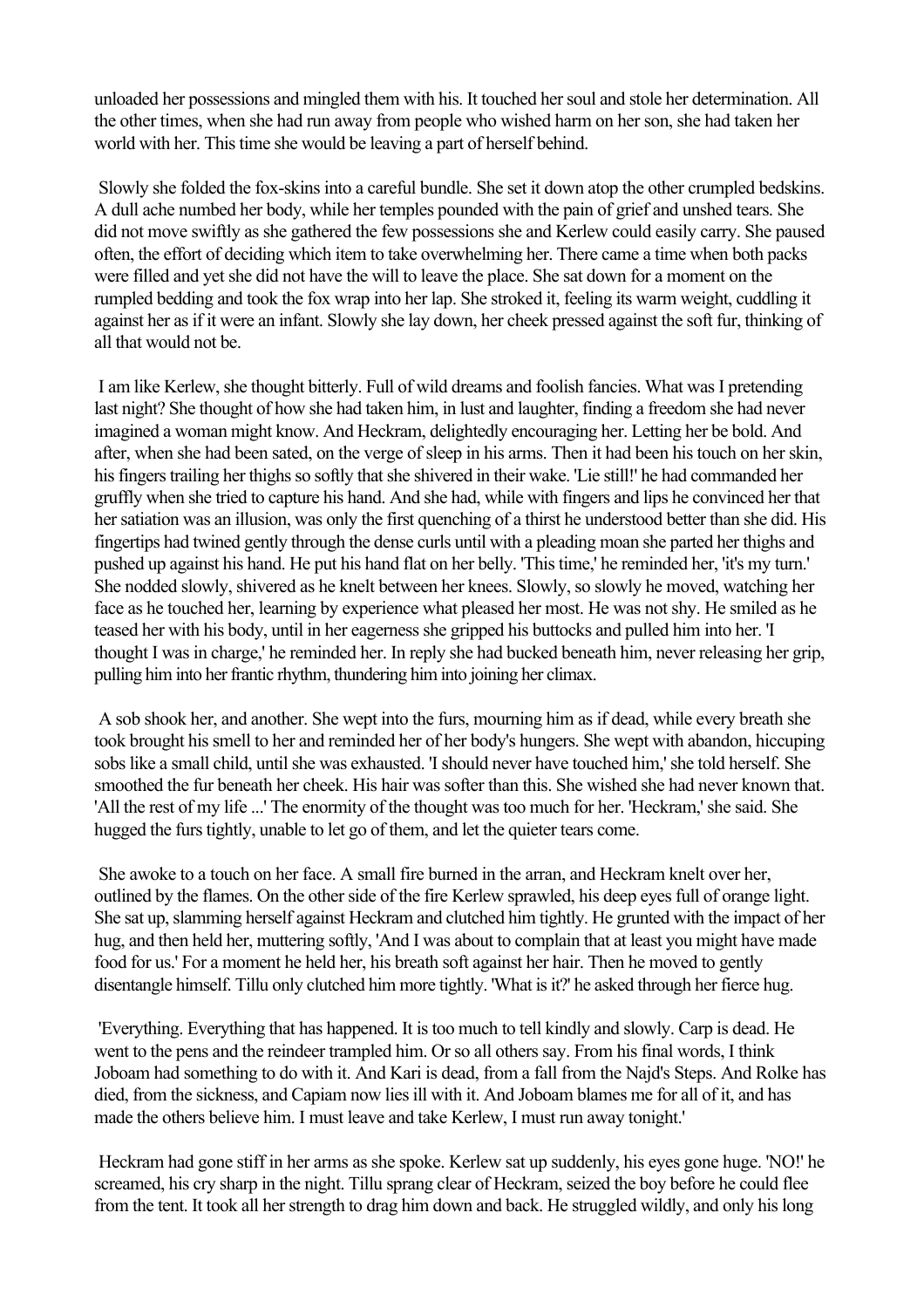fast and the exhaustion of his day let her master him. He was all bones and muscles beneath her hands. For a long moment she struggled with him as Heckram looked on in anguish. Then the boy collapsed and began weeping noisily. 'Carp! Carp!' His wails filled the tent. 'You should have come back with me! Why did you fly away?'

 The two adults exchanged puzzled glances. Then Heckram came to kneel beside them and put his arms around Kerlew. He didn't say anything to the boy, made no promises that all would be well tomorrow. He only held the gaunt young frame and let him cry out his anger and grief. Tillu withdrew, feeling strangely unneeded until Heckram looked over the boy's bent head at her and asked, 'Can you fix him something to eat? Some soup or something?'

 She nodded uncertainly, and then found her practicality again. She took down a cooking pot and went outside for meat from Heckram's supply. The familiar task calmed her. She moved efficiently, cooking enough for all three of them. When had she last eaten? Yesterday? They should all eat, and then they could talk. Cutting the meat into pieces and adding it to the heating water brought a strange relief to her. The simple routine of making soup pushed the day's tragedies back. Here, in the close circle of the firelight, she could pretend for this moment that they were a family, and that tomorrow would be another day for them. There was a strange comfort in how easily Kerlew accepted Heckram's touch. He wept himself out, and then sat, pale and hunched, leaning against Heckram's comforting arm. His pale eyes were deeper than Tillu had ever seen them, but his mouth had lost its slackness. Some childish determination set it, driving the foolishness from his face. He said nothing, only stared at the fire. Each shuddering breath lifted his narrow shoulders. As Tillu set a steaming bowl of food before him he fixed her accusingly with his amber eyes. 'Where is Carp?' he demanded.

'Carp is dead.' She said it gently but firmly. The boy would have to accept it.

He shook his head, impatient with her. 'Where?' he demanded again, exhaustion now plain in his voice.

 Tillu paused. The impact of the day's deaths settled on her again. 'I don't know,' she admitted. 'I don't know what they did with any of them.'

 'I'm going to his tent,' Kerlew announced, and began to rise. Heckram's hand on his shoulder pressed him down again. 'Eat first,' he ordered him gently. 'And rest. You can do nothing for Carp, whether you go to him soon or later. And he is probably not in his tent. Probably the elders have taken him, to do what is correct for the body of a najd.'

 Kerlew subsided suddenly, the life gone out of him. He accepted the bowl of food Tillu pushed at him, and sat staring into the fire. 'Eat something,' Tillu urged him gently. Her words broke him free of his preoccupation, for he looked up at her. His face had a self-possession she had never seen in it before. 'I know things.' His same slow, hesitant diction, but there was a sureness to his words that made his pauses seem deliberate. He said the words quietly, daring her to challenge them. When she didn't, he took up the spoon in the bowl. He ate without interest or pause. When he was finished, he retreated from the firelight, to roll himself up in a sleeping hide.

 Tillu and Heckram ate together in silence. She did not taste the food. She watched him, saw how weariness rode him, saw his silence absorbing the shock of her blunt news. She wanted to cling to the strength he represented, but she held herself tight and apart. She would not deepen the bond, would not make the parting any harder.

 He set his bowl atop hers, and then pushed both aside with a sigh. She poured warm water into a bowl and took his hand in hers to soak his hand. The damaged fingers were puffy, the shale dust ingrained into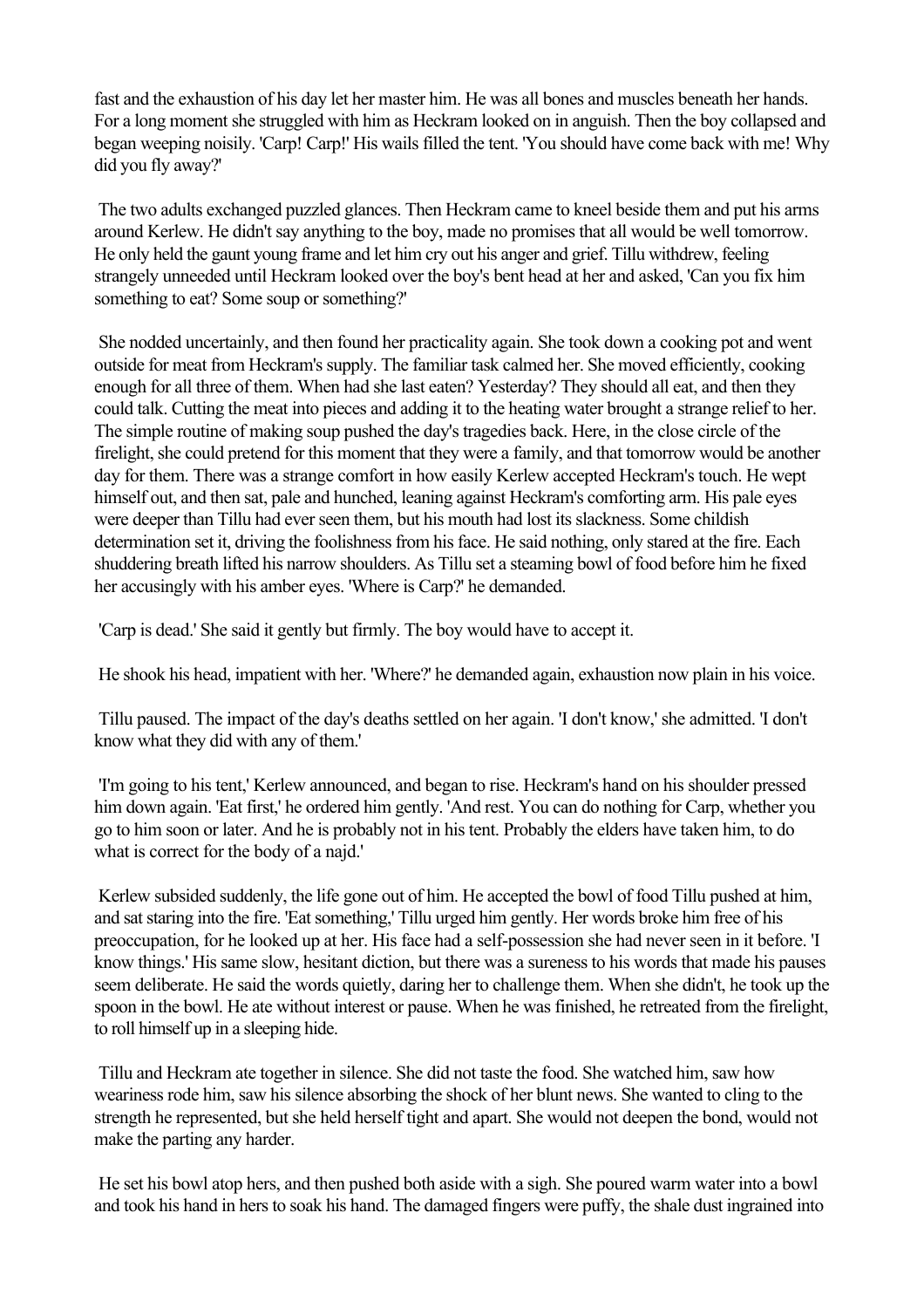his skin. He did not mention the pain, and she wondered if he was aware of it. He used his body as another man might use a tool, pushing it to its maximum without regard for tomorrow. She wanted to scold him for it, but could not find the heart. Could she say such words of caring, and then leave tomorrow? She put his hand into the water, massaged his fingers lightly. Her throat closed, nearly choking her. She bent her head over his hand so he couldn't see her face.

 But with his free hand he lifted her chin and looked into her eyes. 'Tell me everything,' he said. She shook her head, but his eyes held hers. She had not realized the pressure the events had built up inside her until she released it as words. She told him the suspicions she had not been able to confide to anyone else: that Carp had been beaten before someone stampeded the reindeer over him; that Kari's leap from the Cataclysm had been the final step in her flight from Joboam; and her conviction that Joboam would take advantage of Capiam's illness to assume his position. She finished by saying, 'He takes such a joy in Rolke's and Kari's deaths, and Ketla's and Capiam's illness. No. Not joy. Satisfaction. As if it were a task he had accomplished, a fine bit of carving, a tanned skin others would envy.'

'You can't blame him for everything, Tillu.' Heckram's voice indicated he would like to.

 'I know things!' Kerlew's voice rang out clearly, startling them both. He sat bolt upright in his skins, staring at them.

'It's all right, Kerlew,' Heckram said soothingly. 'It was a dream. Go back to sleep.'

 'I know things,' he repeated sullenly. 'I know about the rabbit.' He swayed slightly, his face going gray. Slowly he eased back into his bedding. The tent was long still again.

 'It's hard on him.' Heckram scarcely breathed the words. The deep timbre of his voice sometimes made him hard to hear. Tillu leaned closer to him, 'He isn't going to accept it easily. His whole world, all his prospects have been taken from him, just when he succeeded in his task. Carp protected him more than I realized. Joboam is a danger to him now. And to you.'

 Tillu found herself nodding unwillingly. He was saying the things she had been putting off saying. These words could only lead to the same conclusion she had already reached.

 'The herdfolk will be eager to find someone to blame. It is the way of folk, to want someone to be guilty when misfortune befalls them. You must leave the herdfolk.'

 Coming from him, the words held a chilling note of finality. Tillu bowed her head in agreement, both relieved and saddened that he accepted it so easily.

 'It has to be tomorrow. So little time. I need to speak to Lasse; we have become close, close as brothers. I cannot leave him, grieving, without a word. And Ristin. Somehow I think she will be expecting it.' He smiled, one of his wolf-grins. 'The good part will be in the giving. There is so much I cannot take; it will be good to see Stina's eyes bright and angry, as she tries to refuse it and knows I will insist.'

'I don't understand you.' Tillu's words came out flatly.

 'Three harkar, at most four. I don't think we shall want both tents, shall we? Kerlew may have to ride at first; the last few days have not been easy ones for him. But the rest of what I have shall go to those who will use it best. Lasse and Stina, Ristin. And Elsa's parents.'

'You want to go with us?'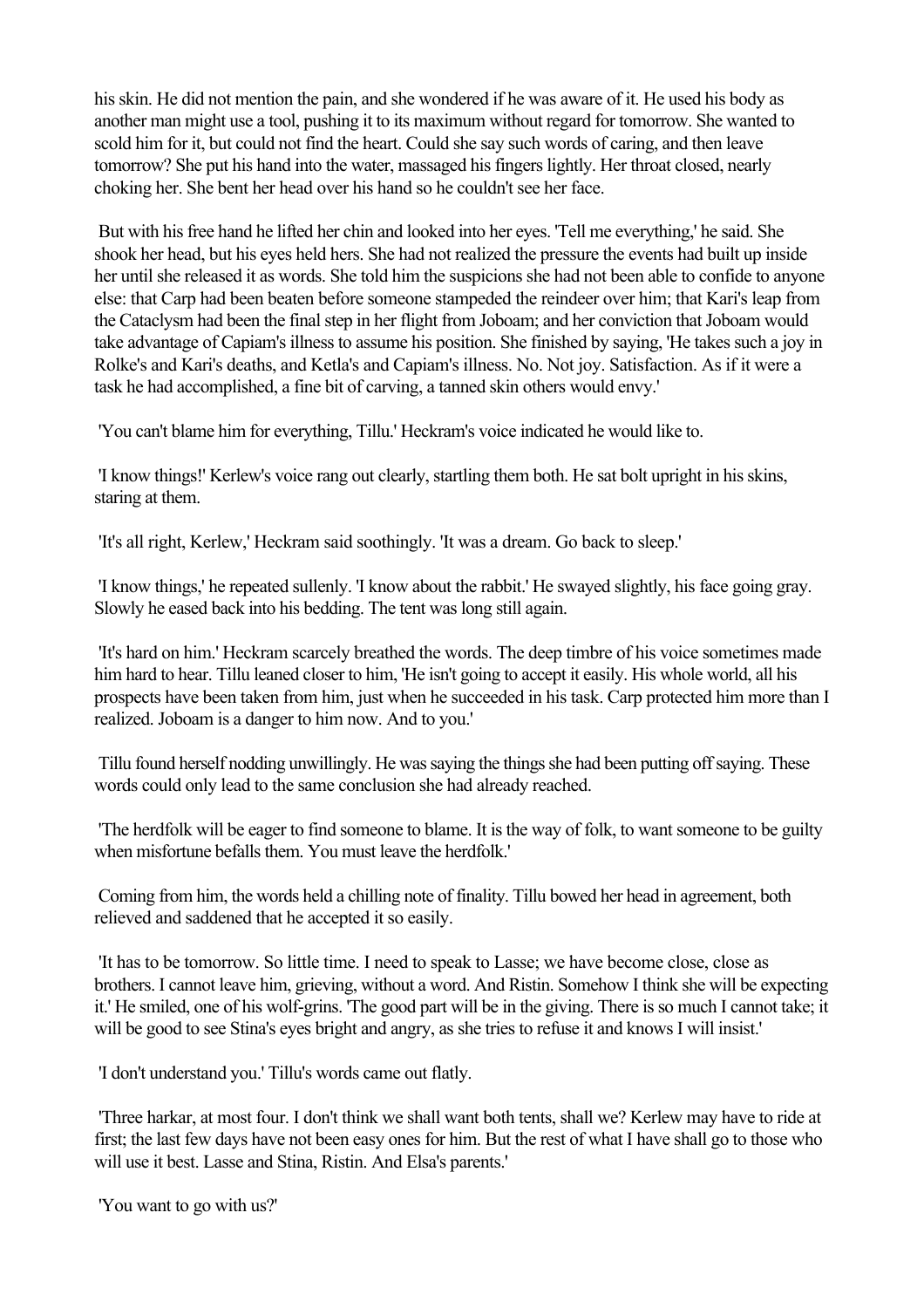'I am not welcome?' He responded to her disbelief.

 She let herself go to him, knocking him off balance with her embrace so that they fell and rolled on the hide-carpeted earth. His embrace held her tightly, but she felt freed by it. No words came to her mind. There was only holding onto the man who would not be left behind.

## CHAPTER FOURTEEN

 There was A disturbing pattern to the spread arc of items; a message that eluded Tillu, yet shrilled alarmingly at the edge of her awareness. Like a cry of warning in another tongue. She could recognize the urgency, but not the meaning. She reached a hand to touch them; drew it sharply back.

 'What is that?' Sleep and bafflement in Heckram's voice. The dawn was young, and yesterday's weariness clung to him still. His hair was tousled boyishly, but the disarray exposed the gray scattered through it, making him look both older and younger in the thin light. It made her want to touch him, but she did not.

 'Kerlew's things,' she admitted, embarrassed. She dropped to her knees, feeling an urge to bundle them up, out of his sight. She couldn't touch them. She stared at them. Uneasiness ran over her with ants' feet. A red stone, a bit of amber, trinkets, and oddments that had caught the boy's fancy. Some bones, stained red and blue. It meant nothing to her. Nothing, she told herself. But she stood slowly, a terrible dread squeezing her heart. 'He's gone to kill Joboam.' The words came out so simply. Once she had uttered them, she could not disbelieve them. Yet she could find no source for her terrible knowledge.

 Heckram said nothing. He glanced at the boy's empty blankets, then dressed in silence. He held his sprained fingers out from the rest of his hand, fastened his clothing awkwardly. He opened the travelling chest, rummaged inside it for a moment. He settled a knife in his belt, a knife she had never seen before. Bronze gleamed in the dim light. 'How long has he been gone?' he asked in the awful stillness. Tillu shrugged helplessly.

'Then ... where would he go?'

Tillu shrugged again, hating the gesture. 'With Carp dead, he has nowhere to go.'

 Heckram considered what he knew of the boy. 'I think he would still go to Carp first. Would death stop him?'

 It took Tillu a moment to gather his meaning. 'No. No, it wouldn't have stopped him last night. He'll go seeking Carp.'

 Heckram nodded. 'But he won't have an easy time finding him. It's the worst kind of luck to look on a najd's grave. The Elders know that. They'd put Carp in a secret place, a place herdfolk never venture, not even by accident.'

'There cannot be many such places.' Tillu frowned to herself, trying to think of even one.

'You'd be surprised. It needn't be close by. And someone could be found to take him there. But Kerlew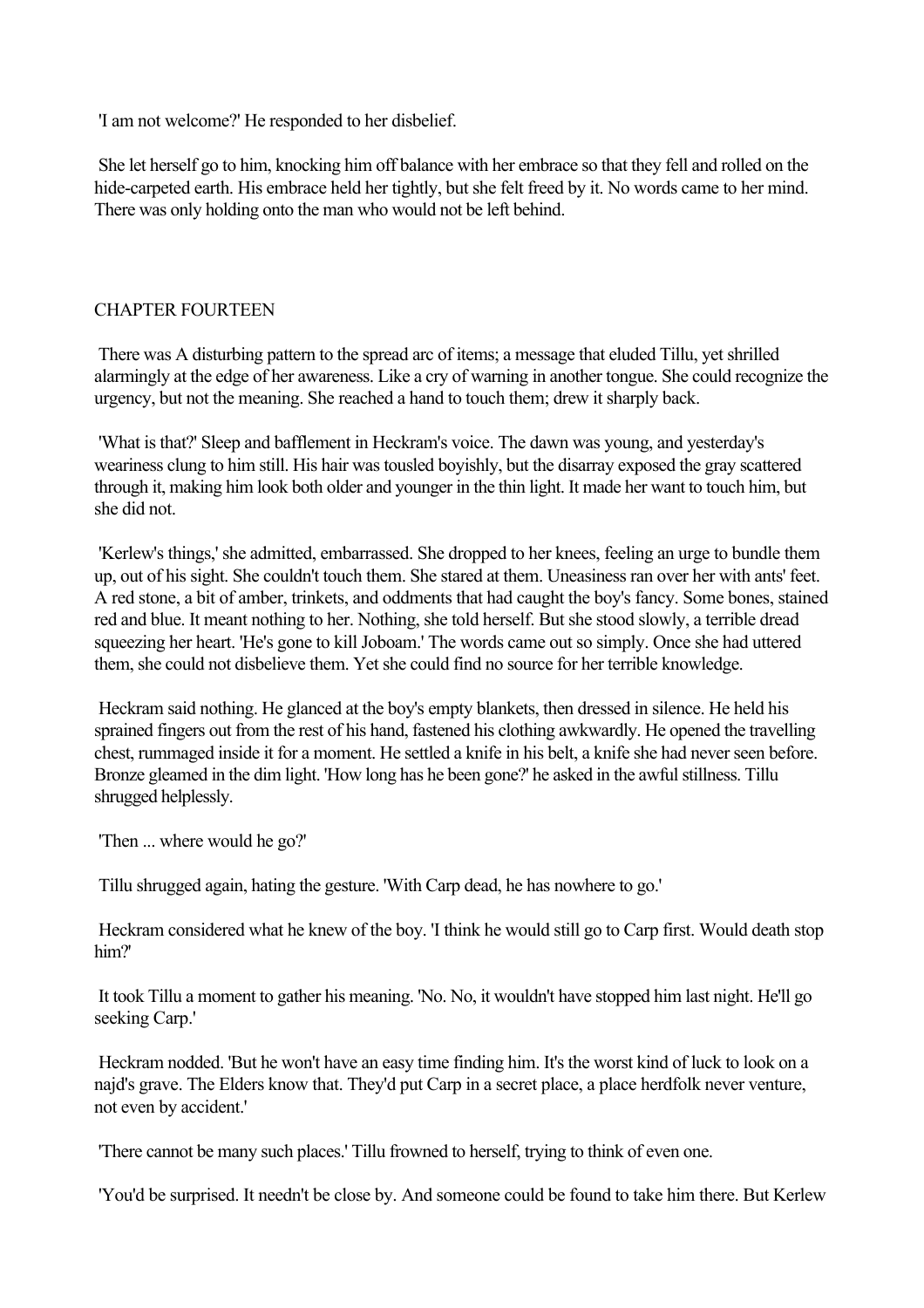wouldn't know about that. He'd go to where he last saw Carp.'

'His tent.'

Heckram shook his head slowly. 'Joboam's tent.'

 Tillu's breath caught. Her first premonition came back, gaining strength. 'He'll kill him. Kerlew will challenge him and Joboam will kill him.'

 Heckram's face set suddenly. 'Only after he kills me. I don't plan on that. Stay here. I'll be back,' Heckram promised as he left the tent. She ignored his command, stretching her legs to keep up with his stride. He glanced at her and saw the uselessness of objecting. Together they hurried through the just-stirring village. For the first time, Tillu wondered why Joboam had pitched his tent so far from Capiam's, instead of claiming his usual place of honor beside it. And why had Carp, so conscious of status, been content to camp on the edge of the village instead of in its center?

 Tillu's heart was thundering as they drew near the two large tents, but Heckram didn't hesitate. He pushed his way boldly into Carp's tent. She followed more cautiously.

 His wealth staggered her. The tent was not floored with bear or reindeer hides, but with soft lush pelts of fox and wolf. Not one, but two travelling chests stood casually open. Garments of wool and soft leather hung over their edges, draped with strings of amber and ivory beads. A tumble of garments and jewelry and tools surrounded the chests. She wondered what use Carp would have had for the large bronze cook pots that sprawled by the hearth. A fine bow and a quiver of black arrows were strewn across the furs. Many of the shafts had been snapped, the broken pieces flung wide. Her fingers stole out to run along one black arrow. A memory stirred. 'Black arrow ... like that one that hit Lasse that day ...'

Heckram rounded on her. 'I thought you had shot Lasse.'

 'Me?' Outrage touched her face. 'I told you that day, there was another hunter on the hillside, shooting from the cover of a fallen tree.'

 For a long instant they stared at each other, remembering that day and the difficulty of speaking then. Heckram gave a snort of disgust. 'Then add another stroke to the tally of what I owe Joboam. For that is his bow and his quiver. And these chests belonged to his parents. I remember his mother wearing those ivory beads when I was very small.'

Panic squeezed Tillu's heart. 'Are we in the wrong tent?'

 'No. This was Carp's place. Though why Joboam would have given him all these things I do not know. There are things here I would have sworn he would never part with.'

 'Unless forced.' Tillu finished the thought. 'And he wouldn't long tolerate being forced to give up such things.'

'Kerlew isn't here. But he's been here. I wonder what he was looking for?'

Tillu shook her head helplessly. 'There is no sense to what Kerlew does. He has no reasons, no logic ...'

 Heckram shook his head in disagreement. 'More and more, I believe he has reasons and logic of his own, ones we would find as strange as he finds ours. He is like a foreigner from a far land. Just because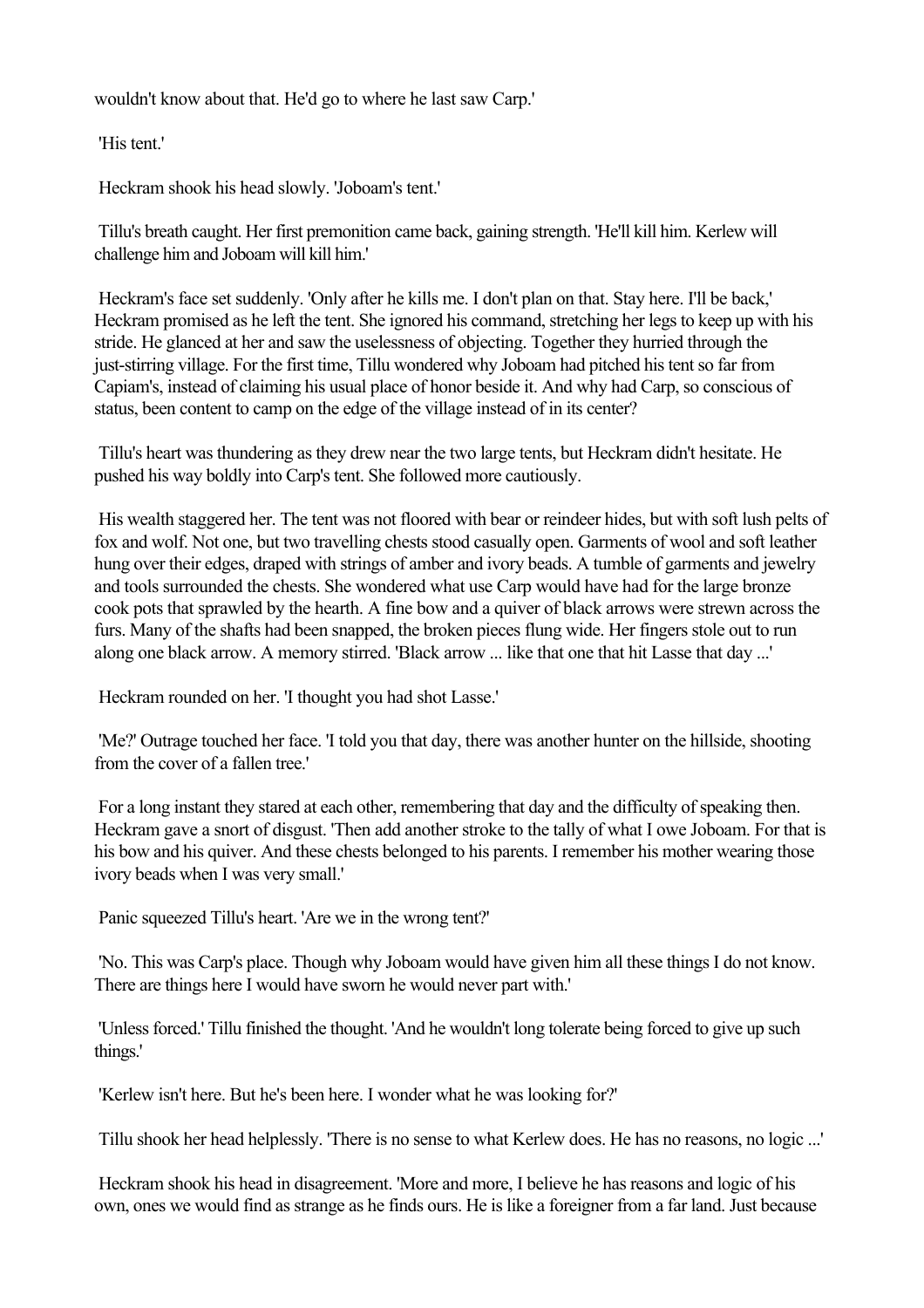we cannot understand his words does not mean he speaks nonsense.'

'Kerlew has been a foreigner to this world since he was born,' Tillu said, between bitterness and pain.

 'Come.' Heckram drew her close for a minute and then took her hand. 'We do no good lingering here. Let's find him.'

'Joboam's tent,' Tillu whispered.

 Heckram nodded solemnly, and then flashed an incongruous grin, white teeth in his bronze beard. 'Joboam's tent.'

 She followed him out of the tent, stepping softly. The morning was brighter, more and more folk emerging to greet the day. As they drew closer to Joboam's tent, her feet dragged. She could not forget the way the man towered over her, the coldness in his eyes. But Heckram stepped forward easily, not bothering to announce himself but pushing his way into Joboam's silent tent. Tillu seized her courage and followed him.

'Where's Kerlew?' Heckram demanded.

 Joboam came to his feet in a frantic movement that spilled the pot of water before him. He was dressed only in a loin wrap and his hair was tousled from sleep. His hands were dripping and for an instant his eyes were empty. Then fury filled them. 'What do you mean by entering my tent this way?' he roared.

'I'm looking for Kerlew. I believe he's been here.' Heckram's voice was tight, demanding.

 Joboam laughed. 'The najd's little demon spawn isn't here. No one's seen him since the day before yesterday. Better luck to us!' he added challengingly.

'You're lying.' Heckram spoke with certainty that Tillu didn't share.

 Joboam shook the water from his hands, wincing as he did so. 'I'm not. But it doesn't matter,' he said quietly. 'Even if the boy comes back, it doesn't matter. Things are changing. The healer and her son won't be tolerated any longer. Folks have been asking where all this bad luck comes from. They think they know. And Capiam's herdfolk are tired of a leader who doesn't keep them from harm. They look to me now. Even if I killed you, no one would say it was without cause. You are part of the ill luck that has befallen us. It was you who first met the healer and her demon son, you were joined to Elsa when she died. You found the najd and brought him to our village, you brought Kerlew back just when we were well rid of him. I could strike you down now and no one would mourn you.'

'Try it,' Heckram invited. He drew his knife.

 'No!'' Tillu cried, but he stepped clear of her. Joboam wavered an instant before Heckram's rigid grin. Then he snatched up his own knife and came forward, hunched like a bear, snarling like a wolverine.

 'Ketla wants you, Joboam. The healer's son, mad Kerlew, threatens Capiam!' The words tumbled from Pirtsi as he pushed in the door. Heckram and Joboam both turned to him while Tillu stood frozen. 'You? Here?' He exclaimed in wonder as his eyes darted from Tillu to Heckram. In an instant more, his eyes had taken in the drawn blade, the attitudes of the two men. He backed hastily, his eyes darting from one to the other. In the entry he hesitated. 'The boy holds a knife to Capiam's throat!' He flung the words as he fled.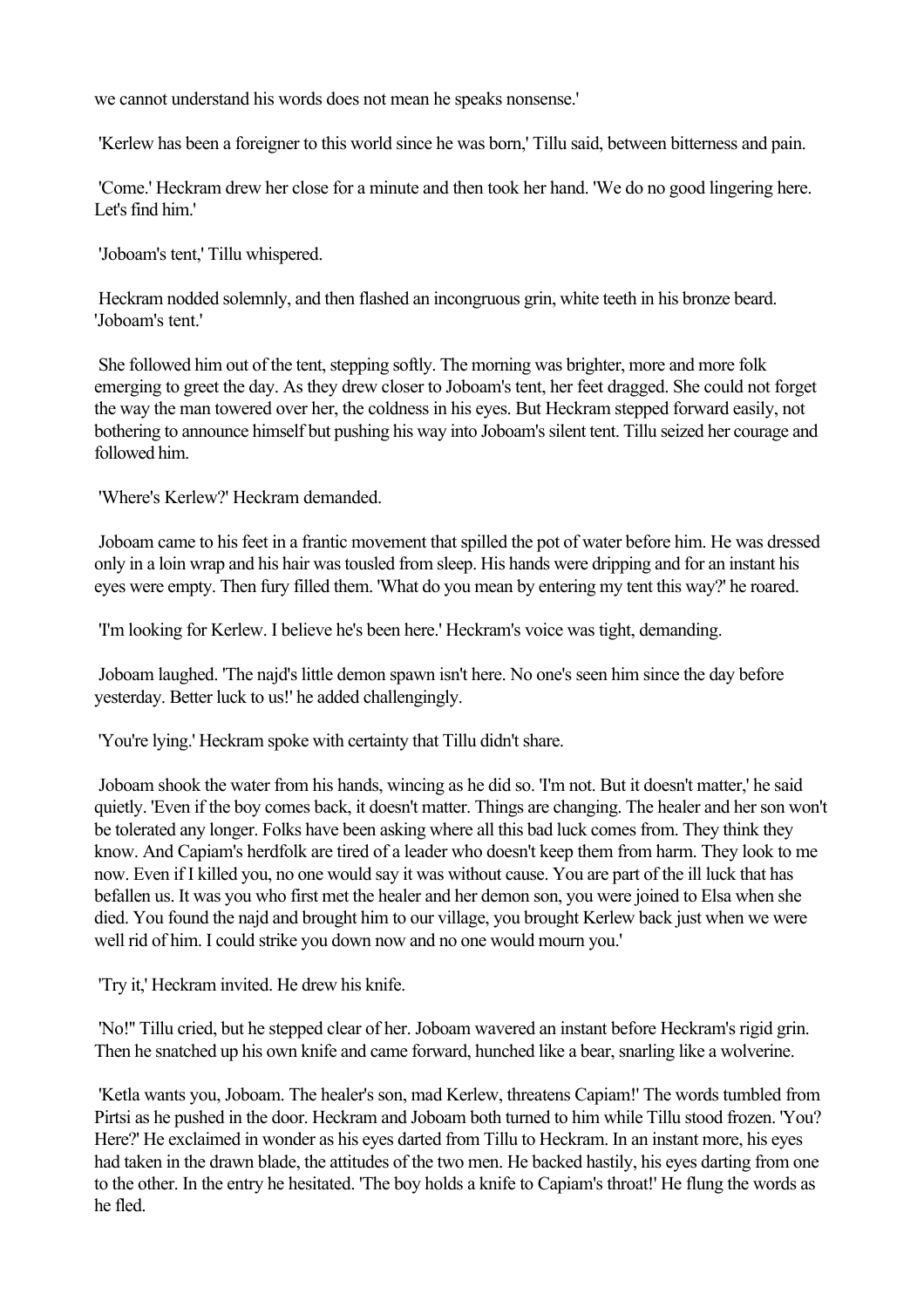'Good!' Joboam breathed recklessly.

 Tillu ran from the hut. Heckram looked from her to the waiting Joboam. 'Soon!' he promised him, and spun to follow her.

 'Coward!' He heard Joboam's roar of frustration behind him, heard something flung to strike the tent's inner walls. The name burned, but he knew well that if Kerlew killed Capiam, Joboam would be pleased. Nothing could save the boy then. Or Tillu or himself. He stretched his long legs, caught up and passed Tillu, and then Pirtsi. Thin hysterical screams guided him to the herdlord's tent. He pushed through the folk that ringed it, ignored his name called out with distaste and anger. He burst into the tent, crashed against men who gripped him and held him back. He didn't struggle against them, but stared in disbelief.

 Ketla crouched wailing. Her hair was tangled, her night garment wadded around her. Sickness and grief had wasted her, so that her skin hung in folds from her arms and cheeks. Her weakness was evident as she backed feebly against a travelling chest that blocked her escape. Her wailing was like a babe's thin cry.

 Between her and the tent entry, straddling her husband's chest, was Kerlew. The change in the boy was startling. He wore only a twist of whitened leather around his loins and Carp's najd's pouch around his neck. His long fast had worn his body to bones and muscles. Thin as death he crouched over the herdlord, and his long bony hand held a white knife before Capiam's fever-sunken eyes. The boy's eyes burned.

 'Kerlew!' Heckram cried, but the boy paid no heed. He let the bone knife droop until its point rested against the pulse in Capiam's throat. The gathered folk sighed fearfully. He looked up, his pale brown eyes roving across them.

 'I said,' he announced in a strangely calm voice, 'that I want all the tent walls slashed, and the sides thrown open to the wind. I want all the herdfolk gathered.' He tapped the point of the knife against Capiam's throat. 'Can no one hear me?'

 'Do it!' Capiam wheezed. His voice was hoarse with fear and sickness, but it still carried command. Heckram felt more than saw Tillu's barreling charge into the tent. She wormed in beside him, ignoring the clutching hands that would have held her back. 'The healer!' someone gasped, and someone else filled in angrily, 'She heals with death!' A rake of Kerlew's eyes silenced them, and men moved to the tent walls.

 The long ripping sounds of knives against thick leather, and then the sides of the tent were peeled back, letting light into the dimness. Ketla blinked helplessly in the brightness, and then cried out in relief as someone helped her gently out of Kerlew's reach. He didn't care. He continued to crouch, straddling the herdlord and watching the people as they gathered in a great circle around the opened tent. He whispered something, and the muttering of the folk instantly died.

 His hazel eyes scanned the crowd again; his head turning slowly, meeting every glance unflinchingly. He smiled a pleased smile. He spoke so softly that all strained to hear. 'If you wish to live, you must listen.'

 'Kill him now!' It was Joboam, striding up to take command: He was dressed finely, a snug vest of bleached leather making him seem even huskier than he was. His hair was carefully smoothed and his eyes clear. His open confidence put him in charge and men turned to him.

'As you wish,' Kerlew said sweetly, lifting the knife. 'I kill him now, as Joboam so wisely commands.'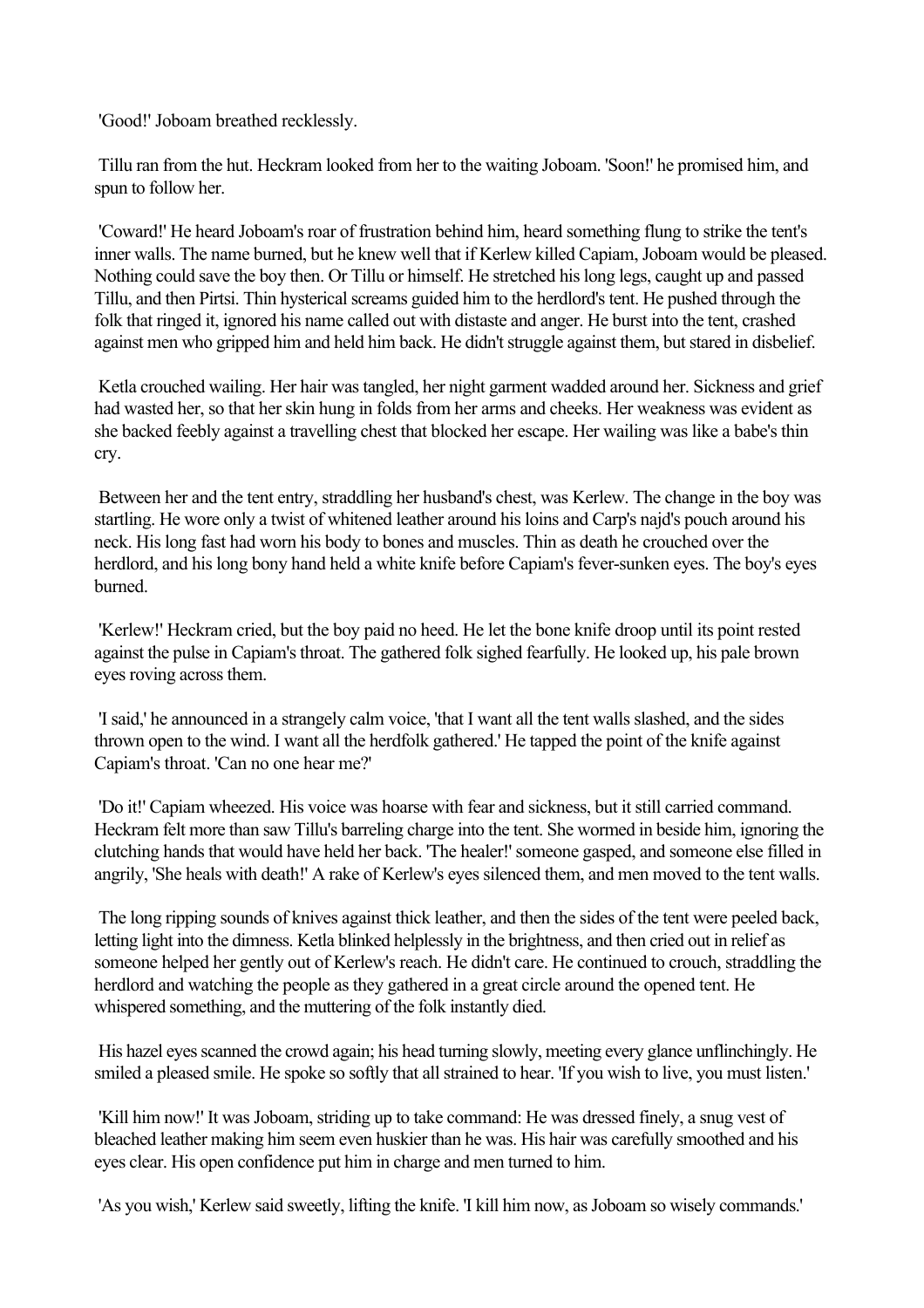'Not the herdlord!' Joboam bellowed. 'The boy! Kill the boy!'

 Men shifted uneasily, but no one dared obey. Kerlew lifted the knife swiftly, touched the tip to the hollow of his own throat, then to Capiam's, then his again, then to rest on Capiam's. He spoke only to Capiam, leaning forward to meet his eyes. 'You see,' he said, 'It is as I told you. He wants us both dead. Speak to them, now, or they will make his wish true. Tell them.'

 'Stay back!' Capiam gasped. 'Stay back. Hear what the boy has to say.' Sweat dribbled down his face, and the look he gave Joboam was not a fond one.

 'It is as I was telling you before Ketla awoke and made such a fuss.' Kerlew spoke conversationally, his words still slow as they had ever been. 'I have been to see the old najd up the cliffs. Long has he looked down upon the herdfolk, his own folk, and he is wise in many things. He has taught me when to speak, and when to keep silent. Now, he says, is the time to speak.' The boy turned unforgiving eyes upon Joboam. 'I know things.'

'He lies!' Joboam declared. Too quickly.

 'Your hands do not.' Kerlew spoke softly, keeping the crowd gaping after his words. 'You have carried sickness to the herdfolk, Joboam. You planted the seeds, but it has blossomed in your hands. Look at them.'

He did not. He folded his arms slowly on his chest, disdaining to obey. But his face paled.

 Kerlew stared at him for a long moment. Then he laughed, his high, ungraceful laugh, shattering the stillness. He stopped just as suddenly. 'Capiam,' he wheedled softly. 'Listen to me. Joboam will not hear my words. But you and your herdfolk will. You will hear me and live and in days to come will call me one of your own. I will be herdfolk,' he promised, and paused. No one breathed. Heckram stole a glance at Tillu. Her face was sallow and she held herself stiff and tight. He wished he could touch her for an instant. Then her eyes darted to his, and they were together without touching. He felt her fear.

 'I know much. Shall I tell you all? I think so.' Kerlew looked around, enjoying the audience. Then back to Capiam. 'Listen. Here are riddles for you. Find the answer and you will be wiser. Who brought plague to the herdlord's family? Who traded a boy's life for a dead rabbit? Who would trade your life for your position over the herdfolk?'

 A puzzled silence followed his words. He had their attention. The knife at Capiam's throat did not hold them as tightly as a tale well begun. He let his eyes swing slowly over them. Then he giggled, an incongruous sound. 'No one knows?' He suddenly flashed the knife aloft, and then whisked it back to rest against Capiam's throat. 'The Knife knows,' he said softly. He smiled slyly at Joboam. 'Doesn't it, Joboam?'

'He is mad!' Joboam exclaimed angrily. He turned to leave.

 'Don't go yet, Joboam. Or folk will think you are not interested. They will think you already know the answer to the riddles.' Kerlew's voice was sweet, pitched to carry well.

 Joboam turned back, snarling. Kerlew smiled at him. 'Oh, you do wish to hear? Very well, then.' For a long moment he crouched silently over Capiam. The herdlord's face was lined and gray; the merciless light of the clear day illuminated the illness that devoured him. Kerlew ran his free thumb up and down the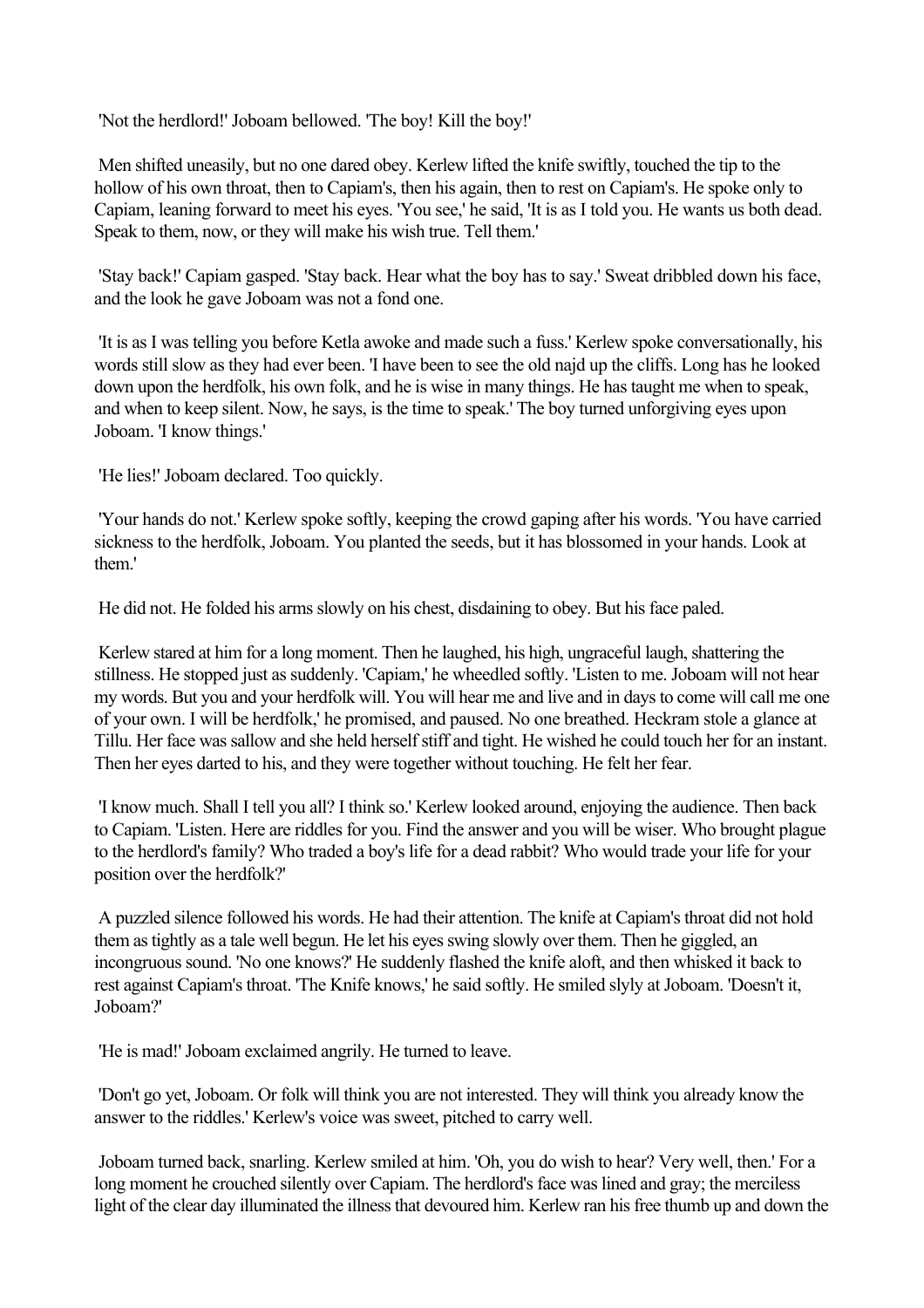back of the knife. When he spoke, it was on a new topic. 'Did I ever show you my knife? Heckram gave it to me, but he didn't make it. No. Elsa made it and gave it to him. The bone for it grew inside Elsa's reindeer. Elsa it was who took the bone from the reindeer, took it and shaped it and etched it with figures. Elsa's knife, when all is done, from Elsa's hands. And it knows who killed Elsa.' The last words he whispered, leaning closer to Capiam. The herdlord's eyes were wide. In the back of the crowd a baby whimpered and was hushed.

 He leaned closer. 'Knife says it was ...' and then he dipped his head down so that his long hair fell past his face and his mouth brushed the herdlord's ear. No one else heard what he uttered in that instant before he sat up again, his face gleaming with merriment. He looked down into Capiam's pasty face and dull eyes. 'You don't believe me? Let me tell you what else Knife heard. Knife heard that that same one wanted to kill a boy. And the man who cared for the boy went to that same one, and said to him, 'Let the boy live on in peace, for he is harmless to you. And if you will do that, I will give you this rabbit.' But that one said to the man who cared for the boy, 'Why should I want your dead rabbit? Look, it has begun to stiffen already, and you have not even skinned it, nor taken its entrails from its body.' Then the old man said to that one, 'Why, this rabbit can be useful to you. For whoever eats of its raw flesh, blistered as it is, will sicken to death.' And that one thought long, and then told the old man that he would let the boy live on in peace, if he could have the rabbit. And so the trade was made.' Kerlew looked out over the rapt people. 'But the man who cared for the boy did not tell that one that whoever touched the rabbit's bare flesh would also sicken. That upon the hands that touched him, sores would open and run and swell. Did he, Joboam? Did he say you would die just as Rolke did?'

 The big man came on, running in a flat charge, teeth bared wolverine white. Kerlew rose to meet him, stood like a reed in a storm's path. The bone knife flashed before Joboam's eyes, Kerlew snarling like a wolf, and then the boy was falling backwards, stumbling over Capiam's body, sprawling full length upon the hides. Knife in hand, Joboam fell upon him, and a sharp scream rose above the yells of the crowd. Men surged forward to drag their herdlord from the melee, while women with babes in arms pushed their way back, away from the danger. Heckram plowed a path through them, seized the back of Joboam's collar and dragged him up and off the boy. Blood ran from Joboam's forearm, the only score the boy had made. Kerlew lay still on the earth, red streaming down his chest. Screams rose.

The knife Joboam lifted to Heckram was bronze and red.

 Heckram howled his wrath, set free the killing frenzy he had so long contained. He fell on Joboam without caution or thought, his knife plunging in for Joboam's belly. Joboam's hard forearm swept the wild blow aside, and Heckram felt Joboam's blade skitter across his tunic and then burn down his ribs. He roared with the pain and made a grab for Joboam's wrist, but his swollen fingers failed him. Joboam pulled free of his grip easily and drew back for another stab, his blade snagging for a moment in Heckram's shirt. Heckram seized the front of Joboam's shirt, jerked him close. Hot pain and trickling warmth down his side let Heckram know how well the blade had scored him. He could not get a breath, but independent of him, his knife fist thudded against Joboam's back. The bronze blade, gift of his father, met the thick leather, sank fractionally, met Joboam's shoulder blade. Joboam butted him suddenly, his forehead smashing Heckram's lips and nose and making the day sparkle blackly. His two-fingered grip on Joboam's shirt weakened, while some cool part of his mind noticed Joboam draw his knife back for a killing blow. He twisted his body aside, felt a blow meant to sink into his belly rip along his hip instead. His own blade snapped as its ancient brittleness yielded to forces beyond its tempering.

 He staggered back from Joboam, saw a panorama of folk spin past as the hot blood seared his leg. He should have known Joboam would be better at this game, more savage, more experienced. Better as he had always been better, stronger as he had always been stronger. Tillu's scream rose above the others, her hands reaching wildly toward her fallen son and the struggling men as Stina and Ristin clutched her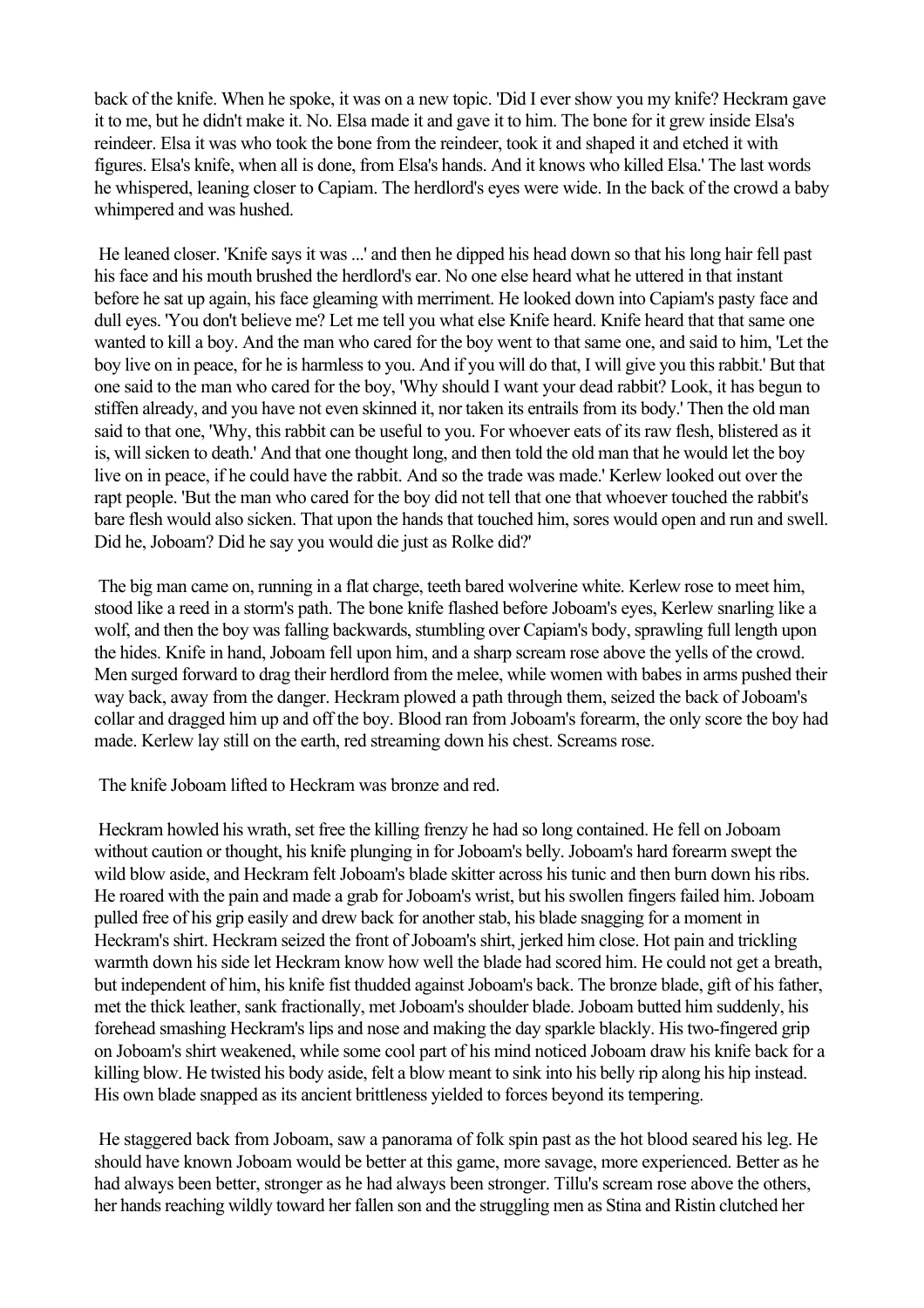and mingled their cries with hers. He glimpsed the broken haft in his own hand, oddly distant, and then felt the world explode against his jaw. He knew he was falling from the suddenly peculiar angle of Joboam's legs, from the traveling chest that leaped up against his forehead. It took forever to roll onto his back. The world spun around him, full of cries and searing pain. Joboam had felled him with his knife hilt and fist, was coming now with his knife's point. Heckram pushed against the skins that cushioned the earth, rose, but too slowly. Kerlew lay near him, blood leaking from his chest. With a sudden clarity Heckram knew he would not be the first person Joboam had killed with his hands. The thought brought with it a peculiar strength, and he surged full to his feet, crouched weaponless to grapple with him.

 A small man suddenly leaped from the gaping, circled folk, screaming 'No!' and flinging himself into Joboam's path. Joboam brushed him away, the small man tumbled back before the push of that muscled arm, struck one of the tent supports, and suddenly became Lasse sprawling at the edge of the circled folk. His eyes met Heckram's as he stood swaying stupidly and waiting for Joboam to kill him. 'The bone knife!' Lasse screamed. 'By your foot!'

 He looked down dully to see Elsa's knife, his knife, Kerlew's knife lying on the hides where it had tumbled from the boy's lax hand. Joboam was coming, his bronze knife low, his mouth wide with teeth and madness. He stooped for it as Joboam collided with him, felt Joboam's knife momentarily stopped by his leather jerkin, then biting through into his flesh. Heckram cried out wordlessly at the new agony, felt the bronze knife within him, felt the bone knife under his hand. He gripped it as he fell. With a terrible wrench, he felt Joboam's bronze knife leave his body.

 The blood that followed it was the river of his life; his thoughts seemed to flow out with it. 'No!' he cried, as much to forbid the loss as from the pain. The world narrowed around him as blackness closed in from all sides. He felt the familiar hilt in his hand, felt Elsa's carving under his fingers. He was looking up at people spinning past him, their faces white, their mouths red and open in horror. The circle of his vision grew smaller and yellowed and Joboam suddenly filled it. He held a knife that dripped red, Kerlew's blood, his blood, Elsa's blood, and as the knife came down, Heckram saw only the yellowness around him. The light that surrounded Joboam was like the yellow glow of a wolf's eyes by night. Joboam was in the Wolfs eyes. Heckram cried out aloud at the sight and strove to surge up, to follow the bone knife that leaped suddenly in his grip. But there was too much pain, and his blood was ebbing out of him in pulses. Joboam's blade descended. All sound stopped.

 Tillu screamed wordlessly, in pain and fury. She lunged forward, but Ristin and Stina gripped her with the force of hysteria, and she could not break their hold. Their screams mingled with hers, the cries of people who witness the unthinkable, men fighting like beasts and beloved blood spilling. The noise and the crowd around her had snared her, she could not escape their grip. She could only watch Joboam as he finished killing all she loved, all who loved her. She wanted to be unconscious, to be dead, but her eyes went on seeing.

 She took a deep breath, willing it all to stop, to be a hideous dream, but it went on. She had to watch Joboam's knife leap in, saw Heckram twist his belly away from the danger only to take the blow along his hip. The blood, impossibly red, leaped out as if anxious to leave his body, and then Joboam's fist connected with the angle of his jaw with a terrible cracking sound. A small part of Tillu noted how Joboam used the butt of his knife to strike, and within her the healer was nodding, saying to herself, yes, even so was Elsa's jaw broken, only she was smaller, so it was torn loose entirely, and with just such a blow was her skull dented in.

Tillu stopped screaming, could make no sound at all. The pack noise of the herdfolk around her swelled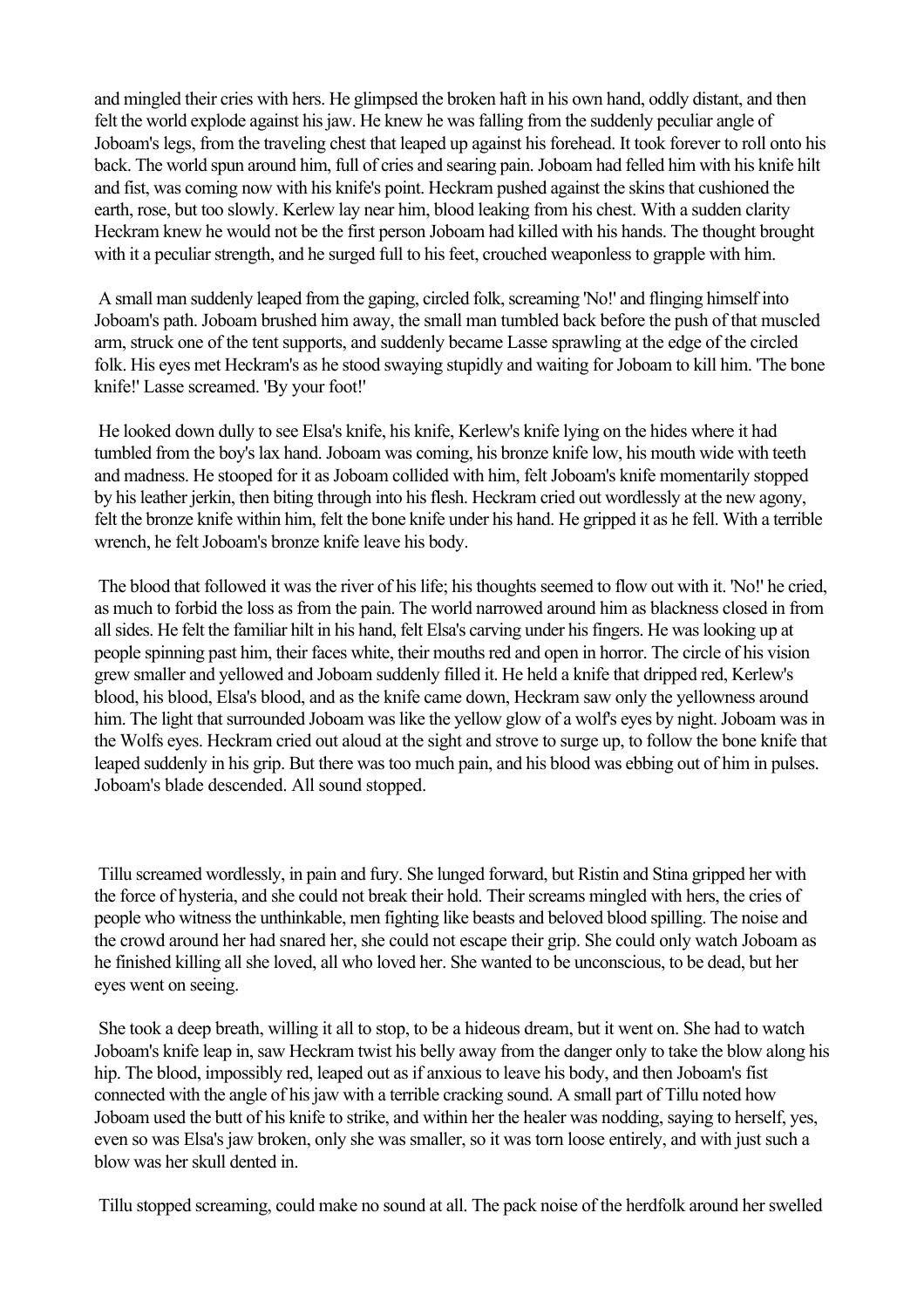up, filling her ears unbearably as she suddenly knew she must watch Heckram die as Kerlew had just died. Joboam was killing with savage efficiency now, with skill born of practice, and the shock was so great, the law broken so implacably, that no one could remember how to intervene. Joboam was an avalanche, a river in flood time, a killing force impossible to avert.

 Heckram had fallen, the broken knife haft still gripped in his hand. 'Oh, please, please, no!' Tillu cried out, her voice high and thin as a child's, and if in answer to that plea, Heckram scrabbled once more to his feet. He crouched, weaponless, looking more like a man getting ready to wrestle a calf down than a man facing a killer. Joboam, almost unscathed save for Kerlew's cut down his forearm, moved in. His lips were drawn back in a mirthless sneer. She was not the only one who saw the difference between the two men's attitudes. She heard someone call Heckram's name, in a voice deep with pain, and another cry out without words.

 Then, impossibly, someone did act, someone leaped in as no one else had dared, small, unarmed, Lasse flung himself into the cleared area that had once been Capiam's home, to stand before Joboam. 'No!' he roared, in a voice filled with fury and pain, and met Joboam's advance, only to be brushed aside with shocking ease. No one had ever suspected the true strength in Joboam's thick arms. Lasse went flying as if batted by an angry bear, struck one of the tent supports and slid down it to lie half-stunned on the floor.

 Heckram was swaying. Blood dripping from his chin, running down his chest and leg in red swaths. His mouth moved, but no words came. His eyes were distant. Tillu wondered if he could see at all. Then, 'The bone knife!' Lasse screamed. 'By your foot!'

 Tillu found she had fallen to her knees, that she could no longer stand. Stina crouched beside her, her arms locked around Tillu's waist, and Ristin's grip bit into her shoulder. 'Please,' she begged, struggling to get free, but they were deaf to her, their eyes filled only with the horror of the spectacle of killing. 'I have to go to him,' Tillu whispered as she saw Heckram stoop slowly as an old man, to take up the bone knife. In the same long instant, Joboam was stepping in, his bronze knife was travelling down in a ripping arc. She heard the solid thud as it sank into Heckram, felt the impact of the blade as if in her own flesh.

 'He's dead,' she said softly, watching him fall, seeing Joboam's knife jerk clear of his body and the bright gout of blood that followed it. It was the way he fell, bonelessly, making no effort to catch himself, that told her he would not get up again. His heart might still beat, he might take a few more breaths, but there was nothing left in him to fight. He landed badly, his legs crumpled, his head turned to one side so that for an instant he seemed to be staring right into her eyes. His back was wide and exposed, and Joboam was moving in, coming swiftly, stooping like a hawk with talons of bronze, and all gasped, knowing he was as unstoppable as a falling tree.

'Heckram!' Tillu screamed, and still he did not stir.

 And then he blinked, his eyes widening afterwards, his jaws opening in a snarl that displayed his teeth. An inhuman sound roared from his throat, and Tillu believed he finally saw his own death coming. She cried aloud, a sound that echoed his.

 She knew that what happened next was not possible. Heckram flipped onto his back, and all saw the bone knife gripped in both his hands. He thrust it up before him, as if hoping Joboam might fall upon it, and then, incredibly, followed the knife up. It seemed to jerk him to his feet as if he gripped a lasso around a wild sarva instead of a knife carved from reindeer bone. Joboam's eyes went wide as Heckram rose to meet him. Perhaps for the first time in his life he experienced pure terror. His mouth gaped in disbelief as Heckram met his blow and stood before it. Joboam's knife skipped suddenly over Heckram's leather jerkin, finding no place to bite.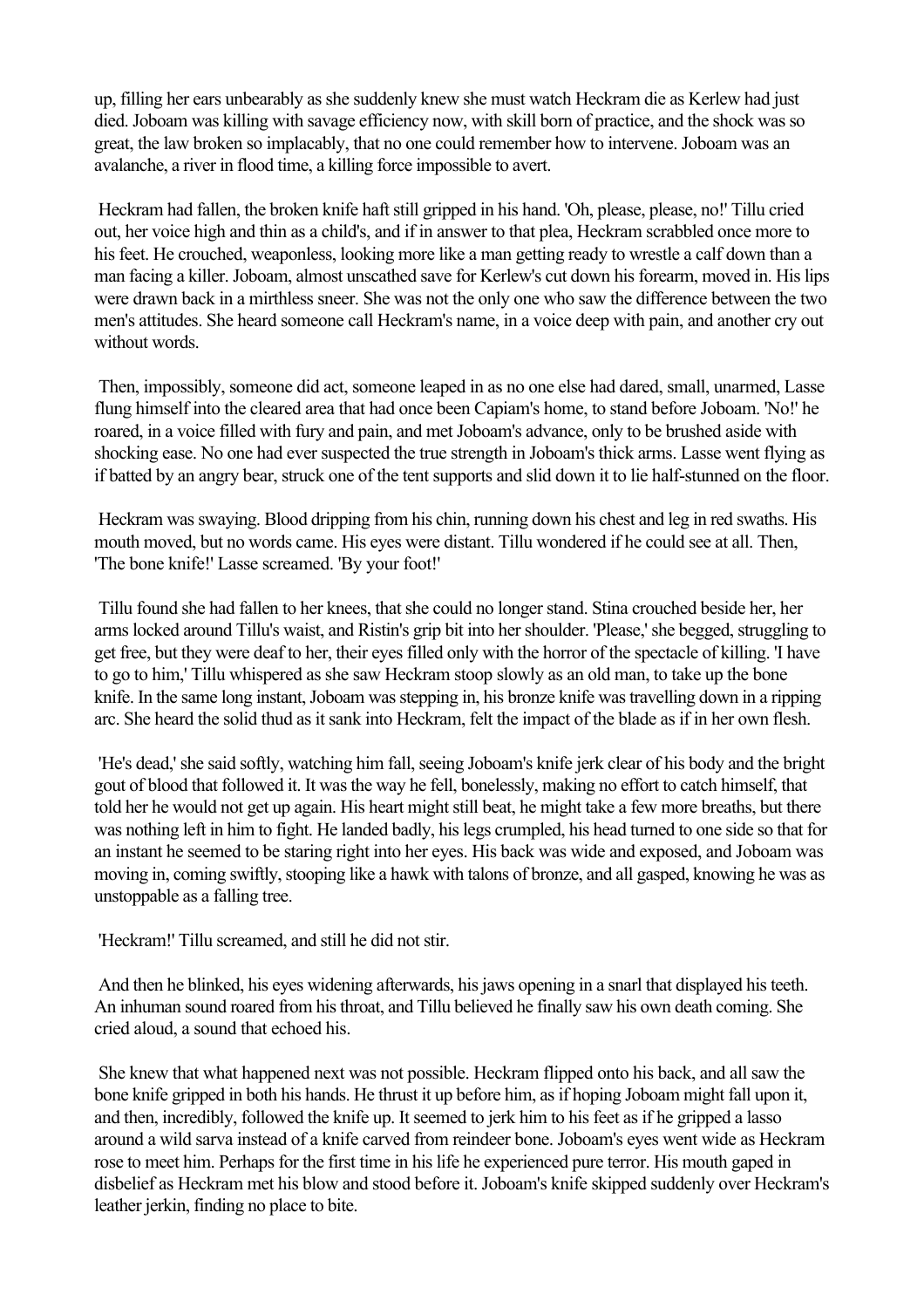Terror still reigned on Joboam's face as he winced at the impact of Heckram's blow. All saw the thin blade slip sweetly into his chest, all felt the rush of red warmth that leaped out around it as it slid into his flesh. Joboam jerked spasmodically, his knife flung wide, and then his fists were hammering Heckram's back like the flapping of a desperate bird's wings. They fell together, embraced like lovers, to roll on the floor skins. From that tangle, Joboam pulled himself up, crawled a staggering reach of his arms, and fell again. His hands came up and curled around the bone handle that jutted from his chest. He looked down at it, swallowed convulsively, and died, his eyes open and full of disbelief. Heckram lay as he had fallen.

 Pain opened his eyes again. No more than a moment could have passed. He rolled his head on the rich pelts that floored Capiam's tent. Joboam, he remembered suddenly, Joboam was coming to kill him. But Joboam was gone. Someone had stopped him. Someone had put an end to their fight. He blinked stupidly, wondering what had happened, why all was so silent. Folk still stood awe-stricken, frozen from watching the unimaginable: two herdfolk battling to the death. Horror transformed their faces, outlined skull bones, and aged them. Heckram lifted his head, feeling bloody fur cling stickily to his cheek. He tried to sit up, but found he could do no more than hold up his head. His head swayed on his neck as he gazed around the circle, trying to decide what had happened.

 Joboam lay on his side, curled up, his hands clutching at the slender knife that had slipped so neatly between his ribs. He was still, and the puddling blood was still spreading. Heckram felt ill. Pain surged through him in waves, but could not distract him from the warm stickiness that coated his hand. It dirtied him. He lifted his head slowly, then gave it up, letting his cheek sink down on the bloodied furs. He wondered why the ring of people were so still, why the silence was so deafening. He had killed. Were they gathered to witness him dying of his wounds? Would they turn away now and walk off, leaving him to his punishment? 'Tillu?' he asked softly, his lips moving painfully, and found her suddenly kneeling beside him, heard the mutter of folk begin.

 'He lives!' a woman screamed suddenly. Heckram rolled his head toward the sound, saw the pointing finger that marked not him, but Kerlew. The boy staggered upright, his hand pressed tightly to his ribs and the sheen of blood across them. Tillu stiffened, her eyes going wide. Her hands, that had begun to touch his wounds, fell to her sides. 'Go to the boy,' Heckram croaked at her. But, 'Stay as you are!' Kerlew commanded in a voice high with pain. 'Stay, and see!'

 Voices rose, but over them Capiam's panted shout, 'Obey him!' Stillness followed, people shifting awkwardly but no one daring to step forward. Capiam, pale and sweating, staggered forward, seated himself atop a chest. He curled forward around the pain in his belly. 'Listen to him,' he gasped. He looked around the circle of gathered folk challengingly. 'The herdlord commands it.'

 The boy staggered toward Joboam. He fell to his knees beside the body. With an effort that made the crowd groan he rolled the big man onto his back. 'See this!' he panted, pointing to the protruding hilt. 'Remember this. Heckram did not kill Joboam. Elsa's Knife did!' He lifted Joboam's hands from the knife-haft, held one palm out to the crowd. Two swollen abscesses dotted it. 'The mark of treachery,' Kerlew intoned, letting the hand fall, palm up, onto the skins. Boldly the boy seized the pale knife handle, jerked it from Joboam's chest. A last leap of bright blood followed it.

 'Blade ... calls to brother ... blade.' Kerlew panted out the words, his strength rapidly failing. Tillu tried to rise, but Heckram's frail grip on her wrist held her. The boy spoke on, his faltering words paced to his labored breathing. 'This sign Elsa gives you. The mark ... she left ... Behold!' A woman cried out as he pressed the bone blade against the cut he had earlier scored in Joboam's forearm. 'From this scar.' He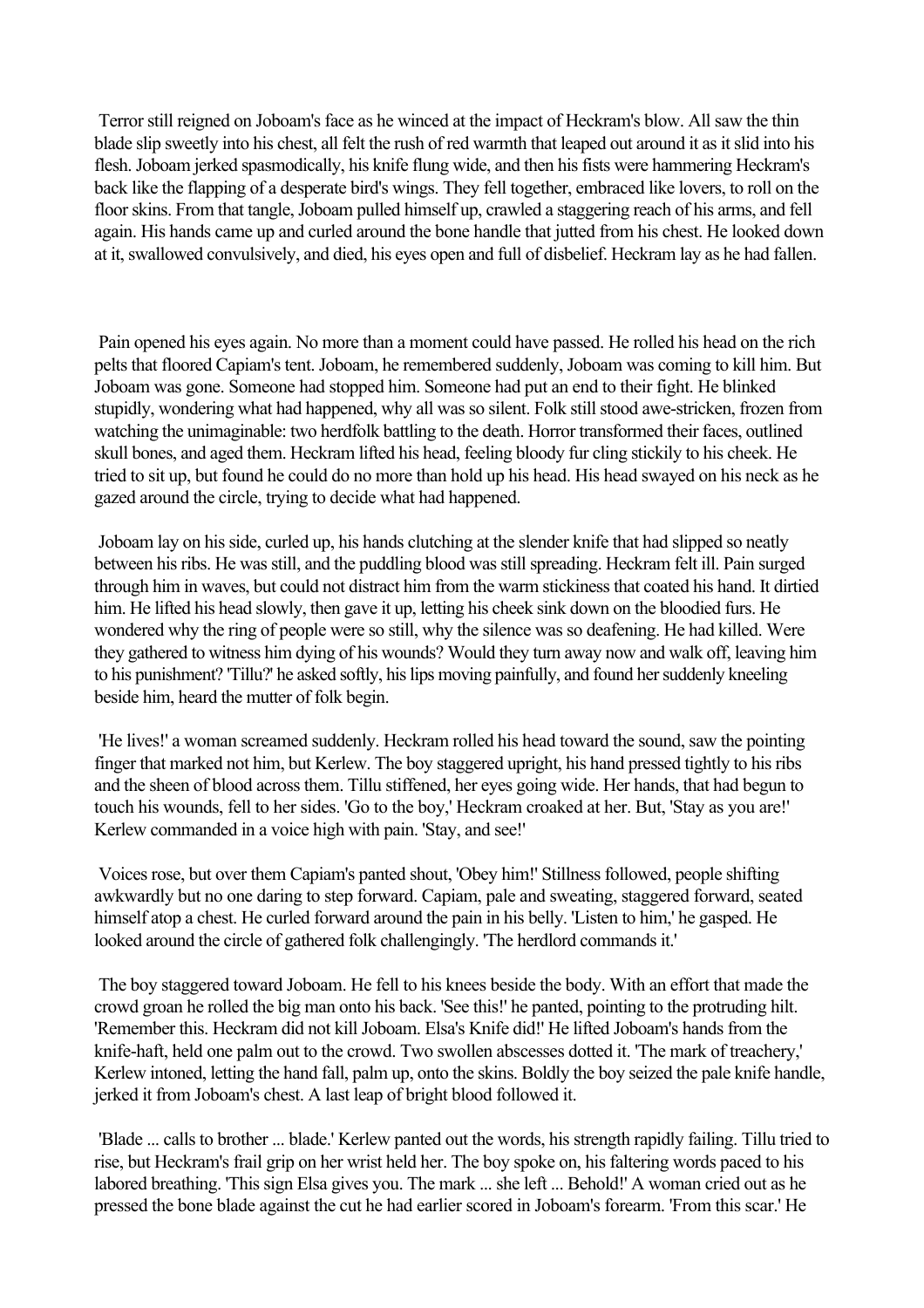was gasping now, each word coming with an effort. Pain bobbed his head. 'Elsa's Knife calls ...' He pressed his cupped hand against the wound. 'This!' He rose jerkily. In the hand he lifted, shining white and red, a fragment of worked bone. He lifted it high, hand shaking with the effort. 'The broken edge of Elsa's blade, where she left it to tell on her killer. Where Pirtsi saw her put it, though he dared not tell.' Pirtsi's head was nodding, his eyes wide, too fear-stricken to deny anything now. Kerlew was sinking, going back to his knees beside Joboam's body. 'Because then Joboam would tell that Pirtsi had accidentally shot Lasse, with Joboam's bow. Shot him, and in his terror, ran away, instead of offering aid.' Pirtsi whimpered his assent.

 Kerlew's head fell forward onto his chest, his child's face twisting with pain. He slipped to the skins, panting suddenly from lack of breath. He turned his face to Heckram, and as their eyes met, Heckram heard him say, very softly, 'And I am herdfolk, Wolf.' The words followed him down as he slowly spun into a darkness filled with a pack's wise howling.

# CHAPTER FIFTEEN

 It was dark in the tent. She listened to them breathing, often holding her own breath to be sure she could hear them both. She was horribly tired, with a tiredness that was a pain in her back and head, but still she could not sleep. Whenever she closed her eyes, she saw blood. Blood on blades of bone and bronze, blood trickling down Kerlew's ribs, blood that flowed from Heckram's wounds as if spewed forth by small gaping mouths.

 Yet again she held her breath, listening for his breathing close beside her. It was still there, hoarse and rasping, but steady. As was Kerlew's lighter breath an armspan away on the other side of her. They both still lived.

 This, she thought, is what other women have felt, as I knelt over their men and put my hands in their blood. This helplessness.

 She put a hand out in the darkness, rested it gently atop his chest. She felt the stiffness of her bandages, and through them the warmth of his life. His breath ebbed and flowed in him still. The wavering slash of Joboam's knife down his ribs had not been so bad; it had been the puncture wounds that had frightened her, the deep stabs in hip and back that looked so small on the outside, but had done damage within. What damage neither she nor any other healer would ever be able to tell. All one could do with such an injury was to bind it closed and hope against fever. As she did now.

 If only he would open his eyes, she thought to herself. As Kerlew had. He had been conscious, but silent as she bound up his chest. He had watched her, his eyes a stranger's, and made no sound as she washed and bound his wound. Stina, Lasse's old grandmother, had been right at her elbow, already waiting with a bowl of warm broth for 'the young najd.' In the darkness, Tillu shook her head suddenly. It was what he was, now. And ever would be. He was not her child anymore; that much she knew. But she also suspected that he was not what Carp had hoped he would be, either. From that, she took comfort. And from the steady beat that hammered in the wide chest under her hand.

# 'Tillu.'

 She stiffened, then sat upright. 'I'm here,' she assured him. She touched his bearded cheek lightly. He turned his face to her touch so that his mouth brushed her hand. His lips were dry and chapped.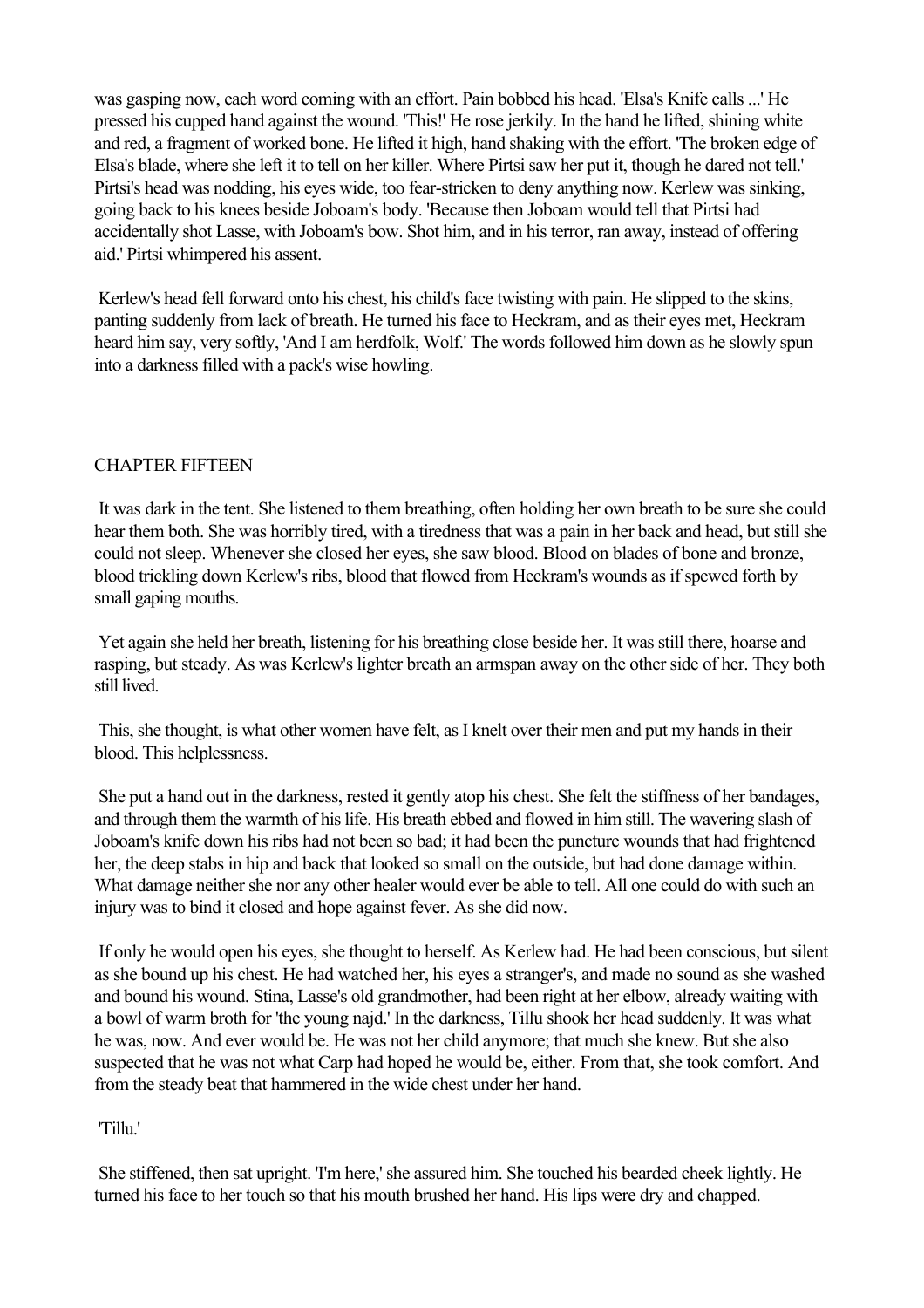Immediately she rose, to bring cool water in a dripping cup. He could not help her lift his head and shoulders, but he drank thirstily from the cup she held to his mouth. She wanted to weep at how weak he was. Instead she eased him back onto the bed of hides. Then, even as she chided herself for making him talk, she asked, 'How do you feel?'

He groaned in reply, then took in a stiff breath. 'Kerlew?' he asked, and she realized he could not know.

 'Kerlew will be fine. A knife score down his ribs, and some bones broken beneath them, but he will live. And will be up and around long before you are, I fear.'

 She heard him breathe again suddenly, and realized the depth of worry she had just relieved for him. She sat for some moments beside him in silence. Just as she thought he had dropped off to sleep again, he spoke. 'He killed them all.'

 'Yes. He did.' She went over the tally again in her mind. Elsa and Kari and Carp. Rolke, too. And he tried to kill Ketla and Capiam and Kerlew. The depth of revulsion that rose in her surprised her. As did her astonishment at Kerlew's solving of the puzzle. She had held the same pieces as he had; why had not she known what he had? She spoke aloud, filling in for Heckram. 'Back when the herdfolk were in the talvsit still, Joboam came to me. He had a festering wound in his forearm; I opened it and took out a piece of bone fragment. I thought he had been carving something that had broken, and sent a chip into his arm.'

 'Elsa's ... knife.' It took him two breaths to make the words, and she sensed the importance to him of what she had told him.

 'Yes. Only I never knew it. I set the bone chip aside, and never saw it again. Kerlew must have picked it up, and somehow figured out what it was.'

Heckram sighed his agreement. The silence stretched, and then, 'Rabbit?' he asked.

 'I don't know. Some kind of a disease, passed on to whoever ate the meat. Or touched it, as Joboam found out too late. What I do not understand is why others have it now, ones who never ate the meat nor touched it.'

Heckram took a deep breath. Tillu waited. 'I killed. I will be ... set apart from herdfolk.'

 'No. Oh, no.' She lay down carefully beside him, fitting her belly to his side. 'Kerlew said it was not you; it was Elsa's knife and Wolf who killed Joboam. Not you. I heard the talk as I was bandaging you. Several came forward to speak for you. But Capiam said it was not necessary. That the najd had explained all.'

 He was silent then, and when she spidered her fingers lightly over his face, his eyes were closed. 'Sleep, then,' she told him, and lifted her face to kiss the tip of his ear. She thought briefly of Ketla. Tillu had insisted that she be moved to Carp's tent. It had given her great satisfaction to bed Ketla down in the lush furs, surrounded by the wealth that had paid for her misfortune. Capiam, too, probably slept there now. They would both live, or so Tillu believed, if they did not surrender to their grief. The unheard-of events in Capiam's tent had brought the other herdlords, eager to hear the tale, and had somehow increased his stature among them. He would live, she believed, to lead his people to the winter talvsit again, and for many winters beyond that.

She leaned her face against Heckram's shoulder, filling her nostrils with his scent. Now she could close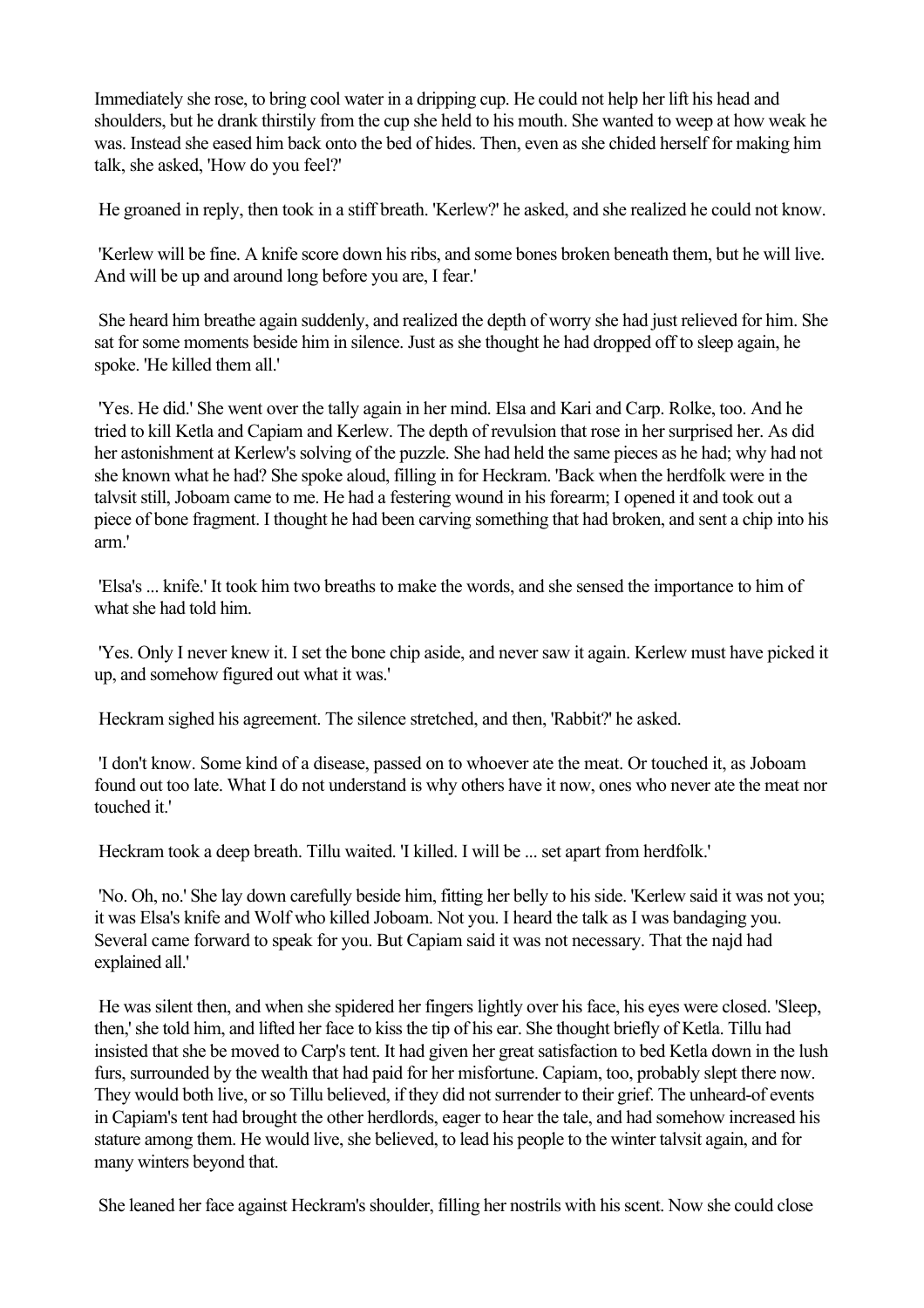her eyes and see, not blood, but reindeer, a vast herd of them spilling across the tundra, as many as the stars in the night sky. She would follow them, in the wake of this man at her side. She imagined the reindeer running, their heads up, their antlers thrown back, leading them on forever in an endless cycle. Heckram would always follow them. And she would follow him, she realized, wherever he chose to go.

 Kerlew muttered in his sleep, then cried out suddenly, clearly. 'If you would be Wolf's mate, learn to follow the herd.'

Beneath her hand, Heckram murmured an assent. Tillu snuggled closer, and closed her eyes to sleep.

## KERLEW: THE NAJD

 He sat in the afternoon sun, feeling it touch his skin and shine redly through his closed eyelids. The bandages were still tight around his chest. Tillu said that the ribs beneath the scored flesh were broken, and had wrapped the bandages so tightly he could scarcely breathe. Then she had dared to scold him for standing up to Joboam. 'You could have gotten both of you killed. You and Heckram both, and I would have had nothing in my life.' Foolish talk. 'The Wolverine could not have killed me,' he tried to explain. 'He could not stand against the Wolf and I.' She had only leaned closer and whispered, 'And don't think I don't know where that fragment of blade really came from.' He had given up talking to her then. She could not glimpse the greater reality. Only the greater truth mattered. The blade had come from Joboam's arm; when was of no consequence. The herdfolk had needed to see it red still with his blood, so that they could accept the truth and be at peace with it. Pirtsi had needed to see it before he could admit the truth that was festering inside him. All had seen, and been convinced. All but Tillu. She alone still had no respect for him. She alone would not admit his powers. But he would teach her to. He grinned wickedly to himself.

### 'Naid?'

 He opened his eyes slowly. It was a little girl child standing beside his bare feet. She was all big eyes and unruly black hair. She was very young, probably two years younger than himself. And very shy.

 'What do you want?' he asked her gruffly. Her eyes grew bigger, her mouth smaller as she lifted a leaf cup into view. It held a red trove of early dewberries, probably the first ones she had found this year. She did not breathe as she offered it. He didn't reach for it. 'You are Kelr's daughter, are you not?' he asked her. She nodded once, looking scared. He held out his hand slowly and she placed the leaf-cup of dewberries into it. He looked up at her through his lashes. He smiled at her slowly, watched her mouth widen with pleasure. Her own smile came cautious as a fox-kit peering from its den.

'My father, Kelr, sends me to tell you his eldest son breathes free now. He sat up this morning and ate.'

 'Good.' Kerlew looked down at the cup of berries in his hand, and then measured half of them out onto his palm. He held the leaf-cup back to her. 'Take these to your brother,' he told her. 'They'll do him good.'

 She stood transfixed. Then, 'Thank you,' she breathed, took the cup, and was gone. Kerlew sat up as he ate the berries. Then he picked up the piece of carving he had been working on, looked at it, then set it down again. He leaned back, closed his eyes, felt the sun against his face and the light of it red through his eyelids. Carp would have demanded a better gift than berries, Kerlew thought to himself. Carp would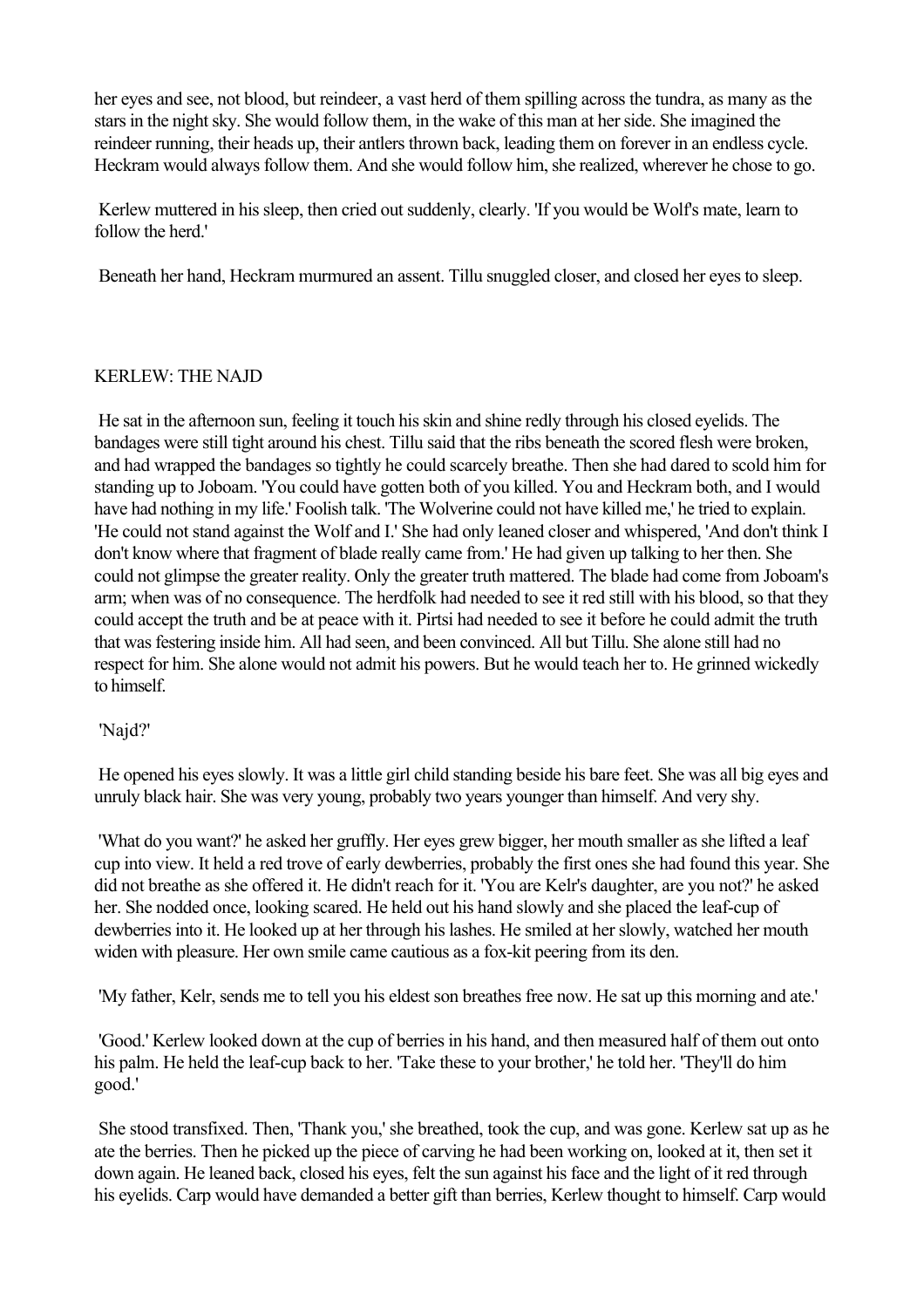have called him a fool to take so little. He opened himself, let the sounds of the herdfolk wash against his senses. Children shouted at their play, men and women yelled to one another as they worked with the reindeer, mothers called after children. He smelled the cookfires, the meat and fish drying on the racks, the musty smell of hides stretched to the sun to dry, the wild smell of the reindeer. The herdfolk were all around him. He felt them like a spider in its web feels the vibration of every strand. Another block of awareness tumbled into place. This was what Carp had been missing, why he had not cared when he set the sickness loose among them. Carp had not been herdfolk. Kerlew was.

 Tillu's voice was leaking out of the tent. He could hear her nattering at Heckram, fussing at him because he had only risen from his bed yesterday, and today he was working at something. Kerlew smiled to himself, knowing. Heckram was stretching leather from a wolf's hide carefully over the old drum's frame. First he had marvelled at the workmanship in the old drum. Then he had shook his head over the old wood and said it would not take the strain. But Kerlew knew it would, and he had insisted. So Heckram worked on it now, fastening the leather down so carefully, stretching it as tight as might be, damping it, and stretching it again. Kerlew had grown weary of watching him, and had come outside to work on his own carving and to nap on the soft fox-skins that Capiam had given him. But again Tillu's voice broke in on his dreaming. She was annoyed.

 'Willow bark. That was all it was, no matter how long he chanted over it. Willow bark and salt. And to each one that came, he gave a portion of willow bark, to be taken for the fever, and salt, to make a poultice for the sores. The same things I had been telling them. Salt to draw the poisons from the abscesses, willow bark to keep the fever down. But now they noise it about as 'The Najd's magic,' and loudly tell me how much better they are.'

'And you are jealous.' Heckram's deep voice, the amusement in it even deeper.

'I am not. I only think, why cannot it be seen as it is? Why can't the folk see ...'

'Maybe it isn't that simple. Does it matter?'

 Kerlew could sense her sigh of resignation. 'I suppose not. As long as they get better. Capiam was better, yesterday. Ketla tends him well.'

'She has no one else now,' Heckram pointed out.

 There was silence. Broken by Tillu's muttered, 'I suppose not.' She changed the subject suddenly. 'What are you doing?'

'Taking this to Kerlew. It's finished, I think.'

'Sit down. I'll take it to him.'

 'No. I'm tired of sitting still. A glimpse of the sky will do me good.' He heard the sounds of shuffling, could imagine Tillu scowling over him as he stood. Kerlew turned his eyes inward a moment, grinned to himself, then wiped the smile from his face as the tent-flap was lifted.

'You walk like an old man,' he observed as Heckram crabbed out of the entry.

'Kerlew!' Tillu rebuked, and was ignored.

'I feel like an old man,' Heckram admitted. 'Here. What do you think?'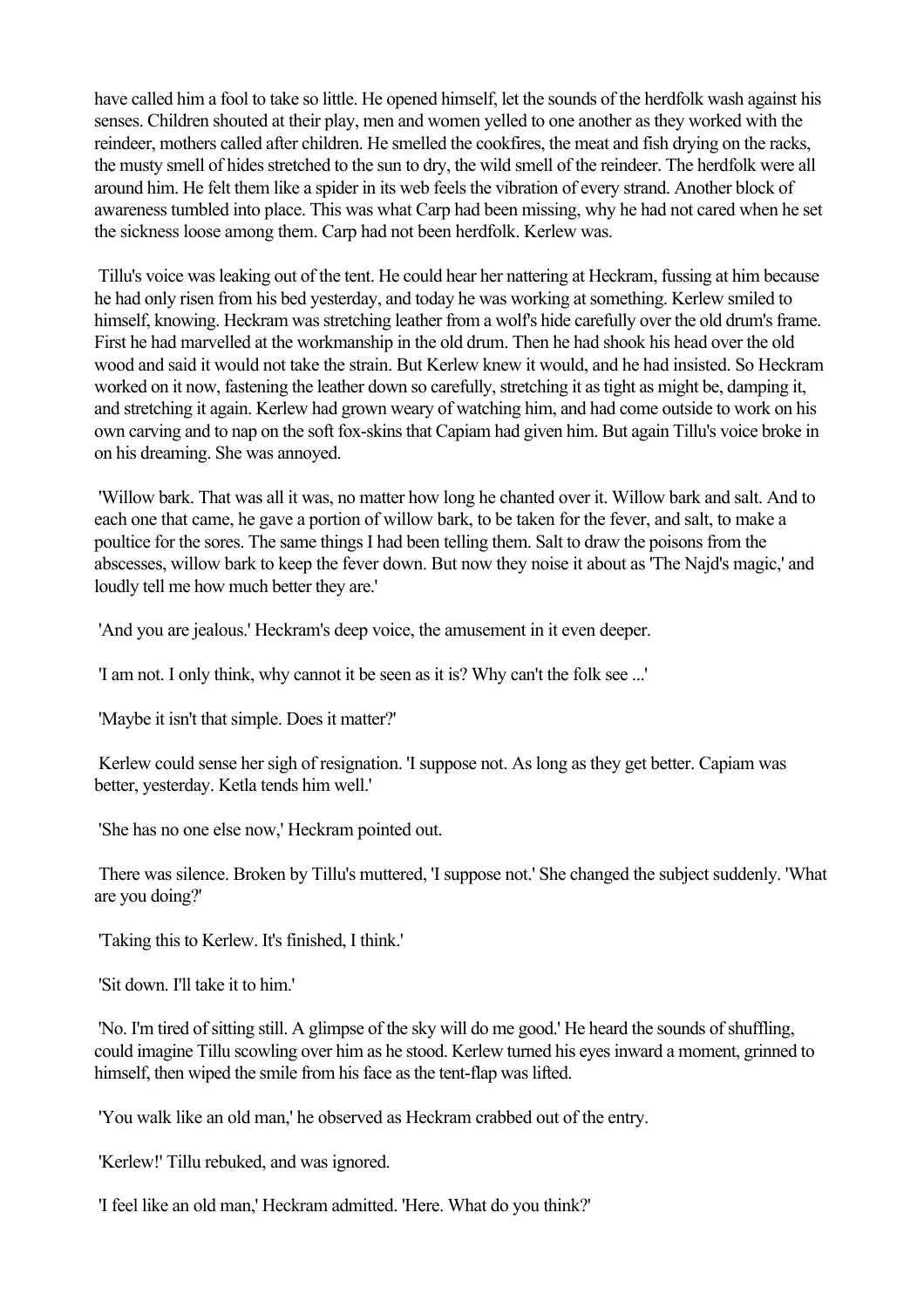Kerlew accepted the small drum. He turned it over in his hands, looking at the creamy new leather stretched across the old frame, already seeing the figures he would paint on it, red and blue, reindeer and men and wolves. 'From Wolf,' he said to himself, and 'Yes, wolf hide,' Heckram agreed, not understanding at all.

 'It will do. Luckily, you are better at this than you were at fighting.' He looked up at Heckram slyly, through his lashes as he asked, 'Did you learn anything from your fight with Joboam?'

 'Kerlew!' Tillu, in angry rebuke. But Heckram only knelt slowly, and then sat beside him. 'Was I supposed to?' he asked in a voice breathless with pain. A sincere question, from a man who glimpsed his powers. No need to teach Heckram respect.

'Of course.'

 Heckram's eyes were turned inward, unaware of the angry look Tillu was giving her son. 'I'd never fought a man before. Not like that. I'd never realized what it would be like to fight hoping to kill.' He looked at Kerlew with a strange respect. 'Joboam was better at it than I. I don't know why I'm alive.'

 'Because of the magic. Because you are more herdfolk than you know. You thought you might be a man-killer. You aren't. You fought Joboam like you were wrestling a pregnant vaja. But for my magic, he'd have killed you. There is no murder in you.'

 'I'd come to suspect that,' Heckram admitted grudgingly. He fingered his still swollen mouth. 'So I'm not a fighter. But you like the drum.'

 'Yes.' Kerlew laughed his cracked laugh. 'You learn from me now. But I have learned from you, too. See?' He lifted his work into view. Already Heckram knew not to touch it, but only to look with his eyes.

 'It looks like a wolf's paw,' Heckram said. Kerlew smiled at the uneasiness that tinged his words. 'Yes,' he agreed. He leaned suddenly, touched the carved wand to his mother's belly. 'The baby will be a girl-child. Name her Willow, for luck.'

Silence.

Then, from Heckram, 'What baby?'

 Tillu fled, whirling away from them both and back into the tent. Heckram looked at Kerlew incredulously. He stood up much faster than he had eased himself down and limped after her, struggling with the tent-flap, and then demanding again, 'What baby?' Kerlew heard Tillu's muttered reply, and then Heckram's deep voice going high on incredulous words. He didn't bother to listen.

 He drew Wolf from his najd's pouch, set him atop the new drum head. 'Now, she will respect me,' he told him. Black eyes bright, red tongue lolling, Wolf stood and laughed with him. With the wolf's paw Kerlew tapped the taut drum-skin, and Wolf began to dance for him in the warm afternoon sunlight.